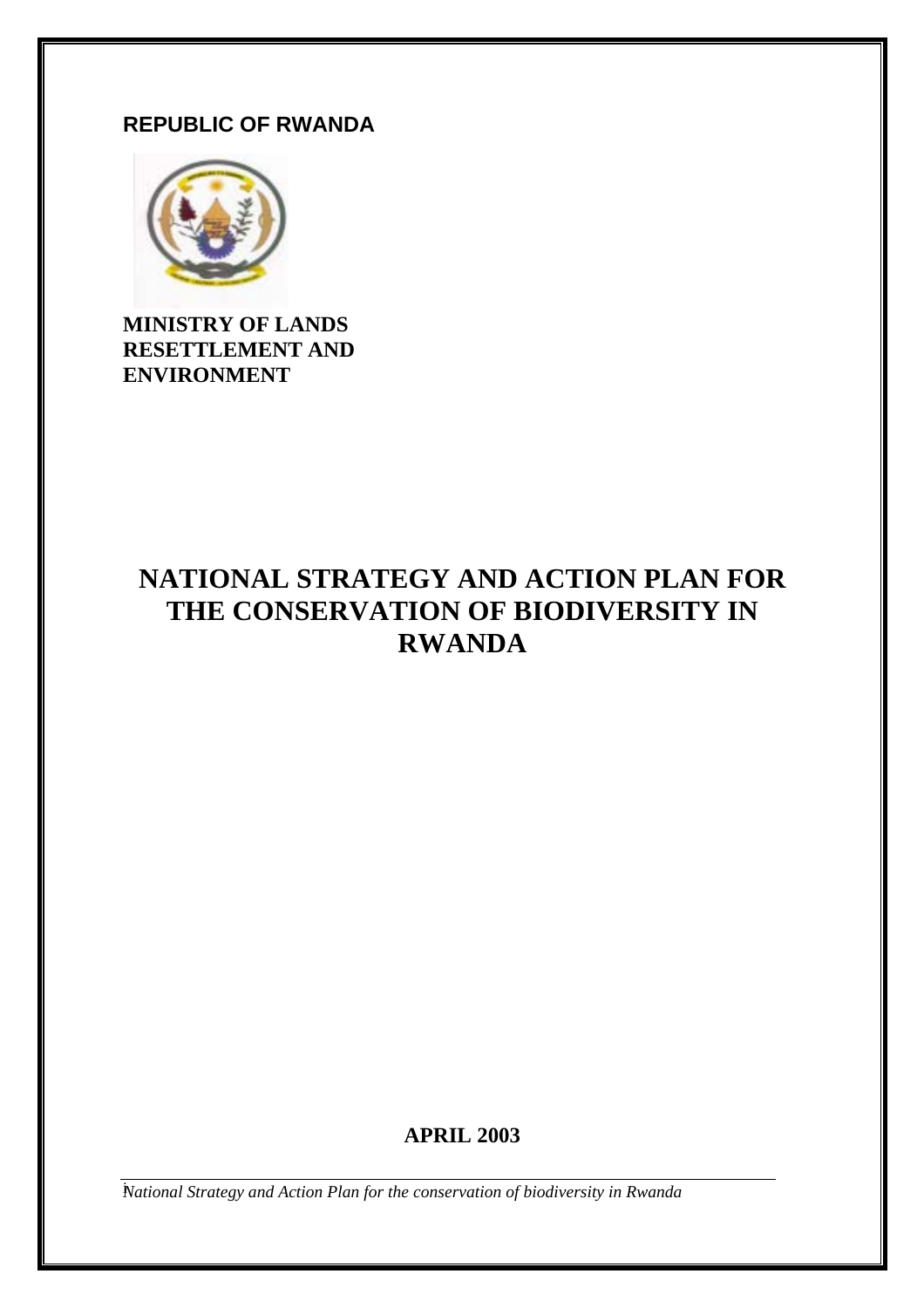### **TABLE OF CONTENTS**

|    |                                                                                                                                       | 1              |
|----|---------------------------------------------------------------------------------------------------------------------------------------|----------------|
|    |                                                                                                                                       | 1              |
|    | 1.2 Institutional foundation of the national strategy and action plan<br>1.3 Methodology of the development and participatory process | 3<br>3         |
| 2. |                                                                                                                                       | 5              |
|    |                                                                                                                                       | 5              |
|    |                                                                                                                                       | 5              |
|    |                                                                                                                                       | 5              |
|    |                                                                                                                                       | 6              |
|    |                                                                                                                                       | 6              |
|    |                                                                                                                                       | 7              |
|    |                                                                                                                                       | $\overline{7}$ |
|    |                                                                                                                                       | 8              |
|    |                                                                                                                                       | 10             |
|    |                                                                                                                                       | 10             |
|    |                                                                                                                                       | 11             |
|    |                                                                                                                                       | 11             |
|    |                                                                                                                                       | 11             |
|    |                                                                                                                                       | 12             |
|    |                                                                                                                                       | 13             |
|    |                                                                                                                                       | 14             |
|    |                                                                                                                                       | 17             |
|    |                                                                                                                                       | 18             |
|    |                                                                                                                                       | 19             |
|    |                                                                                                                                       | 20             |
|    | 2.2.3 Policies, laws, institutions related to biodiversity conservation                                                               | 20             |
|    |                                                                                                                                       | 20             |
|    |                                                                                                                                       | 20             |
| b. |                                                                                                                                       | 21             |
| c. |                                                                                                                                       | 22             |
| d. |                                                                                                                                       | 22             |
|    |                                                                                                                                       | 23             |
|    |                                                                                                                                       | 23             |
| b. |                                                                                                                                       | 23             |
| C. |                                                                                                                                       | 25             |
| d. |                                                                                                                                       | 26             |
|    |                                                                                                                                       |                |

i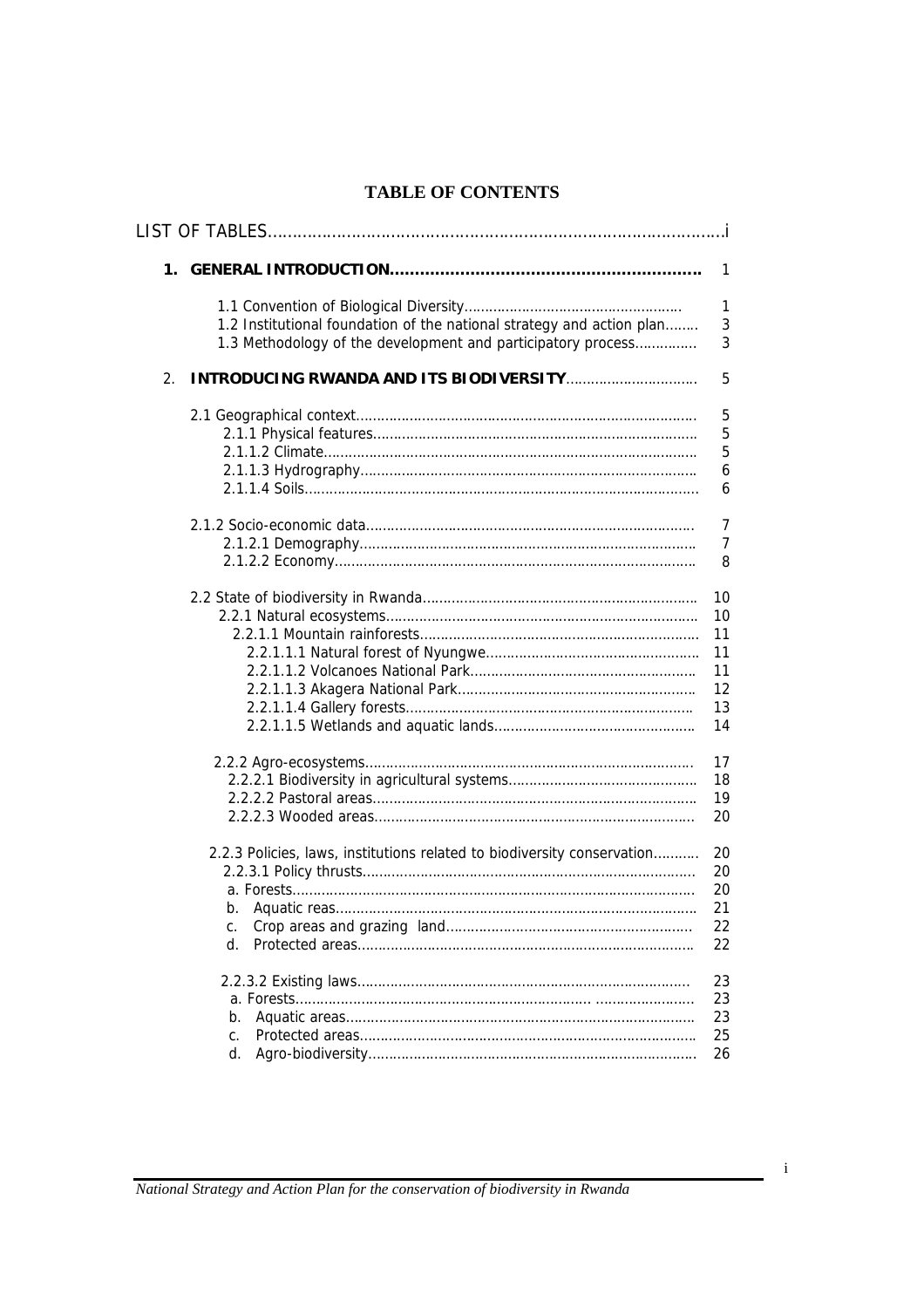|                                                                      | 27       |
|----------------------------------------------------------------------|----------|
| a.                                                                   | 27       |
| b.                                                                   | 29       |
| C.                                                                   | 32       |
| d.                                                                   | 33       |
| e.                                                                   | 35       |
|                                                                      |          |
|                                                                      | 38       |
|                                                                      | 38       |
|                                                                      | 38       |
|                                                                      | 38       |
|                                                                      | 38       |
|                                                                      | 39       |
|                                                                      | 29       |
|                                                                      | 39       |
|                                                                      | 40       |
|                                                                      | 40       |
|                                                                      | 42       |
|                                                                      | 43       |
|                                                                      | 44       |
|                                                                      | 44       |
|                                                                      | 45       |
|                                                                      | 45       |
|                                                                      |          |
| 3.3 Threat associated with policy, legal and institutional short-    | 46       |
|                                                                      |          |
|                                                                      | 46       |
|                                                                      | 46       |
|                                                                      | 46       |
|                                                                      | 47       |
|                                                                      | 47       |
|                                                                      | 48       |
|                                                                      |          |
|                                                                      | 48<br>48 |
| 3.3.4 Constraints related to human, material and financial resources | 49       |
|                                                                      |          |
| 4. NATIONAL STRATEGY AND ACTION PLAN FOR CONSERVATION OF             |          |
|                                                                      | 51       |
|                                                                      | 52       |
| 4.1.1 Improved conservation of protected areas and wetlands          | 52       |
|                                                                      | 52       |
| Improved protection and management of protected areas and<br>a.      |          |
|                                                                      | 52       |
| Improved knowledge of the biodiversity of protected areas and<br>b.  | 53       |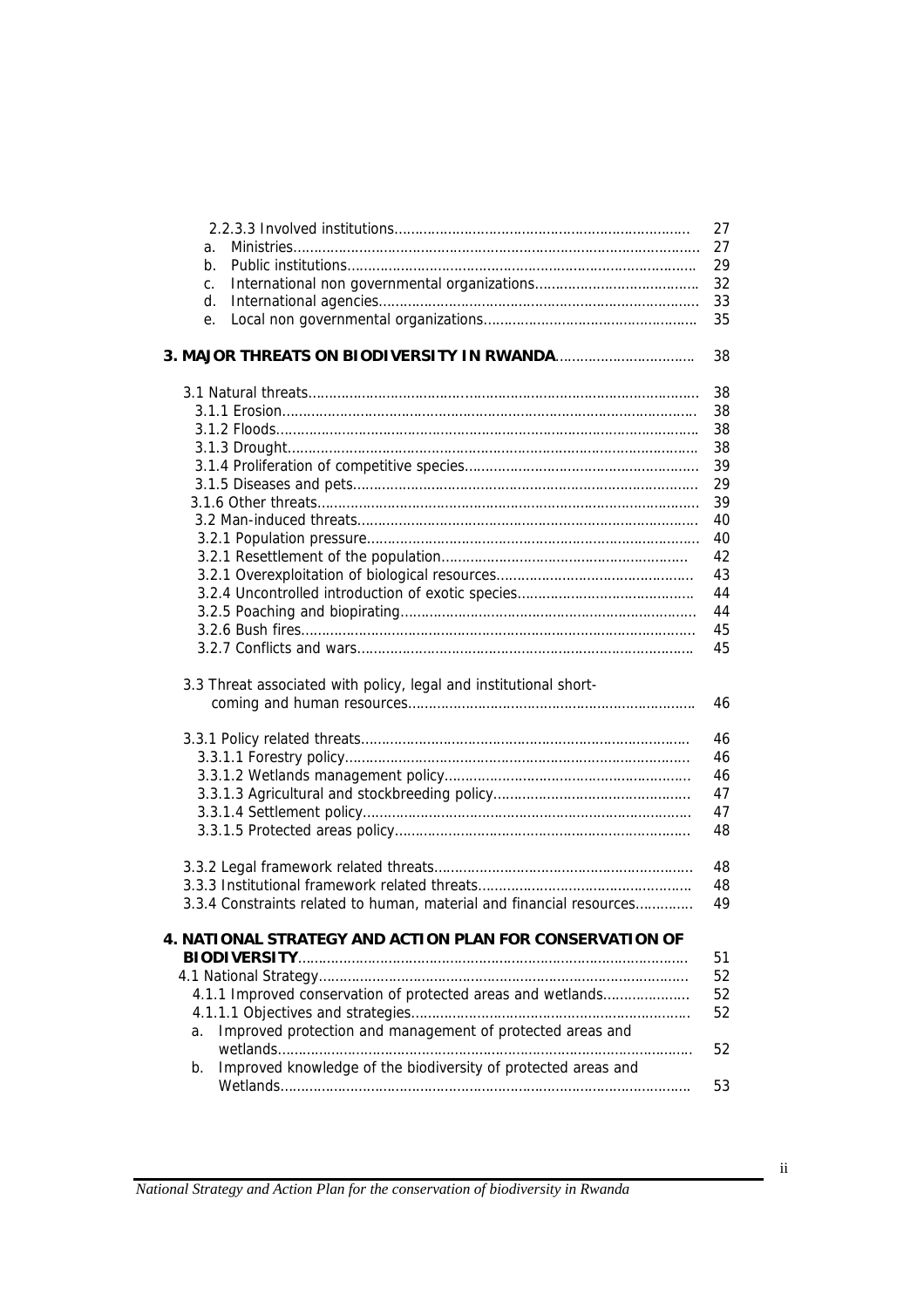| 4.1.2 Sustainable use of the biodiversity of natural ecosystems and agro-                                                            | 53 |
|--------------------------------------------------------------------------------------------------------------------------------------|----|
|                                                                                                                                      | 54 |
| 4.1.4 Development and strengthening of policy, institutional, legal and                                                              |    |
|                                                                                                                                      | 55 |
|                                                                                                                                      | 62 |
|                                                                                                                                      |    |
| 5. IMPLEMENTAION OF THE NATIONAL STRATEGY AND ACTION PLAN<br>5.1 Institutional coordination framework: National Coordination Unit on | 77 |
|                                                                                                                                      | 77 |
| 5.2 Implementation and monitoring-evaluation mechanism of the                                                                        | 77 |
|                                                                                                                                      | 78 |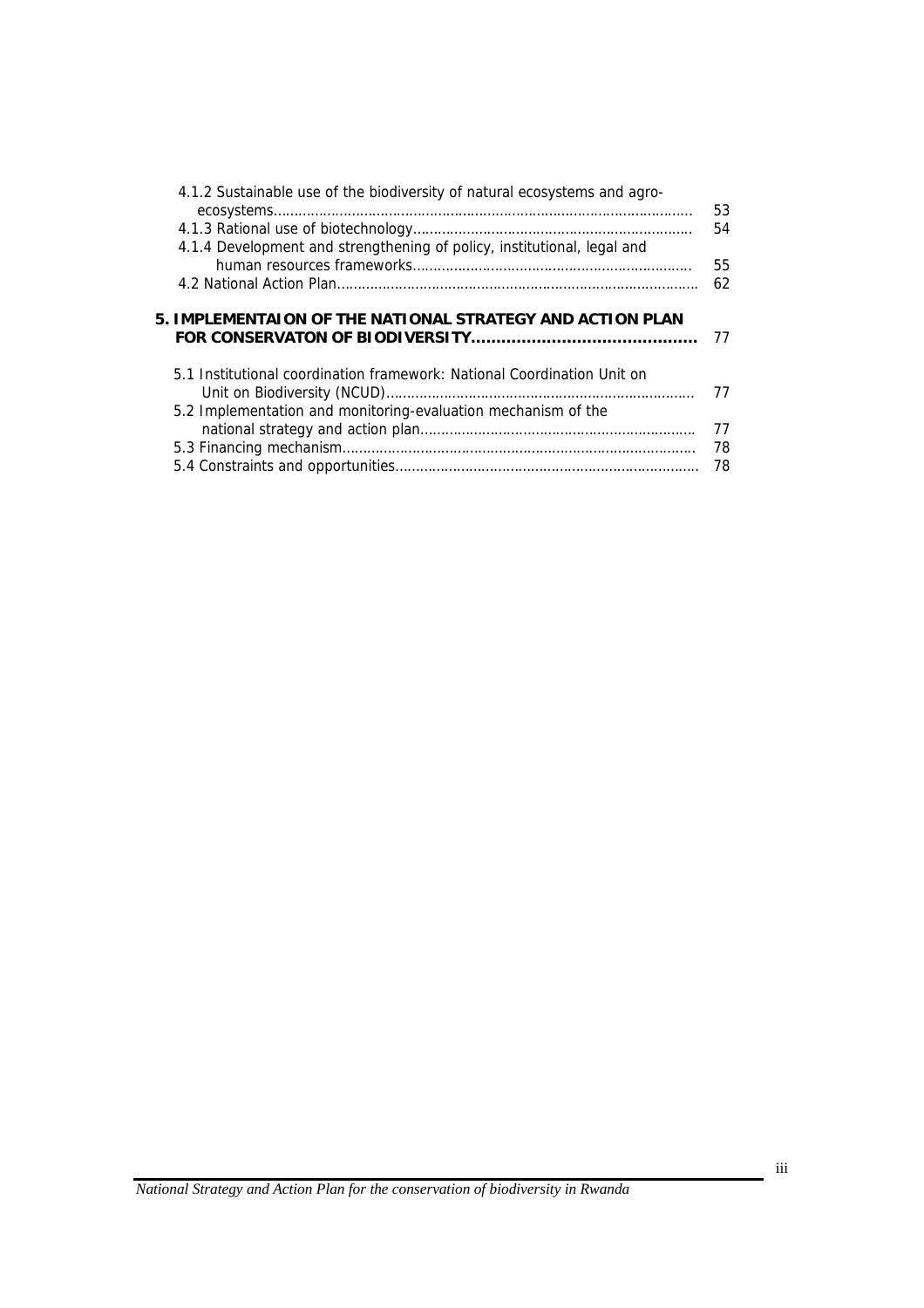#### LIST OF TABLES

|                                                                         | 8  |
|-------------------------------------------------------------------------|----|
| Table 2: Gross domestic Product per branch of activity (in million Frw) | 10 |
|                                                                         | 15 |
|                                                                         | 19 |
| Table 5: Evolution of natural forest areas and wooded savannas (in ha)  | 40 |
| Table 6: Evolution of some animal species between 1947 and 1999 in the  | 42 |
|                                                                         | 58 |
| Table 8: Action Plan for the conservation of biodiversity in Rwanda     | 63 |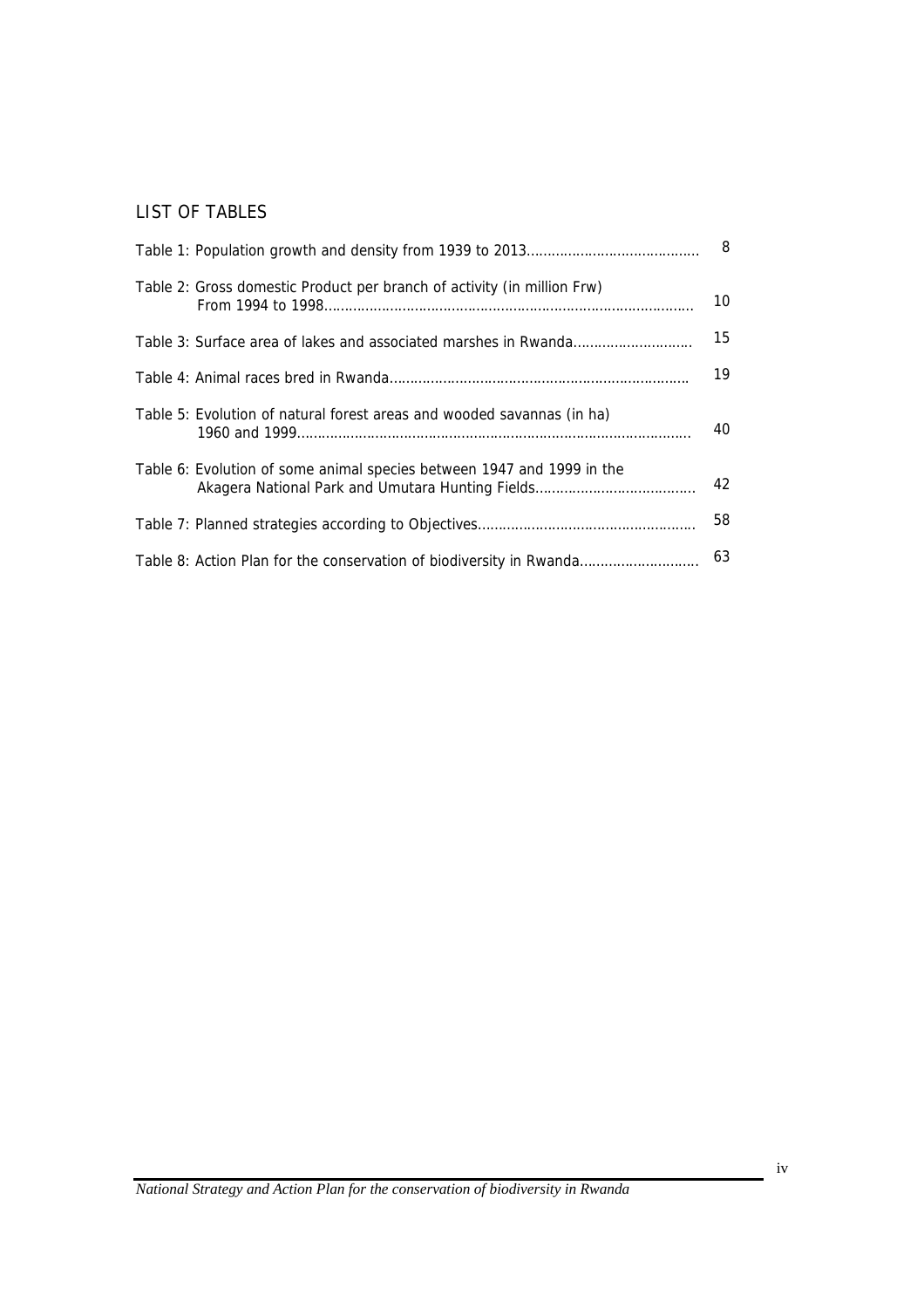### **1. GENERAL INTRODUCTION**

### **1.1 Convention on biological diversity**

To day, all mankind agrees that biological resources are vital for the economic and social development of present and future generations. These resources constitute an invaluable wealth. However, they are seriously threatened by man's activities, resulting in an alarming extinction of species and a regression and/or destruction of ecosystems.

Faced with this worrying observation, the United Nations Environment Programme (UNEP) launched initiatives, particularly the meeting of the Special Group of Experts on Biodiversity held in November 1988 to consider ways and means of preserving threatened biological resources.

In May 1989, UNEP established the working group of legal and technical experts responsible for studying the biological diversity in order to prepare an international legal instrument for the conservation and sustainable use of biological diversity.

In February 1991, the ad hoc group was transformed into an Intergovernmental Negotiating Committee.

On 22 May 1992, UNEP organized the Nairobi United Nations Conference, which adopted the agreed text of the Convention on Biological Diversity with three fundamental objectives, namely:

- a) conservation of biological diversity
- b) sustainable use of its components
- c) fair and equitable sharing of the benefits arising from the utilisation of genetic resources

After its adoption, the "Convention on Biological Diversity" (**CBD**) was open for signature on 5 June 1992 at the United Nations Conference on Environment and Development (Earth Summit). It remained open until 4 June 1993 by which time it had received 168 signatures. The Convention entered into force on 29 December 1993.

Rwanda signed the International Convention on Biological Diversity in Rio on 10 June 1992 and ratified it on 18 March 1995. This act offered a formal framework that enabled the Government of Rwanda to confirm its concerns for the conservation of its biological diversity since the 1920s with the creation of national parks (Akagera National Park 1934, the Volcanoes National Park 1925) and forest reserves (the Nyungwe Forest Reserve 1933).

1

*National Strategy and Action Plan for the conservation of biodiversity in Rwanda*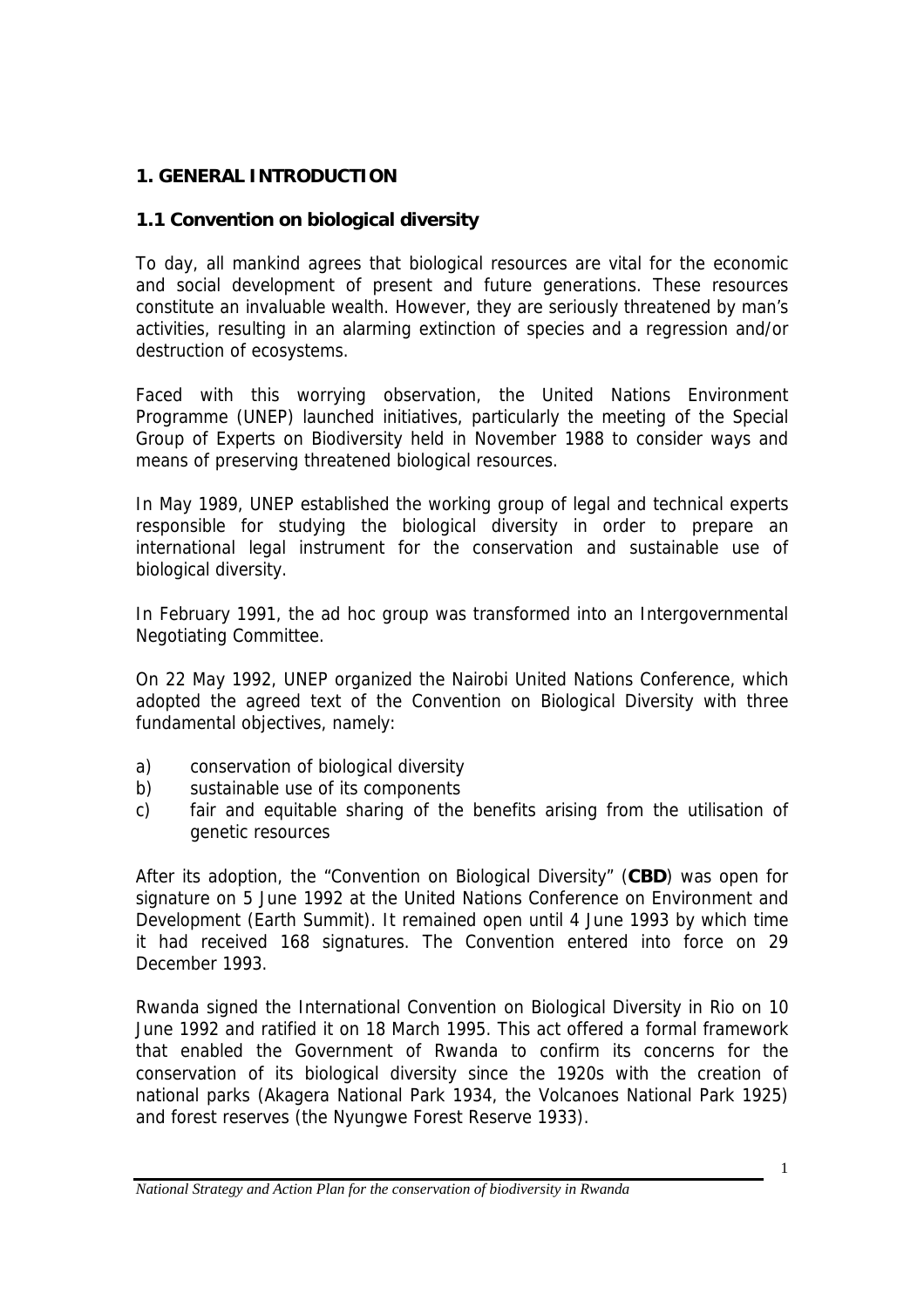After the ratification, Rwanda, like other signatories of this Convention, undertook to implement the provisions of the Convention on Biological Diversity, including Articles 6 and 7 relating to the general measures for conservation and sustainable use and to identification and monitoring.

Article 6, which stipulates that "Each Contracting Party shall, in accordance with its particular conditions and capabilities":

- a) Develop national strategies, plans or programmes for the conservation and sustainable use of biological diversity or adapt for this purpose existing strategies, plans or programmes which shall reflect, *inter alia*, the measures set out in this Convention relevant to the Contracting Party concerned;
- b) Integrate as far as possible and as appropriate, the conservation and sustainable use of biological diversity into relevant sectoral and crosssectoral plans, programmes and policies.

Article 7, which stipulates that "Each Contracting Party shall, as far as possible and as appropriate, in particular for the purpose of Articles 8 to 10 (see Convention, Annex I):

- a) Identify components of biological diversity important for its conservation and sustainable use, having regard to the indicative list of categories set down in Annex I of the Convention;
- b) Monitor, through sampling and other techniques, the components of biological diversity identified pursuant to subparagraph (a) above, paying particular attention to those requiring urgent conservation measures and those which offer the greatest opportunities for sustainable use;
- c) Identify processes and categories of activities which have or are likely to have significant negative impacts on the conservation and sustainable use of biological diversity and monitor their effects through sampling and other techniques; and
- d) Maintain and organize, by any mechanism data, derived from identification and monitoring activities undertaken pursuant to subparagraphs (a), (b) and (c) above.

*National Strategy and Action Plan for the conservation of biodiversity in Rwanda*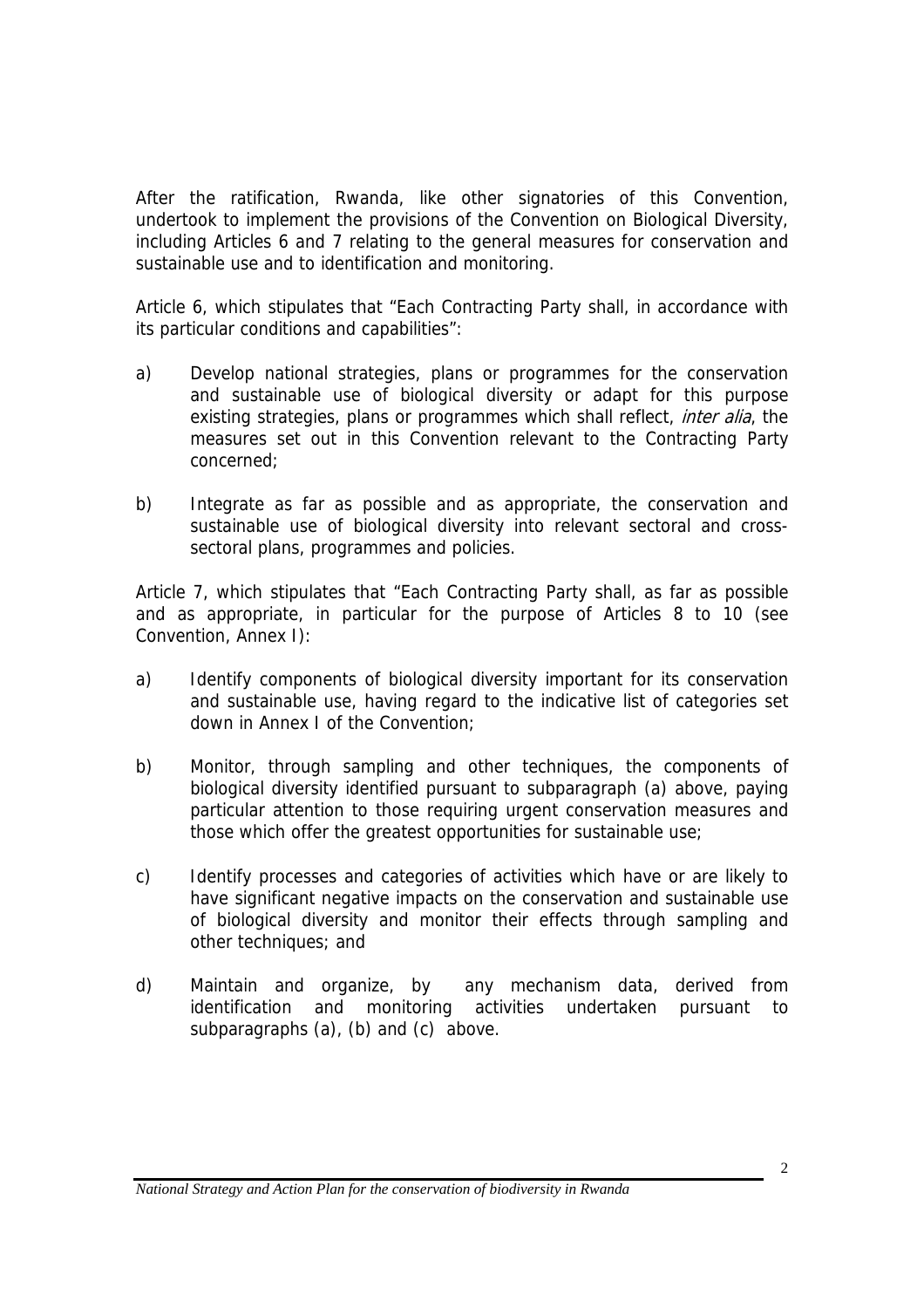# **1.2 Institutional foundation of the National Strategy and Action Plan**

The implementation of the provisions of the Convention on Biological Diversity falls under the Ministry in charge of Environment. Based on its prerogatives, the Ministry of Environment and Tourism (MINETO), in 1997, requested and obtained financial support from the Global Environment Facility (GEF) for the project called "**Biodiversity Strategy and Action Plan** (BSAP in short)".

Pursuant to the decisions of the First Conference of the Parties, MINETO put in place a coordination mechanism of the project BSAP composed of a National Coordinator assisted by a Secretary. It then established a Planning Team and a Monitoring Committee composed of 7 and 17 persons respectively taken from Ministries and other State institutions, higher institutions of learning and research institutes, Non Governmental Organizations, projects engaged in the protection of nature and biodiversity.

These structures, starting from the Ministry of Environment and Tourism (MINETO) to the current Ministry of Land, Settlement and Environment Protection (MINITERE) through the Ministry of Agriculture, Livestock, Environment and Rural Development (MINAGRI), coordinated and monitored the development of the national strategy and action plan for the conservation of biodiversity.

### **1.3 Methodology of development and participatory process**

The process of development of the National Strategy and Action Plan on Biodiversity was successively supervised by the above mentioned Ministries.

This process involved several actors engaged in the management and use of biological resources who, in various degrees, participated in the development of the strategy. These actors include the Planning Team, the Monitoring Committee and Consultants with the assistance of the National Coordinator and the Secretary from the Ministry, local authorities, representatives of local communities, NGOs, farmers, stockbreeders and technical units falling particularly under the Ministries of Agriculture, Livestock, Environment, Natural Resources, Tourism and Education.

The development of the strategy went through five stages:

- 1. survey phase of the existing data on national biodiversity
- 2. evaluation phase of these data through a two-day national workshop with the support of an international consultant
- 3. training and introduction phase of organizers of regional seminars (national consultants, members of the planning team and monitoring

*National Strategy and Action Plan for the conservation of biodiversity in Rwanda*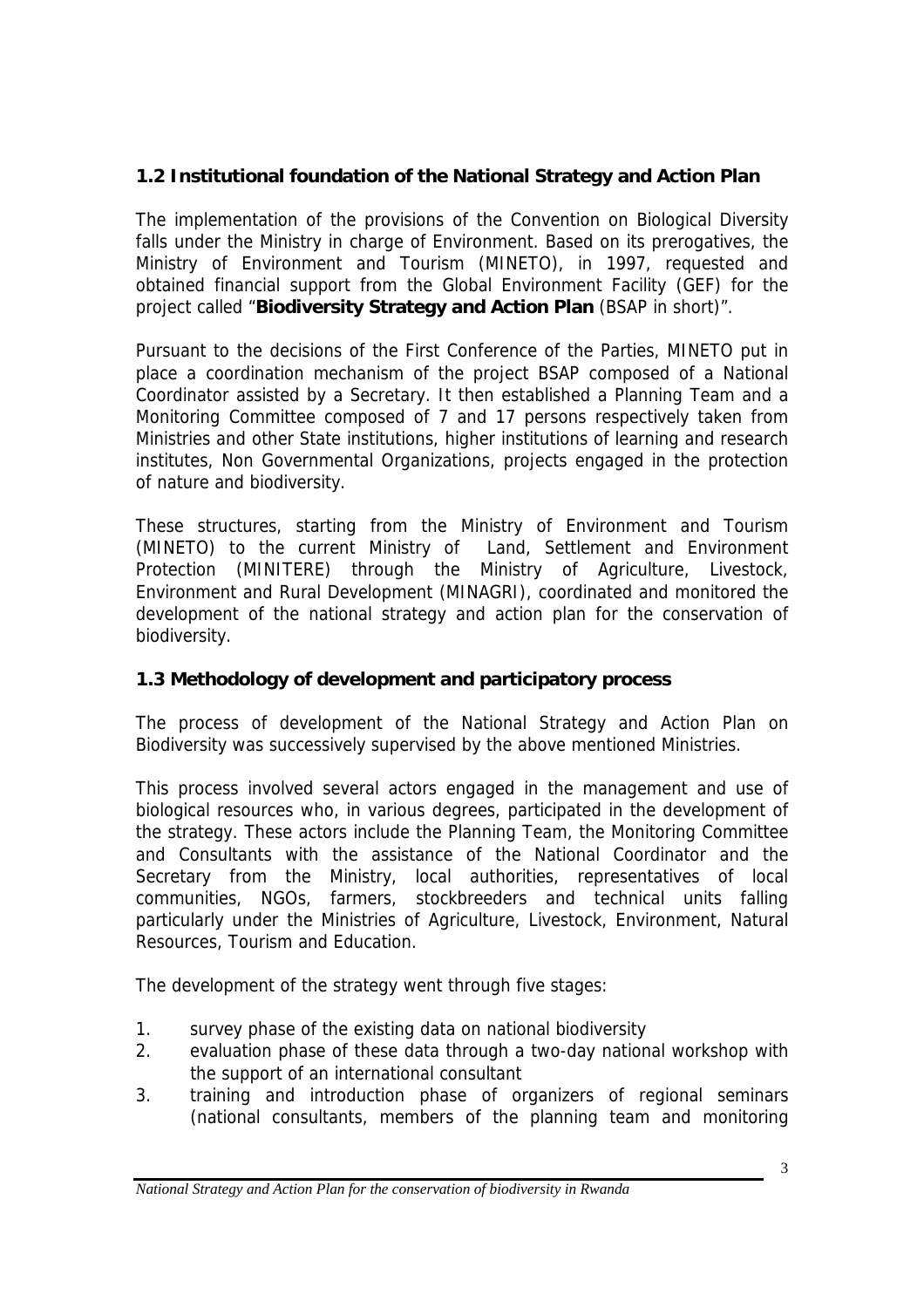committee) to the techniques of strategic planning in the field of biodiversity

- 4. identification phase of strategic options and regional plans for the conservation and management of biodiversity
- 5. development phase of the national strategy and action plans on biodiversity

The National Strategy will be implemented by all the stakeholders in the field of biological resources, particularly the Ministry of Lands, Resettlement and Environment.

In the framework of the national decentralization policy, implementation of the National Strategy on Biodiversity will be carried out by the Community Development Committees (CDC).

The Strategy is translated into action by a National Action Plan, which defines the activities to be carried out, the expected outcomes, the actors, and the appropriate resources for the realization of the activities and the implementation time frame.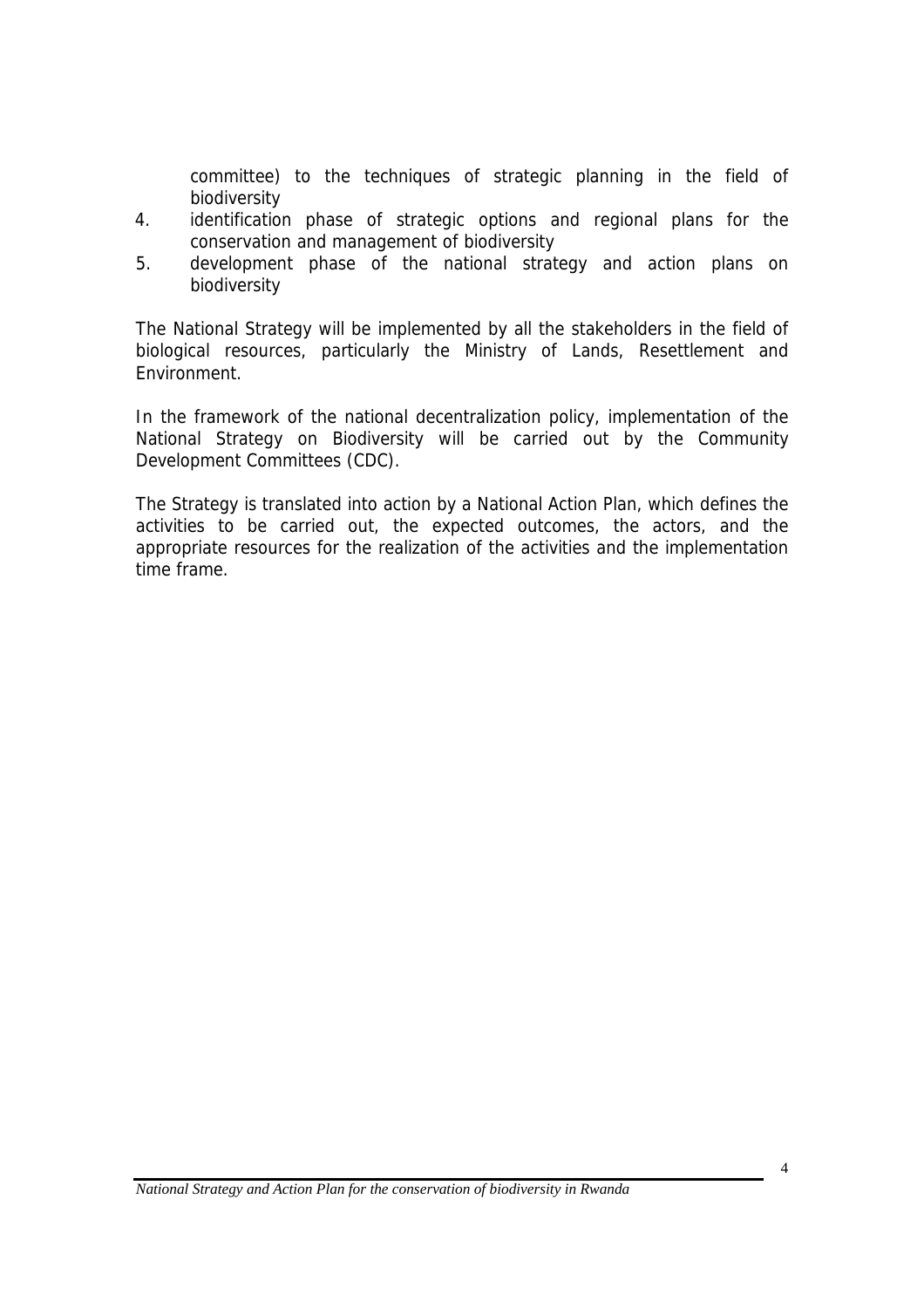# **2. INTRODUCING RWANDA AND ITS BIODIVERSITY**

# **2.1 Geographical Context**

### **2.1.1 Physical Features**

### **2.1.1.1 Relief**

Rwanda is a small country in the heart of Central Africa. It covers 26,338  $km^2$ . It is situated between 1°04' and 2°51' of latitude south and between 28°53' and 30°53' of longitude east. Rwanda is a landlocked country: it is surrounded in the north by Uganda, in the east by Tanzania, in the south by Burundi and in the west by the Democratic Republic of Congo (former Zaire). The shortest distance to the Ocean is 1,200 km.

Rwanda's altitude ranges between 1,000 m in the southwest (Bugarama) and 4,500 m in the northwest (Volcanoes Range). The relief is laid out in tiers in three distinct compartments from west to east. In the west of the country, there is the Congo-Nile ridge which overhangs Lake Kivu, then the Volcanoes Range and the Central Plateau, and finally the eastern lowlands.

The Congo-Nile ridge is dominated in the North East by a range of volcanoes facing WSW-ENE and consisting of five volcanic massifs. From West to East, there are Karisimbi (4,507 m), Bushokoro (3,711 m), Sabyinyo (3,634 m), Gahinga (3,474 m) and Muhabura (4,127 m). At the foot of these volcanoes with steep slopes stretches a vast peneplane.

The central part of the country, with an altitude of between 2,000 and 1,500 m, characterized by a relief of stretched hills with more or less round tops and separated by large valleys, covers almost half the country. It is this type of relief that has earned the country the name of "Country with a thousand hills".

In the east, from Kigali to the border with Tanzania, between 1,000 and 1,500 m, the relief of the hills gives place to a vast monotonous region cut up in big hardpan strips strewn with a multitude of lakes and marshes.

### **2.1.1.2 Climate**

Rwanda has more or less constant annual temperatures ranging from 16 to 17°C for the high altitude region, 18 to 21°C for the Central Plateau and 20 to 24°C for the lowlands in the East and West.

The climate is of the equatorial temperate type (AW3) according to the KOPPEN

*National Strategy and Action Plan for the conservation of biodiversity in Rwanda*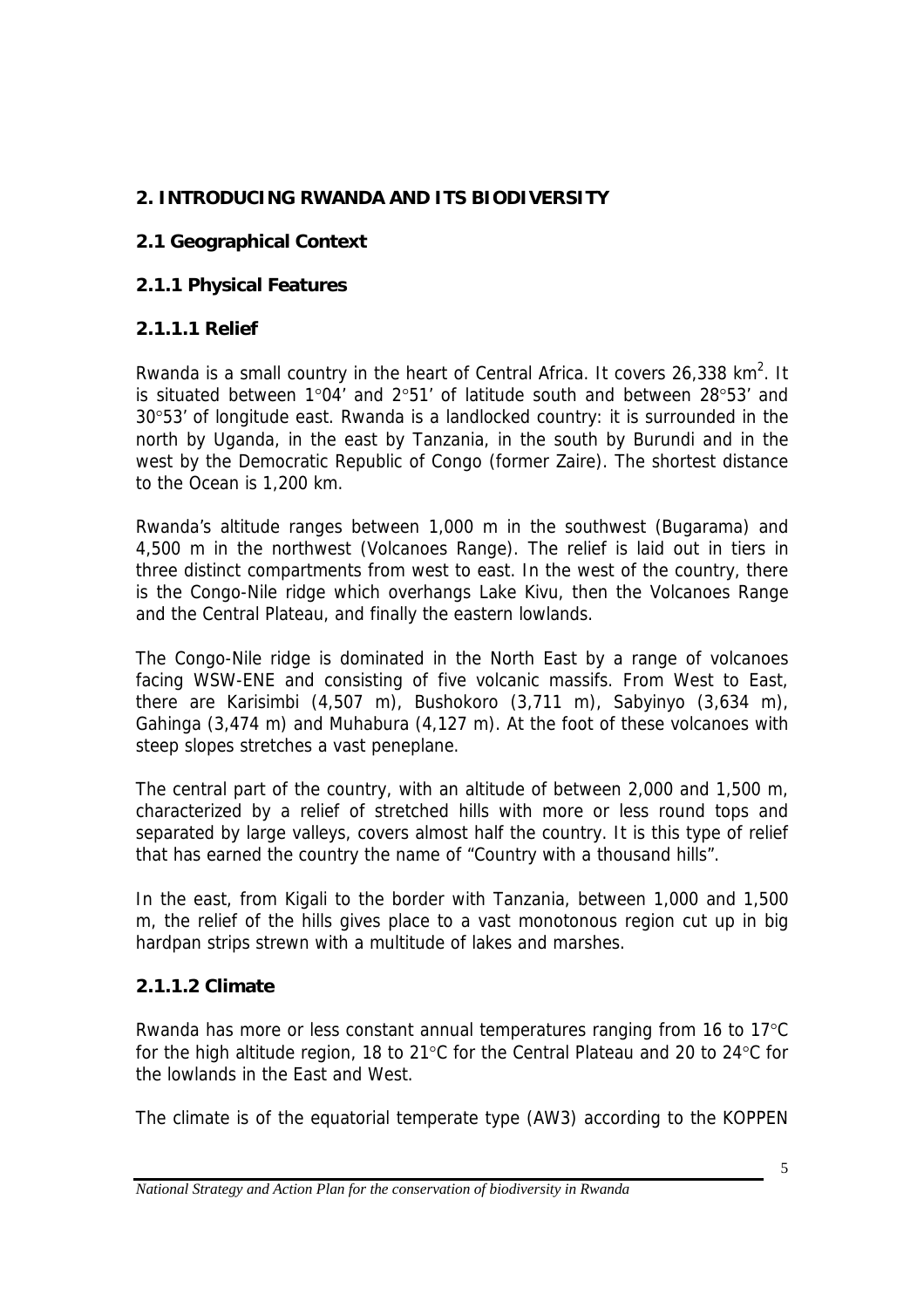classification. Annual rainfall varies between 700 and 1,400 m in the eastern and western lowlands, between 1,200 and 1,400 m in the Central Plateau and between 1,400 and 2,00 m in the high altitude region.

The rainfall regime has a strong influence on the hydrological regime. The country experiences floods during the long rainy season (March – May) and floods subside during the long dry season (June – September). Low water levels are very marked. Currently, there are disturbances both in the distribution and quantities of rainfall and temperatures. Rwanda experiences continued droughts, which tend to be cyclical and persistent. This situation could be related to the climatic changes recorded in the world due particularly to global warming.

### **2.1.1.3 Hydrography**

Rwanda has a dense hydrographic network divided in two unequal watersheds which are situated on either side of the Congo-Nile ridge: the Congo basin and the Nile basin. The Congo basin consists only of insignificant and short rivers, which flow into Lake Kivu. River Rusizi in the south is its outflow towards Lake Tanganyika. The Nile basin covers the greatest part of the territory. Most rivers originate from the slopes of the Congo-Nile ridge. The two main rivers, namely Nyabarongo and Akanyaru, together with their numerous tributaries form, downstream from Lake Rweru, the river Akagera which drains the best part of Rwanda's waters towards the Nile, forming the border with Burundi in the south and Tanzania in the east.

Rivers Nyabarongo and Akagera are closely associated with vast marshes and numerous shallow lakes found along these rivers. The ecology of these ecosystems is very dynamic and complex; the vegetation of marshes and the size of the lakes change continuously with the rainfall and the flow rate of the rivers.

### **2.1.1.4 Soils**

Rwanda's soils come from the physical-chemical alteration of schistose, quartzite, gneissic, granite and volcanic rocks, which make up the superficial geology of the country. There are six groups of soil:

- **Soils derived from schistose, sandstone and quartzite formations** found in the Congo-Nile Ridge, part of the Central Plateau and on highlands in Byumba
- **Soils derived from granite and gneissic formations** found around Gitarama (Central Plateau) and in the Mutara plains

*National Strategy and Action Plan for the conservation of biodiversity in Rwanda*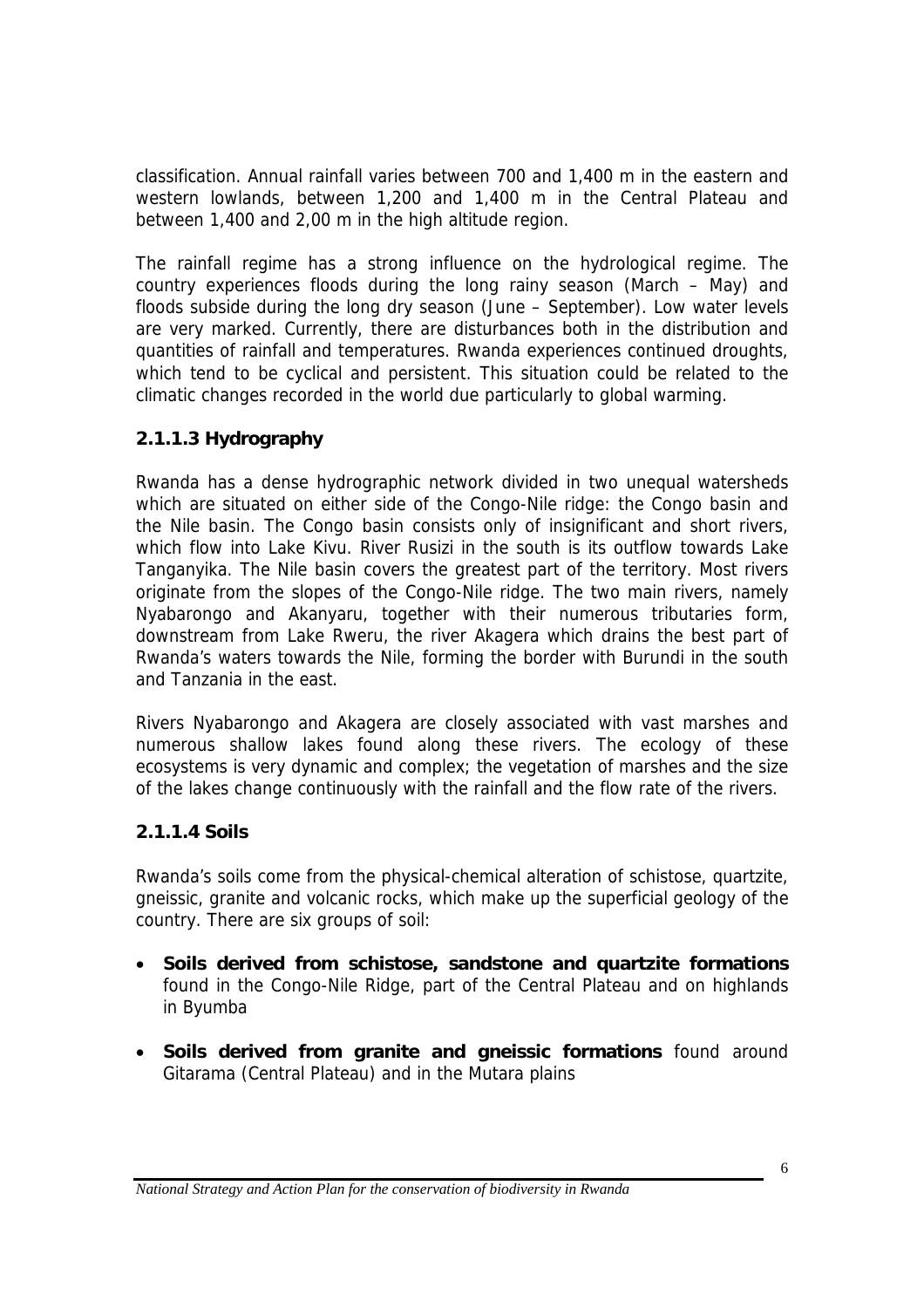- **Soils derived from intrusive basic rocks** in the north of Kigali and west of Byumba
- **Alluvial and colluvial soils of marshes and valleys** which comprise mineral soils found in the valleys of the east and the organic soils of the valleys of Akagera, Nyabarongo and Rugezi
- **Soils derived from recent volcanic materials** found at the piedmont of volcanoes
- **Soils derived from old volcanic materials** found in the plateau of Cyangugu in the south west of the country

The aptitude map of these soils shows that more than half of the soils in Rwanda are unsuitable for demanding crops. Soils have been degraded due to high rainfall, uneven relief conducive to erosion and agricultural overfarming. Highly suitable soils are limited. They amount to some parts of the Central Plateau, the volcanic region, Bugarama and part of the Mutara region.

The morphology, the layering of the relief, the variety of soils and regional climatic differences have endowed Rwanda with diversified ecosystems rich in biological diversity.

### **2.1.2 Socio-economic data**

### **2.1.2.1 Demography**

Rwanda's population has been on a very high increase, growing from 1,595,500 inhabitants in 1934 to 7,155,391 in 1991. It was estimated at 7,567,000 inhabitants at the beginning of 1997 and at 8 millions in 1999.

Estimates show that the population will reach 9,446,559 inhabitants in 2005. According to available statistics, there has been two major disasters, which led to a drastic reduction of the population. First, the great famine Matemane – Ruzagayura which plagued the country and caused substantial emigration and considerable increase in mortality; then the April – July 1994 massacres and genocide which led to the death of more than a million people and sent several other millions in exile to neighbouring countries.

The population growth in Rwanda is the result of a high rate of natural increase, which continued to rise since 1950. Currently, the natural rate of increase is 3.1% (Est. 1996). This rate of increase is the combined effect of the decline of mortality, and the high birth and fertility rates.

*National Strategy and Action Plan for the conservation of biodiversity in Rwanda*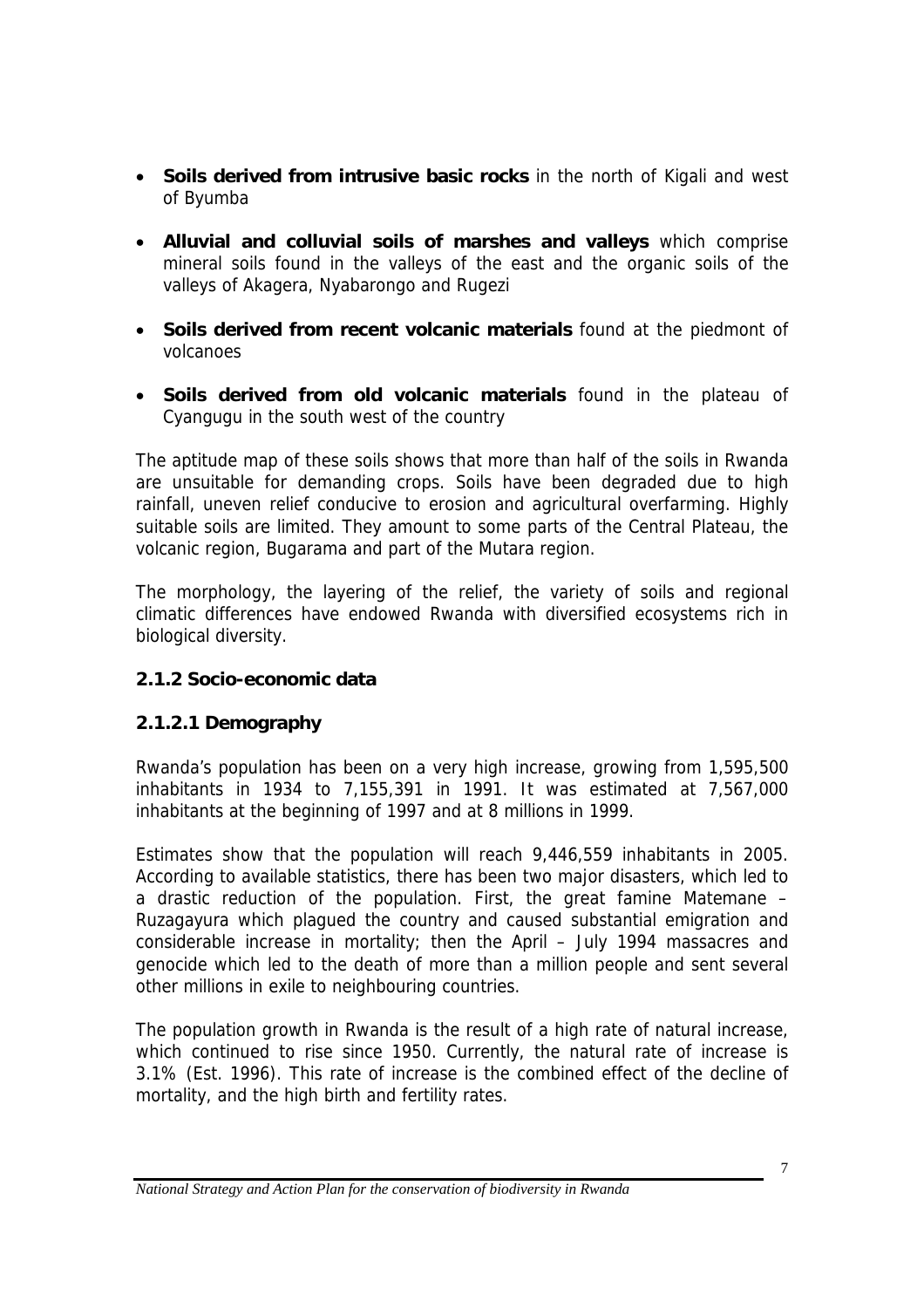Rwanda's population is young. According to the 1996 socio-demographical survey, people aged less than 15 years represented 45.7%; those between 15 and 64 years 51.5% and those above 65 years accounted for 2.8% of the population.

| Year | Population | <b>Physical Density</b><br>$(2.336 \text{ km}^2)$ | Physiological<br><b>Density</b><br>$(18.740 \text{ km}^2)$ |
|------|------------|---------------------------------------------------|------------------------------------------------------------|
| 1934 | 1.595.400  | 61                                                | 85                                                         |
| 1940 | 1.913.322  | 73                                                | 102                                                        |
| 1948 | 1.806.371  | 69                                                | 96                                                         |
| 1950 | 1.954.870  | 77                                                | 104                                                        |
| 1960 | 2.694.990  | 102                                               | 144                                                        |
| 1970 | 3.756.607  | 143                                               | 200                                                        |
| 1978 | 4.831.522  | 188                                               | 263                                                        |
| 1991 | 7.155.391  | 272                                               | 382                                                        |
| 1996 | 6.167.000  | 234                                               | 329                                                        |
| 2000 | 8.109.754  | 308                                               | 433                                                        |
| 2005 | 9.446.559  | 359                                               | 504                                                        |
| 2013 | С          | 458                                               | 644                                                        |

|  |  | Table 1: Population growth and density from 1934 to 2013 |
|--|--|----------------------------------------------------------|
|--|--|----------------------------------------------------------|

**Source:** 1. ONAPO, Population Growth in Rwanda and Framework for its solution; vol.2, 3.

The consequence of the continuous increase of the population is increased density and the reduction of arable land per capita. In fact, the physiological density increased from 85 inhab./km<sup>2</sup> in 1934 to 433 in the year 2000; it is likely to increase further.

This drastic population growth will require (whatever the innovations in terms of human settlement and land organization) a two-fold increase of agricultural production, double the quantity of water for domestic use, double the sources of energy, etc. Natural resources are on high demand. A new more daring population policy is necessary so as to limit the consequences of demographic explosion, which is likely to put the future in serious jeopardy.

### **2.1.2.2 Economy**

Rwanda is a very low-income country ranked among the 10 least developed countries of the world. According to MINECOFIN (Major Indicators of the National Economy, Kigali, 1998), the Gross National Product per capita was 251 US dollars/year in 1998. The primary sector dominated by agriculture, employed 91.1% of the working population in 1996 (Est. 1996, pg. 28). Agriculture contributes up to 45% of GDP and accounts for 93% of export earnings through coffee and tea at 49% and 44% respectively.

*National Strategy and Action Plan for the conservation of biodiversity in Rwanda*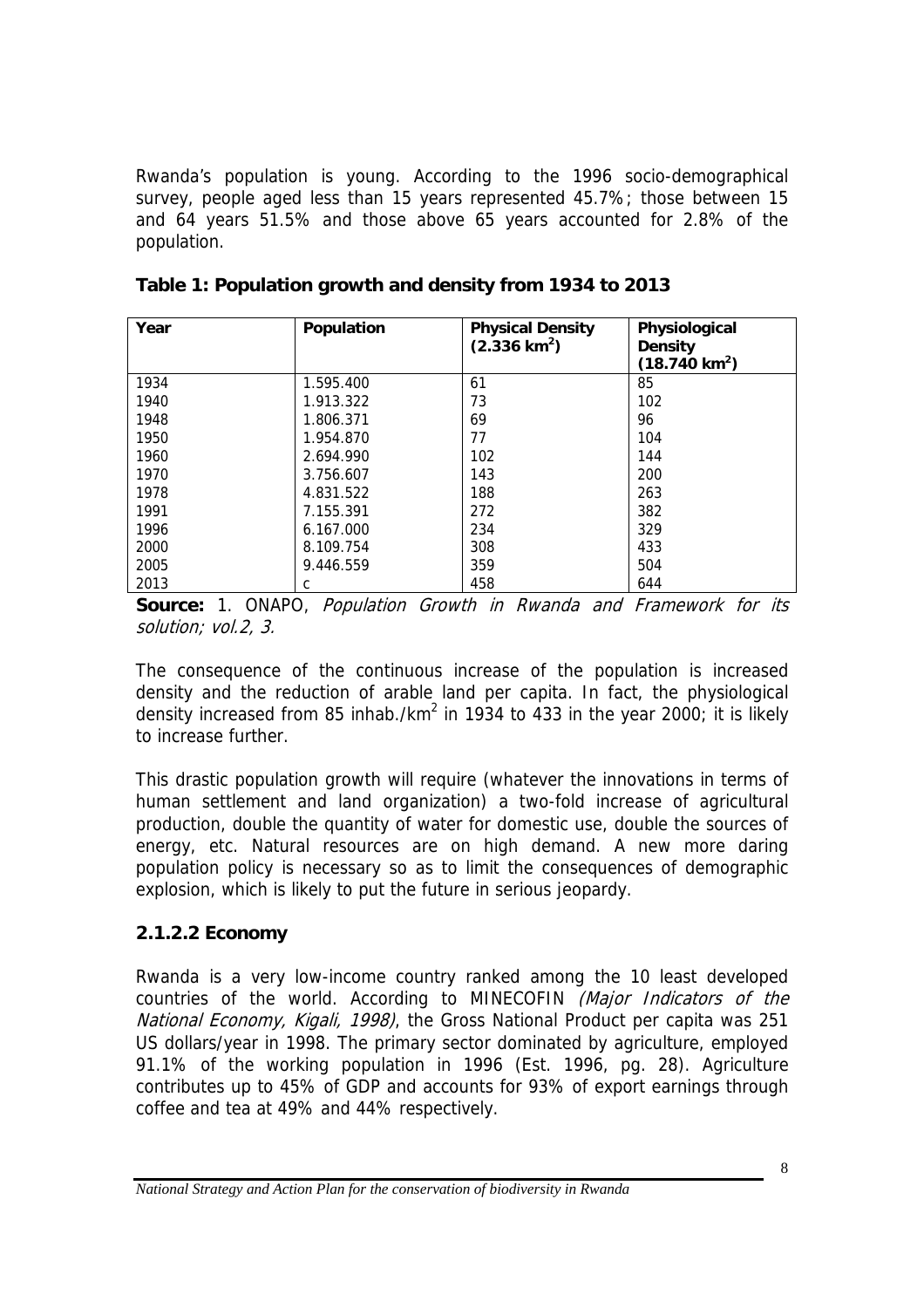**Animal breeding** is an important activity in the economic life of Rwanda. It is widespread in the country and practised at the family level. Nonetheless, there is to day a noticeable rapid development of ranching in the east of the country and in the former forest of Gishwati. Animal species that are bred in the country are cattle, sheep, goats, pigs, poultry and bees.

By-products of animal breeding such as meat, milk, hides and skins, butter, cheese… are sold at the national level. The contribution of animal breeding to the national economy is not insignificant. Hides and skins contributed 4% of export earnings in 1998.

**Fisheries** is practised in lakes and often very little in rivers. It is a small-scale activity whose contribution to the economy is low and its productivity is limited. At present, the share of fisheries in the diet and economy has become very insignificant. In 1998, fisheries accounted for less than 1% of GDP.

**Forests** have a big commercial value deriving from the use of different forest products. In fact, wood is the principal source of energy in Rwanda. 96.2% of households use wood as a source of energy and 31.4% use it as a source of lighting. More than 60% of the urban population use charcoal as a source of energy. Wood is also very much used in construction.

The sale of wood processed products generates significant incomes to the different actors involved. Forest products accounted for 1.1% of GDP in 1998.

**Tourism** in Rwanda generates significant revenue. Each year, millions of tourists visit national parks and national reserves. In addition to admission fees to tourist sites, tourist taxes levied on different services (transport, accommodation, various purchases) contribute to the rapid development of the national economy. Approximately, revenue realized from tourism amounted to about 10 millions of US dollars in 1988 and to 110 thousands in 1999. This fall can be explained by the tragic events (war and genocide) that befell Rwanda in 1994.

**Secondary and tertiary sectors** are not much developed. They employ 1.7 and 6.5% respectively of the working population.

Furthermore, the industrial fabric was partly destroyed during the war and 40% of industries could not resume production until 1995. This is mainly agroindustry. At the moment, industry in Rwanda has virtually reached its 1990 production level.

Services comprise trade, catering and hotel business, communication, information technology and insurance, and account for 31% of GDP. Currently, their growth is in full swing due to the rapid expansion of telecommunications,

*National Strategy and Action Plan for the conservation of biodiversity in Rwanda*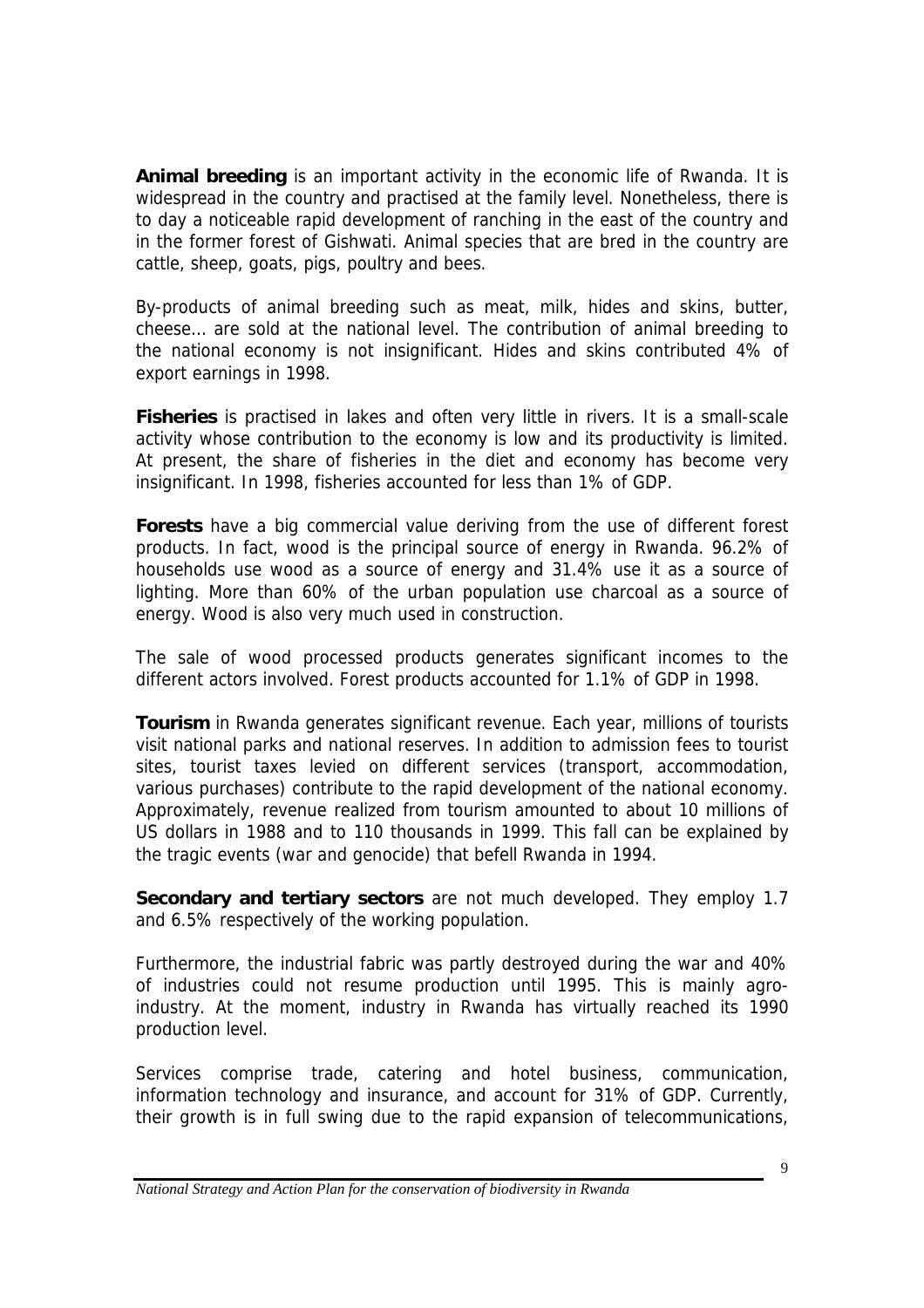tourism and trade.

The informal sector (crafts, family unit processing, trade…) contribute significantly to the national economy and employment creation, even though the flows of this sector are not recorded in the national economy.

|  | Table 2: Gross Domestic Product per branch of activity (millions Frw) |  |  |  |  |
|--|-----------------------------------------------------------------------|--|--|--|--|
|  | from 1994 to 1998                                                     |  |  |  |  |

| <b>Sector of Activity</b>     | Years   |         |         |         |         |
|-------------------------------|---------|---------|---------|---------|---------|
|                               | 1994    | 1995    | 1996    | 1997    | 1998    |
| Food crops                    | 95 605  | 123 806 | 146 541 | 152 776 | 171 049 |
| Cash crops:                   | 1 3 4 7 | 8 4 5 6 | 6 266   | 6 1 7 6 | 6 104   |
| Coffee                        | 1 140   | 8 2 1 4 | 5 7 1 9 | 5 5 5 4 | 5 3 3 9 |
| Stockbreeding                 | 13 283  | 11 040  | 18 183  | 19 095  | 20 432  |
| <b>Fisheries</b>              | 762     | 838     | 1 0 9 0 | 1 144   | 1 1 7 9 |
| Sylviculture                  | 4 3 5 5 | 4815    | 6 7 9 2 | 5929    | 6 5 21  |
|                               |         |         |         |         |         |
| Agriculture                   | 115 351 | 148 956 | 178 871 | 185 120 | 205 285 |
| Industry                      | 36 655  | 55 719  | 68 646  | 84 258  | 93 814  |
| <b>Services</b>               | 97 162  | 135 195 | 141 240 | 167 333 | 178 307 |
| <b>Gross Domestic Product</b> | 250 939 | 337 200 | 390 639 | 440 714 | 483 003 |

**Source:** Development Indicators for Rwanda 1999 (MICOFIN)

As the above table shows, the share of agriculture to the Gross Domestic Product has been increasing since 1994. The predominance of the primary sector in the structure of the national economy and lack of alternatives cause high pressures on the biological resources currently available.

### **2.2 State of biodiversity in Rwanda**

Despite its territorial small size, Rwanda is covered by diversified ecosystems: natural ecosystems consisting of mountain rainforests; gallery forests, savannas, wetlands and aquatic lands and ecosystems that have been altered by man's activities consisting of afforestation and cultivated areas. All these ecosystems accommodate a flora and fauna wealth. The flora comprises hundreds of higher and lower plant species. Some of them have been domesticated for years and are today the basis of human diet; others are meant for commercial and medical uses.

# **2.2.1 Natural ecosystems**

The natural ecosystems of the country comprise mainly of forests, savanna, lakes, rivers and marshes. They have a biodiversity adapted to each environment. These ecosystems contain important protected areas, including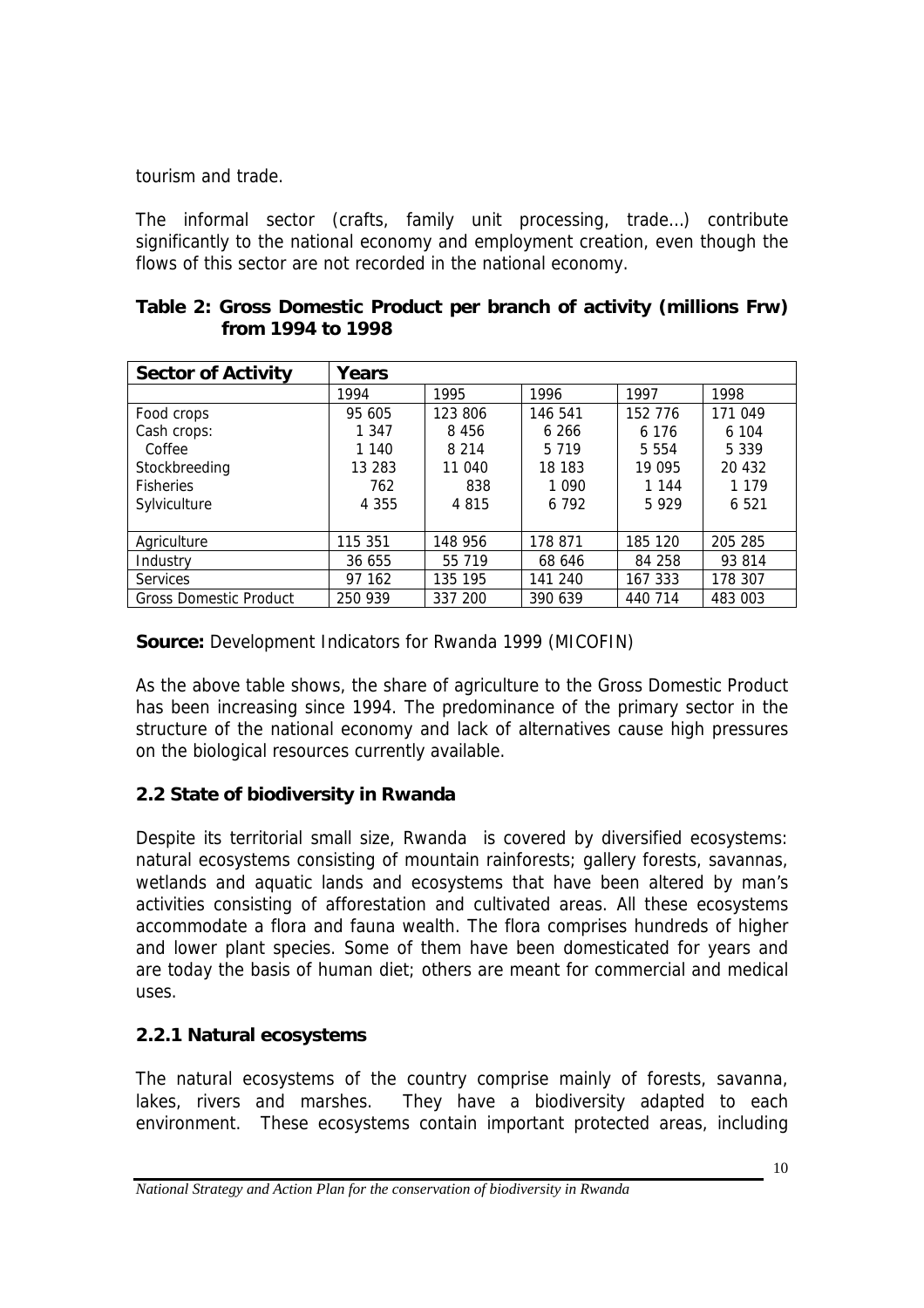the Volcanoes National Park, the Akagera National Park, the natural forest of Nyungwe which shelter a natural heritage of national an international importance.

# **2.2.1.1 Mountain rainforests**

The mountain forests comprise of: the natural forest of Nyungwe, which was the widest with 89,150 hectares in 1999, the forest of Mukura (1,600 ha) very marginalized and threatened by man's activities, and the forest of Gishwati whose rate of deforestation is so high that it will soon be extinct. These ecosystems of mountain forest are part of Albert Rift afro- mountain forests and constitute an important habitat of biodiversity. In their capacity as the main ecosystem, they represent a complex ecology and are mutually related. However, they are undergoing rapid environmental degradation and change following accelerated deforestation, soil erosion, landslides, loss of habitat and genetic erosion.

# **2.2.1.1.1 The Natural forest of Nyungwe**

The forest of Nyungwe represents an afro- mountain rainforest which is extremely rich, unique and threatened but quite remarkable at the world level. Dominating the shores of lake Kivu in the south west of Rwanda, the forest of Nyungwe, which is adjacent to the national park of Kibira in Burundi, is probably the largest mountain rainforest in the whole of Africa, with a surface area of 970  $km<sup>2</sup>$  in 1997. It stretches at an altitude ranging between 1600 and 2950 m and shelters a complex mosaic of types of vegetation.

This rich variety of flora is accompanied by an equal variety of fauna, including several species of birds and primates. A high percentage of these species are endemic and are found only in the forests surrounding Albert Rift. There are more than 1,200 plant species among which are found at least 50 species of fodder and 133 species of orchids. More that 250 wood species have been identified, including 10 tree species which were described for the first time in Rwanda during the 1999 survey ( Ewango, 2000)

With more than 275 species of birds, 24 of which are endemic to Albert Rift, the forest of Nyungwe ranks among the most important regions of the world for the conservation of birds. Thirteen types of primates have been identified, representing 1/5 of Africa's primate species among which is the most threatened, namely the **monkey with an oval face** (*Cercopithecus hamlyni*) and the golden monkey (*Cercopithecus mitis kandti*)

Nyungwe has also one of the remaining biggest populations of chimpanzees of the east (Pan troglodytes schweinfurtii). The Angola colobus (Colobus

*National Strategy and Action Plan for the conservation of biodiversity in Rwanda*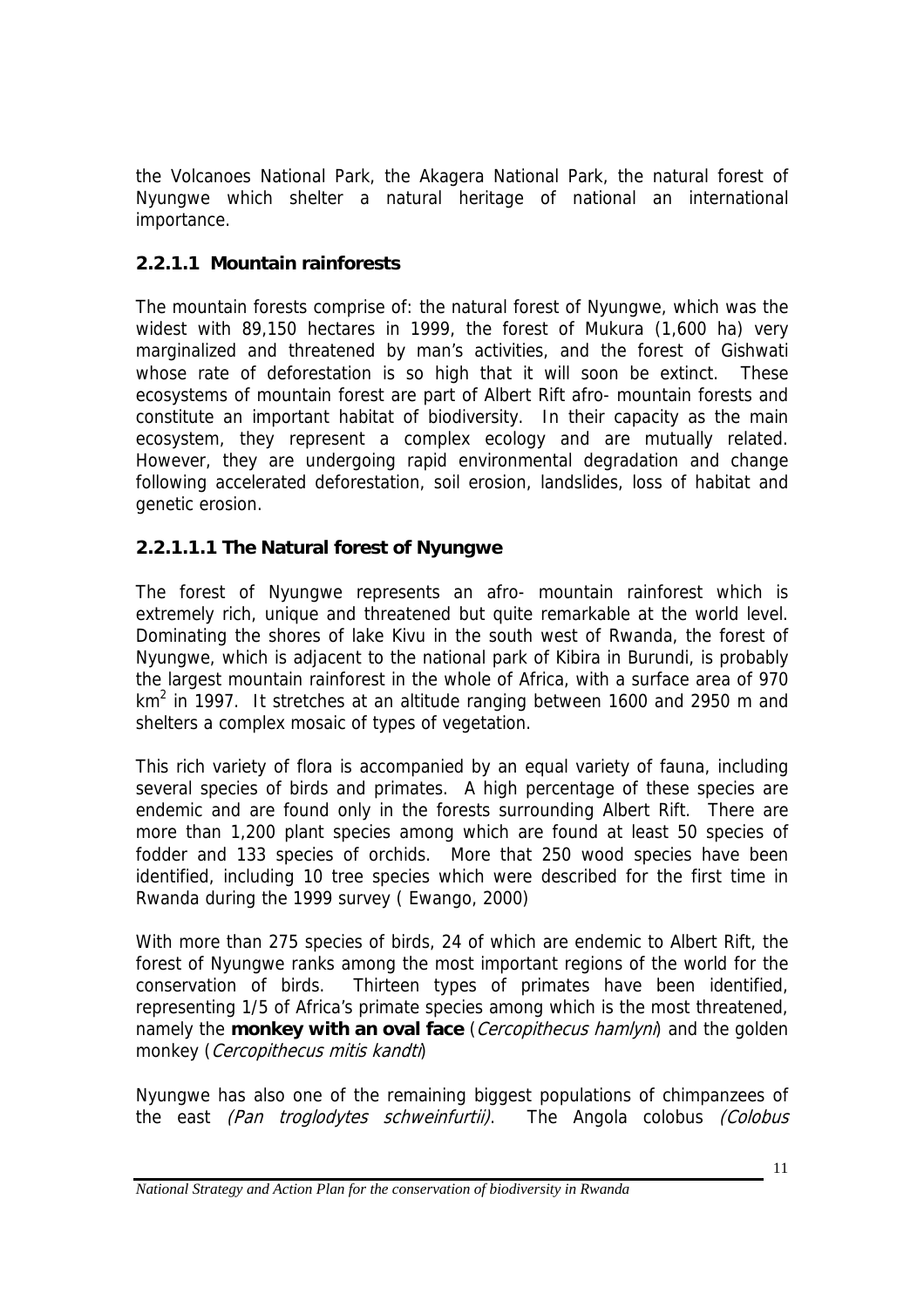Angolensis) is generally found in stable groups of between 300 to 400 individuals. This is a well-known attribute of Nyungwe that is found nowhere else in the world for species of tree monkeys. The natural forest of Nyungwe is one of Rwanda' s water towers: it shelters 60% of the country's waters. In addition, the source of the Nile is found in this same forest. Finally, about 39 plant species are threatened with extinction: some of them are rare.

### **2.2.1.1.3 The Volcanoes National Park**

The Volcanoes National Park stretches in the southern part of the Volcanoes range which constitutes Rwanda's northern border with the Democratic Republic of Congo and Uganda. At present, its surface area is 12,760 ha. Long ago, the Volcanoes National Park was very wide, but continued land reclamation has reduced it to half of what it was in 1924 when it was established. It had then more than 30,000 ha.

This park is characterized by an altitudinal layering of vegetation, from the bamboo forest (at 2300 – 2600 m) to the afro-alpine vegetation resembling that of the tundra from 4200 m up to the summit of Karisimbi (4507m). This park is the sanctuary of mountain gorillas (Gorilla gorilla beringe), star of Rwanda's tourism and endemic to the volcanoes range and the National Park of Bwindi in Uganda. The special ecology (high altitude, high rainfall, cool temperatures….) results in a diversified biodiversity.

The Volcanoes National Park is home to 245 species of plants, including 17 dominant ones of which 13 are internationally protected orchidaceas, 115 species of mammals, 185 species of birds, 27 species of reptiles and amphibians and 33 species of invertebrates (Fischer, E and Hinkel, H., 1992; Gapusi R.J., 1999; Kabuyenge J.P., 1997).

Some of these species are endemic and others are internationally protected. Among the plant species protected by CITES (Convention on International Trade in Endangered Species) are 13 orchidaceas: Hilichrysum quilelmi, Disa starsii, Polystachya kermessia, Arisaena mildbraena, Calanthes sylvatica, Chamaengis sarcophyhlla, Cyrtorchis arcuata, Habeanaria praestans, Polystachya kermessia, Virectoria major, Stolzia cupugliera, Eulpphia horsfallii, etc.

Some of the animal species of this forest that are protected by CITES are Gorilla gorilla berengei, Rana angolensis, Chameleo rudis, Leptosiaphos graueri, etc.

### **2.2.1.1.3 The Akagera National Park**

The Akagera National Park is situated in the eastern part of the country, straddling the provinces of Kibungo and Umutara, and it constitutes the border

*National Strategy and Action Plan for the conservation of biodiversity in Rwanda*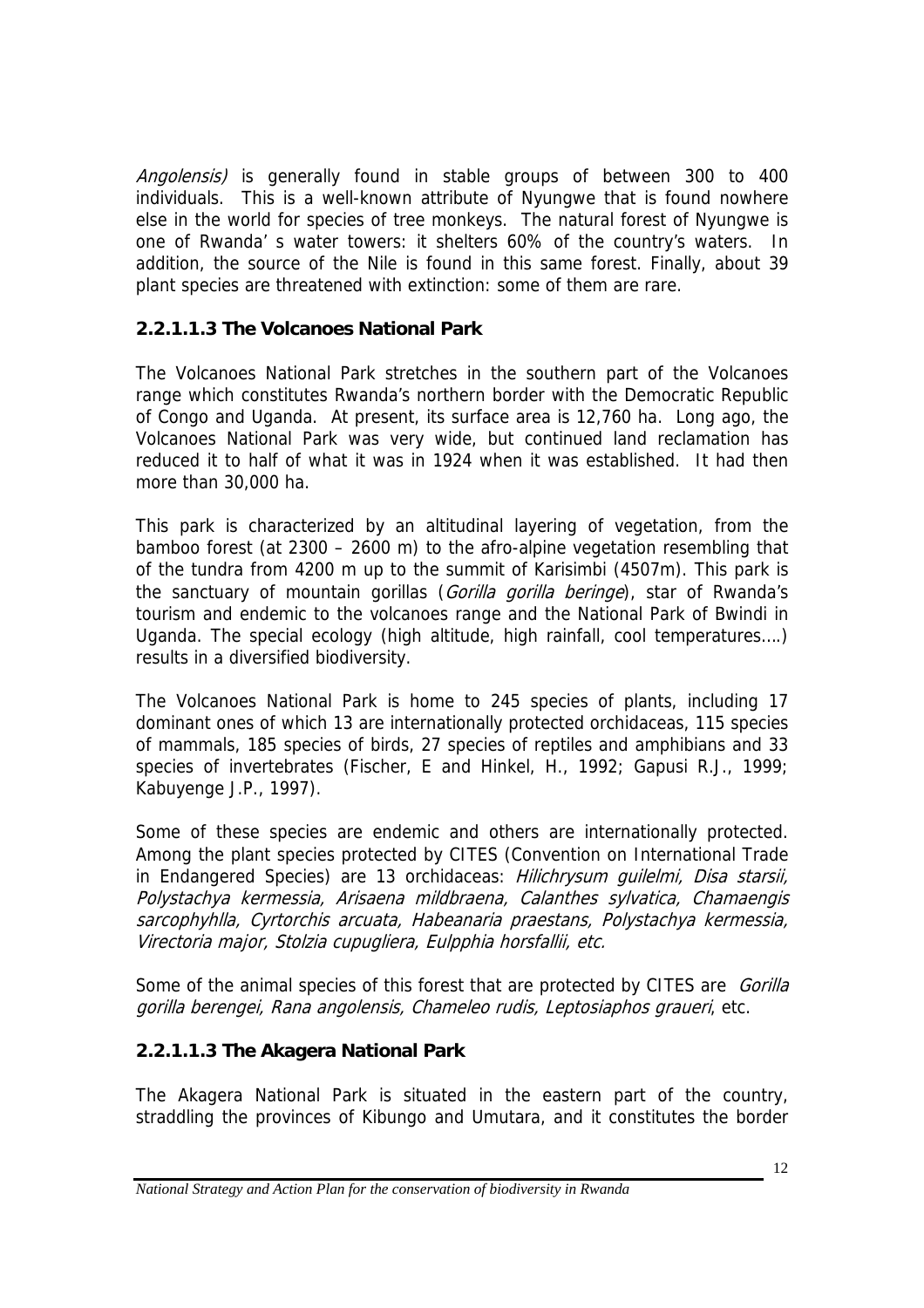with Tanzania. Its surface area has reduced to 90,000 ha in 1999 from 267,000 ha in 1960. The biggest reduction of the national park took place after 1994 when more than 2/3 of its surface area was given away for the resettlement of the repatriated population.

In the west of the national park, there used to be the Mutara hunting fields (MHF) whose surface area was reduced from 64,000 ha in 1960 to 22,000 ha in 1996. The Akagera National Park is a unique ecological entity (landwise) situated between 1,300 m and 1,825 m of altitude.

The eastern part of the national park is bordered by a vast wetland consisting of the Akagera river-lake depression that represents a typical immersion landscape. The lakes and the marshes cover about 100,000 ha.

The plant formations are quite diversified. They shelter more than 900 species of plants, including 60 internationally protected orchids. The bigger part of the landscape is covered by shrubby or arborescent savannas of *Acacia combretum* where is found a shrubby vegetation on anthills. The Acacia senegal is generally dominant. In the more arid zones of the Akagera National Park, the vegetation tends towards a combination of Acacia-Commiphora, whereas in the wetter areas, Acacia senegal tends to be replaced by Acacia polycantha and Acacia sieberana.

Grassy savannas consist mainly of Themeda, Hyparrhenia, Sporobolus and Botriochloa. The fauna constitutes the park's major attraction. It comprises 47 species of big mammals, more than 500 species of birds, 9 species of amphibians and 23 species of reptiles. The four animal species protected by CITES are the following:

- Loxodonta africana
- Sincerus caffer
- Panthera leo
- Tragelaphus oryx

# **2.2.1.1.4 Gallery forests**

Gallery forests are strips of swampy forests that were extensive in times past. To day, they have been reduced through man's activities: search of land for cultivation, wood, fires, etc… These forests are all found in the eastern part of the country, mainly in the Akagera river-lake system. They cover a surface area of about 163 ha.

Despite the small size of these gallery forests, there are home to an important biodiversity with endemic and rare species. The most important of these gallery

*National Strategy and Action Plan for the conservation of biodiversity in Rwanda*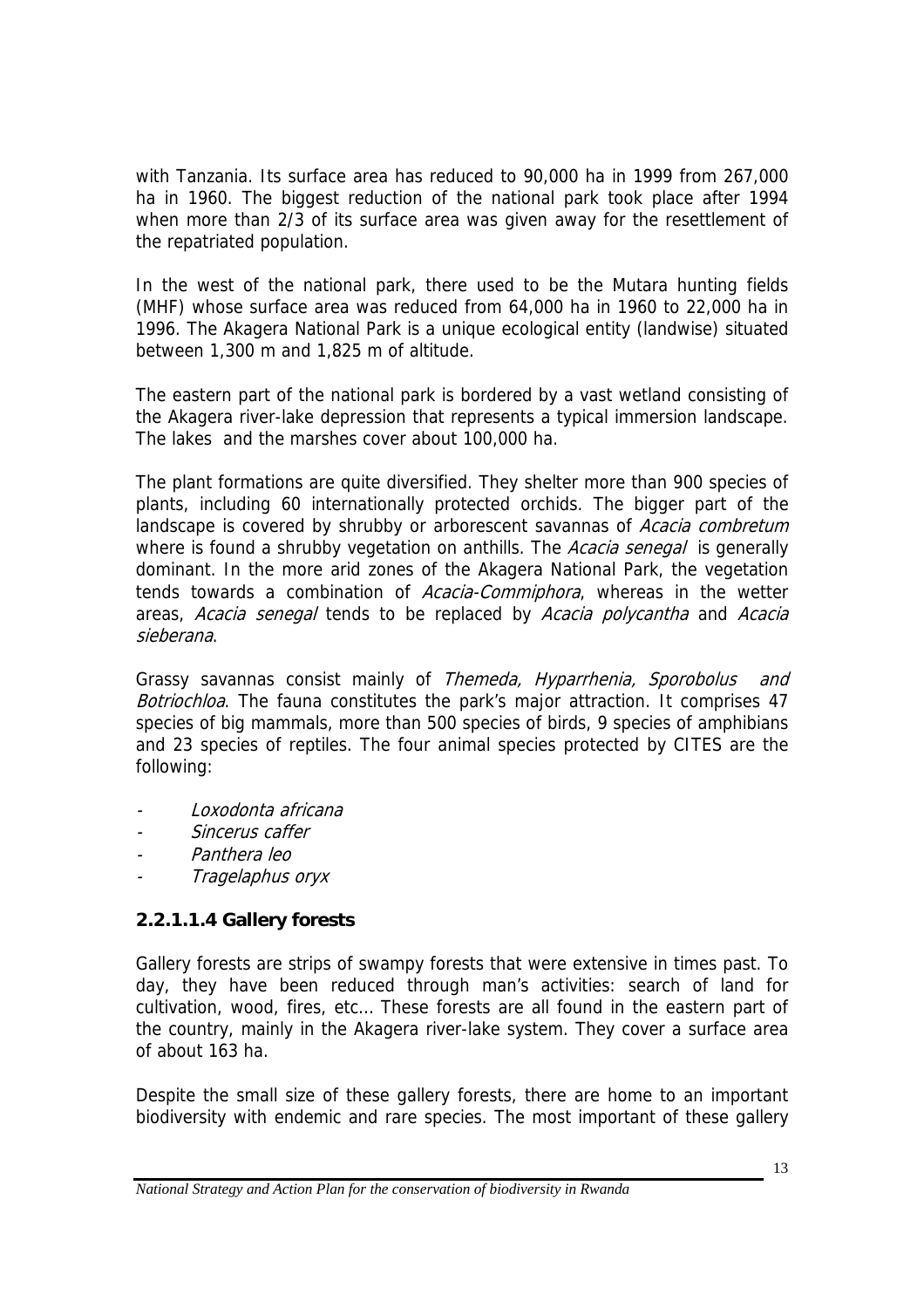forests is the Ibanda-Makera forest. Most of the plant species found there are used in traditional medicine, diet and other activities practised for the survival of the local population.

In its research activities, modern pharmacopoeia resorts to some of these plants to reveal important biochemical extracts. This is the case for example with Blighia unijugata, Grewia forbesi, Rhus vulgaris, Pterygota mildbraedii and Ficus sp (Ruzigandekwe, F., 1997, p. 40).

### **2.2.1.1.5 Wetlands and aquatic lands**

Wetlands and aquatic lands are generally represented by lakes, rivers and marshes associated with these lakes and rivers.

In Rwanda, these areas cover a surface area of about 254,847 ha, representing 10% of the national territory, of which 5.71% is for lakes and rivers and 3.9% for marshes. In the Congo basin is found only Lake Kivu while the Nile basin has five groups of lakes, namely:

- the lakes of the north, namely lakes Bulera and Ruhondo and other small lakes of less importance such as lake Karago
- the lakes of the centre: Muhazi
- the lakes of Bugesera: Rweru, Cyohoha south, Cyohoha north, Kidogo, Gashanga, Rumira, Kilimbi, Gaharwa
- the lakes of Gisaka: Mugesera, Birira and Sake
- the lakes of the Nasho basin: Mpanga, Cyambwe and Nasho
- the lakes of the Akagera National Park: Ihema, Kivumba, Hago, Mihindi, Rwanyakizinga

With regard to rivers, Rwanda is at the top of the Nile basin. The most important rivers are: Akagera, Nyabarongo, Akanyaru, Ruhwa, Rusizi, Mukungwa, Kagitumba and Muvumba.

As for marshes, the biggest are found around the above mentioned rivers. Most of them are of low altitude, and Kamiranzovu and Rugezi are the only major high altitude marshes.

The following table shows the surface areas of the lakes and 6 biggest marshes of Rwanda.

*National Strategy and Action Plan for the conservation of biodiversity in Rwanda*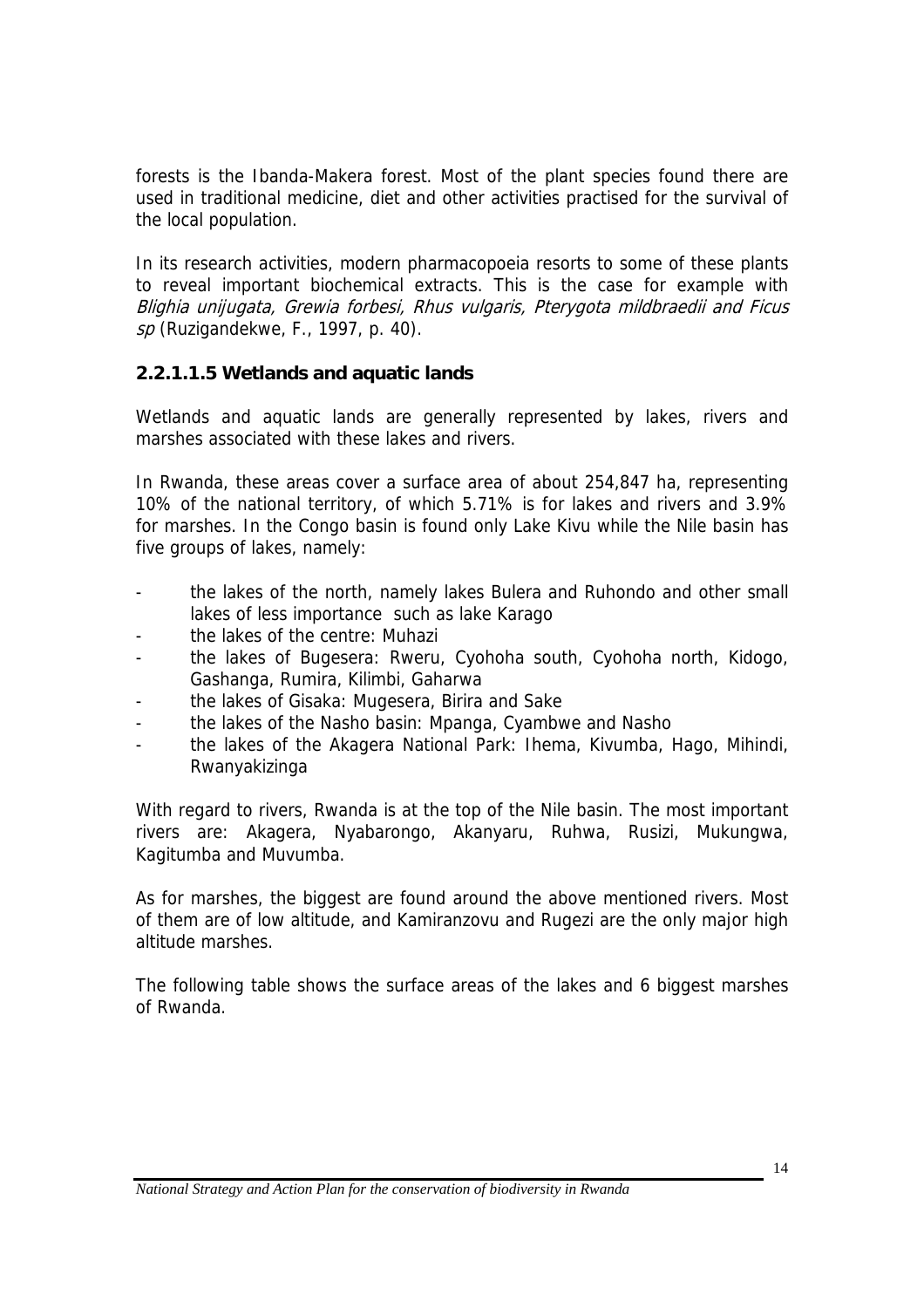| Category                  |                          | Surface area in ha. |
|---------------------------|--------------------------|---------------------|
| <b>Associated marshes</b> | Nyabarongo               | 24,698              |
|                           | Akanyaru                 | 12,546              |
|                           | Akagera                  | 12,227              |
|                           | Kagitumba                | 7,00                |
|                           | Rugezi                   | 6,294               |
|                           | Kamairanzovu             | 1,300               |
| Lakes                     | Kivu                     | 100,000             |
|                           | Lakes of Bugesera        |                     |
|                           | Lakes of ANP             | $+12,000$           |
|                           | Lakes of Gisaka          | 5,980               |
|                           | <b>Bulera</b>            | 5,500               |
|                           | Lakes of the Nasho basin | 4,300               |
|                           | Muhazi                   | 3,412               |
|                           | Ruhondo                  | 2,800               |

#### **Table 3: Surface area of lakes and associated marshes**

**Source: Nezehose, J.B., 1990, Gashagaza, J,B., 1999** 

All these ecosystems accommodate a diversified biodiversity that is rich in plant and animal species (more than 104 flower species are found there), except Lakes Kivu, Bulera and Ruhondo which have some limnologic problems.

Generally, wetlands are very much liked by the population for farming. They moreover play a determining role in the regulation of the hydric regime.

Lake Kivu has a rather poor water flora. There are few macrophytes on its banks and the density of the phytoplankton is relatively low due to lack of a mix of layers (nutrients are trapped at the bottom of the lake). The water fauna is equally poor due to the physical isolation of the lake. There are no crocodiles nor hippopotamuses.

There are 26 species of fish, 15 endemic species of *Haplochromis*, 3 of *Tilapiines*, 2 of *Clarias*, some barbets, *Raiamas moorei* and *Limnothrissa miodon* that were introduced there by the end of the 1950s. There are several species of protozoa, groups of Platerminthes, Aschelminthes, Achanthocephalus, the group of crustaceous, etc. The bird fauna is rich and diversified. There are more than a hundred species of different birds divided in more than 30 families.

Most of **the lakes of the Akagera National Park** are quite rich in biodiversity: the phytoplankton consists mainly of *chlorophyceae, cynophyceae and* diatomophyceae. The flora is dominated mainly by Cyperus, Phragmithes, Phoenix, Potamogeton, Aeschynomene, Thelypteris, etc. Water hyacinth (*Eicchornia crassipes*) is present and has started covering big areas of the lakes, representing a threat to their biological diversity. The lakes of the Akagera National Park are among the richest in fish species in the whole country, and considerable populations of *haplochromis* and other fluvial species are dominant

*National Strategy and Action Plan for the conservation of biodiversity in Rwanda*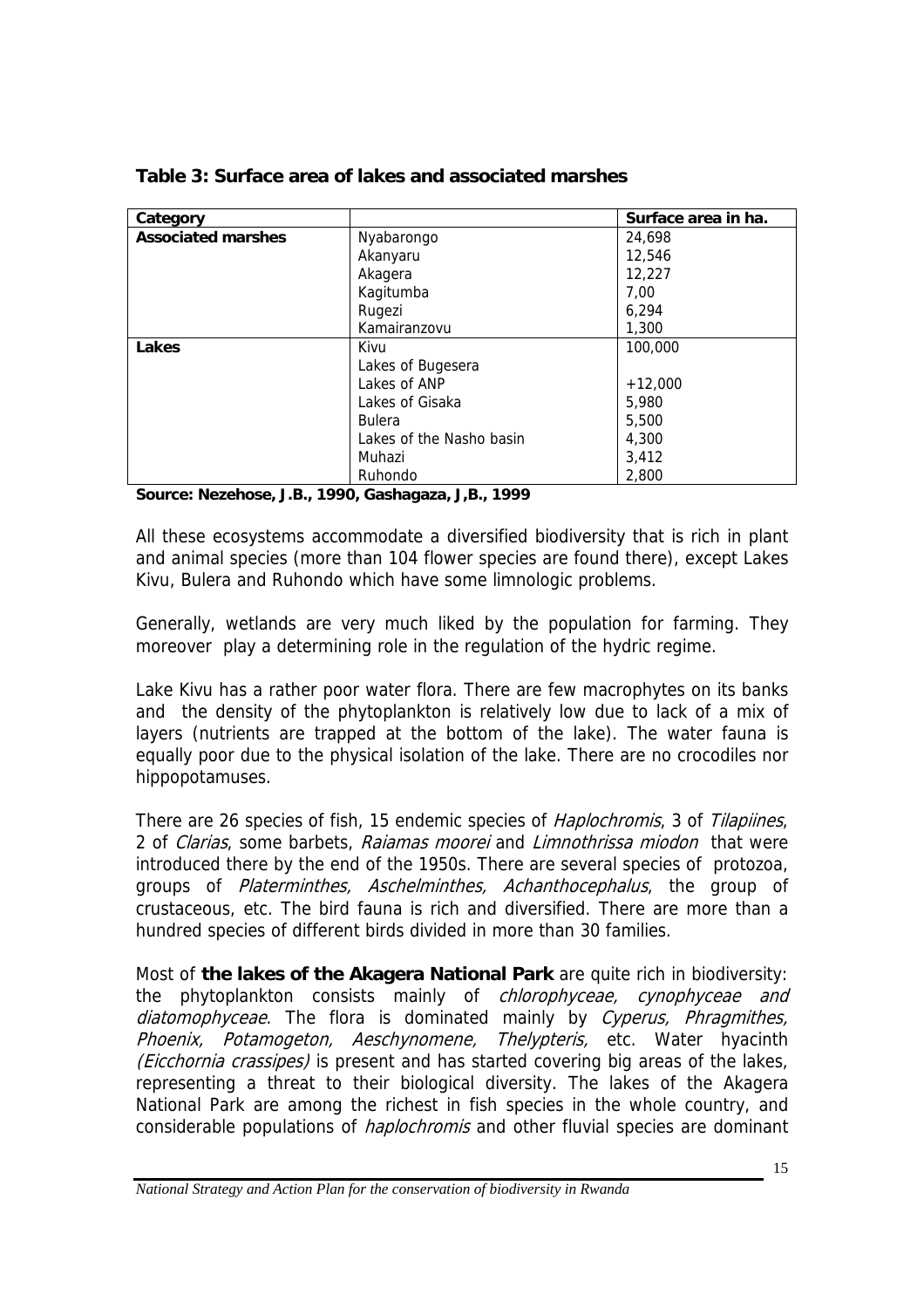(Plisner, 1990; Micha and Frank, 1991). The ornithologic fauna represents 2/3 of the birds species found in the park (more than 300 species) and there are also species of migratory birds from Europe and other African countries. Some lakes, such as lakes Cyambwe, Rwampanga and Rweru are particularly rich in hippopotamuses and crocodiles.

**The lakes of Nasho basin** have a very rich phytoplankton in biodiversity. The flora is dominated by the papyrus (Cyperus papyrus) mixed with Miscandium violaceum and Nymphea nouchallii. All these lakes are associated with gallery forests found on their shores and on small islands. The dominating species are those of the genus of Phoenix, Bridelia, Ficus, Aeschynomene and Echinochloa. The fish fauna consists of several aboriginal and fluvial species. Lake Rwampanga is distinctly richer in fish species than the other two. Lakes Rwampanga and Cyambwe have important populations of hippopotamuses and crocodiles given their direct connection with the river Akagera. The ornithologic fauna found in the Akagera National Park is also found in the lakes that in fact constitute its continuity.

**The lakes of Gisaka** are not surrounded by papyrus though there is a fringe of papyrus where they meet river Nyabarongo. There are also ferns and in some places there is *Echinochloa pyramidalis* vegetation. These lakes have a very rich phytoplankton in species, especially the phytoplankton (P.D.P.A, 1993). This phytoplankton consists of chlorophyceae, cyanophyceae, bacillariophyceae and pyrophytes. The fish fauna is distinctly less rich than the one found in the lakes of Akagera, a good number of which having been introduced in these lakes. The mammal populations that inhabited these lakes in the past have quite diminished. The specific composition of the fauna and flora of these lakes is found in the distribution tables and the many species listed in this report.

Almost all **the lakes of Bugesera** are very rich in plankton and there are, from time to time, blossomed cynaphyceae which reduce the transparence to less that 20 cm (Verheust, 1986; Munyangaju, 1990; P.D.P.A., 1993). The macroflora of these lakes is mainly dominated by *Cyperus papyrus* which form the wetlands that separate them from the rivers of which they are tributaries. There are reports of considerable colonizations of Nymphea nouchallii and Nymphea lotus which have become scanty all along river Nile. With the exception of lake Rweru, all the lakes have a poorer fish fauna than the other lakes. Migratory and especially river species such as *Synodontis Schilbe, Barbus* and *Labeo*, are less abundant. Some lakes such as Rumira, Gashanga and Mirayi are quite rich in Haplochromis (64% of total catches) like in the lake of Mugesera (Verheust, 1986). Some lakes still have crocodiles and hippopotamuses, but this is changing. Apparently, there are no otters in these lakes.

*National Strategy and Action Plan for the conservation of biodiversity in Rwanda*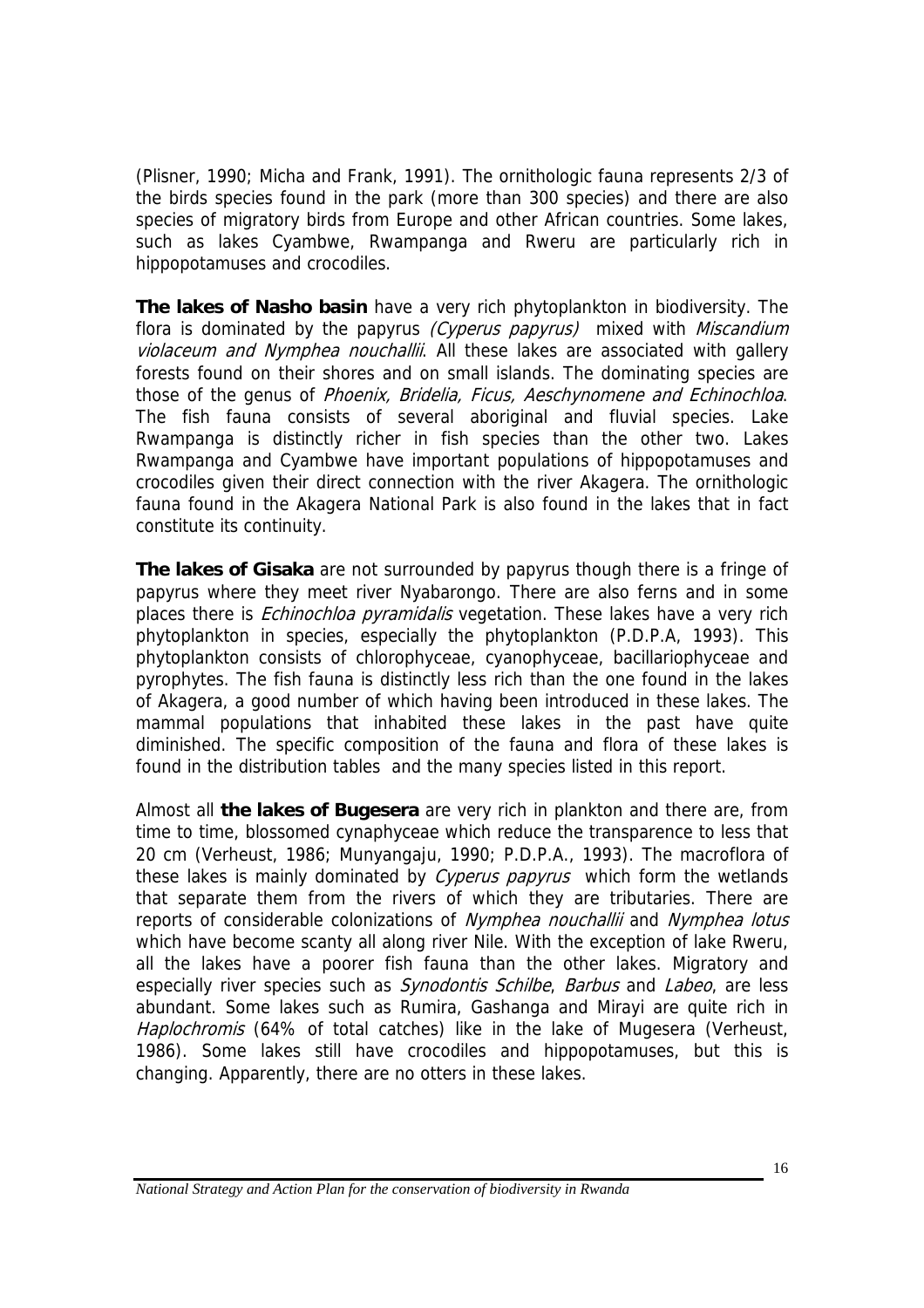With regard to **the lakes of the north** (Bulera and Ruhondo), the aquatic flora and fauna are poor because of the physical-chemical situation which is quite unfavourable for their colonization and the isolation of the two lakes. The concentration of the plankton is less significant in lake Bulera than in lake Ruhondo; there are 48 species distributed in 4 families (Chlorophyceae, Cynaphyceae, Pyraphytes and Bacillariophyceae). The vegetation of the banks is generally dominated by *phragmites* and Typha capensis which merge with Pennisetum hedges which are interrupted in some places by small islands of cyperus papyrus. The submerged vegetation consists of the species Potamogeton, Ceratophyllum Ottelia and Laorasipon. The fish fauna is relatively poor, and about ten species of fish, including 3, have been introduced. There are about ten or so species of birds that are currently known.

**Lake Muhazi** is closed, isolated and its fish fauna is quite poor. There are three endemic species and nine others that were introduced. The phytoplankton of this lake is quite rich. Descy (1987 in ex-Mouton 1988) established that there were 47 species divided into five families: *cynophyceae, pyrophytes, euglenophyceae,* bacillariophyceae and chlorophyceae. Other groups that have been identified include the invertebrates, with 8 species of gasteropods and 1 species of lamellibranchia in the category of mollusks; the representatives of 11 orders of the family of insects; the annelids including 2 families, Tubificidea and Hurudidae, and some representatives of arachnids. Among the macrophytes, phragmites were found on almost 90% of the banks while bays are occupied by papyrus plants.

The marshes megaflora consists especially of large stretches of papyrus plants with, in some places, areas with *Miscanthidium*. The lower layer is covered by the *Cyclosorus* stratus. The fauna of big rivers and associated marshes consists of ungulates, carnivores, primates, rodents, lagomorphs, insectivores and birds.

### **2.2.2 Agro-ecosystems**

**Agricultural biodiversity or agro-biodiversity** applies to the variety and variability of animals, plants and micro-organisms living on earth which are important for food and agriculture and which are the result of interaction between environment, genetic resources and management systems and practices used by the population. Agro-biodiversity concerns not only genetic species and the diversity of agro-ecosystems as well as different manners in which land and water resources are utilized in production, but also the diversity of cultures which influence human interaction at all levels.

**The agro-system or agricultural system** refers to those ecosystems used in agriculture under similar conditions, with similar components, interaction and conditions. Included in agro-systems are monocropping, mixed farming and

*National Strategy and Action Plan for the conservation of biodiversity in Rwanda*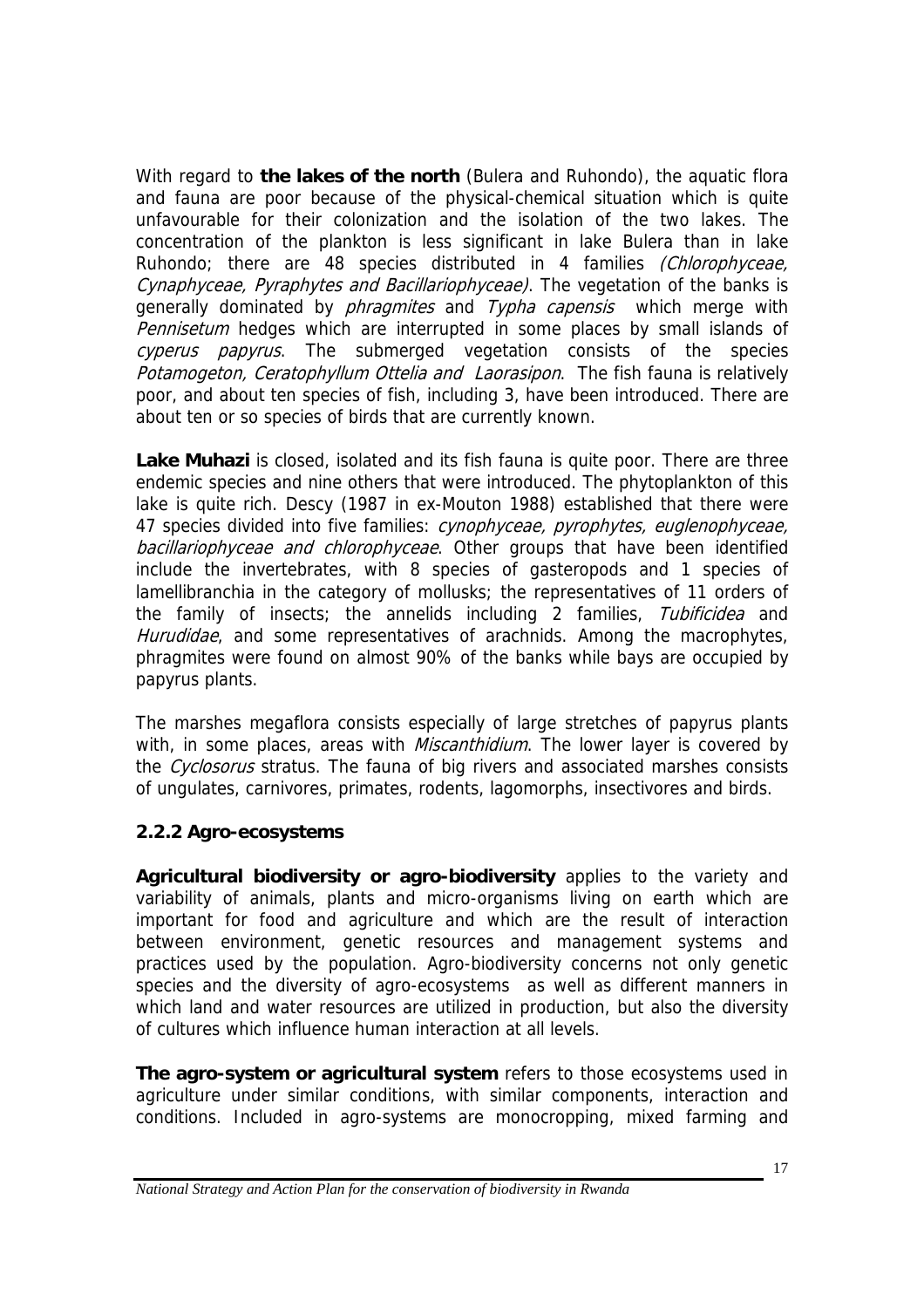associated crops, including agro-pastoral systems, agroforestry, aquaculture, grassland, grazing land and fallow land.

### **2.2.2.1 Biodiversity in the agricultural systems**

According to literature, Rwanda was covered by natural ecosystems. These ecosystems have been greatly altered on over 90% of the national territory by population pressure. Human settlements, diversified agro-pastoral practices, consumption of forest products, bush fires and urbanization caused the disappearance of this climatic formation. These disturbances have resulted in the appearance of secondary formations consisting mainly of graminaceous plants and countless seasonal or perennial species alternating with crops.

Agricultural land today covers about 70% of the country. This land is under permanent cultivation. The period between harvest and the next planting season is the only period of rest. A variety of crops are cultivated and they play a dominating role in the national economy. These crops are usually grouped in two categories: food crops and industrial crops.

Among the food crops are the sorghum (Sorghum), the bean (Phaseolus vulgaris), the finger millet *(Eleusine corocana)*, the coco vam *(Colocasia* antignorum), the maize (Zea mays), the rice (Oryza sativa), the wheat (Triticum sp), the barley (Hordeum vulgare), the garden pea (Pisum sativum), the soya bean (Soja hispada), the groundnut (Arachis hypogea), the sweet potato (Ipomea durcis), the Irish potato, the cassava (manihot esculenta), the banana (Musa).

These different crops constitute the basic food of the population in Rwanda. The importance of each crop varies according to the regions. Some of them, like the banana, the Irish potato, the sweet potato, different varieties of wheat and barley, the sorghum and the bean are sold on a large scale. The Irish potato, the bean, the cassava and the banana are found everywhere and in every day's diet of the people.

The so called industrial crops are very few: these are coffee, tea and pyrethrum. They contribute up to 93% of the country' s export earnings.

The agricultural production systems accommodate also many related wild species, the most common being *Eragrostis spp, Bidens pilosa, Digitaria spp,* Conyza sumatrensis, Cyperus spp,….

*National Strategy and Action Plan for the conservation of biodiversity in Rwanda*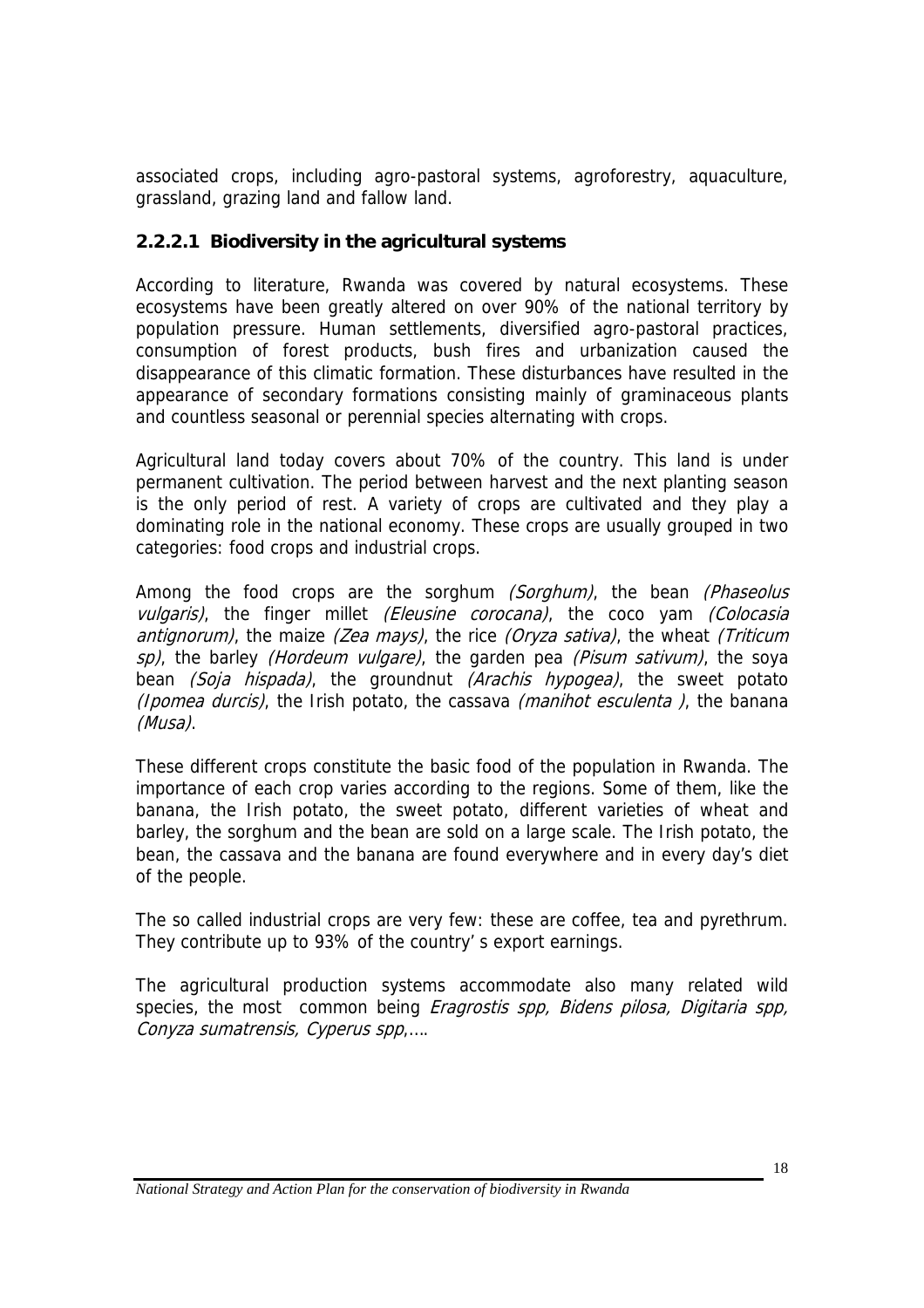#### **2.2.2.2 Pastoral areas**

In Rwanda, much of animal breeding is done at the family and small scale level (a few heads of cattle per family). Since agriculture occupies most of the land, cattle grazes on bush pasture, road sides and on some marginal parts of land. This forces animal breeders to adopt semi-permanent stalling and to plant forage crops, including Tripsacum laxum, Setaria spp, Desmodeum spp, Pennisetum purpureum, Mucuna pruriensis, Cajanus cajan, Calliiandra calothyrsis, Leucaena diverifolia, Sesbania sesban…

However, ranching is developing in Umutara and Gishwati. The other pastoral areas are very small and scattered throughout the country.

These areas are victims of bush fires, treading and sometimes overgrazing. Overgrazing is the greatest culprit for the reduction of biological diversity in the sense that it results in the extinction of the most grazed species and low bromatologic value pyrophyle species such as Eragrostis spp, Sporobolus spp, Digitaria spp... (KALIBANA, 1997, P.12

| <b>Type of breeding</b> | Bred races (native and non native |
|-------------------------|-----------------------------------|
| Cattle breeding         | Ankole                            |
|                         | Sahiwal                           |
|                         | Frison                            |
|                         | Alps brown                        |
|                         | Australian Milk Zebu              |
|                         | N'Dama                            |
|                         |                                   |
| Goat breeding           | Alpine                            |
|                         | Anglonubian                       |
|                         |                                   |
| Sheep breeding          | Karakul                           |
|                         | <b>Merinos</b>                    |
|                         | Dörper                            |
| Pig breeding            | Large White                       |
|                         | Landrace                          |
|                         | Piétrain                          |
| Poultry                 | Leghorn                           |
|                         | Rhodes Island Red                 |
|                         | Derco                             |
|                         | Sykes                             |
|                         | Anak                              |
| Fish farming            | Tilapia                           |
|                         | Clarias                           |

#### **Table 4: Animal Races bred in Rwanda**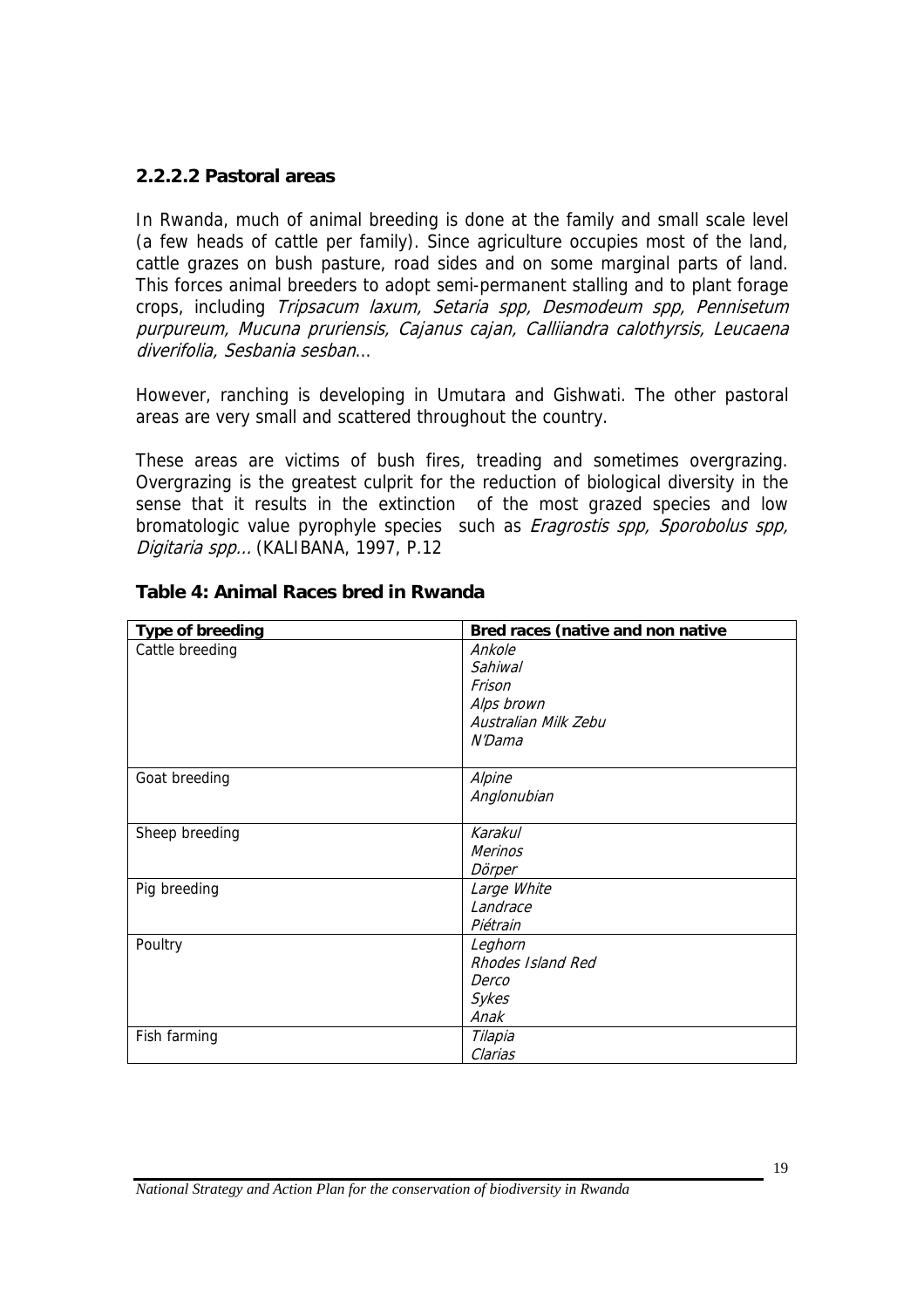### **2.2.2.3 Wooded areas**

Tree cultivation in Rwanda was confined to some plants around homes such as Ficus thoningii, Euphorbia tirucalli, Erythrina abyssinica, Vermonia amygdlalena, Dracaena afromontana, etc. But cultivation of woody perennials for timber, energy or service wood was not in the people's customs. As a result, there was massive exploitation which quickly proved its limitations. The first afforestation took place between 1920 and 1948 and consisted only of Eucalyptus. Later, other species were introduced. These included Pinus spp, Callistris spp, Grevillea robusta, Cedrella spp, Cupressus. The Arboreum of Ruhande (ISAR station) has 206 species, including 146 hardwood, 56 softwood and 1 bamboo species. These species have proved dangerous for biological heritage in that they exhausted and acidified areas that were already acidic, resulting in the reduction even the destruction of the undergrowth. In so doing, the installation of these species was conducive to soil erosion. In 1998, it was estimated that wooded areas covered 256,300 ha. Despite efforts for diversifying forest species, it is estimated that 99% of afforestation consists of Eucalyptus.

The conversion of these agro-forestal species-based afforestations such as Grevillea, Cedrella, Maesopsis, Calliandra, Leucana… proved to be essential. It is for this reason that agro-forestal practices have tended to become widespread even in agricultural areas.

### **2.2.3 Policies, laws and institutions related to the conservation of biodiversity**

Major policy and strategic thrusts for the protection of biodiversity exist for certain fields of biodiversity such as forests, aquatic areas, agro-biodiversity (agriculture, animal breeding and fisheries) and protected areas.

Various State, parastatal and private institutions are involved in the conservation and use of biological resources on the basis of existing policy documents and legal texts which are in most cases scattered, incomplete and old.

### **2.2.3.1 Policy thrust**

### **a. Forests**

From 1920, Rwanda has been applying a reforestation policy necessitated by the continuous increase of the demand for wood products. The introduction of non native rapidly growing species such as the Eucalyptus, the Cypress was given special weight. Later in 1976, the tree day was institutionalized and afforestation became widespread in the whole country through community work (Umuganda) and several agricultural and forest development projects.

*National Strategy and Action Plan for the conservation of biodiversity in Rwanda*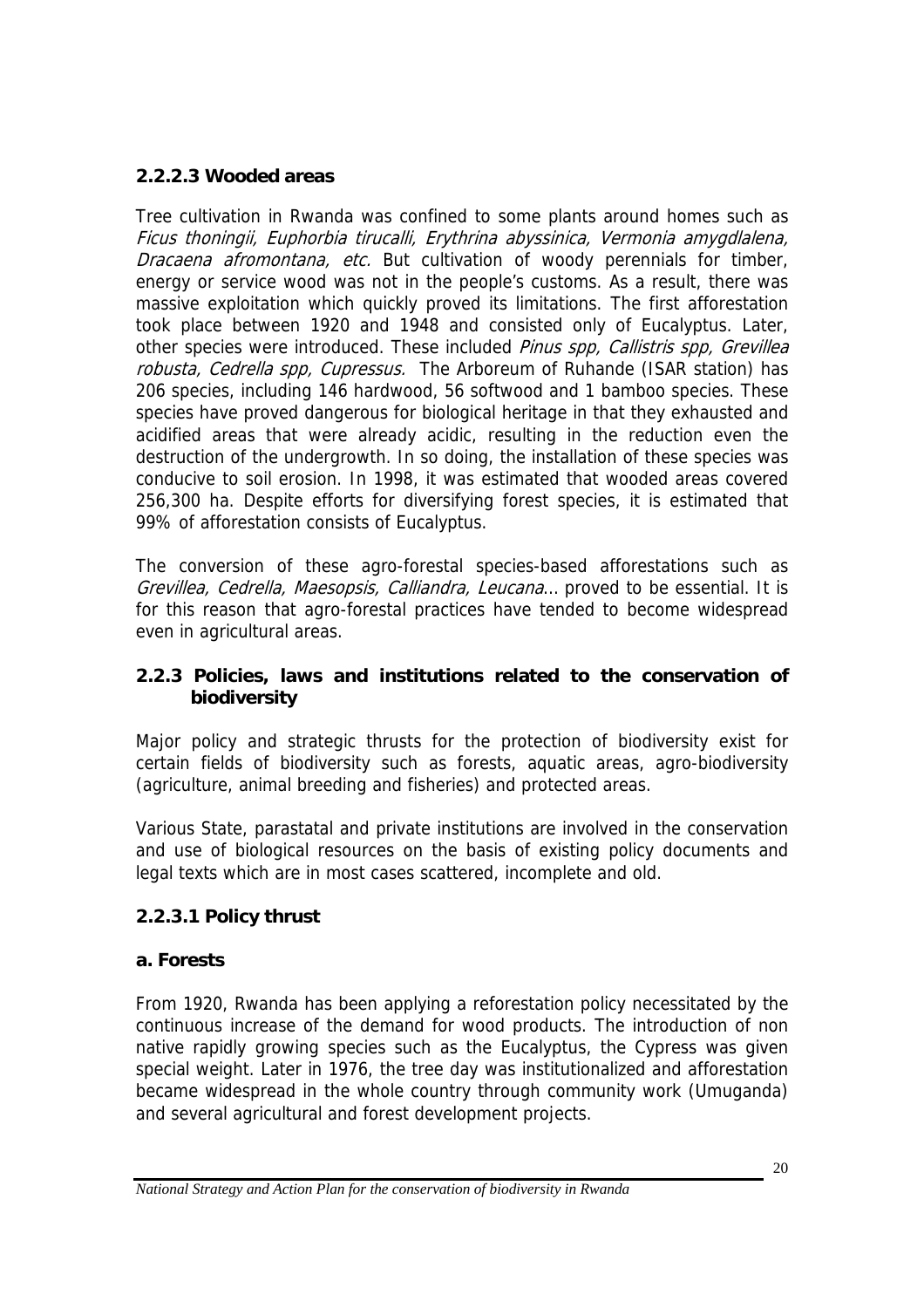This policy continued until 1986 when the National Forestry Plan was prepared covering a period of 10 years, from 1986 to 1997. The main benefits of this policy were:

- Constitution and long term conservation of the forestry heritage which is environmentally balanced over the whole country.
- Increased forestry production.
- Improved use and appraisal of the decline of forests

Other undertakings included, among others, the promotion of sylvo-pastoralism and agro-forestry wherever possible, the finalisation of the action plan for the management and conservation of the savannas of the east, the preparation of plans for the development and management of forests, assisting Districts in implementing community forestry development plans and facilitating the emergence of wood processing units through private initiative. It was essentially planned to encourage Districts and individuals to undertake afforestation under the decentralization of forestry management services.

### **b. Aquatic areas**

The 1987 – 1997 development plan prepared by the Ministry of Agriculture considers marshes from the point of view of their potentiality only for agricultural production. The Bill for the development of marshland prepared in 1987 requires consideration of safeguarding Environment through the development of marshes. It is envisaged to undertake a study on the impacts on the environment which will be done in accordance to the decision of the Ministry responsible for environment.

The National Environment Plan adopted in 1991 advocated for a compromise between the need to safeguard and the necessity to develop. It was necessary to harmonize the actions, establish a classification of marshes between areas requiring protection, areas requiring development and reserved areas, reduce to the minimum disruptive effects of developmental activities (by environmental impact assessment) and control the use of chemical inputs in the marshes and on slopes. These objectives remain valid as long as no new marshland development policy has been established yet. The instructions of the Ministry of Agriculture of 1997 aim at minimizing the procedures for the distribution of plots in the marshes, but an appropriate policy for the development of marshland is yet to come.

*National Strategy and Action Plan for the conservation of biodiversity in Rwanda*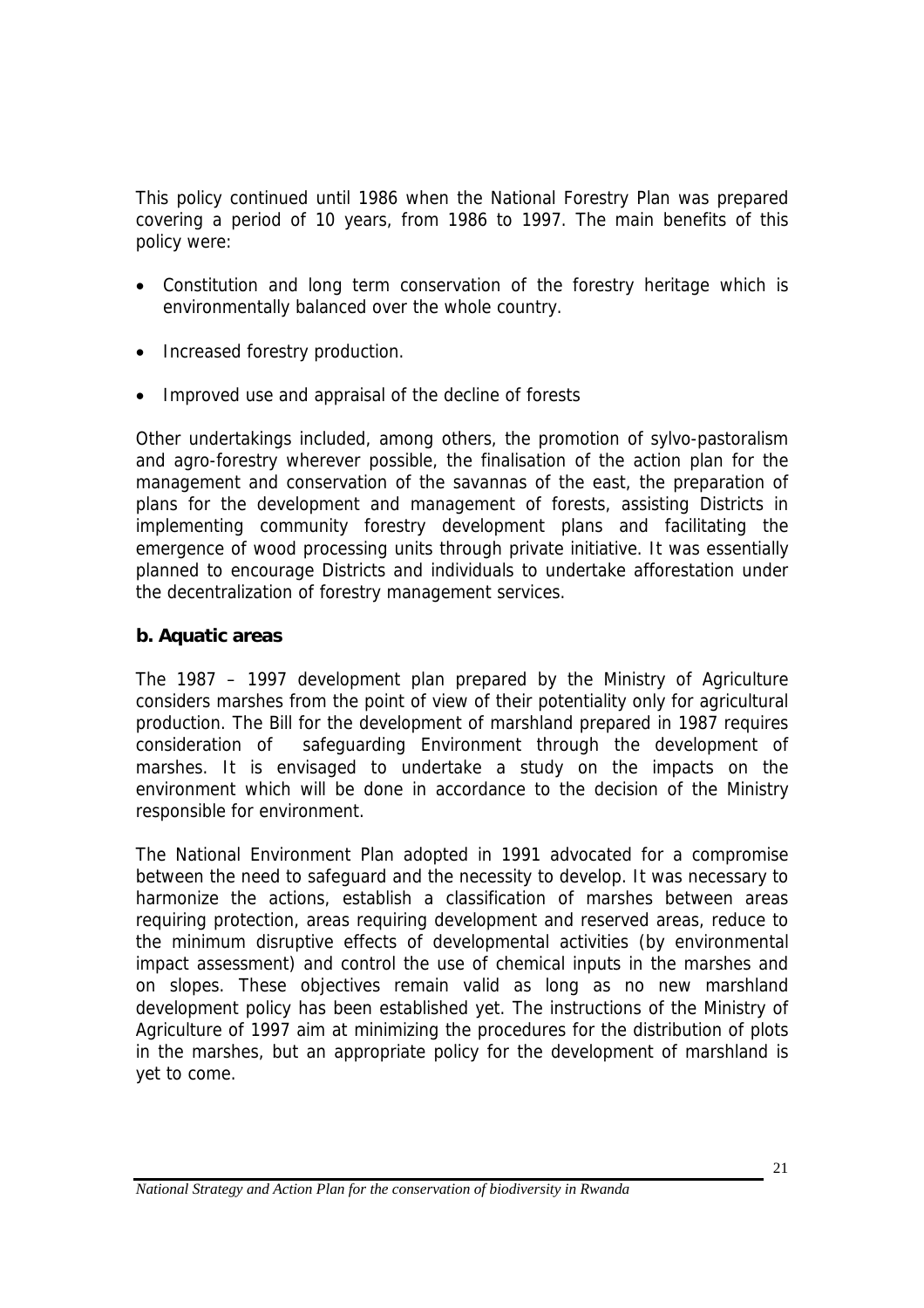#### **c. Crop areas and grazing land**

The long advocated priority objectives of the former agricultural development policy (1991) focussed on the following lines:

- Intensive agriculture through increased use of agricultural inputs such as fertilizers, pesticides and selected seeds;
- Erosion control;
- Marshland development;
- Fisheries and fish farming development;
- Increased wood production.

The basic question is this: How do we guarantee increased agricultural, animal, fish and forestry production and preserve at the same time natural resources, the quality of human life, the sustainability and the diversity of the biological systems?"

In fact, cultivation of marshland results in the loss of part of their biological diversity if it is not well coordinated. There are many badly harnessed marshes which have not accomplished their mission. However, the policy envisages the protection of soil against erosion, increased production of wood through reforestation on soils that are unsuitable for agriculture and wherever appropriate, as well as the development of fisheries and fish farming which will contribute to the preservation of biological diversity and its enrichment.

The new agricultural development policy (1997) aims particularly at making the agricultural sector become professional. It aims also at the specialization and regionalization of crops so as to relieve the agricultural sector and promote increased production. Concerning animal breeding, the policy rests on the development of fodder farming and on nitrogen-fixing agro-forestry species being used as fodder. It recommends also the use of concentrates, the introduction of exotic breeds and artificial insemination. This will certainly have consequences on native plant and animal species.

### **d. Protected areas**

In Rwanda, protected areas are the Volcanoes National Park classified as a reserve since 1925, the forest of Nyungwe since 1933, the Akagera National Park and the hunting fields since 1934. The Volcanoes National Park and the Akagera National Park are under ORTPN, while the rainforests of the Congo-Nile ridge are managed by MINAGRI. These natural reserves have been classified for their multiple roles, including their ecological, economic, cultural and social role. The major objective for their preservation is the conservation of species and various habitats of biodiversity for educational, tourism and research purposes.

*National Strategy and Action Plan for the conservation of biodiversity in Rwanda*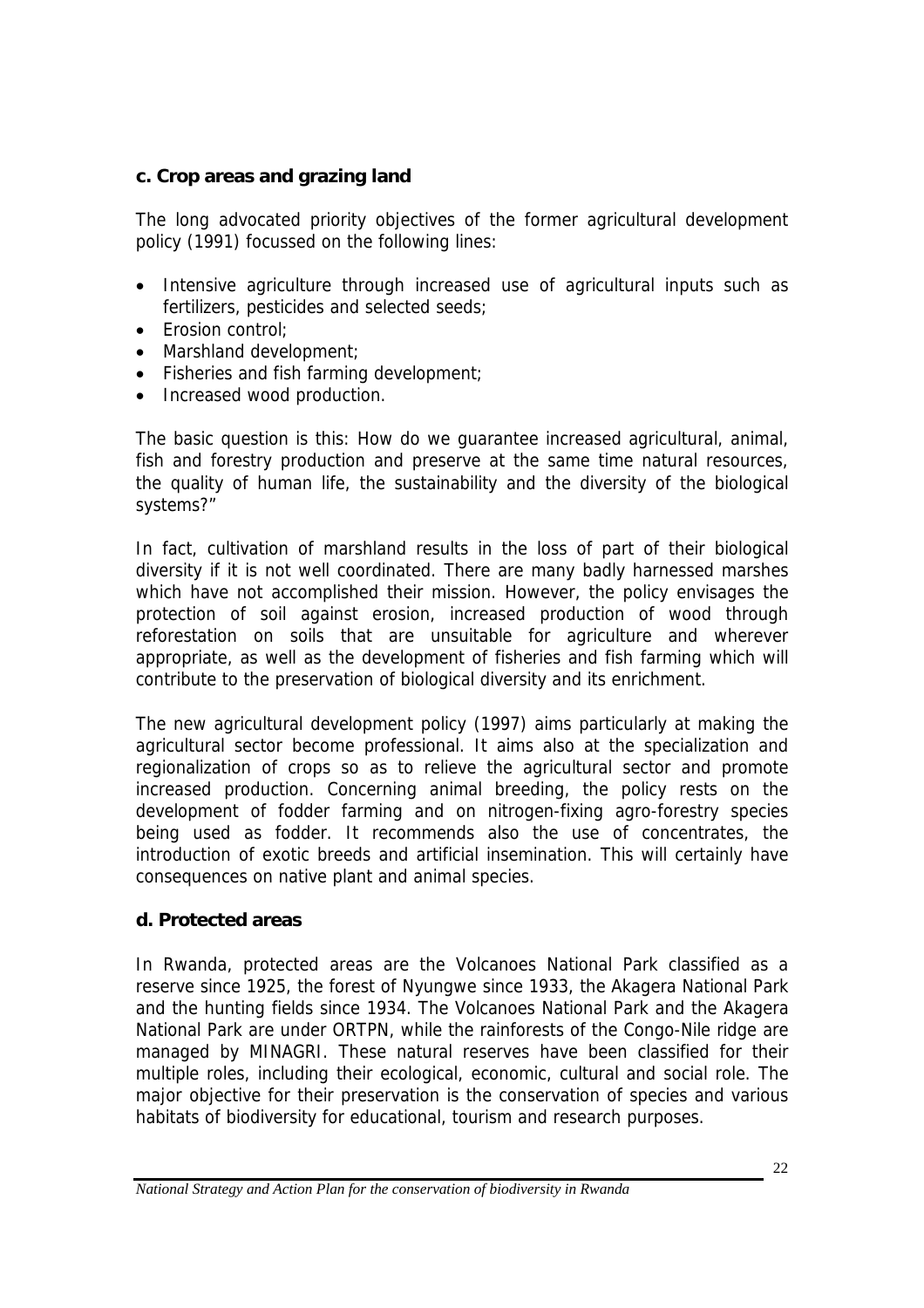These areas have been affected by various changes, including the reduction of space due to different causes such as the resettlement of the population in the special case of the Akagera National Park where 2/3 of the hunting fields have been given away for the resettlement of the people returning from exile.

### **2.2.3.2 Existing laws**

There are legal instruments for the legislation of some fields of biodiversity such as forests, aquatic areas; agro-biodiversity referring to agriculture, animal husbandry and fisheries as well as protected areas. Some of the instruments are old, unknown to the public or totally ignored.

### **a. Forests**

The existing legislative instruments in the field of forestry are as follows:

Decree of 18/12/1930 concerning the cutting and selling of wood. The main idea of the decree is that any cutting or sale of wood requires prior authorization. The decree provides for penalties to offenders and fixes taxes to be paid before the issue of the permit to cut or buy wood.

Law No. 47/1988 on the organization of forestry. This law was published in the Official Gazette No. 3 of 1989. It addresses a number of concerns, including the readjustment of the law to current and future contingencies; filling the gaps in the various modes of use and classification of forests; measures for the conservation of soil fertility and for avoiding erosion; new resources put at the disposal of the government for streamlining lumbering. The law provides for the establishment of a forestry unit, the creation of the State forestry estate as well as a management committee of a national forestry fund created by the Presidential Decree of 13/3/1992.

Rwanda's criminal code provides for soft penalties to any individual who, in fenced or unfenced areas, wickedly destroys or damages trees, crops, agricultural implements, knowing that they belong to the State.

### **b. Aquatic areas**

With regard to aquatic areas, the following instruments are applicable:

- Order No. 221/116 of 20/5/1958 on bathing in lakes and rivers.

The first Article of this order recommends to provincial administrators to take measures for safeguarding the cleanliness, the tranquility or public order on

*National Strategy and Action Plan for the conservation of biodiversity in Rwanda*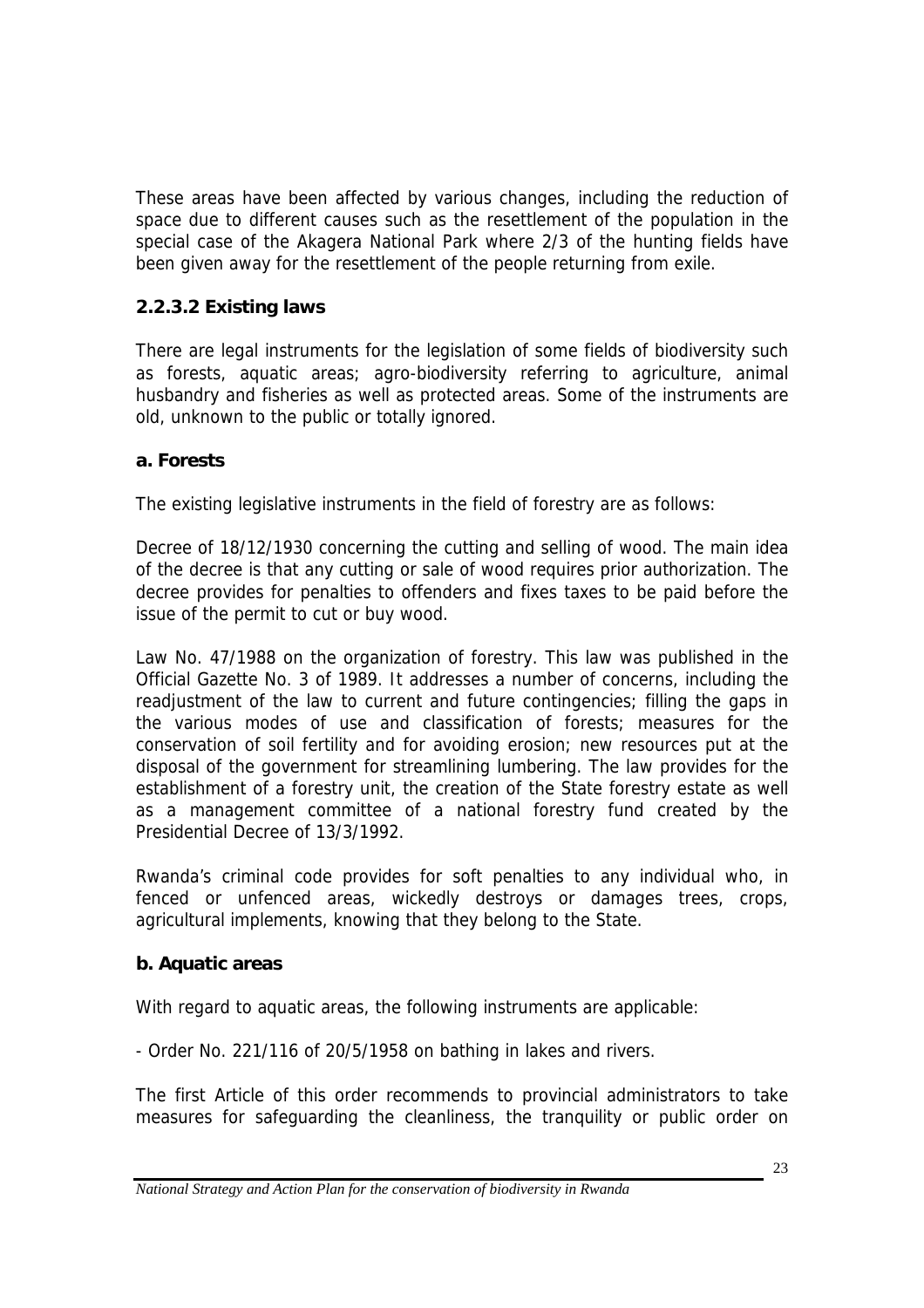lakes and rivers.

Decree of 6/5/1952 on easements relating to underground water, water from the lakes and rivers as well as the use of such water.

This decree spells out the conditions, the scope, the modes of application and the extinguishment of natural and legal easements. Water being a primordial element in the material wellbeing and economic advancement of any society, measures for its safeguarding were applied as early as the colonial era.

Order of 1/7/1914 on pollution and contamination of water sources, lakes and rivers and parts of rivers.

Article 1 of this order instructs provincial administrators to determine protection areas for water sources, lakes, rivers or parts of rivers used or that may be used as water supply.

Article 2 stipulates that in such areas, it is prohibited to build houses, cabins, huts or straw huts; to establish factories, commercial houses, butcheries, kraals or cattle pens; to establish graves; to dig excavations; to create agricultural fields; to throw or bury rubble or refuse, debris, bodies or rubbish of any kind; to enter or walk or graze animals.

The same order prohibits to ret, soak or ferment any substance of whatever kind and to pour or throw grass, soil, stones, fallen branches, materials, rubble, refuse, bodies, debris or rubbish of whatever kind.

A bill on the drainage code was prepared by the Ministry of Public Works in February 1997. It provides for, among others, the general conditions for the disposal of used water; the collection and drainage of rain water; the collection, the disposal and treatment of solid waste; authorization of disposal; pollution and atmospheric nuisances and offences and their repression.

A bill on the use of marshland exists since 1988. Its objectives are to extend land for agricultural use in the country; to increase agricultural productivity through intensive agriculture on lands that are no longer suitable; to raise the standards of living of farmers and promote activities of farmers' associations and private initiatives and contribute to the general development of the country's economy.

The same bill subjects the launching of any major project for the development of marshland to prior studies of environmental impacts. Work cannot start before the publication of the findings of the study on the basis of which the Ministry responsible for environment may authorize or not the launching of planned works.

*National Strategy and Action Plan for the conservation of biodiversity in Rwanda*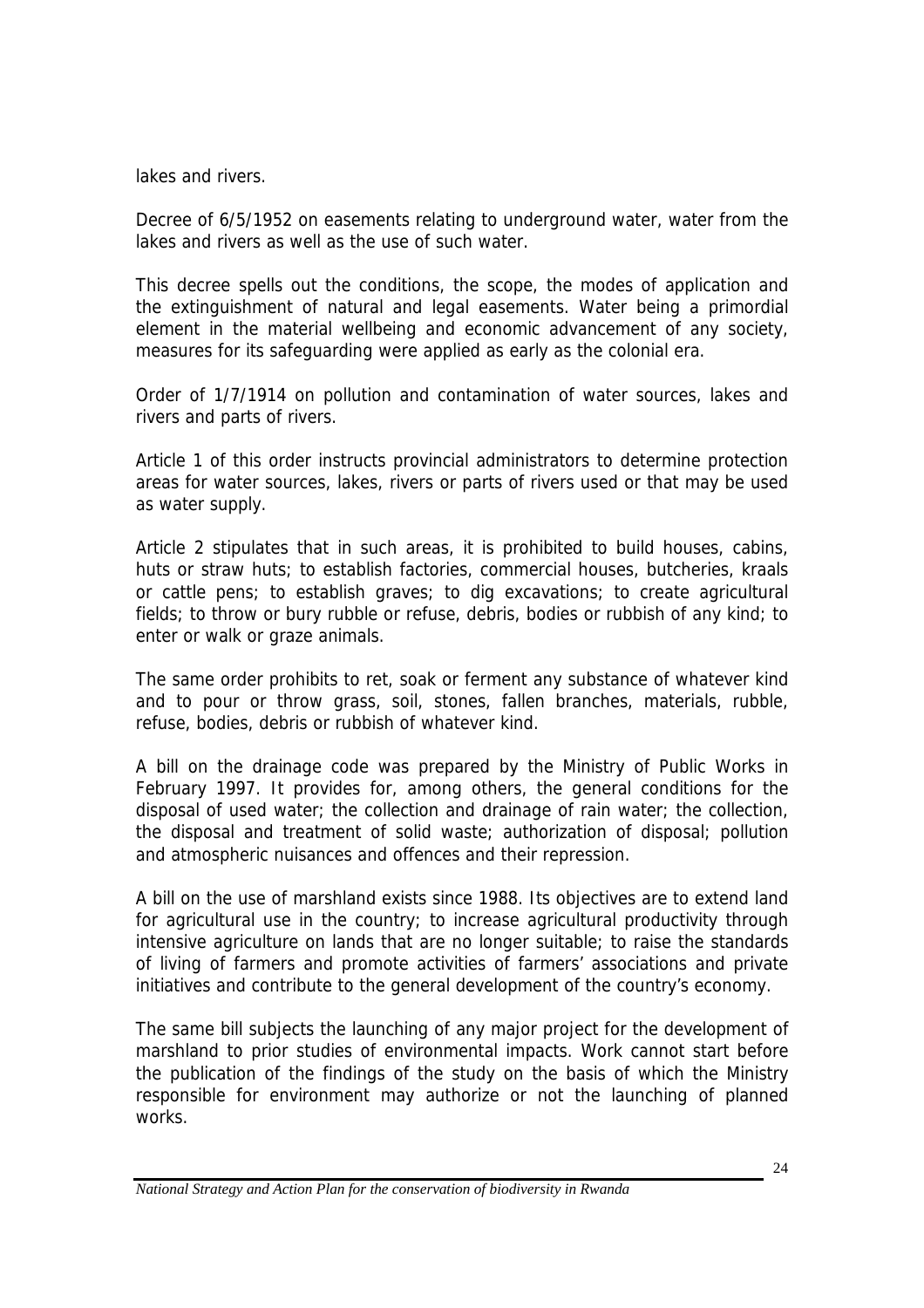The classification of marshland according to their location, their size, their soil and hydraulic potentialities; in brief, their ecology constitutes another key element of this bill. It is from this classification that choice should be made as to which marshes should be developed and which should be preserved for their crucial role in the conservation of biodiversity, given that marshes constitute favourite habitats for species of mammals, birds and reptiles.

### **c. Protected areas**

For the purpose of preserving natural wealth, which is mankind's heritage found on Rwandan soil, protected areas were established and consist of natural forests, national parks and hunting fields. These protected areas are governed by special legal instruments that determine their borders. These legal instruments are the following:

Decree of 26/11/1934 (Belgian Congo Institute of National Parks)- establishment of the Akagera National Park.

R.U.O. No. 52/48 of 23/4/1957 establishing the hunting fields of Mutara in the territory (province) of Byumba.

Articles 1, 2 and 3 refer to the establishment and borders of the hunting fields in the territory of Byumba directly adjacent to the Akagera National Park. Article 3 sets out the conditions for being allowed to carry out hunting. Articles 5 and 6 lists the competent authorities for authorizing hunting, the animals to be hunted and the appropriate periods for fishing, as well as taxes for the slaughter of certain animals.

The use of traps and piston guns is prohibited to hunters both native and non native, except with the special authorization of the General Deputy Governor.

R.U.O provides for penalties to offenders.

- Decree of 26/11/1934 (Belgian Congo National Park Institute) fixes the borders of former Albert National Park since 1925, of which Rwanda's side became known as the Volcanoes National Park whose borders were fixed by the decree establishing also the Akagera National Park in 1934.

R.U.O. No.83a/Agri of 12/12/1922 establishing two forest reserves in Rwanda.

This Order creates as a reserve the Natural Forest of Nyungwe situated in the mountainous massifs of the Congo-Nile ridge, the dividing line between Congo and Rwanda.

*National Strategy and Action Plan for the conservation of biodiversity in Rwanda*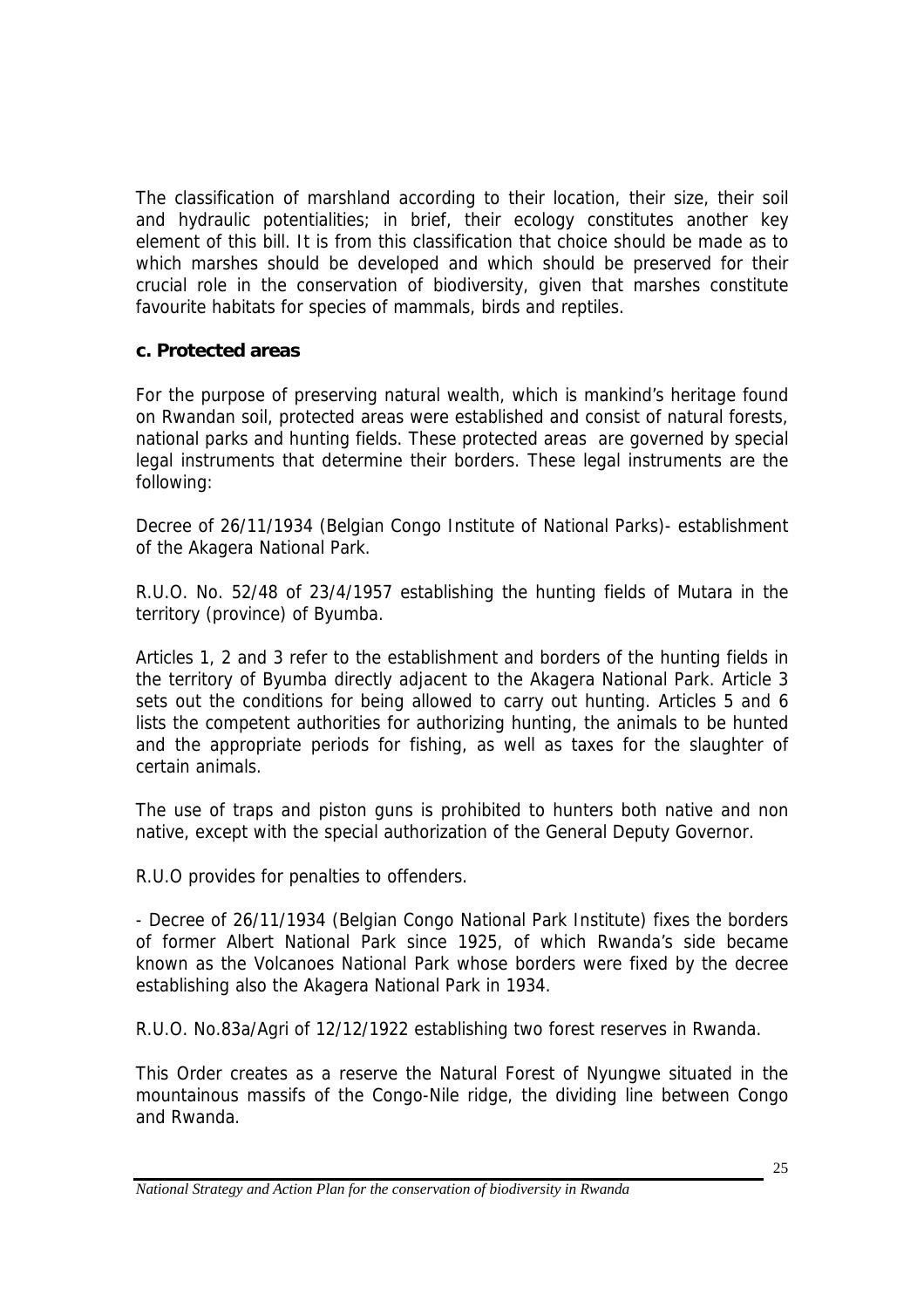Decree-law of 26/04/1974 confirming and modifying the decree of 18/6/1973 establishing the Tourism and National Parks Authority (ORTPN).

ORTPN replaced the National Park Institute established by the decree of 26/11/1934 and the Tourism Authority established by the decree of 4/8/1959 and took over all its rights and obligations falling to Rwanda.

ORTPN's main objectives are to promote tourism and use all means likely to contribute to the development of tourism and to protect nature, more particularly the fauna and the flora, to enhance scientific research and tourism insofar as the latter two activities are compatible with the protection of nature.

ORTPN's heritage consists of the Akagera National Park and its annexes; the Umutara hunting fields and its annexes; the Volcanoes National Park and its annexes, and national parks and hunting fields established by decree and to be established later.

Under this decree, hunting, fishing, living and scientific research not authorized by the Managing Director or his deputy are prohibited in all the protected areas.

Order No. 52/175 of 23/05/1953 on bush fires. This order prohibits bush or undergrowth fires, mulch, wood, live plants or dead cover fires whose immediate aim is not development or crop management.

Decision No. 3 of the Cabinet sitting on 29/7/1997 on new borders of the Akagera National Park.

The new borders of the Akagera National Park have been reviewed following the resettlement and the need for land for agro-pastoral activities for the repatriated people.

Since their return in 1994, these people have occupied a big part of the park such that the Government had to step in to save 1/3 of the former land of the park.

A bill is being finalized on the new borders of the park in its present form.

### **d. Agro-biodiversity**

Order No. 325/Agri of 16/10/1947 relating to the introduction of foreign fish species.

Under this order, it is prohibited to bring in fish species or species of fish eggs

*National Strategy and Action Plan for the conservation of biodiversity in Rwanda*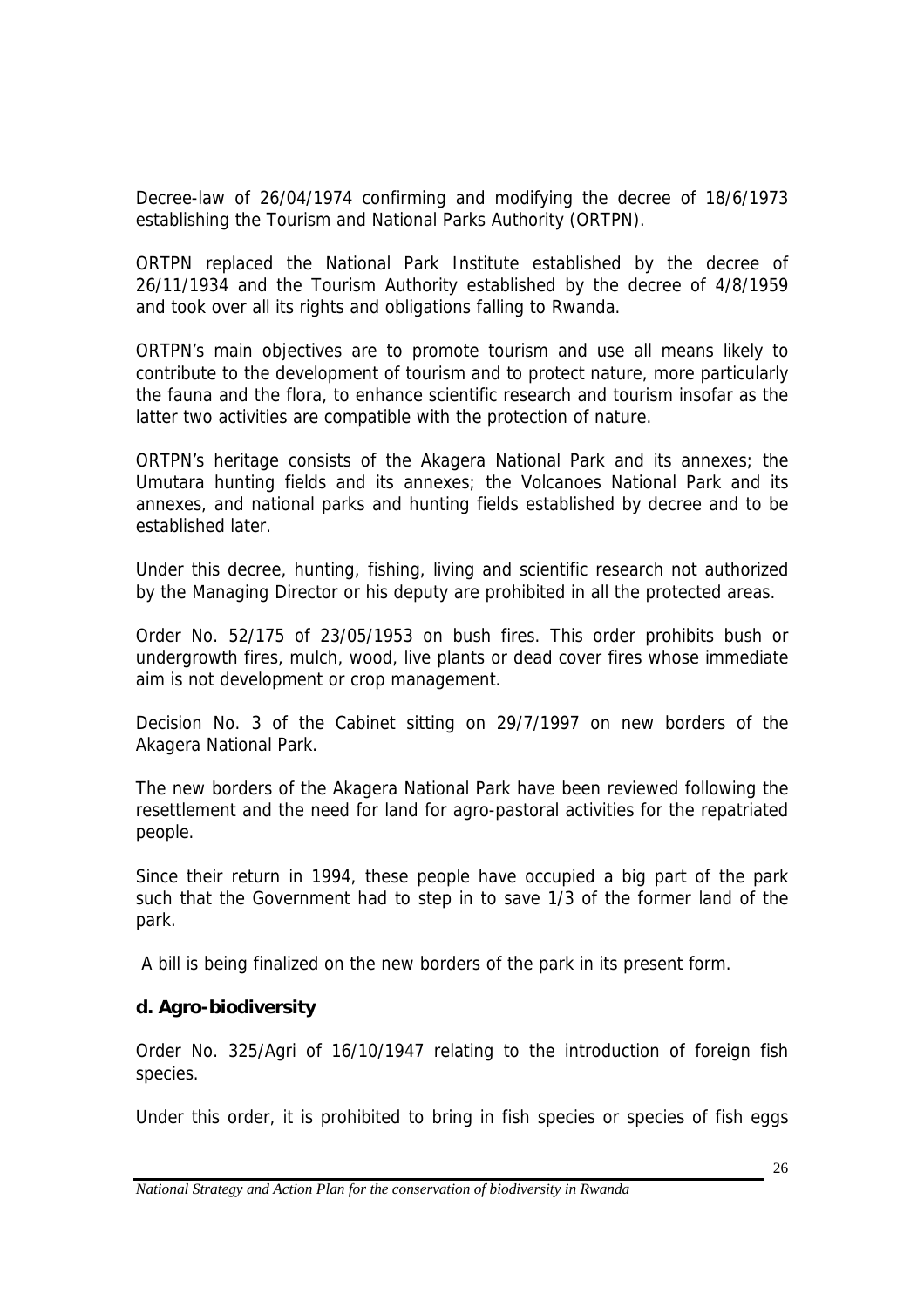that are foreign to Rwanda's waters.

R.U.O. No. 52/25 of 3 February 1955 on prohibition of fishing using fish-killing means.

This order prohibits fishing using narcotics in all the lakes and rivers in Rwanda.

R.U.O. No. 5520/97 of 02/06/1959 prohibiting seine fishing in inland lakes.

Seine fishing is prohibited in the lakes, except lake Kivu.

R.U.O. No. 52/160 of 16/11/1955 establishing regulations for fishing in the lakes.

It is prohibited in all the lakes in Rwanda to fish using nets whose meshes are less than 4 cm wide. In these same lakes, it is prohibited to used nets whose length is more than 1 km. It is prohibited to lay a fixed net at less than 50 m from the shore.

Order No. 51/162 of 4/5/1955 on the possession, cultivation, propagation, sale and transport of *Eicchornia crassipes* known as water hyacinth.

It is prohibited to import, possess, grow, propagate, sell and transport *Eicchornia* crassipes known as water hyacinth.

Circular No. 1900/07/24 of 11/12/1997 from the Ministry of Agriculture, Livestock, Environment and Rural Development concerning Fishing Regulations.

The circular repeats the main points of the Regulations on fishing with a view to updating the existing legal instruments.

# **2.2.3.3 Involved institutions**

The major institutions involved in the conservation and sustainable use of biological resources include Ministries, public and private institutions, local and international non governmental organizations, international bodies and cooperating agencies as well as research and/or higher institutions of learning.

### **a. Ministries**

# **Ministry of Lands, Resettlement and Environment (MINITERE)**

In addition to planning and land resource management, the development and supervision of sustainable and viable national resettlement policies, MINITERE is responsible for formulating and monitoring the implementation of plans for the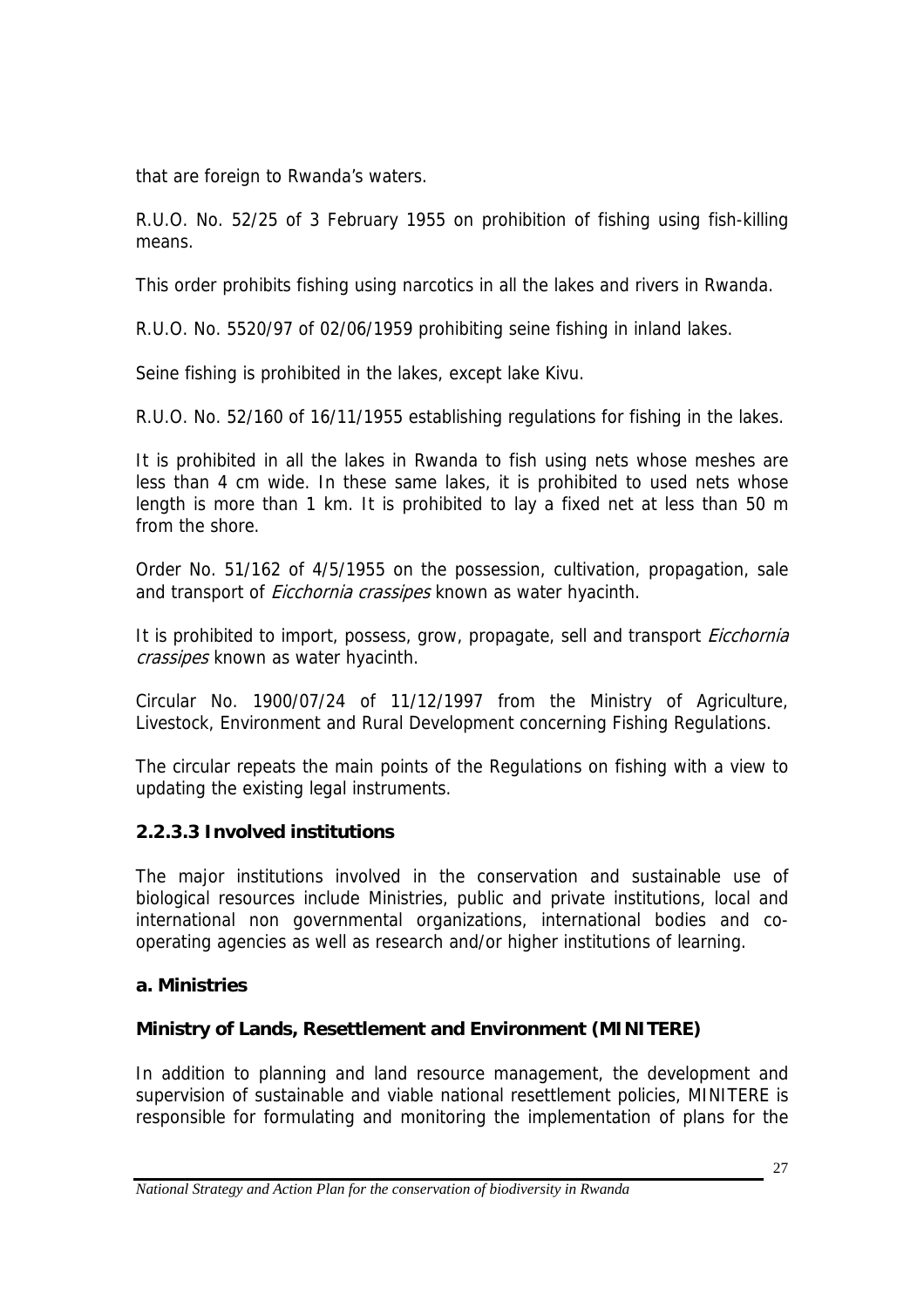preservation and protection of our natural resources such as the fauna and the flora, and ensure that developmental activities are carried out in such a manner as to protect environment.

It is also responsible for the development and application of environmental policies and programmes as well as environmental regulations and active cooperation with international bodies involved in the protection of environment.

### **Ministry of Commerce, Industry, Investment Promotion, Tourism and Cooperatives (MINICOM)**

MINICOM is responsible for initiating, developing and administering programmes aimed at promoting a balanced and viable growth of national industries, including agro-industry, handicrafts, mines and tourism. It is also the duty of MINICOM to make follow up of the management of national tourist sites, including parks; promote internal and external trade growth; develop and manage systems for quality assurance of products and services. The promotion of ecotourism and sharing of benefits derived from tourist activities benefit the people living in the vicinity of protected areas and other natural tourist attraction reserves.

### **Ministry of Agriculture, Livestock and Forestry (MINAGRI)**

MINAGRI's mission is to initiate, develop and administer programmes for the transformation and modernization of agriculture; develop and promote appropriate systems for the growth and improvement of agricultural marketing; develop and manage programmes for the promotion and improvement of stockbreeding, including fisheries; and develop and manage as soundly as possible national forestry resources without damaging the ecology and integrating them in other agricultural activities and in the national economy.

Falling under this Ministry are also soil conservation and improvement activities and the development of marshland, together with food security, without adversely affecting the sustainability of biological resources and environment.

### **Ministry of Infrastructure (MININFRA)**

MININFRA is responsible for road and highways construction, public buildings, town planning, land, air, lake and river transport, as well as the coordination of meteorological services and networks. This is the Ministry that is the most appropriate for carrying out studies on interaction between climatic conditions and socio-economic activities, cross-border movement of living organisms and make available reliable climatological and agro-meteorological data which are indispensable for the promotion of a viable and sustainable agriculture. Once

*National Strategy and Action Plan for the conservation of biodiversity in Rwanda*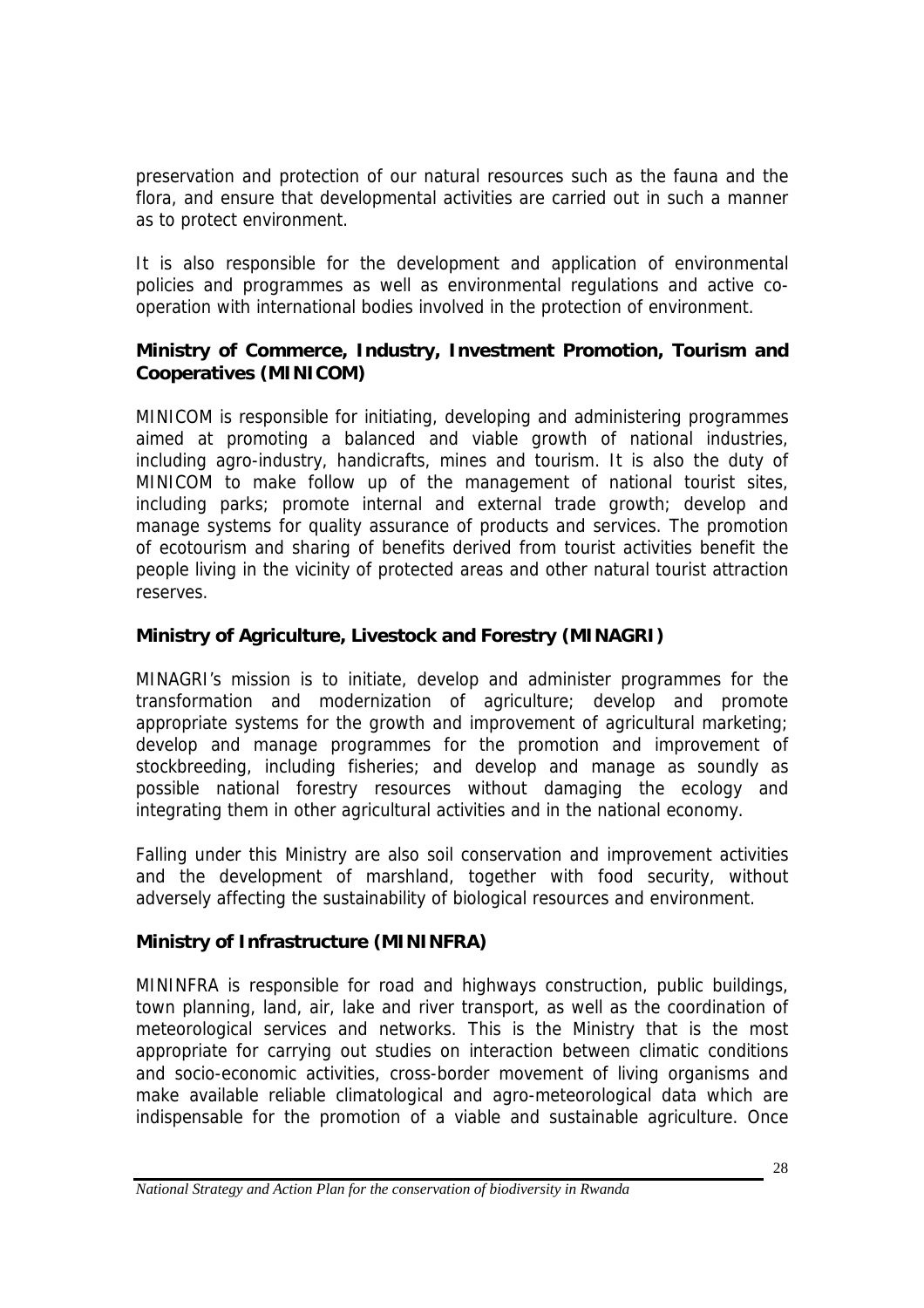available, these data could help to make a better follow up of climatic phenomena and their consequences on biological resources.

 MININFRA is also responsible for formulating policies and strategies for appropriate management and use of national natural resources, including water, and initiating and promoting actions aimed at rational use of non conventional sources of energy such as solar, wind, biogas, peat energy, etc…

### **Prime Minister's Office**

The Office of the Prime Minister is responsible for coordinating and making follow up of Government policies; activities of international organizations, NGOs and various socio-economic operators, both public and private. Programmes for the conservation of biodiversity and protection of environment are prepared by MINITERE but are endorsed and approved by the Office of the Prime Minister for inclusion in the overall Government policies.

### **b. Public institutions**

Public institutions involved in the protection of biodiversity include the Tourism and National Parks Authority (ORTPN), the National University of Rwanda, the Institute for Agricultural Science (ISAR) and the Institute for Scientific and Technological Research (IRST).

### **Tourism and National Parks Authority**

ORTPN was established in 1974 with the following objectives:

- To promote tourism and use all resources likely to contribute to the development of tourism
- To protect nature, more particularly the fauna and the flora, enhance scientific research and promote tourism provided that it is compatible with the protection of nature
- To propose to Government negotiation of agreements or conventions directly or indirectly related to the protection of nature and tourism
- To determine sites and propose the classification of buildings of a historic, scientific, anarcheological or tourism interest.

### **Institute for Agricultural Science (ISAR)**

ISAR's mission is to promote the scientific and technological development of agriculture and stockbreeding; carry out research and experimental studies for the development of agriculture and stockbreeding; and publish and disseminate their findings.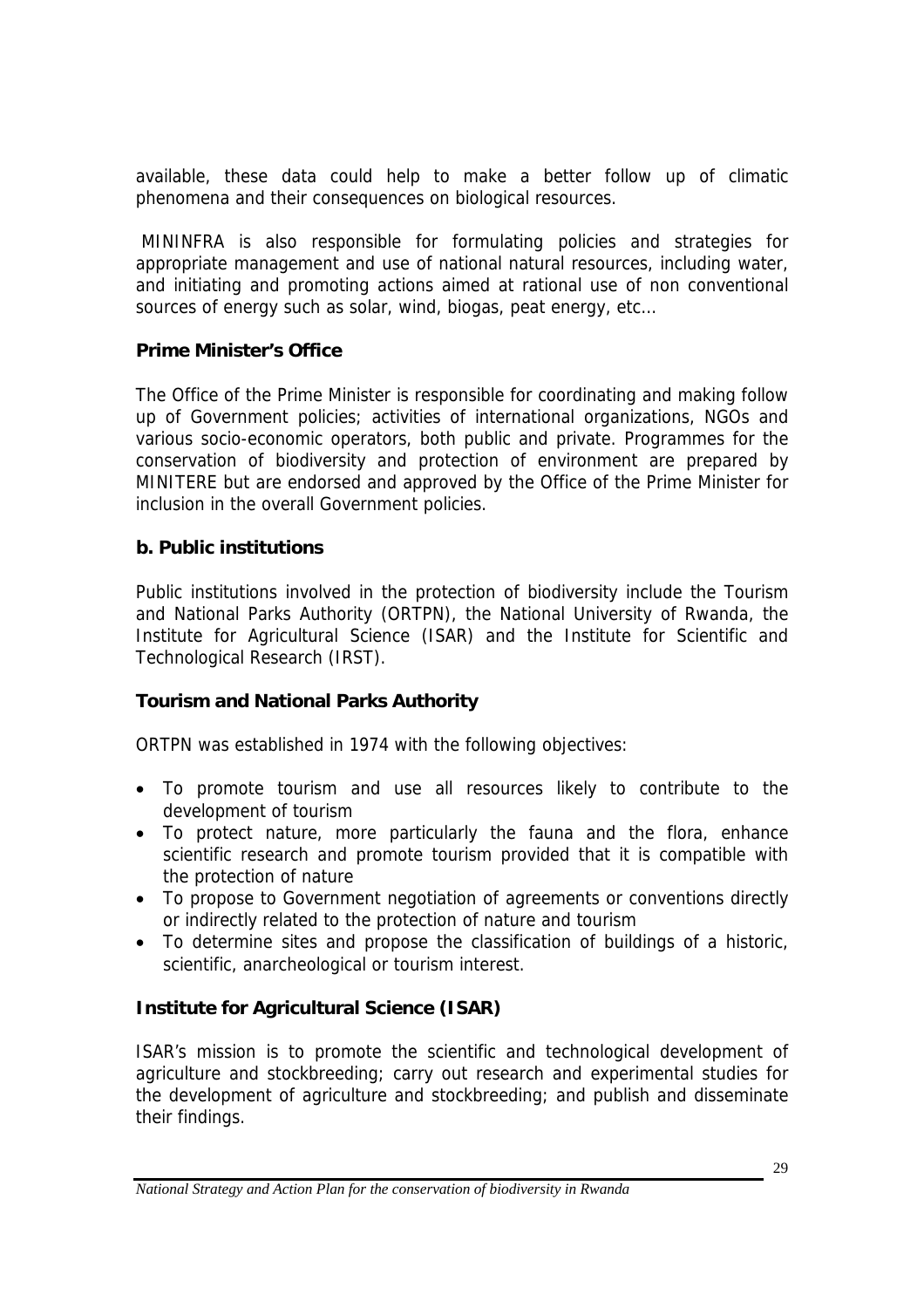ISAR has twelve research and experimental stations covering a total of 4,664 ha of experimental fields found in the whole country and according to specific crops grown in the region. It has already carried out experiments and disseminated 21 varieties of beans (more than 10 pre-dissemination varieties); 7 varieties of soya beans; 1 variety of garden peas; 3 varieties of groundnuts; 6 varieties of maize; 14 varieties of sorghum; 11 varieties of wheat; 9 varieties of sweet potatoes; 6 varieties of cassava; 9 varieties of Irish potatoes (more than 6 pre-dissemination varieties); 6 varieties of coffee trees; 4 varieties of pyrethrum and 8 varieties of avocado trees. ISAR has also disseminated various varieties of citrus fruits, papaya trees, pineapples, apple-trees, guava trees and orange trees, several exotic and native forestry and agro-forestry species for different ecological zones and several uses.

ISAR contributes also to the improvement of animal production through selection and adaptation of breeds to environmental conditions or through the introduction of exotic breeds. In the field of agrostology, ISAR has maintained a good collection of fodder plants in two stations: Karama (south-east) and Rubona (south). There are at least 14 species of plants. It is currently carrying out a study on species resistance (Pennisetum, Tripsacum and Desmodium distrortum) to drought and on the possibility of conserving them by drying.

The Ruhande branch of ISAR deals especially with the promotion of forestry. It maintains an arboretum which is rich in native and non native species (ex-situ conservation).

In its near future research programmes, ISAR will introduce genetic material and concentrate on the transfer of appropriate technologies for root disease control (bean) and the production of voluble beans; technologies for the production and use of vitamin A and iron-rich foods; technologies for the production of high quality fodder and pastures (small ruminants); technologies for the rapid propagation of cassava, sweet potato and maize. ISAR contributes to the improvement and management of soil fertility through the transfer of technologies for the production of diversified species of agro-forestry trees to counter the shortage of mulching material and firewood, erosion and improve soil fertility.

Other future perspectives will consist of the improvement of crops and stockbreeding by reducing the principal constraints facing the agricultural sector (crop protection, soil conservation, soil fertility, cropping system), by strengthening the national research system, by controlling genetic manipulation, in vitro techniques and biotechnology. The acme for improvements is set to year 2010. To this end, ISAR will have of necessity to collaborate with international and UN NGOs, MINAGRI's agricultural projects and scientific, agricultural and

*National Strategy and Action Plan for the conservation of biodiversity in Rwanda*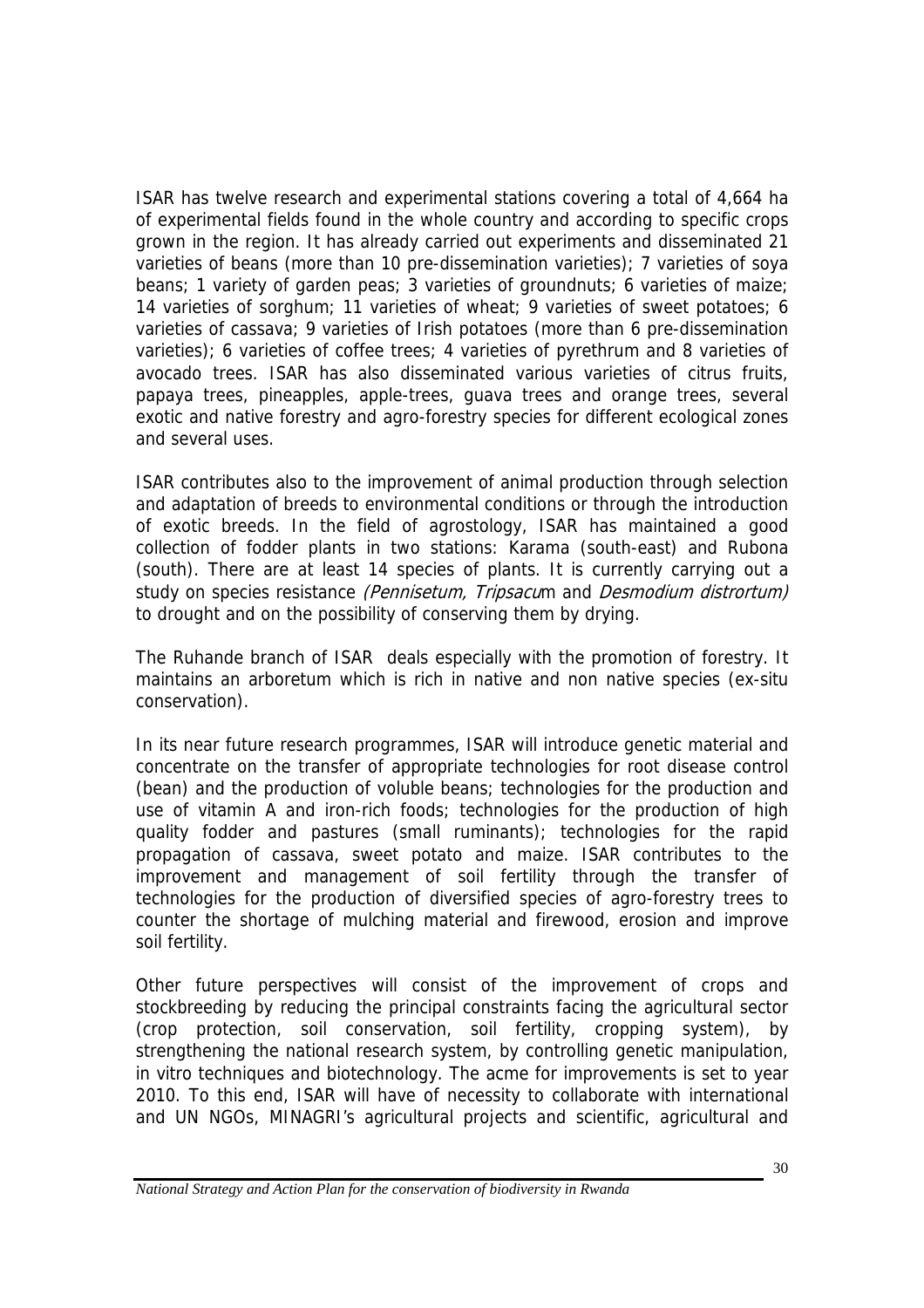technological international research institutes.

### **National University of Rwanda (UNR)**

Established in 1963, the National University of Rwanda has the mandate to train managerial staff the country needs in several fields. It also carries out basic and applied research in keeping with its training programmes. With regard to the conservation and rational use of biological diversity, UNR has the faculty of Agriculture, currently with researchers in the departments of biology, chemistry, geography and the Faculty of medicine, who are capable of providing the necessary knowledge to the students.

The role of UNR in the preservation of biological resources includes training senior staff in this field, but above all creating among the students awareness of issues related to rational management of biodiversity and getting them to participate more in finding solutions to such issues, as well as developing among them the sense of individual and collective responsibility towards resources and the strong will to become committed to the cause of sustainable development. UNR contributes also to the strengthening of the role of scientists and researchers in natural science, the improvement of knowledge and methods of conservation and use of biological diversity with a view of an environmentally viable development.

### **Institute for Scientific and Technological Research (ISRT)**

The Institute for Scientific and Technological Research was established in 1989, replacing the National Institute for Scientific Research (INRS). Its mission is to carry out scientific and technological research related activities in direct relationship with the country's socio-economic development. It is involved in environmental preservation biased technology. In this regard, there is a Centre for Energy which is well versed in the economy of wood through the use of renewable sources of energy such as solar and biogas energy; the management of liquid waste or waste water. ISRT has also a Research Centre involved in the conservation of useful herbs in the Herbarium that can be consulted for the purpose of research or study (ex-situ conservation).

There is also a Pharmacopeae and Traditional Medicine University Centre (CURPHAMETRA) responsible for the development of medicinal plants. It manufactures curative plant-based modern drugs such as ointments, tablets, disinfectants, syrups from local plants that the population uses also in traditional medicine to treat many and varied diseases which are estimated to reach about one hundred (Rwangabo, 1993).

*National Strategy and Action Plan for the conservation of biodiversity in Rwanda*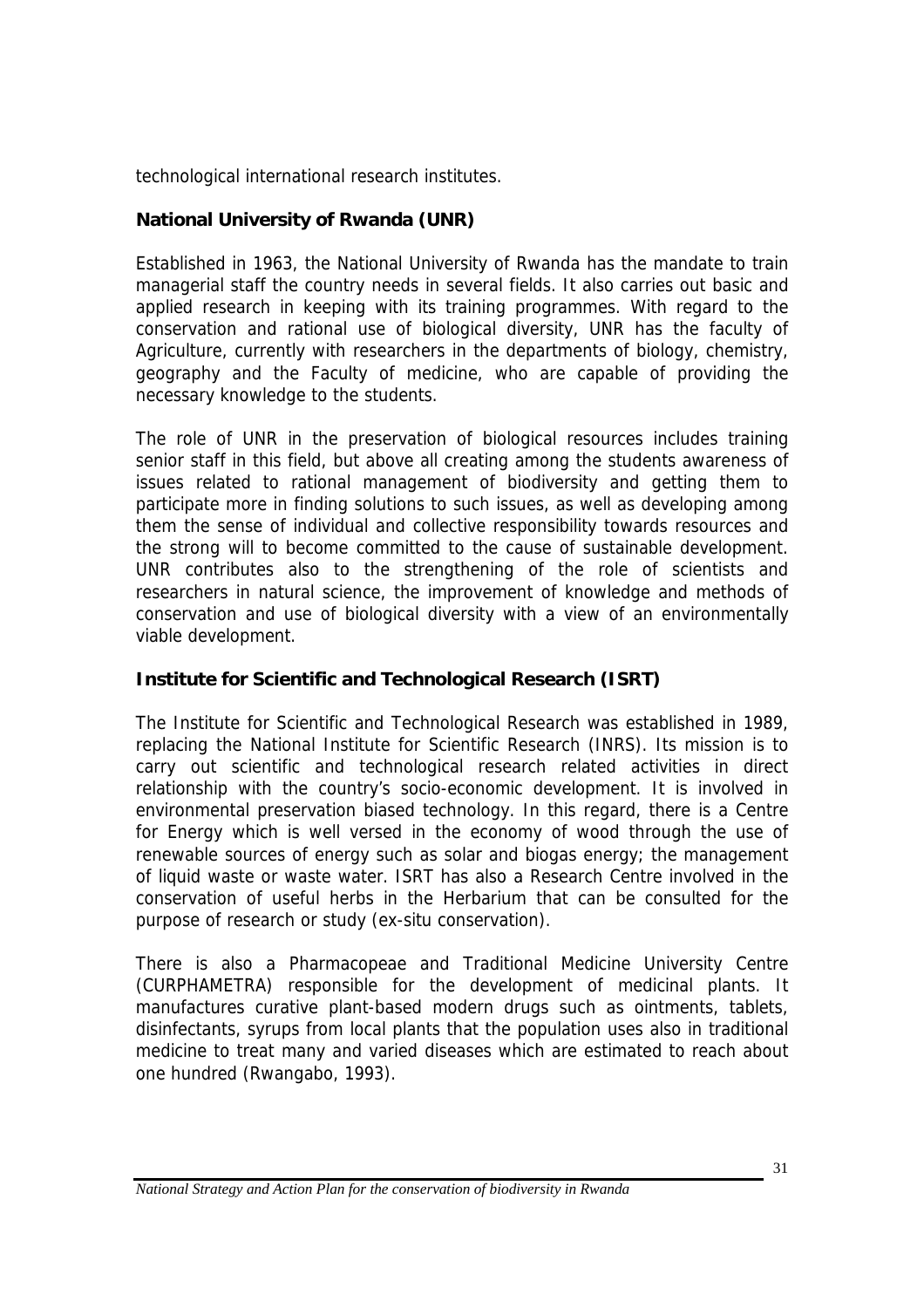### **Kigali Institute for Science, Technology and Management (KIST)**

The mission of the Kigali Institute for Science, Technology and Management is to train senior technicians in the field of science, technology and management. It has the faculty of technology with researchers in the field. It is involved in technology favourable to environment protection, particularly with its centre whose objective is to economize on wood through the utilisation of renewable sources of energy such as biogas and waste management.

### **Rwanda Standardisation Authority**

The Rwanda Standardisation Authority was established in 2002 with the aim of promoting activities for the development of standards, quality management, metrology, and ensuring their implementation in the country. Compulsory standards must be applied in the fields of public interest, hygiene, human and animal health, food security and environment.

### **c. International Non-Governmental Organizations**

International Non- Governmental Organizations in Rwanda play a part in several sectors of life. They are involved in the rehabilitation of basic infrastructure such as schools, health centres, water supply and construction of shelters for the returnees. However, in addition to these humanitarian activities, some NGOs carry out activities for the protection of environment and conservation of nature.

These NGOs are CARE International which has been operational since 1984, OXFAM-QUEBEC in the country since 1983, OXFAM-GB since 1977, Euro Action ACCORD since 1979, WORLD VISION since 1989, AFRICARE since 1984, TROCAIRE IRELAND since 1994, Catholic Relief Services, World Lutheran Federation, etc. The major activities carried out for the protection of environment and conservation of nature include, especially, integrated agriculture, reforestation, agro-forestry, apiculture, drainage, promotion of improved hearths for the economy of wood, erosion control and soil conservation, land use, tree plantation in resettlement areas for the returnees and in newly built villages, etc. Specific activities for the conservation of biological diversity are carried out particularly by the International Programme for the Conservation of the Gorillas (IPCG), the Project for the Conservation of the forest of Nyungwe (PCFN), the Karisoke Research Centre (KRC), the Dian Fossey Gorilla Fund (DFGF).

The IPCG is an international programme whose principal mandate is to ensure the long term survival and conservation of mountain gorillas and afro-mountain forests and medium altitude habitats in Rwanda, the Democratic Republic of Congo (former Zaire) and Uganda. It is a regional project. It has been operating in Rwanda since 1978, though its actual take off was in 1991 with the creation of

*National Strategy and Action Plan for the conservation of biodiversity in Rwanda*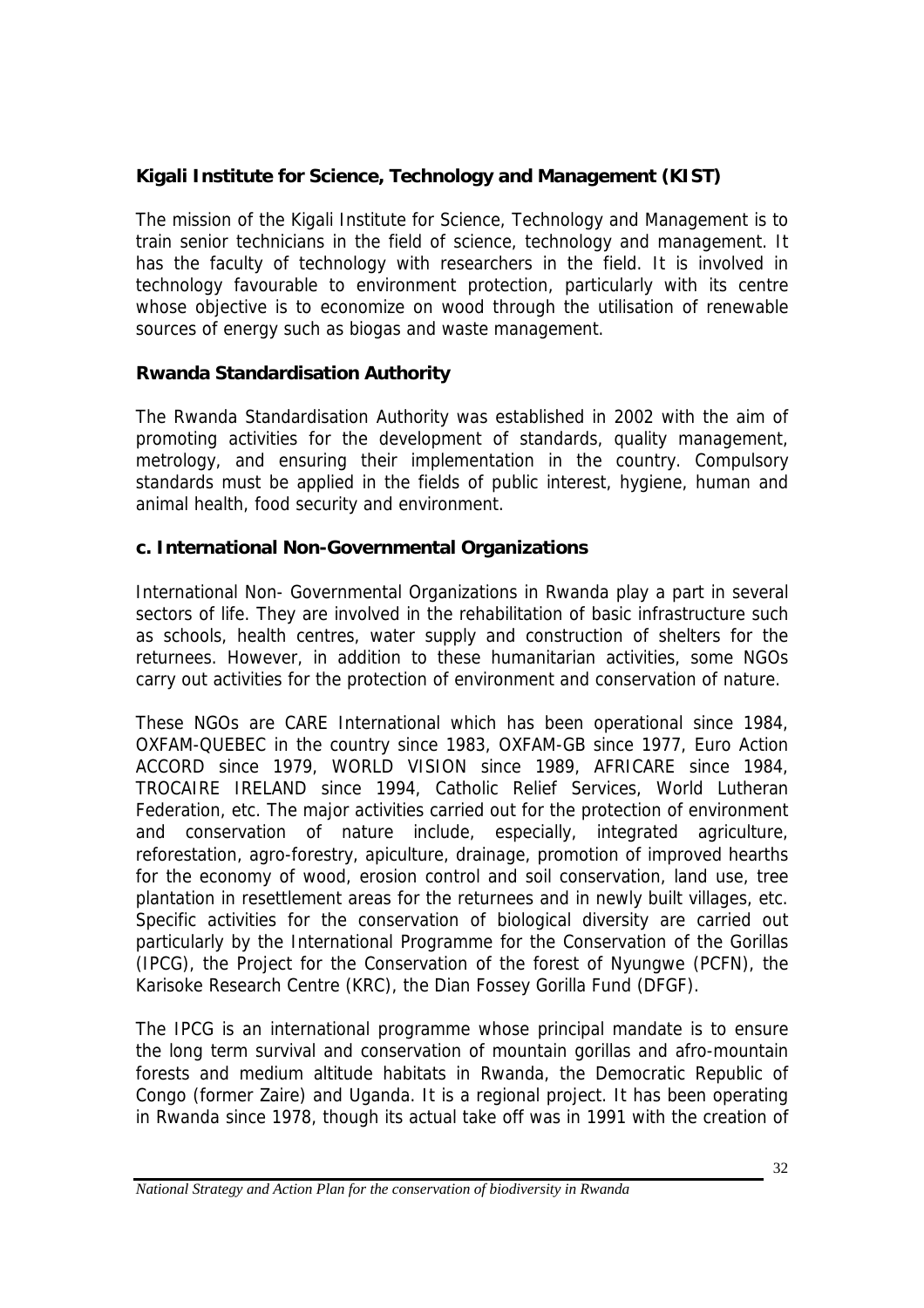a national project. The activities of IPCG are carried out through the Tourism and National Parks Authority (ORTPN) and concentrate mainly on staff technical training, the provision of technical conservation equipment for ORTPN and the Volcanoes National Park; the reforestation of the borders of the Volcanoes National Park and creating environmental awareness of the population living in the vicinity of the park on the importance of the survival of this forest with its plants and animals, including the mountain gorilla which constitutes the international prestige of the Volcanoes National Park.

The Dian Fossey Gorilla Fund is also involved in the programme for the conservation of the mountain gorilla through support to research activities in the Volcanoes National Park. It finances the Karisoke Research Centre in its research on the fauna and the flora. Currently, the Dian Fossey Gorilla Fund (Europe) focuses its activities on community-based management of biodiversity, and this is done at the regional level. Awareness seminars are organized regionally. Among these are the one held in Kabale, Uganda, in November 1997 which brought together participants from Uganda, the Democratic Republic of Congo and Rwanda involved in the preservation of biological diversity and sustainable use of biological resources, with more involvement of the population.

The Project for the conservation of the forest of Nyungwe (PCFN) is a project that was initiated by Wildlife Conservation Society with the aim of collaborating with ORTPN and other Ministries involved in the conservation of the forest of Nyungwe. It started in 1988 and contributes to the conservation of this forest through tourism programmes, environmental research, education, environmental awareness and training of local staff in biological diversity conservation.

### **d. International Agencies**

These are multilateral and/or bilateral institutions through which development aid is channeled to the people of Rwanda. Many of them are represented in Kigali. They include the United Nations Development Programme (UNDP), the United Nations Food and Agriculture Organization (FAO), the United Nations Education, Scientific and Cultural Organization (UNESCO), the German Development Agency (SAD/DED), the Netherlands Development Agency (SNV), the German Technical Cooperation (GTZ), the United Nations Children's Emergency Fund (UNICEF) and Cooperation Agencies such as the Canadian Cooperation Agency, the United States Agency for International Development (USAID), the Swedish International Development Agency (SIDA).

### **UNDP**

UNDP has been mandated by the United Nations Environment Programme (UNEP) to assist countries to meet the challenge of rational management of

*National Strategy and Action Plan for the conservation of biodiversity in Rwanda*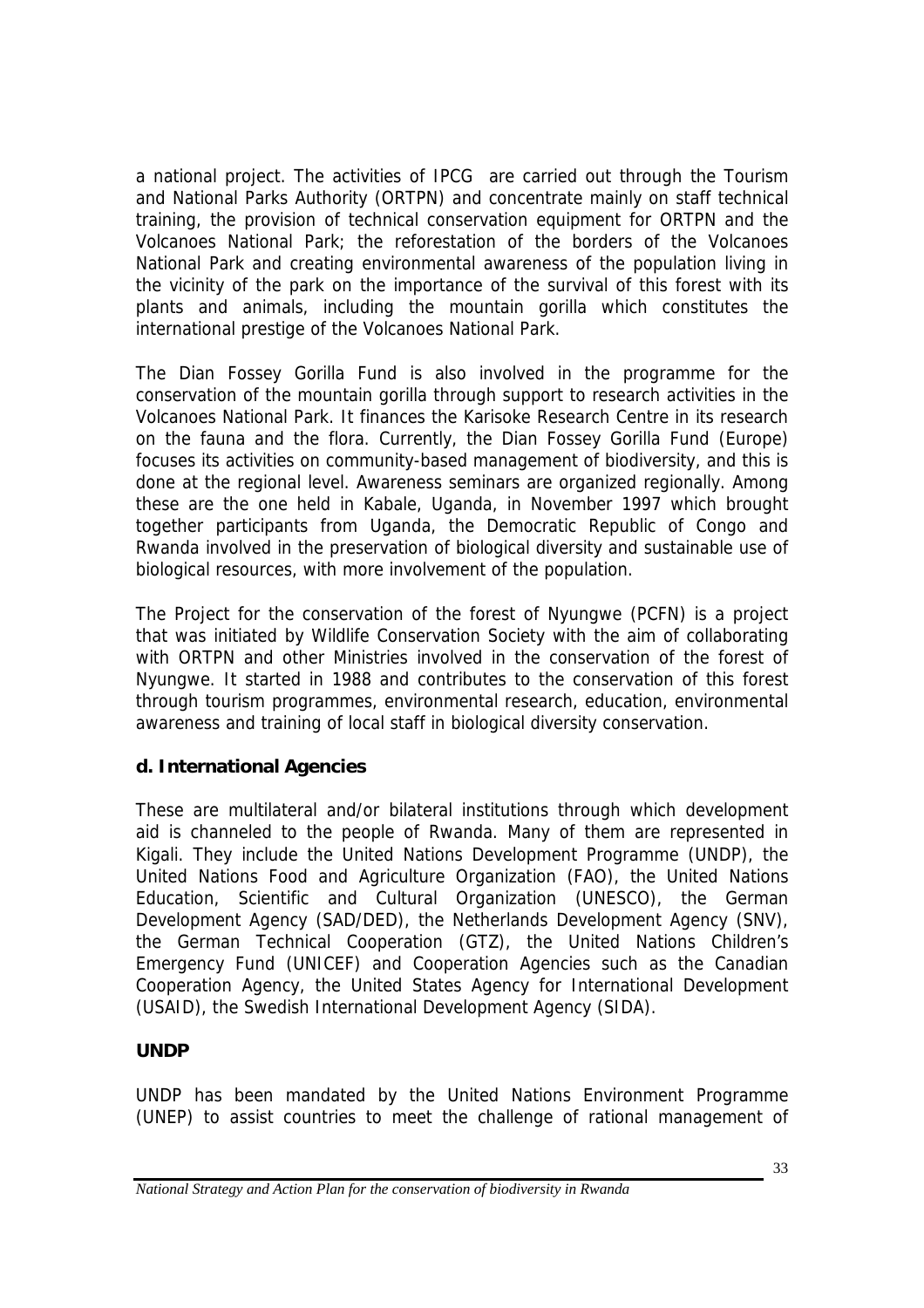environment. The four pillars of UNDP mission are the fight against poverty, good governance, gender mainstreaming in development, improved environment and rational management of natural resources.

UNDP is by far the international organization most involved in programmes for the protection of environment, particularly within the framework of the Convention on Biological Diversity, the Convention on Climatic Changes, the Convention on Desertification Control and the establishment of environmental legislation. With the financial support of the World Environmental Fund (WEF) through UNDP, Rwanda has prepared a National Strategy for the Conservation of Biodiversity and its Action Plan, with the financial and technical assistance of UNEP, also through UNDP. The Government of Rwanda is in the process of developing a framework law on environment which will no doubt constitute the legal and institutional instrument for the management and protection of the country's biological resources.

Being a country in the process of reconstruction and with limited resources, Rwanda will have to continue receiving financial, material and technical support of the UNDP and the above mentioned financial and technical cooperation institutions, each in its own field.

## **FAO**

FAO is mainly responsible for the promotion of agriculture and animal breeding with a view to quaranteeing food security without compromising sustainable development based on rational use of biological resources.

FAO is particularly involved in sustainable agriculture, desertification control and natural disasters such as famine, integrated land management as well as the development of marshes.

### **German Technical Cooperation**

This is an implementing agency for integrated rural development programmes, management and protection of natural resources. It finances the project for the Protection of Natural Resources, the main component of which is devoted to the protection of the Akagera National Park in its new borders and the socioeconomic development of outlying area.

### **UNESCO**

UNESCO is involved in the conservation of biodiversity by providing support to education and training in the importance of environment and biodiversity, which should be incorporated in the schools curriculum and research programmes, as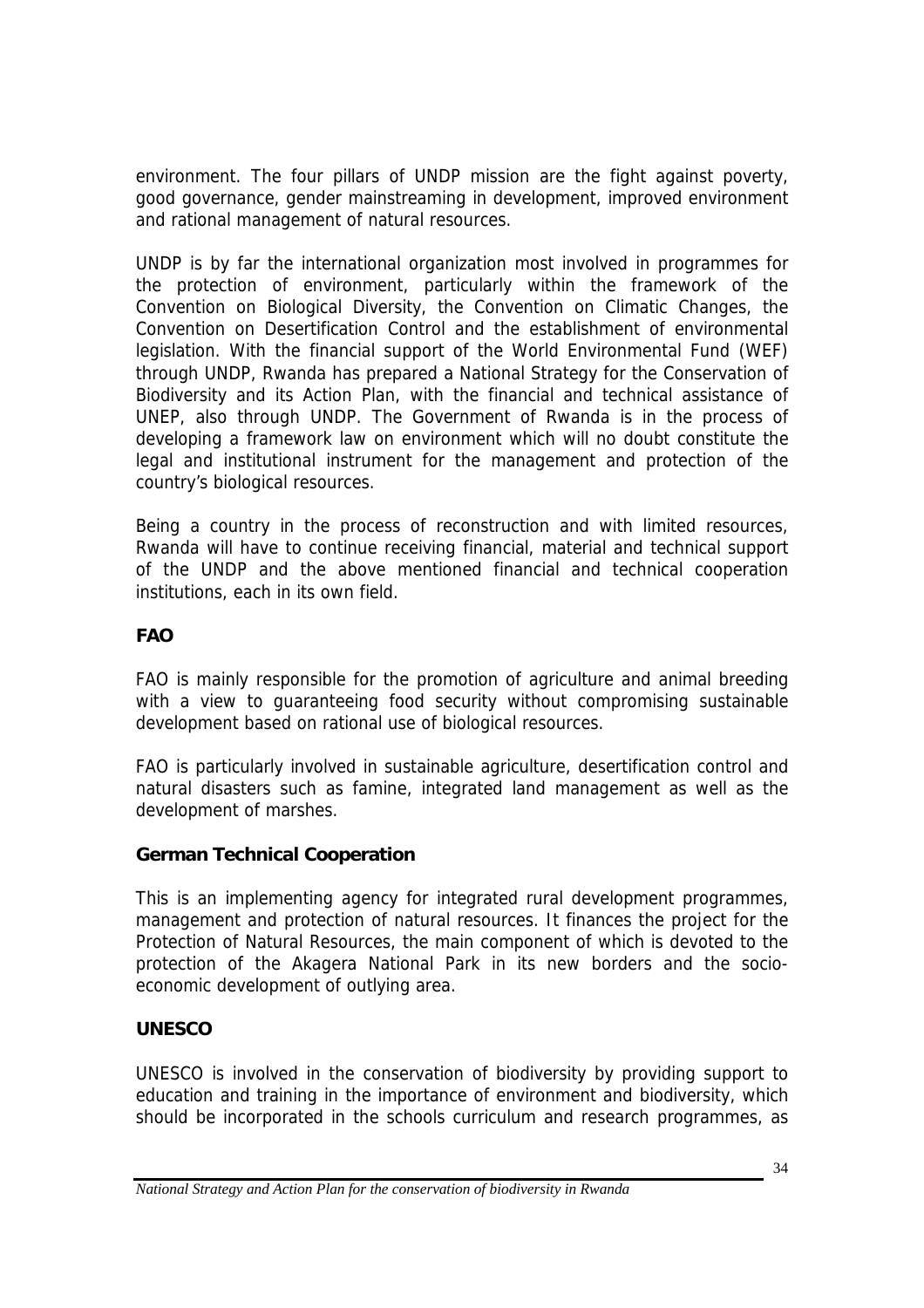well as in the programmes for the promotion of knowledge exchange among researchers, scientists and the general public.

UNESCO has initiated the Man and Biodiversity (MAB) programme which will contribute to a better protection of Rwanda's protected areas which are part of the world heritage such as the Volcanoes National Park.

#### **World Bank**

The World Bank is the institution responsible for financing investments focused on people's development all over the world. It will play a major role in the implementation of the National Strategy on Biodiversity and its Action Plan, as well as in environmental legislation by integrating the component of environment protection in the projects it finances in Rwanda. It is also involved in the promotion of the poverty reduction policy by facilitating to the poor access to sustainable and viable economic alternatives of existence.

#### **USAID**

USAID finances the development of agriculture and stockbreeding, of which environmental protection constitutes a priority and a prerequisite.

Integrating the environmental dimension in all the development programmes supported by the World Bank and USAID through the impact studies of these programmes on environment constitutes an important action for the conservation and safeguarding of environment.

Other partners such as the European Union, UNICEF, the German Development Agency, the Netherlands Development Agency do play also an important role in the protection of environment and conservation of biodiversity by supporting activities in the fields of tourism, forestry, natural resources protection, agroforestry, hygiene and sanitation, fight against poverty, improved health, training and formal and informal education of the people.

### **e. Local Non-Governmental Organisations**

Local NGOs have powers to mobilize financial, material, technical and human resources. Their intervention is direct and is not subject to cumbersome administrative bureaucracy. Major local NGOs that are involved in the conservation and rational use of biological resources include the following:

> Land-use planning research and support Association (ARAMET) whose principal mandate is the promotion of rural development with a view to optimal management of space in the face of problems related to the country's

*National Strategy and Action Plan for the conservation of biodiversity in Rwanda*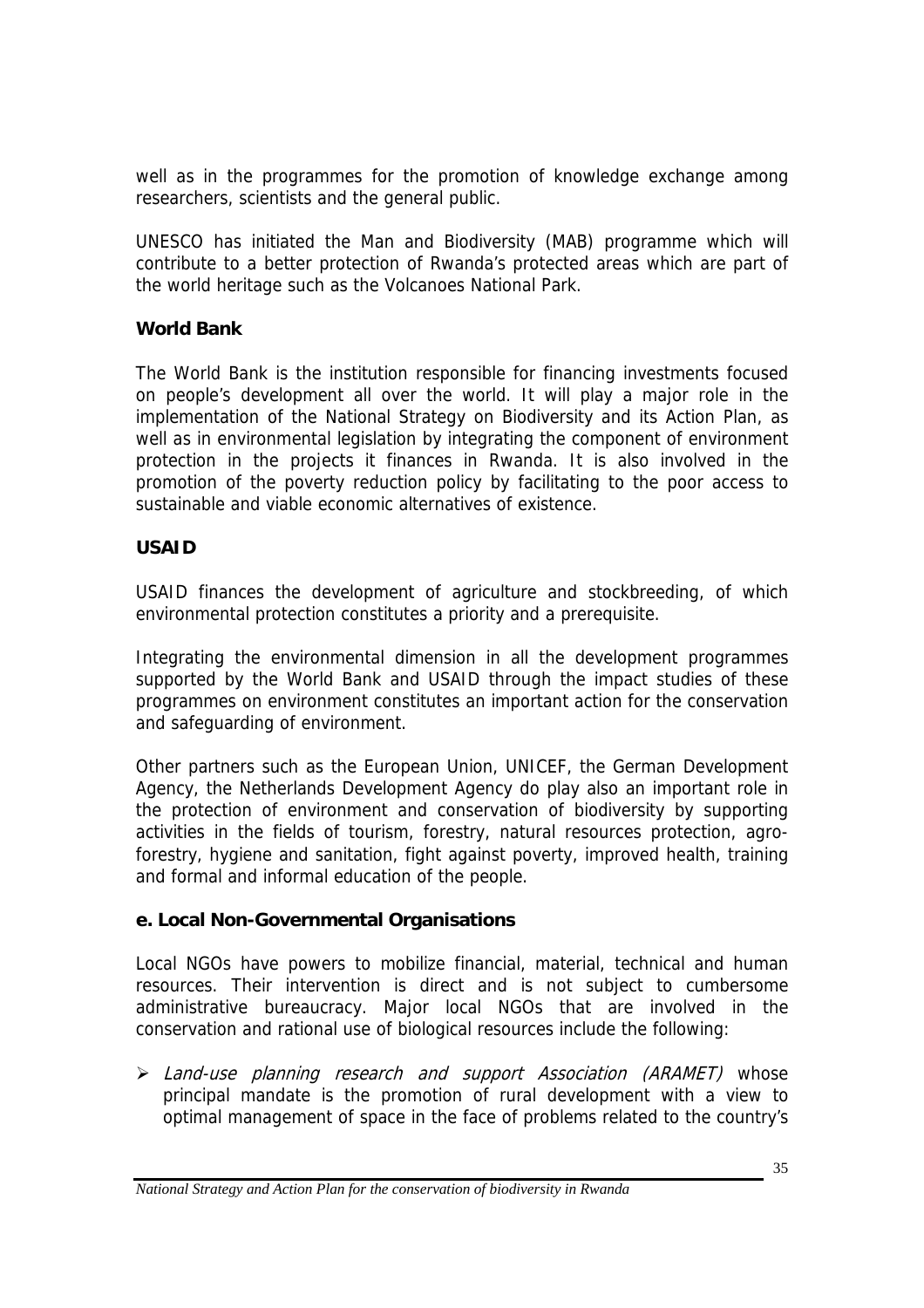limited resources. ARAMET is particularly involved in the adequate development and rational management of pastures and small marshes as well as reforestation, especially in semi-arid regions in the south east of the country.

- $\triangleright$  Rwanda Association for integrated Development (ARDI) whose objective is the promotion and consolidation of rural development groups, particularly by providing them with material, financial and organizational support. ARDI is particularly concerned with modern apiculture which is oriented towards the conservation of forestry ecosystems that accommodate biodiversity.
- $\triangleright$  Association for the Conservation of Nature in Rwanda (ACNR) whose major objective is to stimulate the interest and curiosity of the population, particularly the youth, to the importance of biodiversity in Rwanda and its conservation with a view to contributing to the promotion of research and knowledge of the fauna and the flora as well as the functioning of ecosystems in Rwanda.
- $\triangleright$  ACNR is particularly involved in creating awareness and environmental education in schools (primary, secondary and higher institutions) and at grassroots communities where it encourages and stimulates the establishment of nature clubs. It produces environmental education guides to students, pupils and the public so as to create in them awareness and positive attitudes towards environment and biodiversity protection. ACNR carries out research on birds with a view to protecting the most threatened of them.
- ! Rwanda Association for Environment and Integrated Development (AREDI) whose objectives are basic environmental education in schools and peasant communities, specialized training for trainers at the district level and other partners, and the promotion of environmental awareness. AREDI gives special weight to development projects that are appropriate and conducive to biodiversity conservation and enhances environmental assessments of all the projects with a view to safeguarding environmental quality and enhance biodiversity conservation. This integrated approach is the pillar of the Association.
- > Rwanda Association of Environmentalists (ARECO RWANDA NZIZA) whose objective is to create awareness among the population in the conservation and protection of nature, develop tourism environment and promote a sound and pleasant environment for a sustainable, durable and harmonious socioeconomic development.

ARECO carries out awareness campaigns in primary and secondary schools

*National Strategy and Action Plan for the conservation of biodiversity in Rwanda*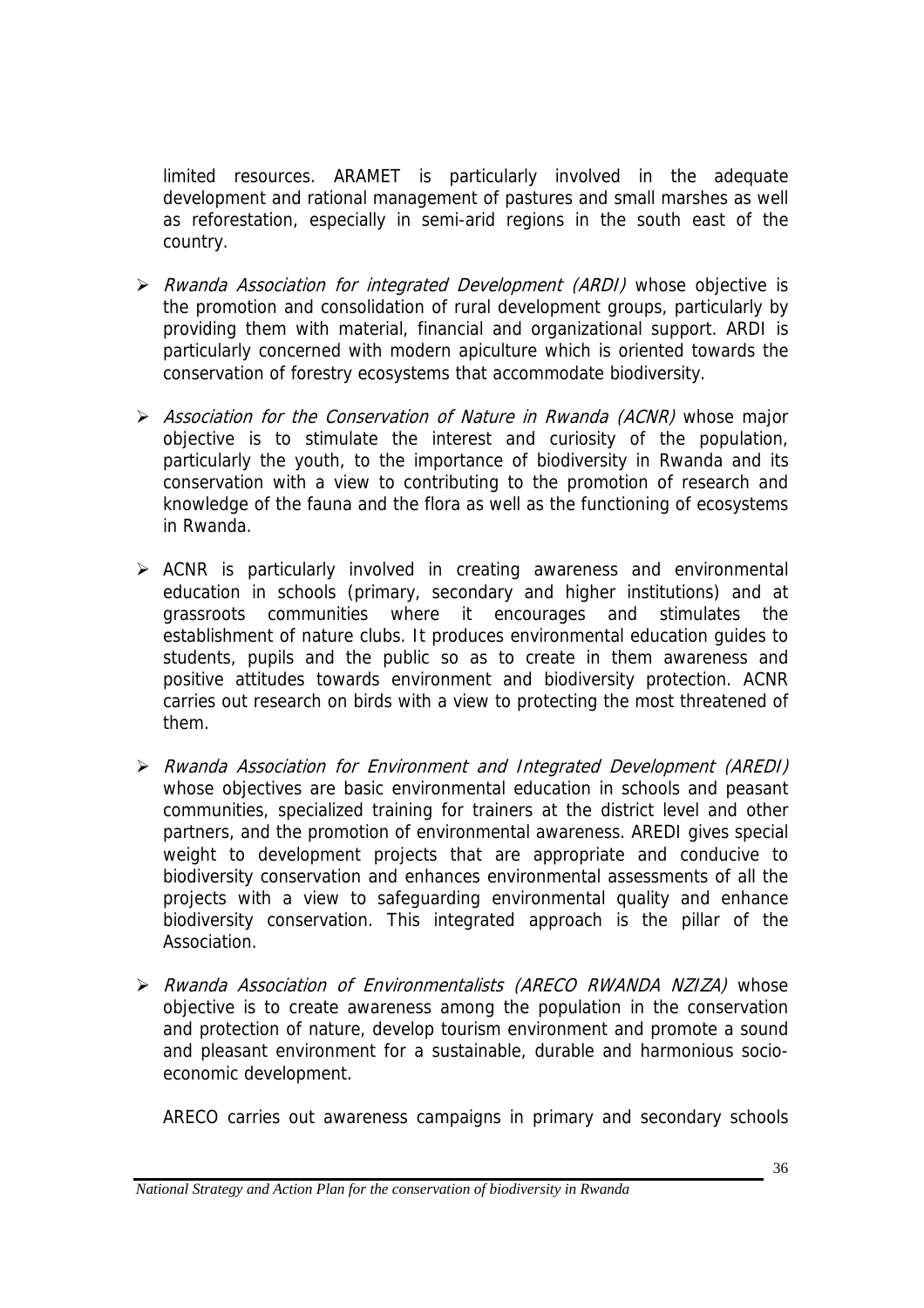through drawing, poem and song competitions, environmental tours and production of environmental education posters.

- $\triangleright$  Rwanda Rural Rehabilitation Initiative (RWARRI) aims at promoting the socioeconomic development of grassroots communities. It is involved in domestic energy saving technologies, agro-forestry, soil conservation, fruit tree and flower plantation in population clusters or villages or "Imidugudu".
- $\triangleright$  Green Environment Conservation (GEC) is primarily concerned with the reduction of energy (wood) deficits through the dissemination of improved hearths, the use of new and renewable energy, termites control and reforestation.
- ! The Rwanda Environment Awareness Services Organization Network (REASON) aims at environmental education of the public so as to ensure a sustainable future through training of grassroots leaders, organization of seminars for pupils and students, production of environment-related teaching materials and management of biological resources, awareness creation of the people living in the vicinity of the Volcanoes National Park and other activities related to awareness creation of majority groups such as the youth, the women, groupings, etc.

The activities carried out by these NGOs should be encouraged, particularly those that are related to education, training, sensitisation, people's involvement and rational management of resources.

Some of them deal with the youth or the women or with agro-stockbreeders in the rural areas, while others are involved with student communities and local authorities. All these initiatives strengthen the development and implementation of the biodiversity conservation strategy which aims at involving as many actors as possible, particularly the local communities.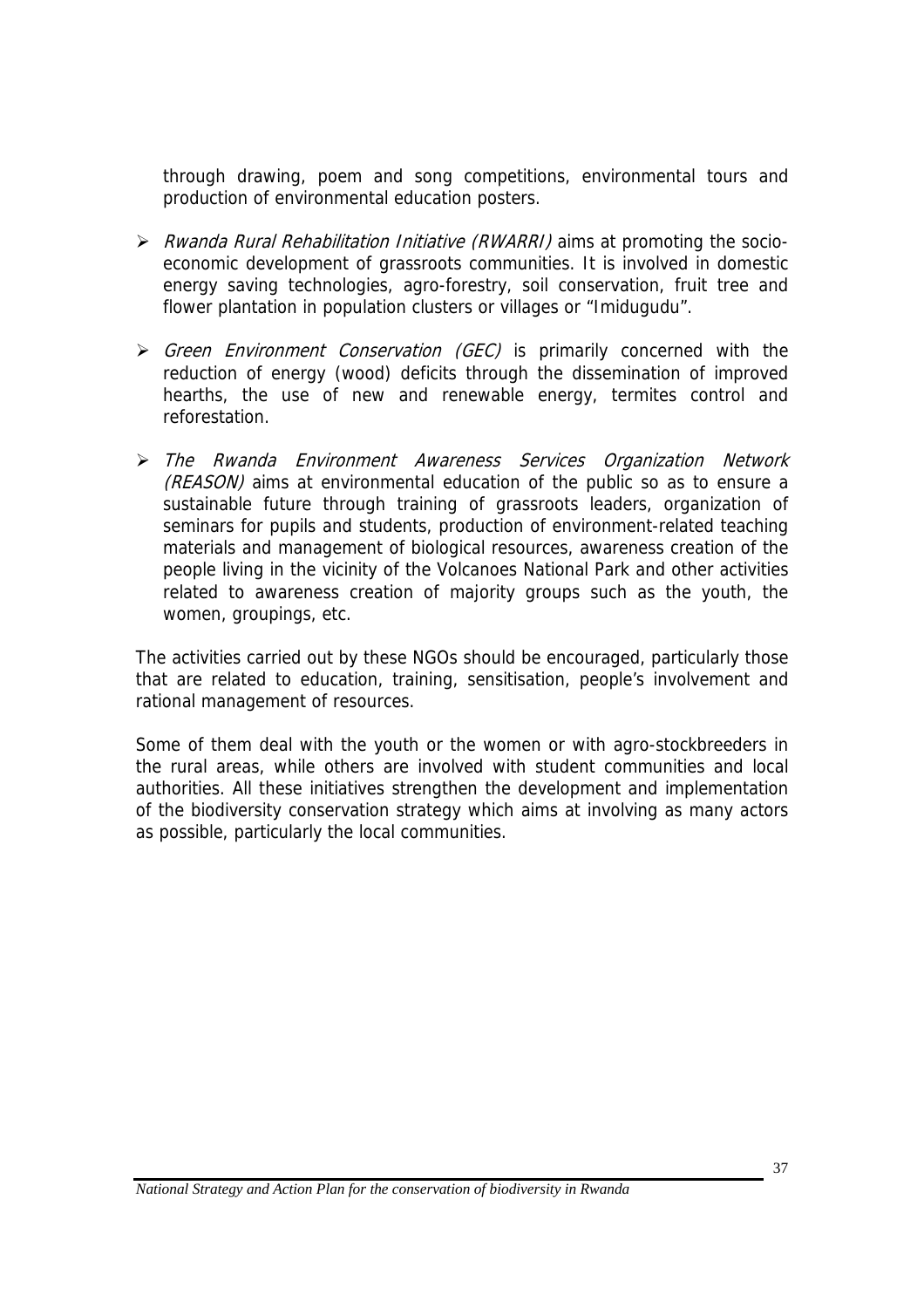# **3. MAJOR THREATS TO BIODIVERSITY IN RWANDA**

## **3.1 Natural Threats**

### **3.1.1 Erosion**

Rwanda's relief consists of high mountains, steep-sloped hills and depressions. High altitude regions are the most wet and water runoff on steep slopes, coupled with the natural fragility of the soil, carries along soils towards valleys and depressions. A big chunk is swept along outside Rwanda. On its way out at Kagitumba, the Akagera carries along about 30kg of soil per second. Maximum land loss is estimated at 557 tones per hectare per year. These soil degradations affect a big part of the territory, particularly fragile ecosystems of mountain regions in the North and in the West.

Whether by wind or by water, erosion ends up by causing a reduction of soil fertility by removing the arable layer and, consequently, it contributes to the extinction of some plant formations and to the loss of the fauna's habitat.

Landslides result in vertical infiltration of rain water which is facilitated by the low cohesion structure of the soil. Land is dampened and reaches the point of saturation, and this leads to the movements of parts of the hills towards valleys and depressions, part of which is carried away outside the country. There are enormous damages and losses of biodiversity are almost total in the whole area of mountains in the north and south west of the country.

### **3.1.2 Floods**

During extremely heavy rains, rain water causes floods in the valleys and depressions. Species become extinct during the rise in the water level through asphyxiation or are carried away by water. This case is remarkable in the wet ecosystems (marshes, gallery forests,…). Siltation of lakes such as North Cyohoha resulting from floods and erosion constitutes also a serious threat to the biodiversity of aquatic areas. It causes the rise of the water level which, later, may flow out above the alluvial barrier, particularly for the lakes in the east and the destruction of spawning grounds, which are places for the reproduction of fish. Leaching of rocks results sometimes in the geo-chemical pollution of rivers in these flooded valleys.

## **3.1.3 Drought**

For some time, Rwanda has been experiencing climatic changes which cause a rise in temperatures and a remarkable rainfall deficit and, consequently, a

*National Strategy and Action Plan for the conservation of biodiversity in Rwanda*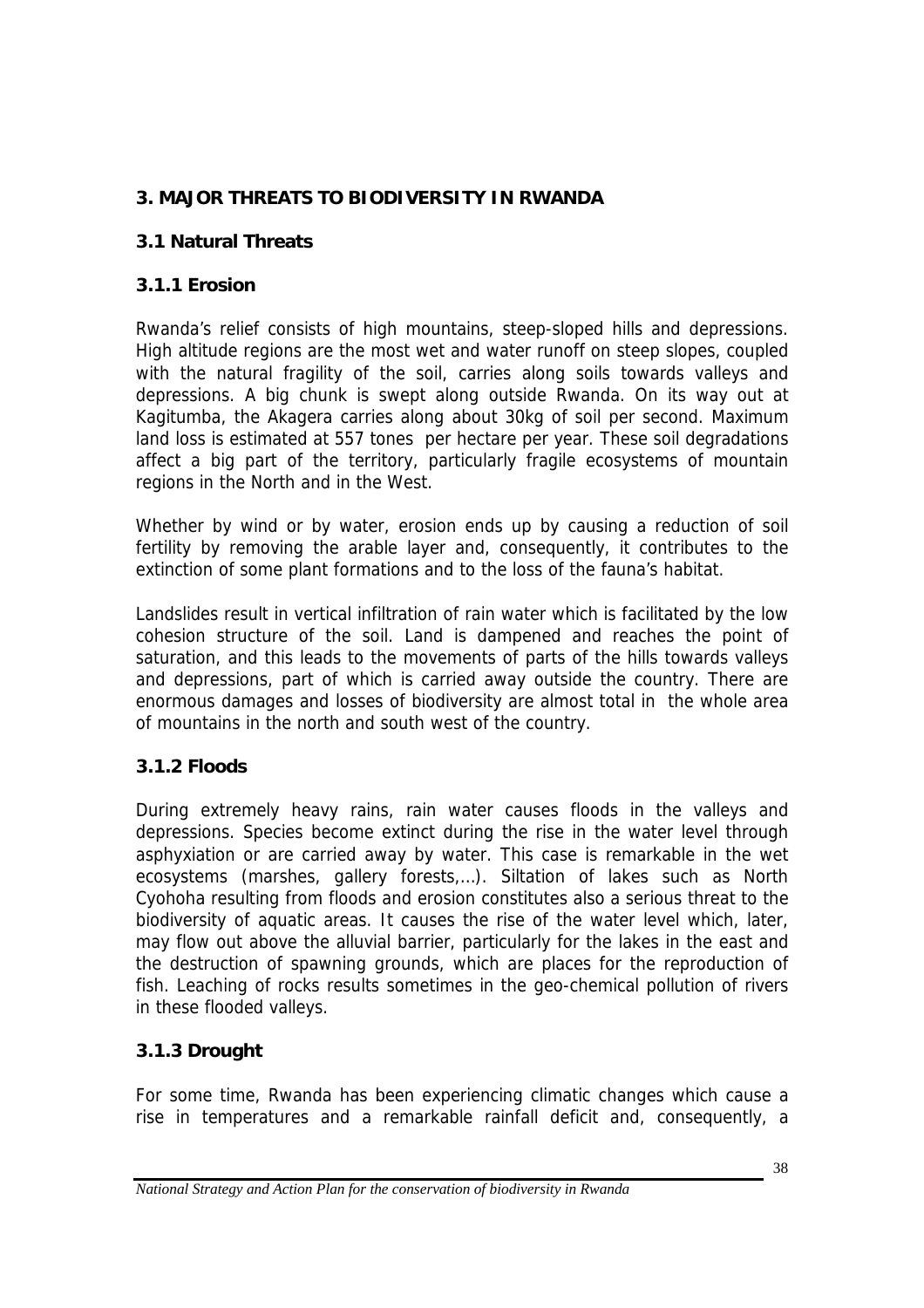reduction of the water level in lakes, rivers and the depletion of water sources. Prolonged drought affects biodiversity habitats and leads to a drastic reduction of varieties and species because it does not allow certain species to regenerate. This phenomenon of drought, combined with the high degradation of land, contributes to the rapid progress of the desertification process in the eastern region.

## **3.1.4 Proliferation of competitive species**

The proliferation of certain competitive species inhibits the regeneration of ligneous and grassy species. This speeds up, among other factors, the formation of clearings. Such is the case with *Sericostachys scandens* in the forest of Nyungwe. For a long time, this plant has been living in balance with other ligneous plants thanks to herbivores which grazed it; to day, with the extinction of these herbivores, this creeper, with some varieties of the fern, have become intrusive and destructive.

### **3.1.5 Diseases and Pests**

Some components of biodiversity are the target of various diseases and pests. In normal times, the damage is not very noticeable. It however happens that epidemics occur and cause massive destruction as was the case with the destruction of cypress reforestation by the *Cinnera cupressis* by the end of 1980s, the destruction of crops and other plants by caterpillars in the eastern half of the country and in Mayaga in 1998, the destruction of *Pinus* forests in the Congo-Nile ridge in 1998. Food crops and industrial crops are regularly attacked by diseases, insects and different pests. For example, the cassava mosaic prevents any harvest, the black Sigatoka, etc.

### **3.1.6 Other threats**

Windfalls are a collection of trees that have been felled, uprooted or broken following climatic accidents most of the time (wind) due to bad harvesting or old age. In certain forests, loss of biodiversity goes up to 10% of the existing vegetation cover. In the case of Rwanda, it is a limited and sporadic phenomenon generally found in the natural forest of Nyungwe.

In Rwanda, like elsewhere in the world, though rich and diversified, biological diversity is seriously threatened. The destruction of habitats resulting from population pressure, weak institutions and lack of clarity in the institutional mandates account for much in this. Protected areas, which are the sanctuary of wild plant and animal species, are subjected to reduction. Regulations of access to biological resources in protected areas, wet areas and aquatic areas, are not respected. Many uncontrolled introductions of wild or domestic plant and animal

*National Strategy and Action Plan for the conservation of biodiversity in Rwanda*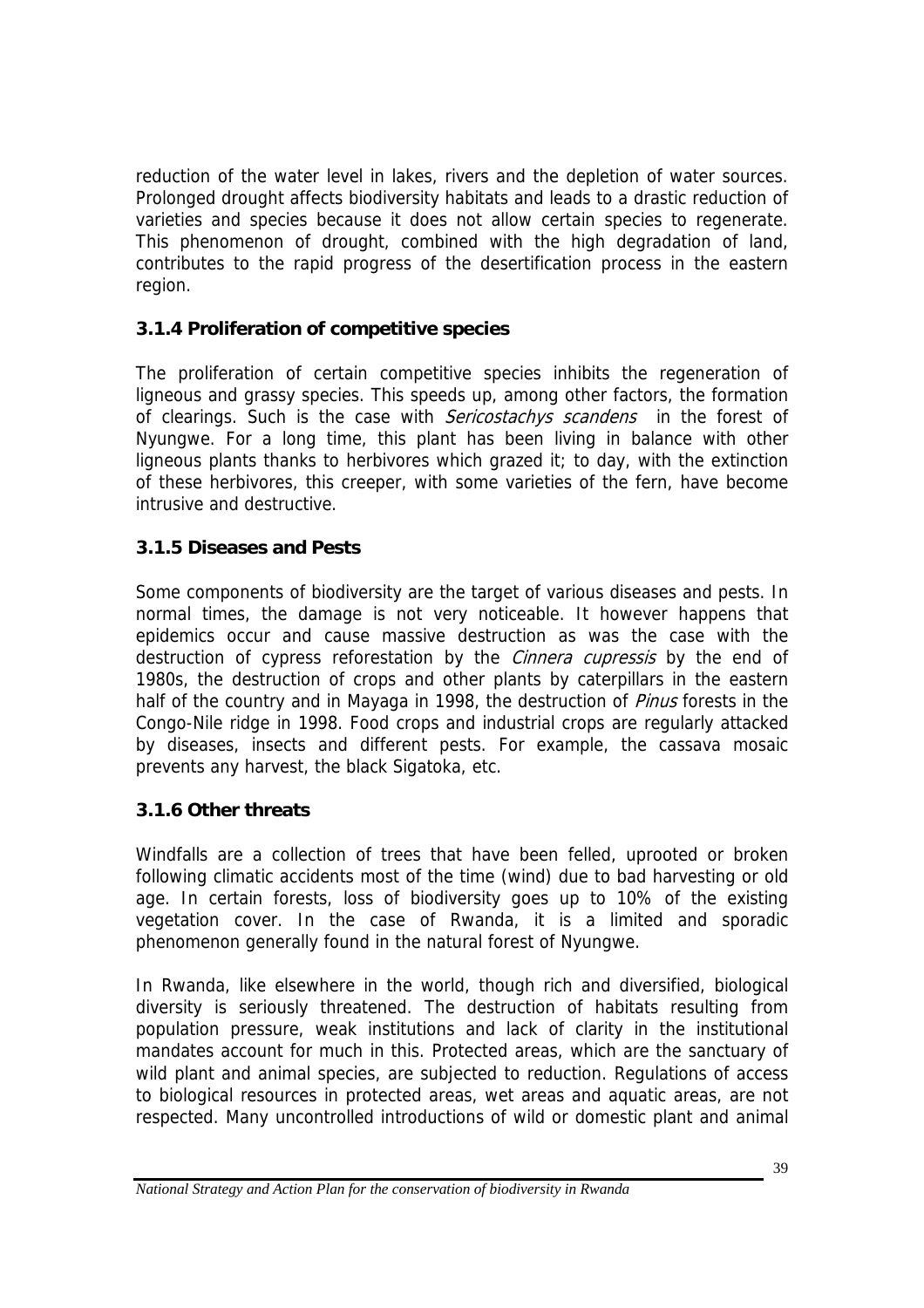species result in the disturbance of the native biological heritage which leads to the extinction of some species. A national strategy, which is in harmony with the objectives of the Convention on Biological Diversity that Rwanda signed on 10/06/1992 and ratified on 18/03/1995, is therefore essential for the preservation of national biological resources. In this way, Rwanda will have contributed to the world's efforts for the preservation of biological resources.

#### **3.2 Man-induced threats**

In Rwanda, man-induced threats are many and more harmful than natural threats. The main ones are:

- 1. Population pressure
- 2. Population resettlement
- 3. Overexploitation of biological resources
- 4. Uncontrolled introduction of exotic species
- 5. Poaching and pirating
- 6. Bush fires
- 7. Conflicts and wars

#### **3.2.1 Population pressure**

The population of Rwanda has been extremely growing and this has put pressure on natural ecosystems. The effect of this pressure is an increased demand of natural resources (land, water, energy, foodstuffs, etc), land clearing for agriculture and grazing, house building, removal of species for traditional medical purposes, etc, modification and destruction of habitats and deforestation which, ultimately, lead to the extinction of some species.

Land clearing lead to loss of genetic resources with ecological, medical, food, industrial and cultural value. Habitats for the fauna and the flora are thus destroyed. The following table illustrates the regression of forest formations and wooded savannas from 1960 to 1999.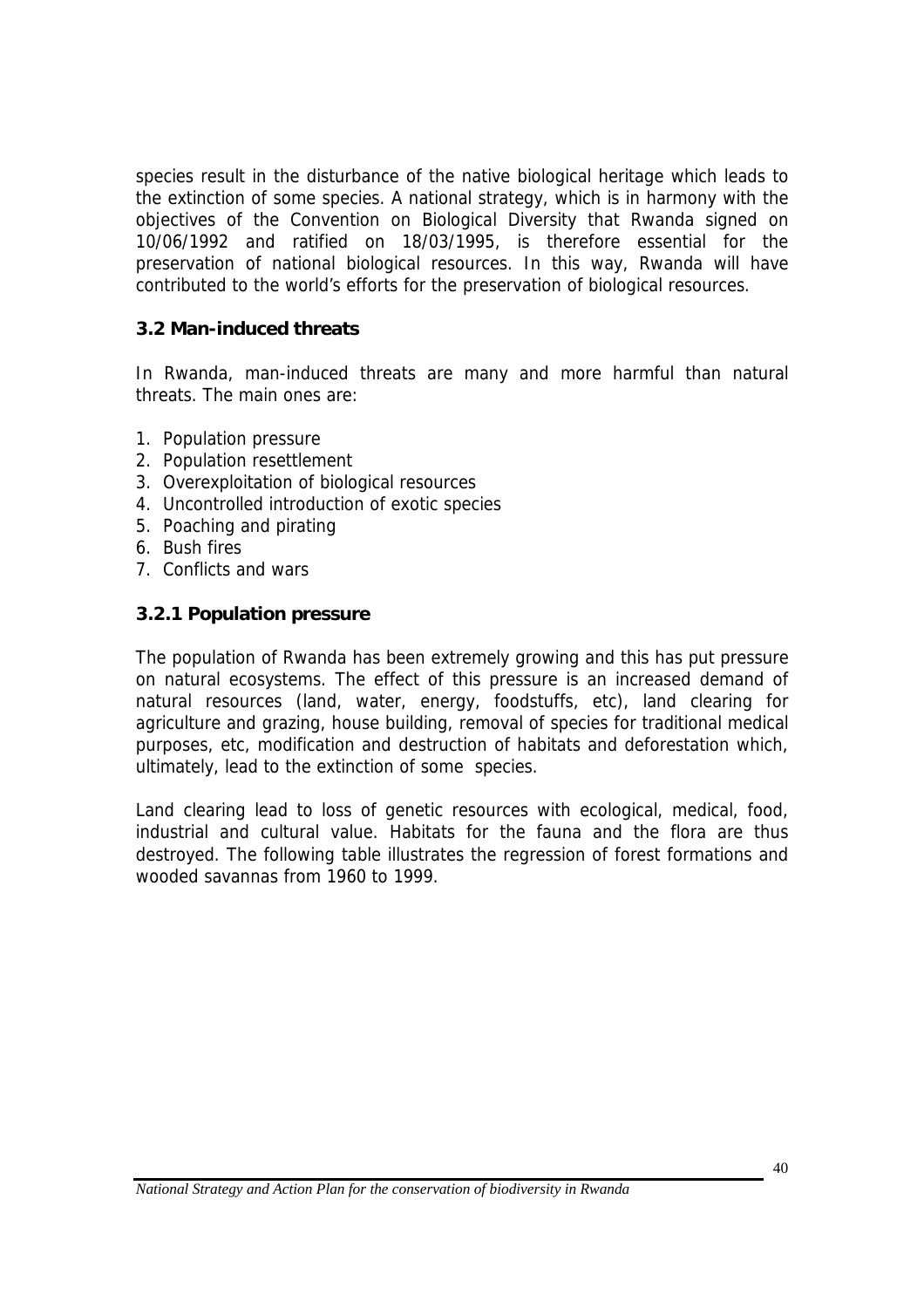| Forest                | Years   |         |         |         |         |         | Rate of<br>regress<br>ion<br>1960<br>1999 in<br>℅ |
|-----------------------|---------|---------|---------|---------|---------|---------|---------------------------------------------------|
|                       | 1960    | 1970    | 1980    | 1990    | 1996    | 1999    |                                                   |
| Nyungwe               | 114 025 | 108 800 | 97 000  | 97 000  | 94 500  | 189 150 | 21.8                                              |
| Gishwati <sup>1</sup> | 28 000  | 28 000  | 23 000  | 8 8 0 0 | 3 800   |         |                                                   |
| Mukura                | 3 0 0 0 | 3 0 0 0 | 2 0 0 0 | 2 0 0 0 | 1 600   | 1 600   | 46.7                                              |
| Birunga               | 34 000  | 16 000  | 15 000  | 14 000  | 12 760  | 12 760  | 62.5                                              |
| Akagera               | 267 000 | 267 000 | 267 000 | 241 000 | 220 000 | 90 000  | 66.3                                              |
| M.H.F.2               | 64 000  | 45 000  | 45 000  | 34 000  | 22 000  |         |                                                   |
| Galleries<br>wooded   | 150 000 | 150 000 | 90 000  | 50 000  | 20 000  |         | 86.7                                              |
| savannas              |         |         |         |         |         |         |                                                   |
| Total                 | 660 125 | 617 800 | 539 000 | 446 800 | 382 660 |         | 42.0                                              |

**Table 5: Evolution of natural forest areas and wooded savannas (in ha) 1960 – 1999** 

**Source**: Gapusi, R.J., 1998

Land reclamation and the development of marshes and depressions cause hydric imbalances of wet ecosystems, and this affects the fauna and flora of these ecosystems. Most of the marshes in Rwanda have been reclaimed without appropriate facilities for good water management (irrigation - drainage), which resulted in the extinction of some aquatic plant species. The phytoplankton and spawning grounds are destroyed, leading to the depletion of the ichtyological wealth and other river and marsh-living animals.

Population pressure has led to the depletion of arable land. In fact, arable surface area per capita has fallen from 47 ares in 1970 to 13 ares in 2000 when in Sub-Saharan Africa, the average was estimated at 26 ares in the same year. Faced with this reduction and lack of intensification technologies, man is compelled to look for new land for agriculture, stockbreeding and settlement.

The modification and destruction of natural ecosystems result in the loss of the fauna and the flora of these areas. Some plant and animal species become totally extinct, others become very rare or are remarkably reduced. The loss of the fauna and the flora is aggravated by poaching activities. This is the case, among others, of:

- the leopard in the Volcanoes National Park and the forest of Nyungwe which was last seen in 1971;
- the hyena, the elephant and the buffalo which once were many in the Volcanoes National Park and the forest of Nyungwe but have now become very rare;

<sup>&</sup>lt;sup>1</sup> There are still some remnants

*National Strategy and Action Plan for the conservation of biodiversity in Rwanda*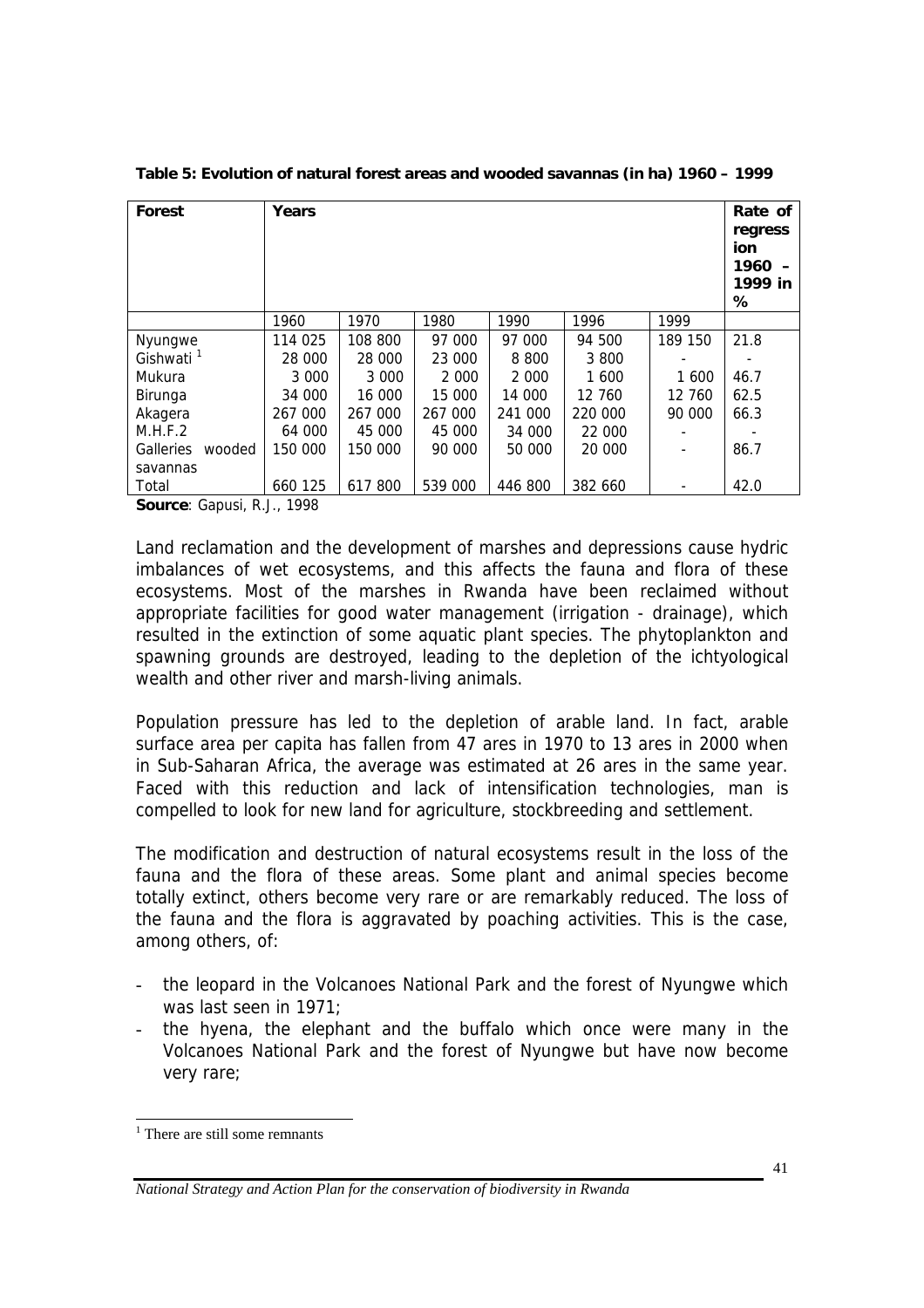- the giant forest pig and wildcat which have become extinct from the Akagera National Park;
- the chimpanzee, the *mone*, the *potto*, the green monkey, the bush baby and the harnessed bushbuck…which have become extinct or are very rare in the Akagera National Park;
- the *Entandophragma excelsum, the Faurea saligna, the Symphonia* globulifera, the Hagenia abyssinica, the Parinari excelsa, the Podocarpus latifolius ...which have become rare following their selective felling for sawmill products, the Polyscias fulva, the Markhamia lutea, Arundinaria mildbraedii which have become very rare n the gallery forests of the east;
- the bamboo plantations which have become less at the foot of the volcanoes;
- the forest of Neobutonia macrocalyx, the Dombeya goetzenii and the Prunus africana which have become extinct from the Volcanoes National Park.

The regression of natural ecosystems is always accompanied by the loss of biodiversity. Thus, current research has shown that about 115 plant species are threatened with extinction in Rwanda.

Studies carried out in the Akagera National Park and the Umutara hunting fields on the evolution of certain animal species between 1947 and 1999 have shown a worrying regression as illustrated by the following table.

| the Akagera National Park and Uniqual a Hunting Fields |      |      |       |      |                                  |  |  |  |
|--------------------------------------------------------|------|------|-------|------|----------------------------------|--|--|--|
| <b>Species</b>                                         | 1947 | 1969 | 1991  | 1999 | Regression<br>in % 1991-<br>1999 |  |  |  |
| <b>Buffalo</b>                                         | 1000 | 6900 | 10000 | 2261 |                                  |  |  |  |

 - - 77 20 -

 - - - 3048 -

#### **Table 6: Evolution of some animal species between 1947 and 1999 in the Akagera National Park and Umutara Hunting Fields**

**Source: Ndayambaje J.D., 1999, pp.23** 

4000 2000

> 700 500

150

2000

Impala Topi Warthog Eland Cobe defassa

Cobe redunca Rouanne Oribi Zebra Lion

#### **3.2.2 Resettlement of the population**

During and after the 1994 genocide, there was considerable movement of the

*National Strategy and Action Plan for the conservation of biodiversity in Rwanda*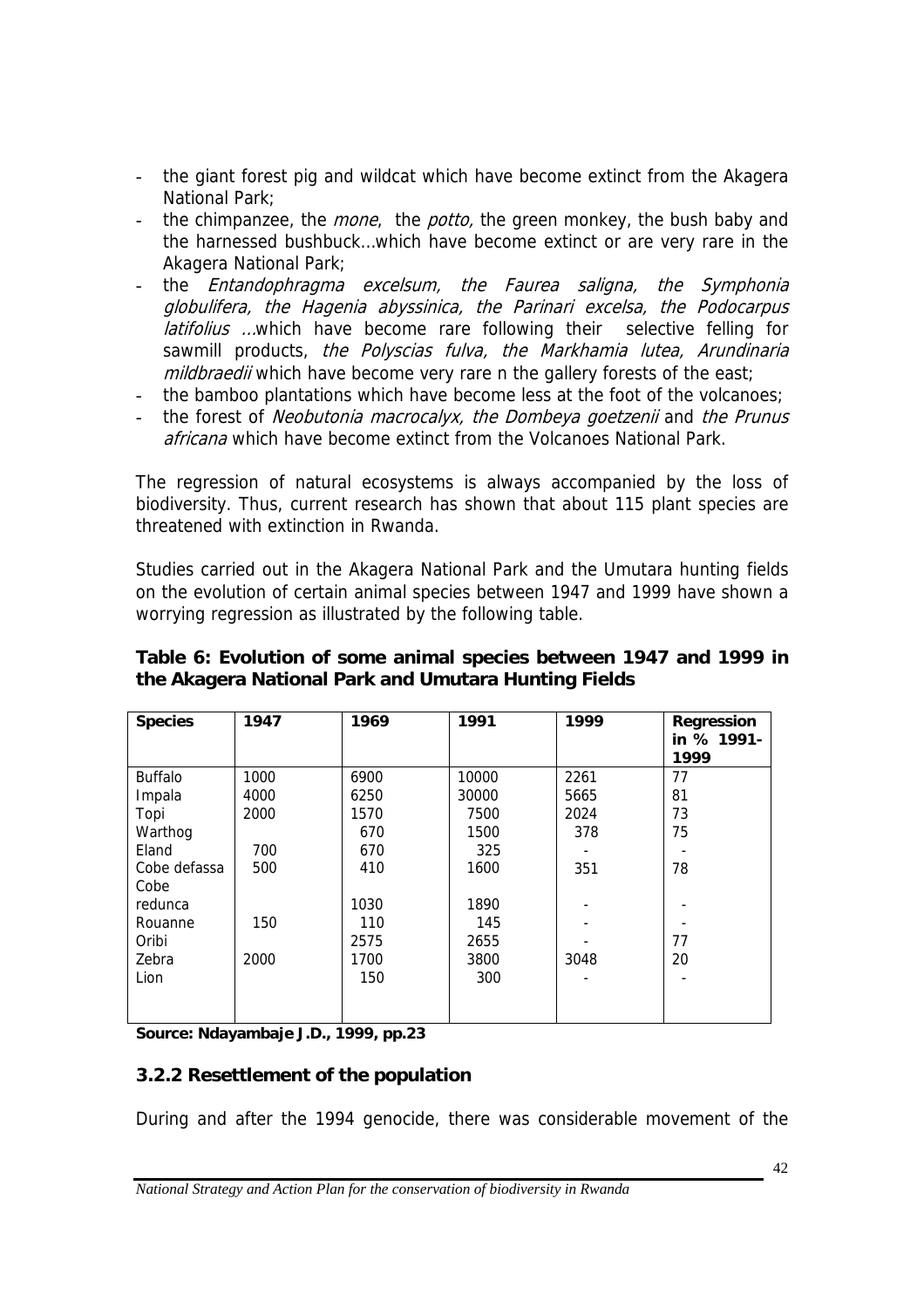people in the country. In addition, many houses and social infrastructure were destroyed. After these events, the country faced the resettlement of the returnees and internally displaced persons.

This resettlement which was carried out in an emergency situation constituted a serious threat to biodiversity. In fact, the tons of wood consumed during this process of resettlement sped up deforestation. For lack of other public land, community administrations were often made to sacrifice whole forests to accommodate resettlement sites.

At the same time, spontaneous occupation of these natural ecosystems aggravated this deforestation: the cases of Gishwati (in the north of the country), Umutara hunting fields and the Akagera National Park (in the east of the country) are the most critical. In fact, these two ecosystems which are naturally fragile were forced to accommodate considerable numbers of people and cattle greatly exceeding their environmental capacity.

Furthermore, it has been observed in these ecosystems that there was serious pressure on biological resources and increased demand of water and land.

Eventually, the occupation of the forest of Gishwati and part of the Akagera National Park has caused considerable loss of Rwanda's biodiversity.

### **3.2.3 Overexploitation of biological resources**

In Rwanda, overexploitation of biological resources has been one of the most important threats to biodiversity.

In fact, the age-old use of certain irrational techniques and practices has resulted in the gradual reduction of the production and productivity of biological resources, the reduction of genetic potential and, ultimately, the extinction of some species.

The immediate economic interest of certain biological resources has increased their overexploitation by the population living in the vicinity who often neglect or ignore other alternative sources of income.

For example, the fish wealth of lakes is threatened by the use of nets with very fine meshes which hold the fries.

Likewise, continued use of the soil without adding fertilizers or soil amendments or without biological practices is harmful to the soil's fauna and flora. Consumption of young performing males, particularly domestic species (future spawners) constitutes a typical case of overexploitation of local biological

*National Strategy and Action Plan for the conservation of biodiversity in Rwanda*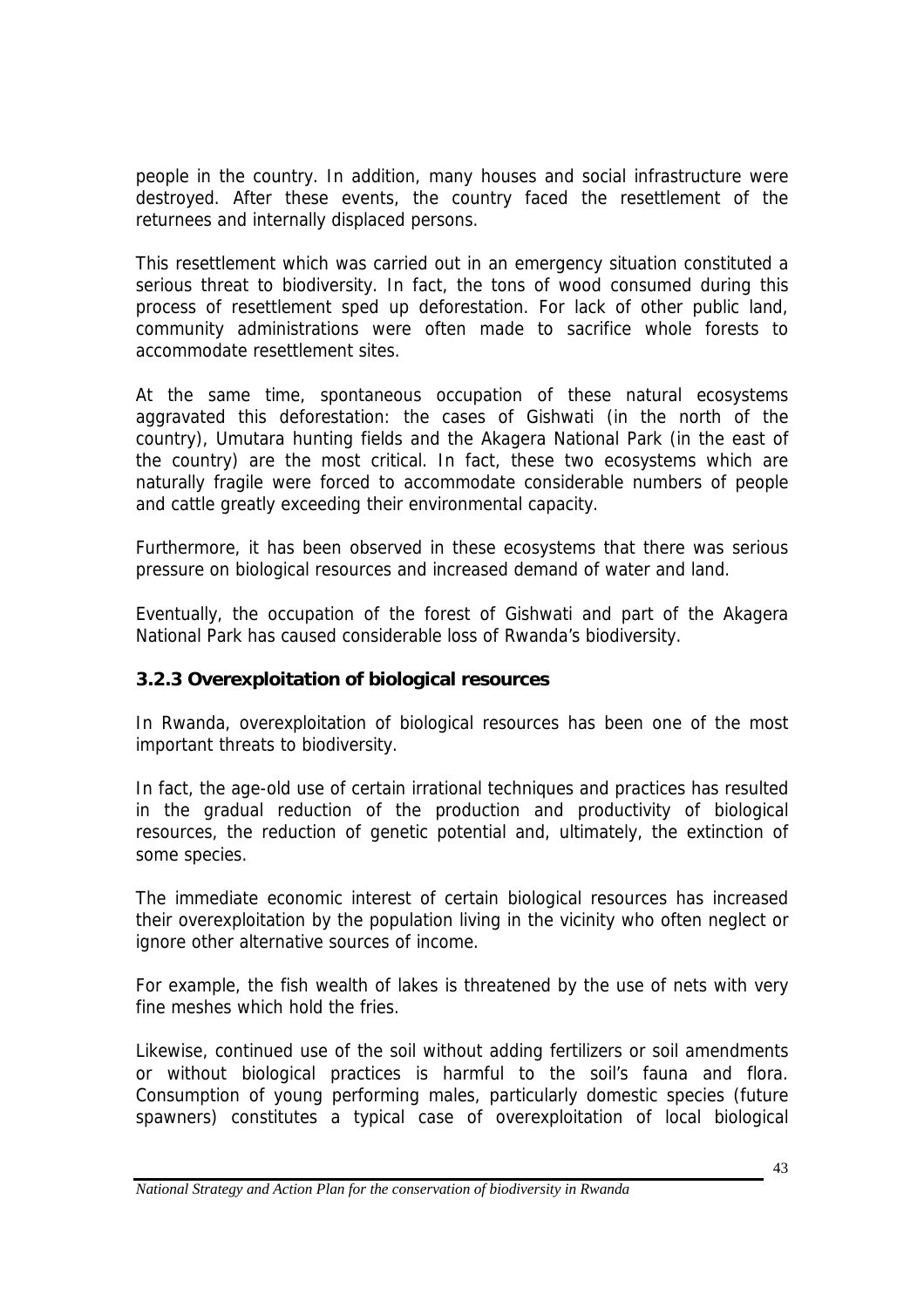#### resources.

This large-scale consumption leads to the reduction of genetic wealth and, ultimately, external dependence with regard to genetic material.

Selective and intensive hunting for commercial purposes has to day led to the extinction of some animal species such as the elephant and the mountain buffalo in the forest of Nyungwe and the porcupine in the Akagera National Park.

The unrestrained search for high value timber (*Entandophragma excelsum*, Faurea saligna, Prunus africana, Polyscias fulva) in certain ecosystems has led to selective felling of these ecosystems.

### **3.2.4 Uncontrolled introduction of exotic species**

Uncontrolled introduction of new species in an ecosystem, be it deliberate or accidental, may be harmful to native biodiversity. The risks that go with uncontrolled introduction of exotic species include the following, among others:

- dominance of exotic species over native ones;
- competition, loss and lack of appreciation of the identity of local species and varieties;
- introduction of new uncontrollable diseases;
- uncontrolled cross-breeding;
- dependence on the outside for certain species; and
- colonization of certain areas by exotic species.

Very often, the introduction of plant varieties and animal breeds is carried out informally (particularly from neighbouring countries) by peasants and traders without prior authorization by competent technical authorities.

With regard to wild plant species, there is for example the invasion of the water hyacinth (Eicchornia crassipes), introduced in river Mukungwa, which has spread to day in the entire hydrographic network downstream: lake Mihindi in the Akagera National Park is almost totally covered and other lakes are threatened.

Another case is that of the *Lantana camara* (umuhengeri) plant which was introduced for ornamental purposes and has colonized cultivated fields, particularly in the east of the country.

## **3.2.5 Poaching and pirating**

Protected and wet areas shelter a varied fauna and flora which are subjected to poaching and bio-pirating for domestic consumption or trade.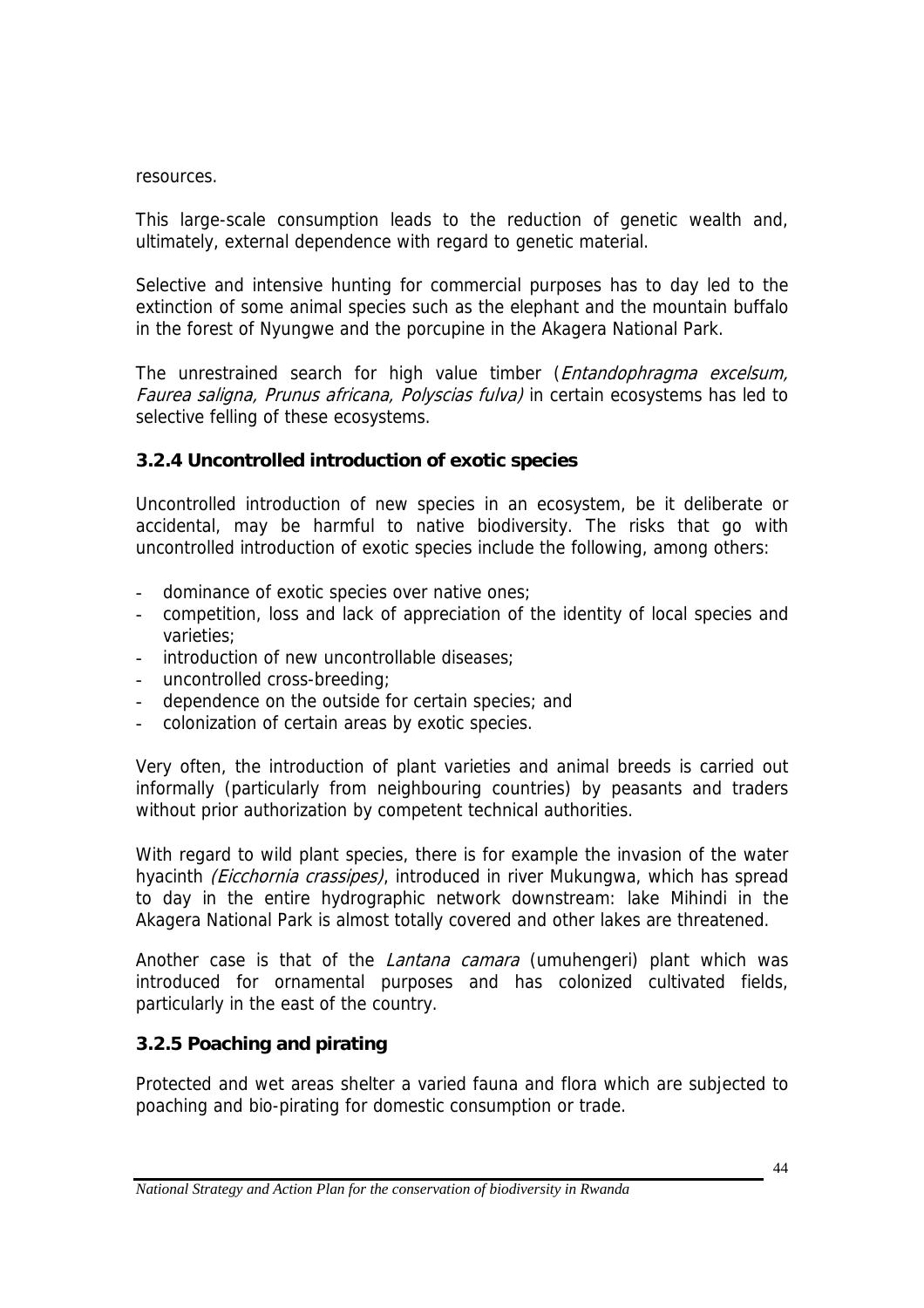Poaching, which for a long time has been practised for domestic purposes by the people living in the vicinity, has to day become a business extended beyond nearby communities. This has contributed to drastic reduction of the most targeted animal species such as the elephant, the Royal antelope, the sitatunga, the buffalo, the gazelle, the boar, the porcupine, the partridge, the colobus… Most of these animals are sought because they constitute trophies with high commercial value.

The nature and extent of the problem of biopirating is not well known to day. It will be necessary to create particular awareness in order to assess quantitatively the harvesting done in the past and understand the channels through which this pirating is done as well as the uses of these harvests.

### **3.2.6 Bush fires**

Bush fires are a serious threat to the fauna and the flora. Periodically, protected and non protected areas are devastated by deliberate, criminal or accidental fires. The negative effects of these bush fires include the following:

- extinction of the microfauna and microflora;
- disturbance and damage to the microfauna and microflora;
- disturbance of the hydric regime which may lead to the depletion of water sources;
- acceleration of erosion and modification of the physico-chemical composition of the soil;
- atmospheric pollution which may aggravate the problem of climatic change through the emission of gas with greenhouse effects.

Areas that are mostly affected by these fires are: the forest of Nyungwe, the Akagera National Park and the savannas of the east, the valleys of Nyabarongo, Akagera and Akanyaru.

### **3.2.7 Conflicts and Wars**

Rwanda has experienced conflicts and social crises since 1959, and these have resulted in the loss of human lives and the destruction of ecosystems. The recent and most flagrant case is the war that prevailed since 1990 and culminated in the 1994 genocide and massacres with the following consequences on biodiversity:

- loss of institutional records and acquired knowledge for the conservation of biodiversity;
- population movements resulting in the degradation and colonization of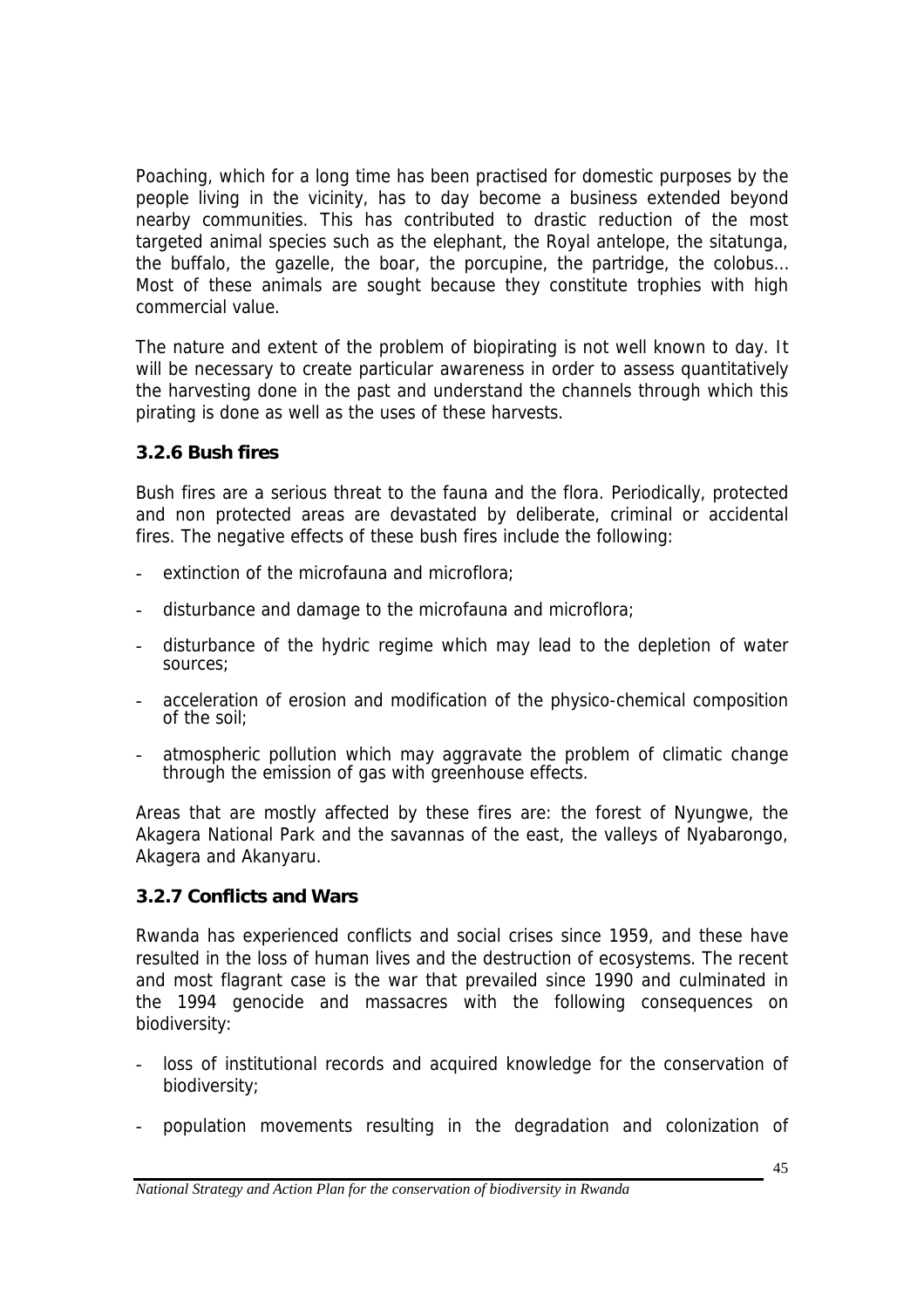ecosystems;

- loss of skills in the field of environment and biodiversity;
- loss of germoplasms (in research stations of ISAR such as Rubona, Songa, Karama, Rwerere, etc…;
- discontinuance of protection of formerly protected areas;
- decimation of a considerable number of wild animals in protected areas and domestic animals (80% of cattle, 90% of ruminants and 95% of pigs, rabbits and poultry); and
- loss of considerable stocks of local seeds.

### **3.3 Threats associated with policy, legal, institutional shortcomings and human resources**

### **3.3.1 Policy-related Threats**

Sectoral policies concerning biodiversity are for the most part old and need updating, while others are clear and well elaborated but are not respected or properly implemented. Some do not exist or are in the process of development. The policies dealt with in the following paragraphs concern forestry, aquatic areas, habitat, agriculture and stockbreeding and protected areas.

### **3.3.1.1 Forestry policy**

In this field, the policy developed in 1997 aims at preserving enough forests so as to protect biological diversity, conserve fragile ecosystems and maintain the functions that forests and trees, particularly in wooded watersheds, play in environment.

This mission has not been fully accomplished because up to now, illicit clearings, poaching, fraudulent cutting of timber and other products, fires as well as mining in forests continue to be practised and compromise the policies for the conservation and protection of environment and its biological diversity. Furthermore, the monospecificity of forests and the predominance of the Eucalyptus indicate the limited choice of species. Finally, this forestry policy does not give sufficient importance to native species, and yet they are more adapted to Rwanda's ecosystems and are less degrading.

### **3.3.1.2 Wetlands management policy**

Threats against wetlands come particularly from agricultural pressure. This results in the loss of diversity and the disturbance of the ecological functions of

*National Strategy and Action Plan for the conservation of biodiversity in Rwanda*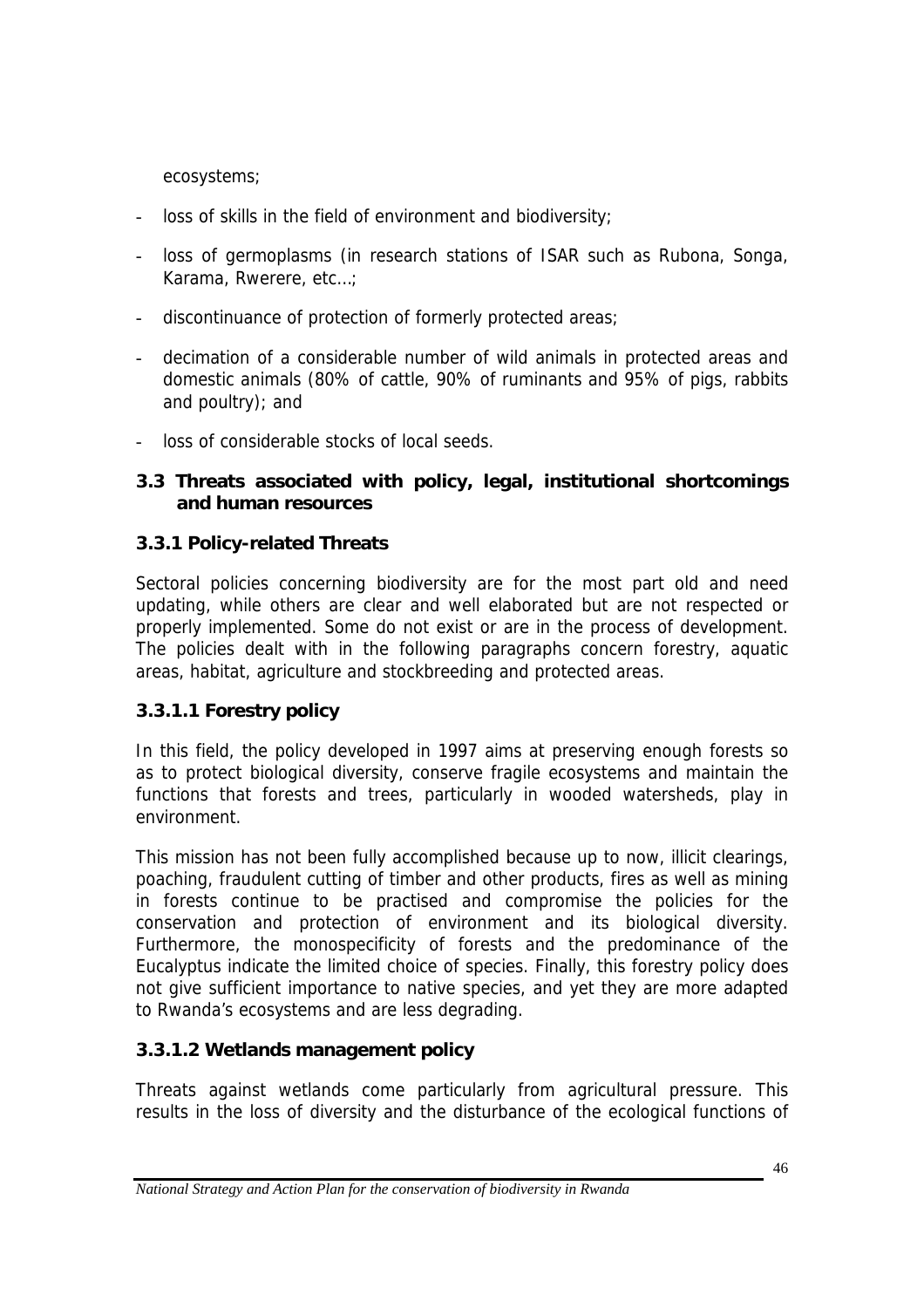wetlands. The absence of a clear wetlands management and conservation policy makes them more vulnerable and exposes them more to unplanned and unsustainable cultivation. For example, marshlands face another threat of anarchical exploitation of clay and sand quarries.

Mention should also be made of pollution from various origins, among which are domestic/human and industrial establishments, agro-chemical products applied to watersheds that cause harmful effects on the biological diversity of wetlands.

Policies in the field of fisheries and fish-farming have been implemented in an anarchical and uncontrolled manner. There have been serious failures in terms of introduction of exotic species. An adequate policy framework should be established for sustainable use of wetlands resources.

## **3.3.1.3 Agricultural and stockbreeding policy**

The intensive agricultural policy involves increased use of mineral and organic fertilizers, pesticides and selected seeds.

Misuse of agro-chemical products has harmful consequences on natural and artificial biocenosis and on man's health. The effects of these products may also become apparent through deep changes in biological balance. Concerning the policy for the use of selected seeds on the basis of biotechnology and genetic engineering, it is accompanied by a reduction of genetic variety and variability in local genetic material. This introduces new risks on which we do not have control.

The policy of stockbreeding development puts emphasis on the introduction of performing pure breed or crossed animals. Without compromising food security, agricultural and stockbreeding policy should give particular weight to the use of local seeds.

## **3.3.1.4 Settlement policy**

In rural areas, the dispersion of traditional settlements complicates further the problem of agricultural space, the creation of grassroots infrastructure and various facilities. Generally, houses (ingo) are built on fertile land with slight drop, while family agricultural farms are found on marginal land that is inappropriate for agriculture such as protected areas, natural reserves, artificial forests, marshes accommodating different components of biodiversity. In such conditions, it was virtually difficult to provide socio-economic infrastructure to the entire population.

With a view to resolving this problem and its consequences on biological resources, Rwanda adopted in 1996, a settlement policy aimed at reorganizing the dispersed settlements into agglomerated settlements. However, actions

*National Strategy and Action Plan for the conservation of biodiversity in Rwanda*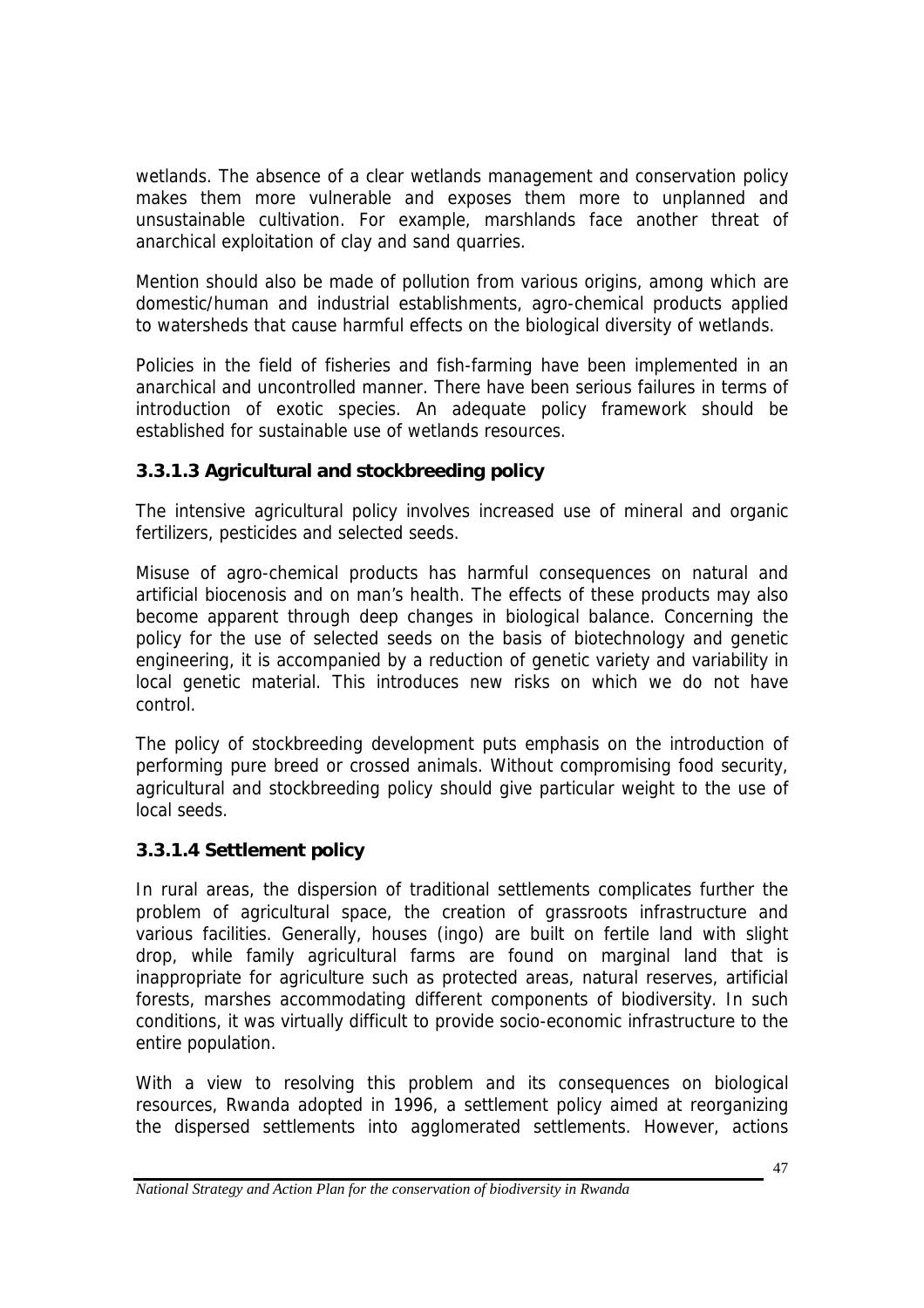related to this policy were undertaken on the ground before its adoption so as to deal with post-war emergency cases. Consequently, the trial and error method in the implementation of this policy resulted in losses of biodiversity, particularly when resettlement sites chosen were communal forests or even protected areas such as the Akagera National Park and the natural forest of Gishwati. Furthermore, the settlement policy did not benefit from associated measures that were to contribute to its success such as the land and agrarian reform and the land use planning policy.

With regard to urban areas, there are many man-made problems resulting from his activities: road transport, road network and buildings. The direct agents of these damages caused to environment are generally human waste, kitchen originated waste (solid, liquid, gas), refuse from various institutions originating from administrative buildings, carpentry, tailoring and welding workshops and garages.

The anarchical settlements that characterize Rwanda's towns aggravates the problem of collection and disposal of waste such that these are found everywhere and are reached by rainwater which scatters them widely with their polluting and contaminating effects.

There is an urgent need to adopt a coherent policy for the management of rural and urban areas as well as well defined administrative measures in the field of land use planning.

### **3.3.1.5 Protected areas policy**

Protected areas play an environmental, economical and cultural role. Despite their importance, protected areas have been and continue to be subjected to pressure from man's activities. What emerges from this is that policies and strategies which have been adopted at various periods were often amended or totally dropped or contradicted depending on the conditions and the reality of the moment or lack of seriousness from those concerned with their implementation.

### **3.3.2 Legal framework related threats**

In Rwanda, the legal framework suffers from lack and/or non application of regulations governing environment. As a result, there are harmful consequences to the conservation of biodiversity such as:

- anarchical management of biodiversity;
- lack of harmonization of preventive and corrective measures;
- lack of phyto and zoosanitary control in the formal and informal introduction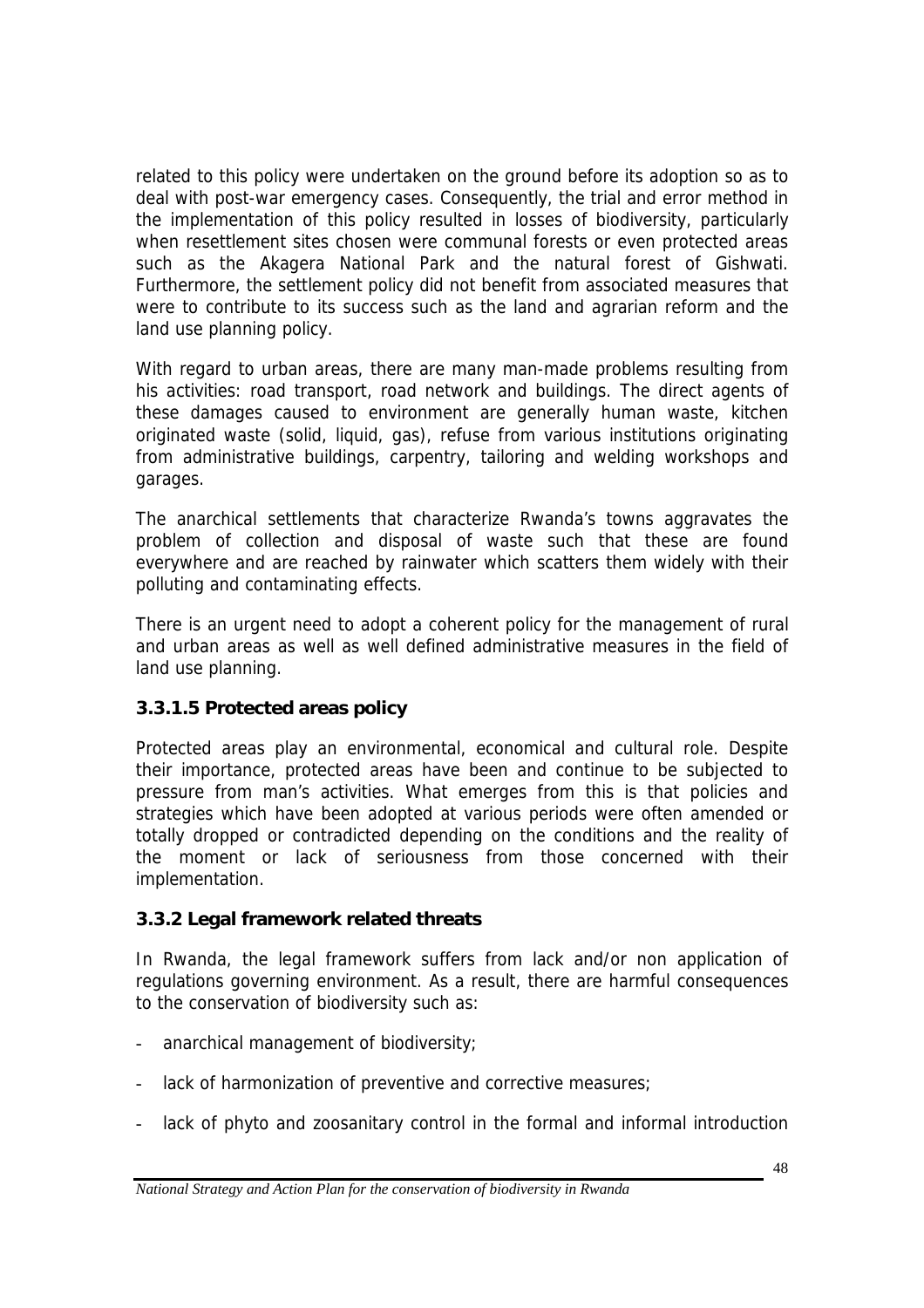of animal or plant species;

- lack of mechanisms for compensating the people in case of damages caused by big game and protected species;
- lack of regulations for aquatic areas.

### **3.3.3 Institutional framework related threats**

In its current situation, the institutional framework for the conservation and use of biological diversity in Rwanda has weaknesses, the most important of which are the following:

- lack of an adequate and effective coordination framework at all levels of intervention, be it in the ministries, parastatals, non governmental organizations, private enterprises and local communities;
- shortcomings of government, parastatal and private institutions involved in the socio-economic development of the country, related to the inadequacy of material, financial and human resources;
- overlapping and duplication of some interventions from various origins for the same beneficiaries, for example MINITERE in the management of marshlands, MINAGRI and MINALOC in the management of forests;
- inadequate prioritization of actions for biodiversity conservation for submission to donors;
- lack of integrated approach among actors involved in the conservation and use of biodiversity in Rwanda, be it at the level of donors, ministries, public and private institutions, as well as non governmental organizations;
- lack of an information and management system for database on biodiversity used by various actors;
- the political and administrative decentralization is still in its early days: but the role of decentralized structures and grassroots communities is not yet well understood so as to be able to integrate conservation and rational use of biodiversity in their daily activities;
- lack of structures for the popularization and transfer of findings of researches carried out in the field of biodiversity.

All these shortcomings show that the current institutional framework in the field of management and conservation of biodiversity has weak points, particularly with regard to the framework for coordination, joint action and dialogue among

*National Strategy and Action Plan for the conservation of biodiversity in Rwanda*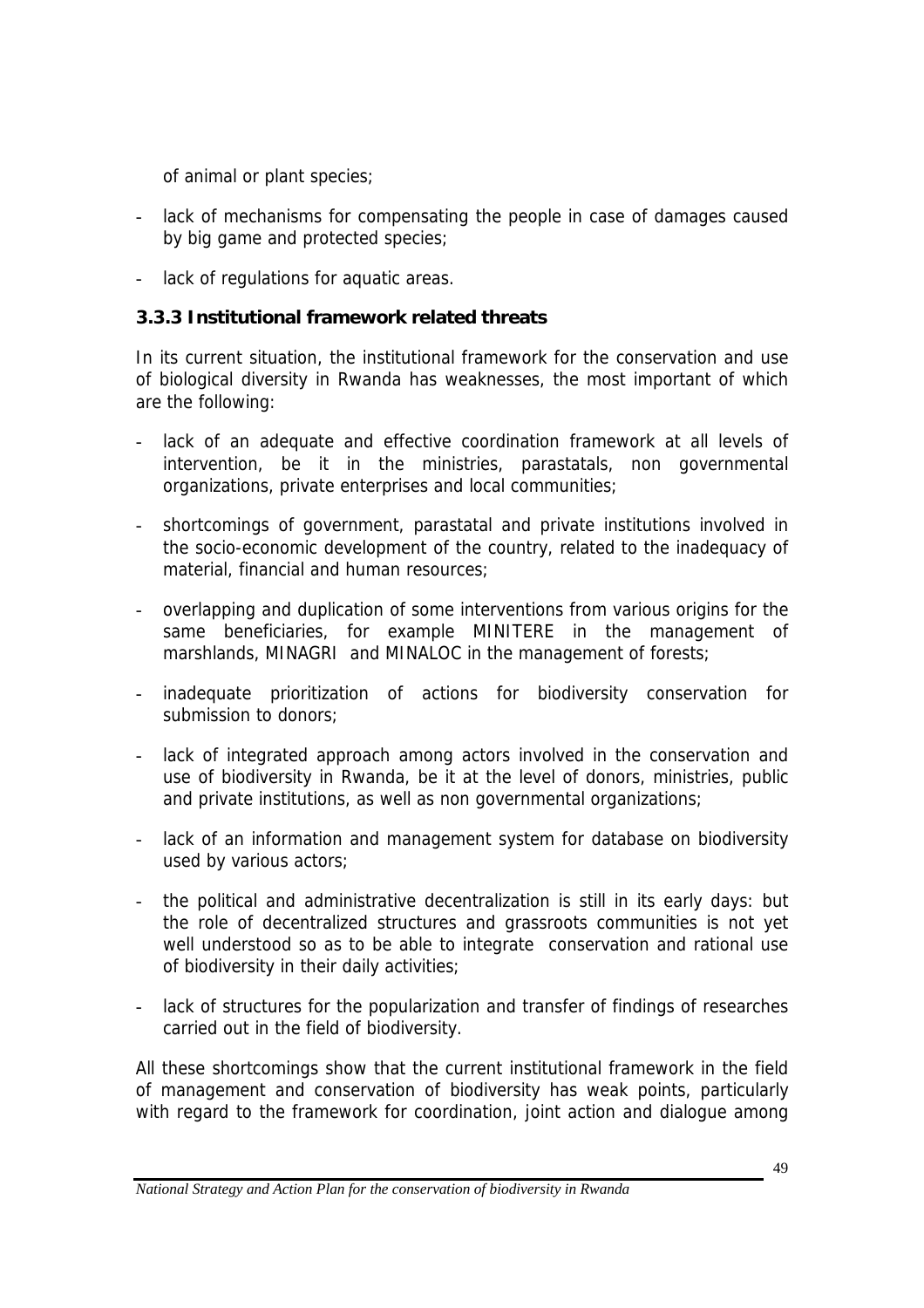all the actors, be it ministries, decentralized structures, non governmental organizations, private enterprises, local communities and the population. It is important to build capacities for a bigger membership and participation of all those concerned with the programme for the conservation of biodiversity so as to avoid overlapping and duplication of actions from various origins for the same beneficiaries.

#### **3.3.4 Constraints related to human, material and financial resources**

Constraints related to inadequate human resources were already there even before the April 1994 tragedy that came to worsen considerably the situation. The principal weaknesses in human and financial resources which are a threat to biodiversity become apparent from the following:

- Shortage of skilled senior staff in the field of environment protection and conservation of biodiversity.
- Inadequate material, financial and human resources for better integration of the component Environment/Biodiversity in the process of planning the country's socio-economic development.
- Inadequate educational programmes adapted to the genuine problems of the country in the field of the conservation of biodiversity.
- Inadequate teaching materials for sustainable development focused training.
- Lack of an integrated approach "education population resources" at the level of the Ministry of Education.
- Lack of environmental awareness and a sense of sustainable development on the part of most of the planners, decision makers and politicians.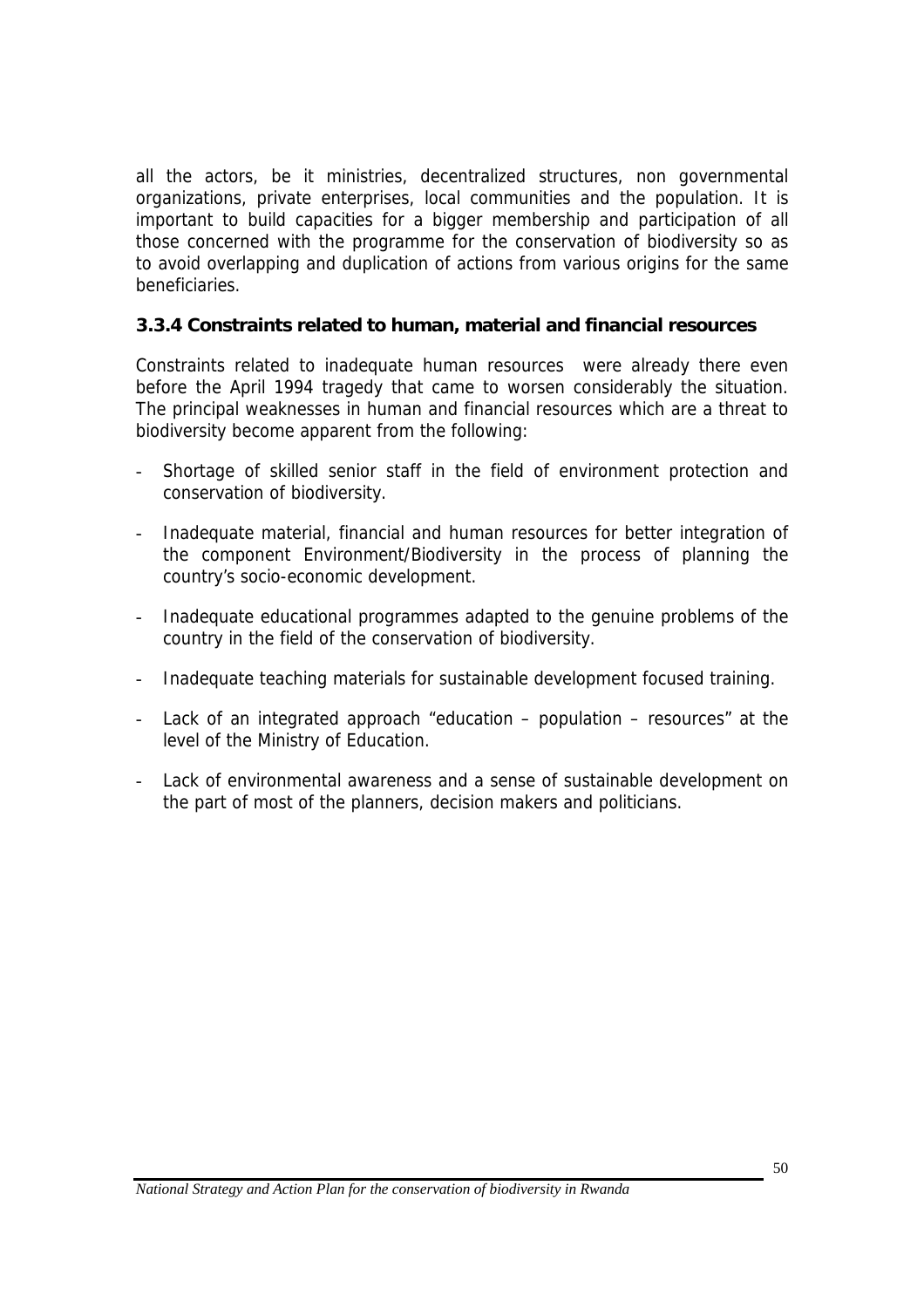#### **4. NATIONAL STRATEGY AND ACTION PLAN FOR THE CONSERVATION OF BIODIVERSITY**

Chapters 1 and 2 show that Rwanda has significant wealth in terms of biological resources and that this wealth was being depleted considerably as a result of natural factors, but particularly due to man's activities. This depletion became faster over the last years following the rapid growth of the population which depend essentially on natural resources of which biodiversity is an essential component. Aware of the need to conserve its biodiversity, Rwanda acceded to the International Convention on Biological Diversity. Among the obligations of the Parties to this Convention, Article 6, stipulates that "each Contracting Party shall, in accordance with its particular conditions and capabilities":

- (a) Develop national strategies, plans or programmes for the conservation and sustainable use of biological diversity or adapt for this purpose existing strategies, plans or programmes which shall reflect, *inter alia*, the measures set out in this Convention relevant to the Contracting Party concerned;
- (b) Integrate as far as possible and as appropriate, the conservation and sustainable use of biological diversity into relevant sectoral and crosssectoral plans, programmes and policies.
- (c) It is in this context that the national strategy and action plan were developed.

### **4.1 National Strategy**

The first step in the development of the national strategy was to define the aims and objectives. On this basis, the strategy was built around twelve objectives deduced from five major aims. These are:

- 1. Improved conservation of protected areas and wetlands
- 2. Sustainable use of the biodiversity of natural ecosystems and agroecosystems
- 3. Rational use of biotechnology
- 4. Development and strengthening of policy, institutional, legal and human resource frameworks
- 5. Equitable sharing of benefits derived from the use of biological resources.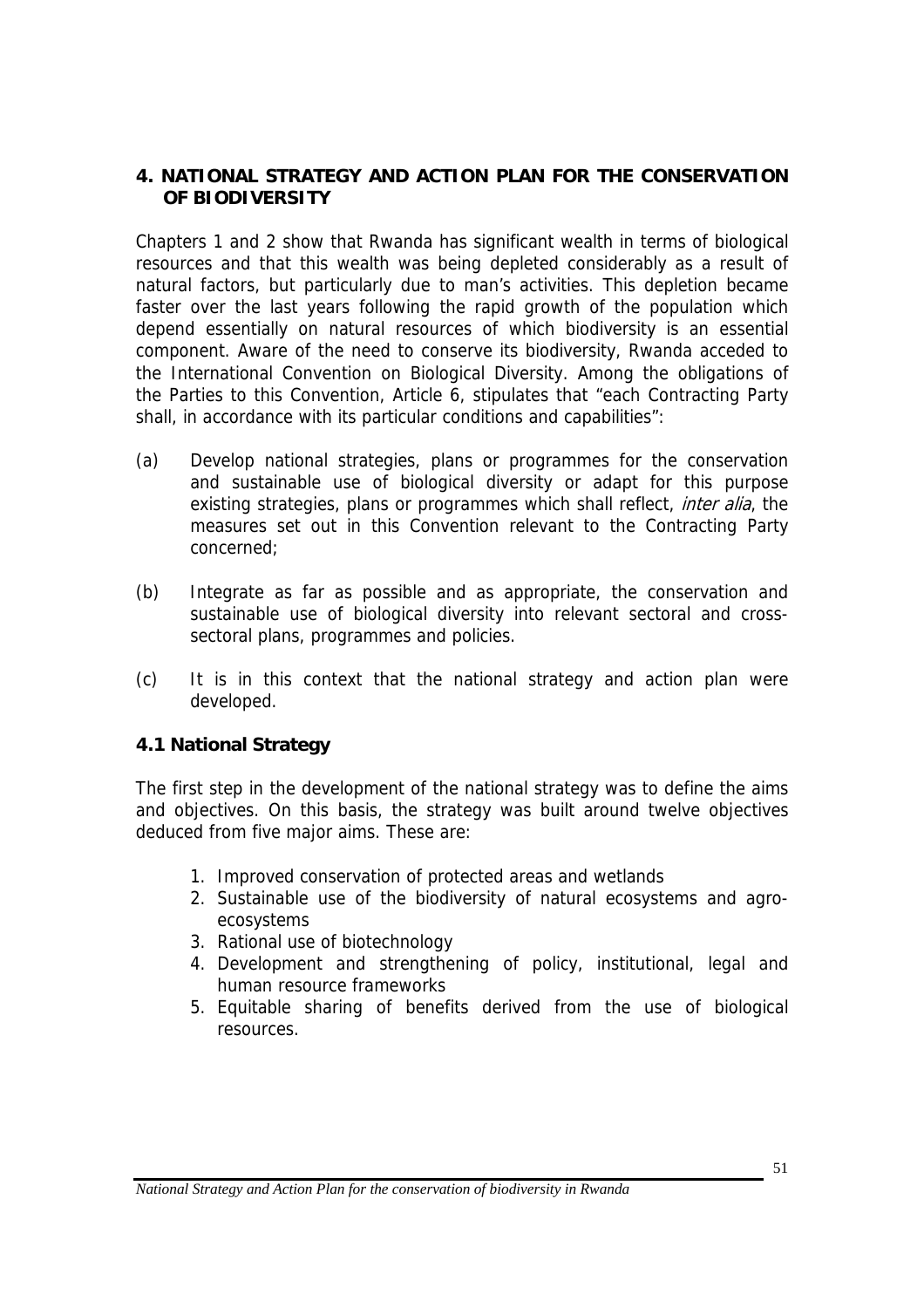### **4.1.1 Improved conservation of protected areas and wetlands**

All protected areas and wetlands in Rwanda are today threatened by man's activities, and the consequences of these activities are the worrying degradation and space reduction, leading to a depletion of biodiversity. These activities are linked to the repatriation and resettlement of the population, population growth which does not match with the growth of resources, various pressures associated with poverty and lack of alternatives; lack of motivation/incentives for the population to preserve protected areas; inadequate institutional, legal and policy capacities for the protection and management of protected areas, and lack of human and material resources.

### **4.1.1.1 Objectives and strategies**

In order to successfully and effectively preserve protected areas and wetlands, it will be necessary to realize the following two objectives:

#### **a. Improved protection and management of protected areas and wetlands**

Since their establishment, protected areas in Rwanda are supposedly shielded against any destructive action of man. However, they are regularly eroded gradually by clearings, both officially and clandestinely. In order to mitigate this situation, the Government has taken measures aimed at limiting the damages through the establishment of buffer forests around these protected areas and supplementing natural regeneration of thinnings. In spite of these efforts, threats still continue to be quite serious.

With regard to wetlands, they are subjected to agricultural, quarrying, fishing and other uncontrolled activities. The proliferation of these activities results in considerable loss of biological resources and the disturbance of the hydric regime of these areas.

Improved protection and management of protected areas and wetlands could be done through the following three strategies:

- Development and implementation of land use and management plans for each protected area;
- Involvement of the population living around in the conservation of protected areas;
- Development of a master plan for the use and management of wetlands.

*National Strategy and Action Plan for the conservation of biodiversity in Rwanda*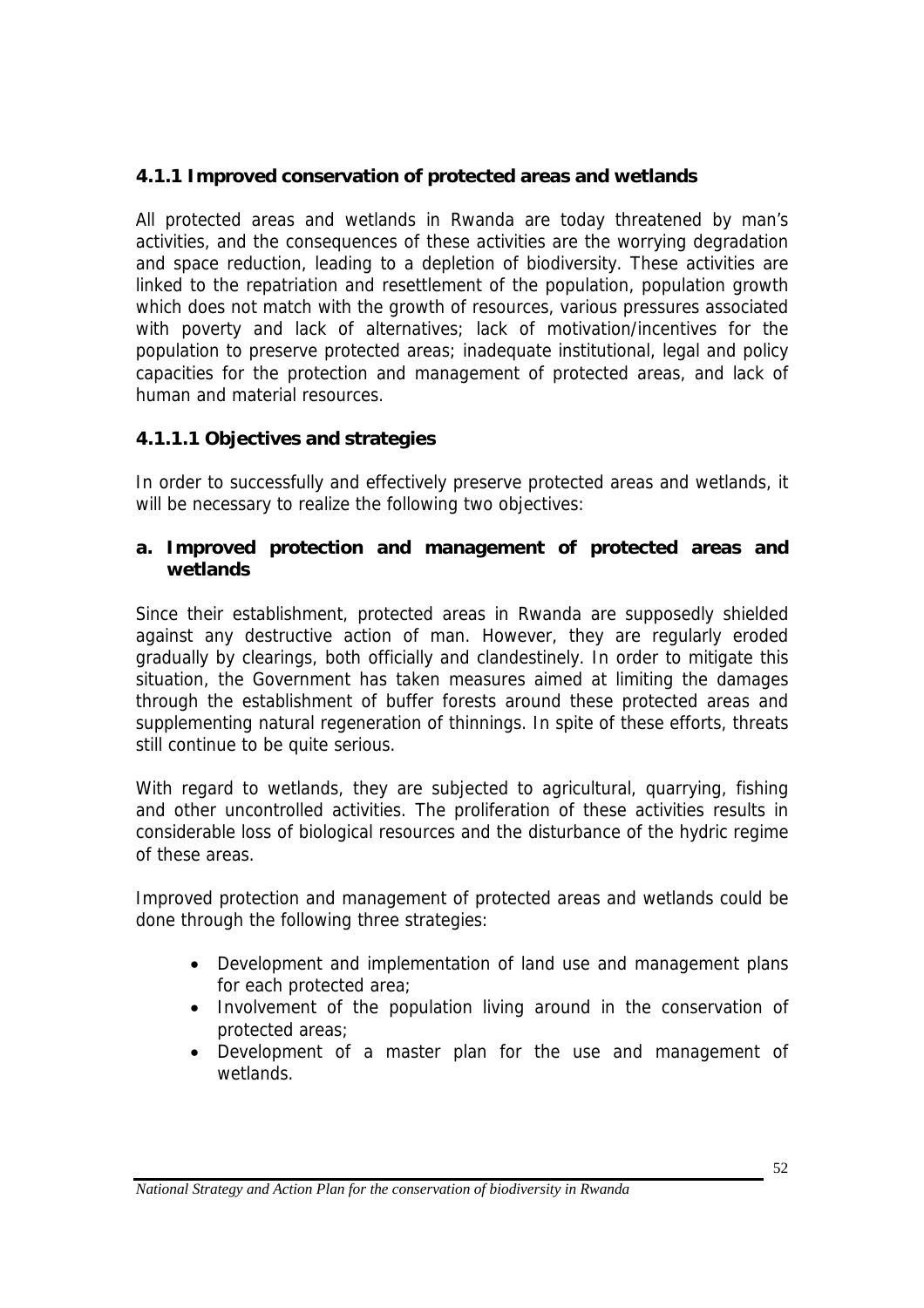#### **b. Improved knowledge of the biodiversity of protected areas and wetlands**

Studies and researches carried out in Rwanda on biodiversity are restricted and sometimes partial. In addition, due to the absence of a national biodiversity coordination framework, studies are scattered and several related documents are abroad without national cataloguing. This situation leads to lack of awareness of the components of the biodiversity of protected areas and wetlands.

In order to improve the knowledge of the biodiversity of protected areas and wetlands, two strategies are envisaged:

- Inventory and characterization of the components of the biodiversity of protected areas and wetlands;
- Regular monitoring of the state of the biodiversity of protected areas and wetlands.

#### **4.1.2 Sustainable use of the biodiversity of natural ecosystems and agro-ecosystems**

Apart from protected areas and wetlands, there are other natural ecosystems and agro-ecosystems (gallery forests, grazing land, cultivated areas, savannas) the management of which is not governed by any regulation. The consequence of this situation is that the biodiversity of these ecosystems is depleted significantly by man's various activities, particularly agriculture.

Rwanda's agro-ecosystem is seriously altered by climatic and edaphic conditions. The limited size of the fields and their depletion resulting from continued overstripping have led to the reduction of production of seasoned varieties and breeds, a result of natural selection which generally fosters the most resistant and less productive genotypes.

Sustainable use of the biodiversity of natural ecosystems and agro-ecosystems must aim at the following four objectives:

- 1. Conservation of genetic biodiversity of native plant and animal species;
- 2. Sustainable use of biological resources of natural ecosystems;
- 3. Sustainable use of agro-biodiversity;
- 4. Development of an environmentally sustainable and economically viable tourism.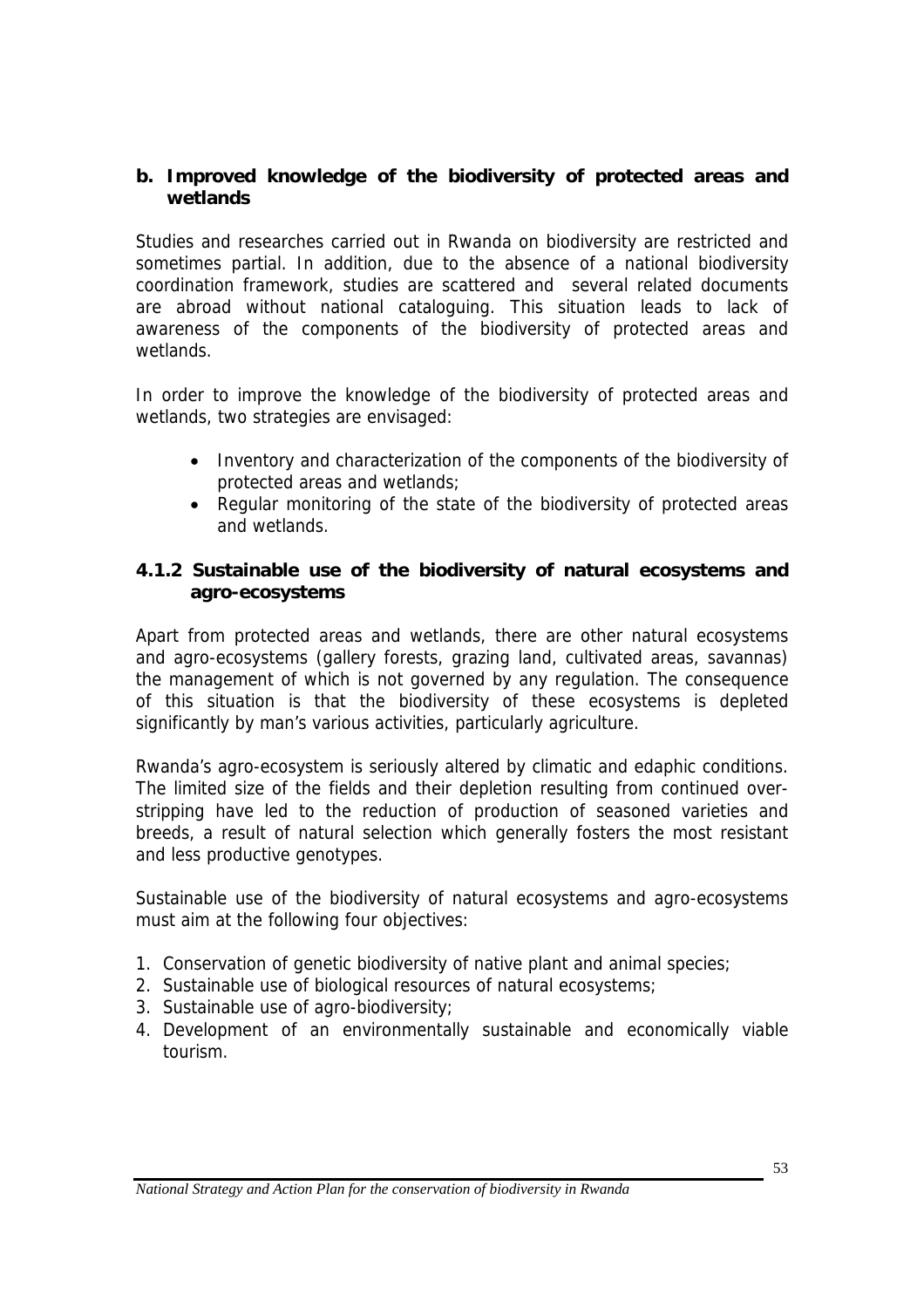Each of these objectives will be realized through the following strategies:

Two strategies are envisaged for the first objective:

- inventory of native endemic and/or less known species of economic importance and characterization of their genetic diversity
- in-situ and ex-situ conservation of native genetic heritage

The second objective will be realized through two strategies

- development of alternatives to the use of biodiversity (e.g. alternative of energy, fishery aimed at poverty reduction)
- research and promotion of appropriate technologies for rational use of biological resources

For the third objective, the following four strategies will be applied:

- improved performance of native varieties and species
- promotion of sustainable traditional production systems
- prevention of introduction of intrusive species, control and eradication of non native species likely to threaten ecosystems and native species
- development of mechanisms for checking the importation and dissemination of genetic material capable of having harmful effects on biodiversity, particularly on agro-biodiversity.

The fourth objective is "the development of an environmentally sustainable and economically viable tourism". In fact, natural ecosystems and agro-systems accommodate an attractive biological diversity. Unfortunately, these environments are not known in the country. Similarly, the country does not have an adequate infrastructure to receive tourists who want to visit different areas of attraction. In order to realize this objective, two strategies will be utilized:

- development of ecotourism oriented infrastructure
- promotion of small and medium scale diversified and environmentally viable tourist activities

## **4.1.3 Rational use of biotechnology**

Scientific progress enables the production of genetically modified organisms. Enormous quantities of varied products such as pharmaceutical, chemical, food, cosmetic and phytosanitary products have been imported and others produced in the country. The use of these products has some advantages but also some disadvantages both for man and for the biodiversity of different ecosystems of the country.

*National Strategy and Action Plan for the conservation of biodiversity in Rwanda*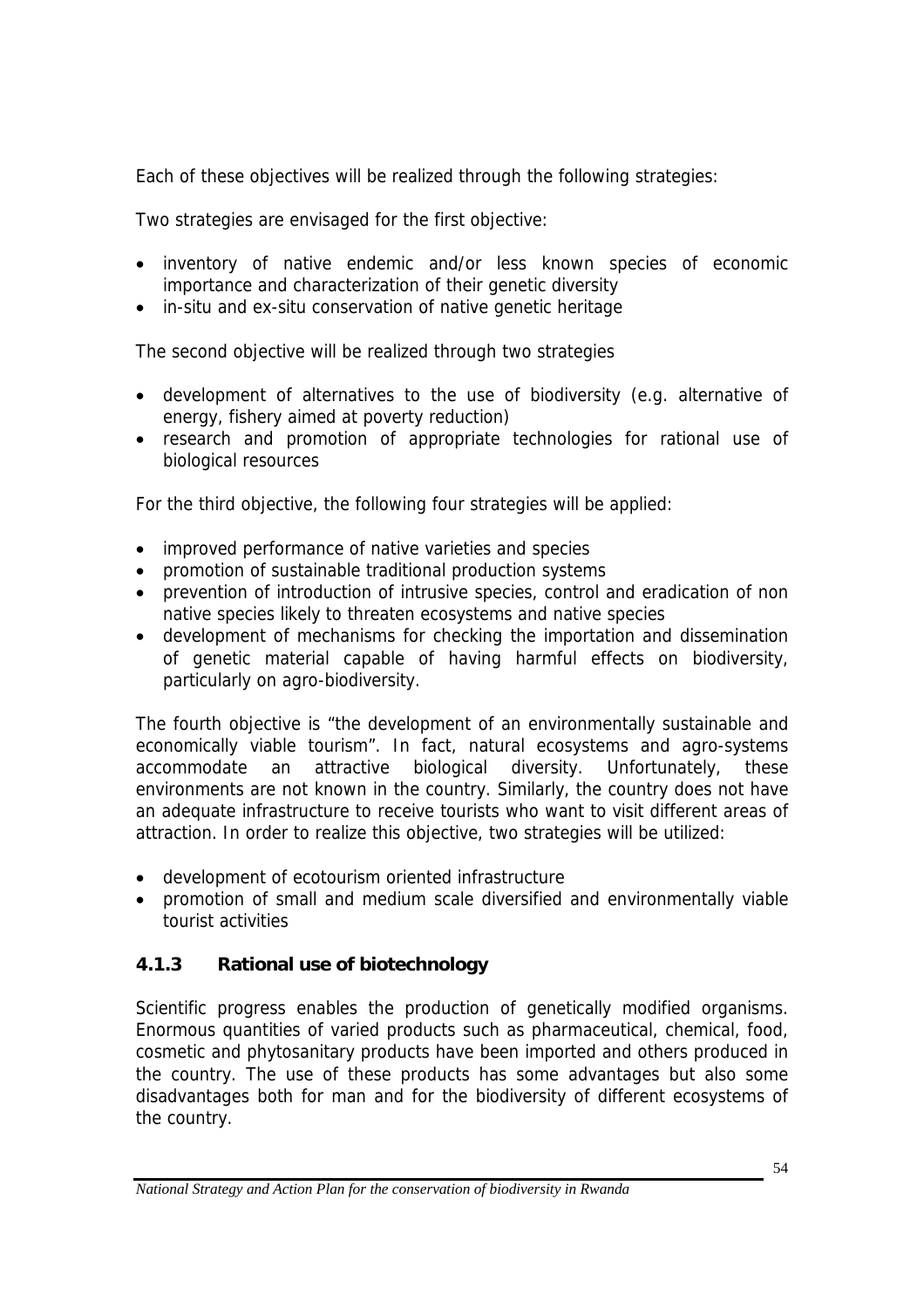On the other hand, several technologies used in Rwanda are not controlled. Rational use of biotechnology must aim at the following two objectives:

- 1. improved access to and transfer of biotechnology
- 2. risk-free use of biotechnology

The first objective will enable the country to have access to modern biotechnologies and their operating procedures. In fact, up to now, a very big part of biotechnology products comes from developed countries. Consequently, there is need to transfer biotechnologies from developed countries to developing countries and related exchange of information. In order to attain this objective, the following strategy will be applied. Definition and implementation of mechanisms for the transfer and exchange of biotechnology.

The introduction of biotechnology products is recent in Rwanda, but their use in almost all production sectors in the country is a sign of a greater use in future. However, up until now, there are very few specialized centres in biotechnology and knowledge in this field is still limited. Impacts and risks caused by the use of biotechnology products have not been assessed.

With a view to risk-free use of biotechnology, the following two strategies will be applied:

- improved knowledge of advantages and risks of biotechnology
- development of national procedures and measures for the assessment and management of risks caused by genetically modified organisms

#### **4.1.4 Development and strengthening of policy, institutional, legal and human resource frameworks**

Improved conservation of protected areas and wetlands, sustainable use of the biodiversity of natural ecosystems and agro-systems and rational use of biotechnology can only be realized if policy, institutional, legal and human resource frameworks are developed and strengthened. This development and strengthening must aim at the following three objectives:

- 1. improvement of policy and legal frameworks for sustainable conservation of biodiversity
- 2. building of institutional and human resource capacities for sustainable conservation of biodiversity
- 3. strengthening regional and international cooperation for conservation and sustainable use of biodiversity.

*National Strategy and Action Plan for the conservation of biodiversity in Rwanda*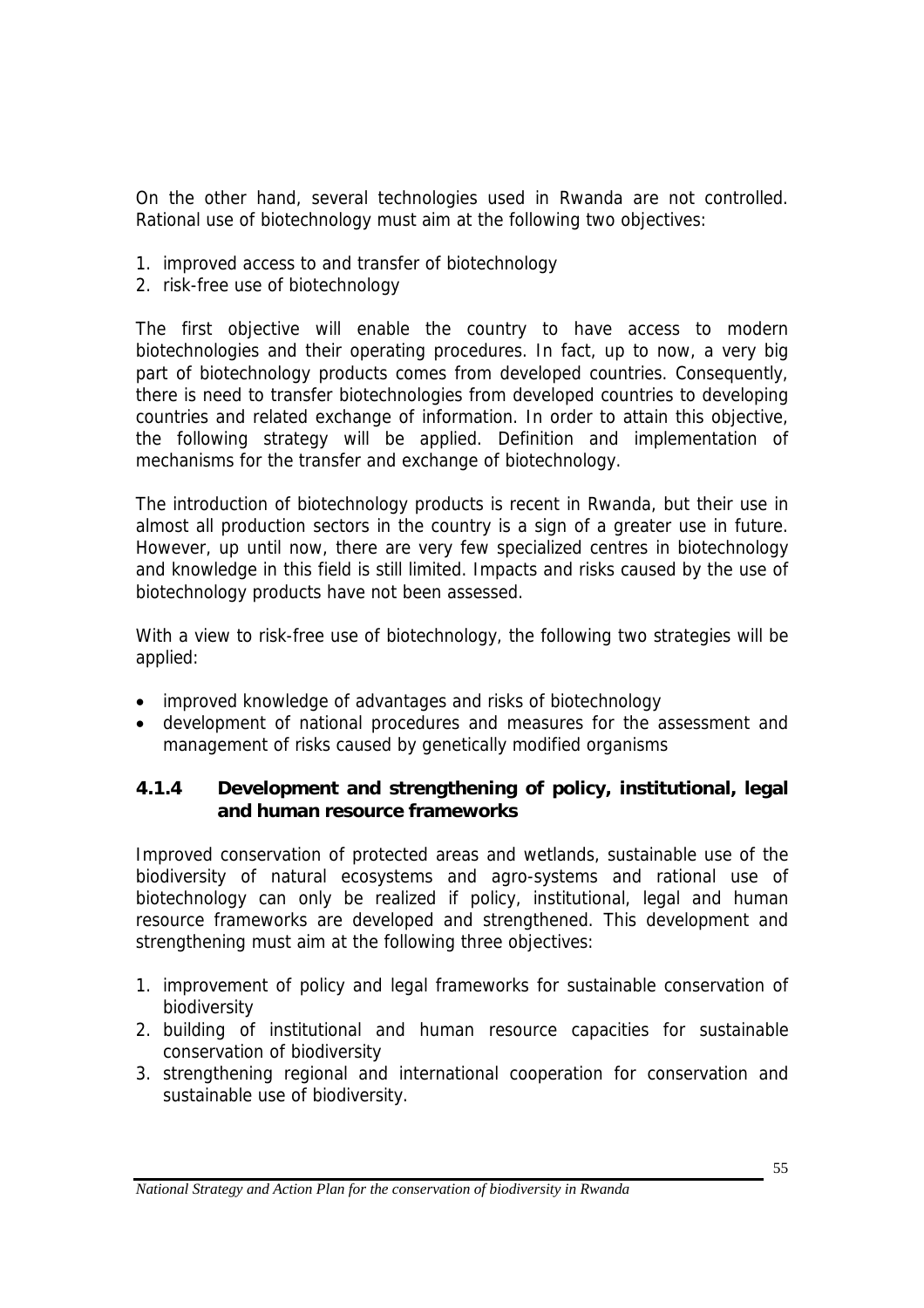In fact, until now, the legal instruments that govern the conservation and use of biological resources are incomplete and not always strictly applied. In order to attain sustainable use of biodiversity, the following two strategies are envisaged:

- development and updating of policies related to the conservation of biodiversity and the creation of an enabling environment for their implementation
- development of an integrated policy and legal framework for the conservation and sustainable use of biodiversity and equitable sharing of benefits derived from biological resources.

The building of institutional capacities and the strengthening of human resources for sustainable conservation of biodiversity will enhance the establishment of a well defined institutional framework for biodiversity. The success of this framework will become effective through the use of the following four strategies:

- establishment of an integrated system of information, formal and informal education and communication for the conservation and sustainable use of biodiversity;
- promotion of a conservation and biodiversity management-focused integrated research-development;
- establishment and strengthening of community management structures of biological resources;
- strengthening of partnership and formation of networks of actors for the promotion of the conservation of biodiversity and sustainable use of biological resources.

In addition to the national efforts by the population, grassroots authorities and various departments involved in the protection/conservation and management of biodiversity, it is necessary to envisage cooperation at the regional and international level so as to consolidate and carry out joint and convergent action in protected areas which, for the most part, have cross-border limits. This is the case with the Nyungwe National Park and the Akanyaru, Rusizi and Ruhwa marshes which are trans-border with Burundi; the Akagera National Park and the Akagera marsh with Tanzania; the Volcanoes National Park with the Democratic Republic of Congo and Uganda.

Regional and international cooperation for the conservation and sustainable use of biodiversity will be strengthened through the following strategies:

- strengthening of regional cooperation for the conservation of protected areas and wetlands
- strengthening of links among the parties, the states and their specialized institutions for the promotion of technical and scientific cooperation related to

*National Strategy and Action Plan for the conservation of biodiversity in Rwanda*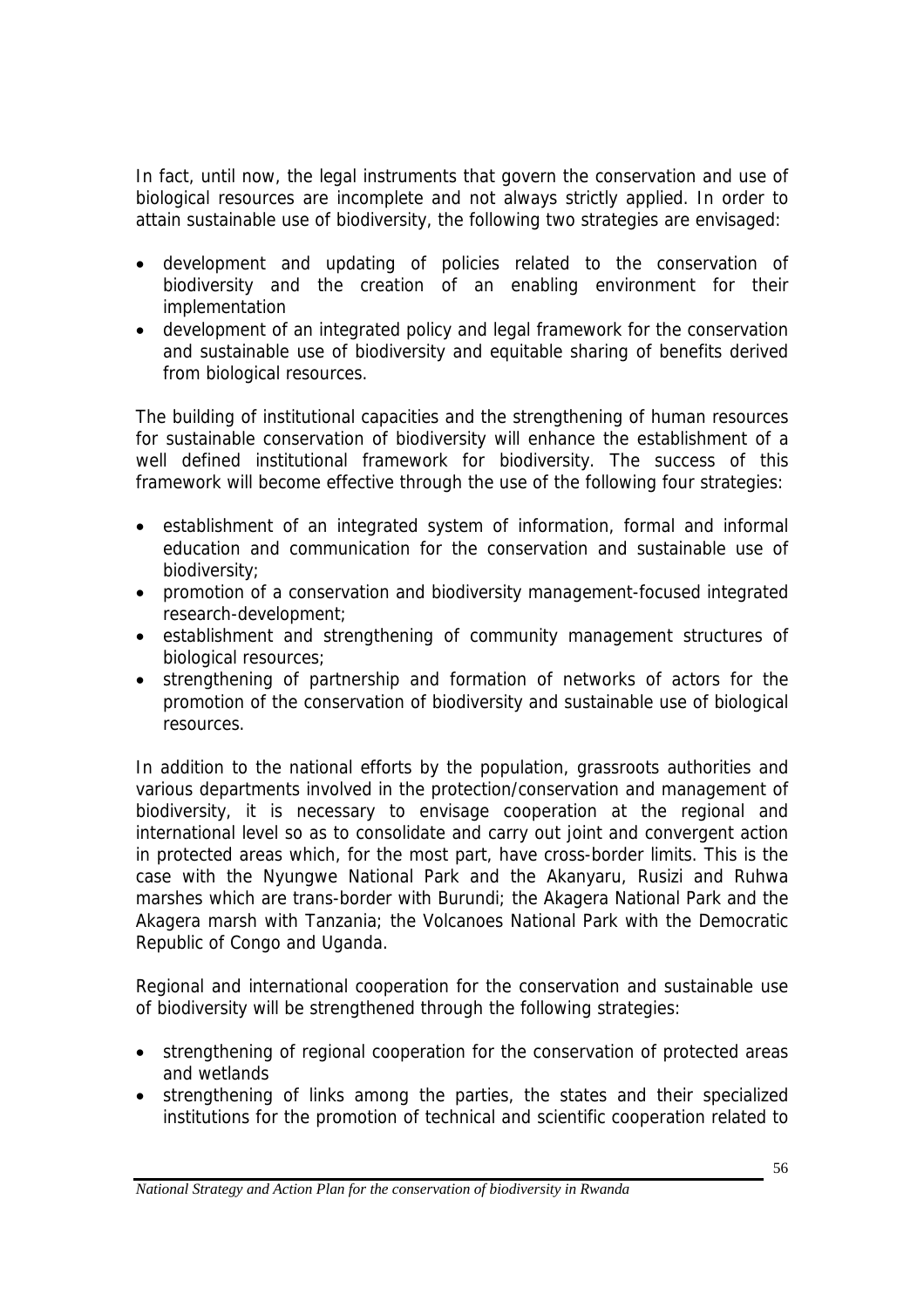biodiversity

- national capacity building for access, use and exchange of information through the clearing house mechanism
- establishment and strengthening of mechanisms at the national level for the mobilization of the necessary financial resources for the implementation of the Convention on Biodiversity.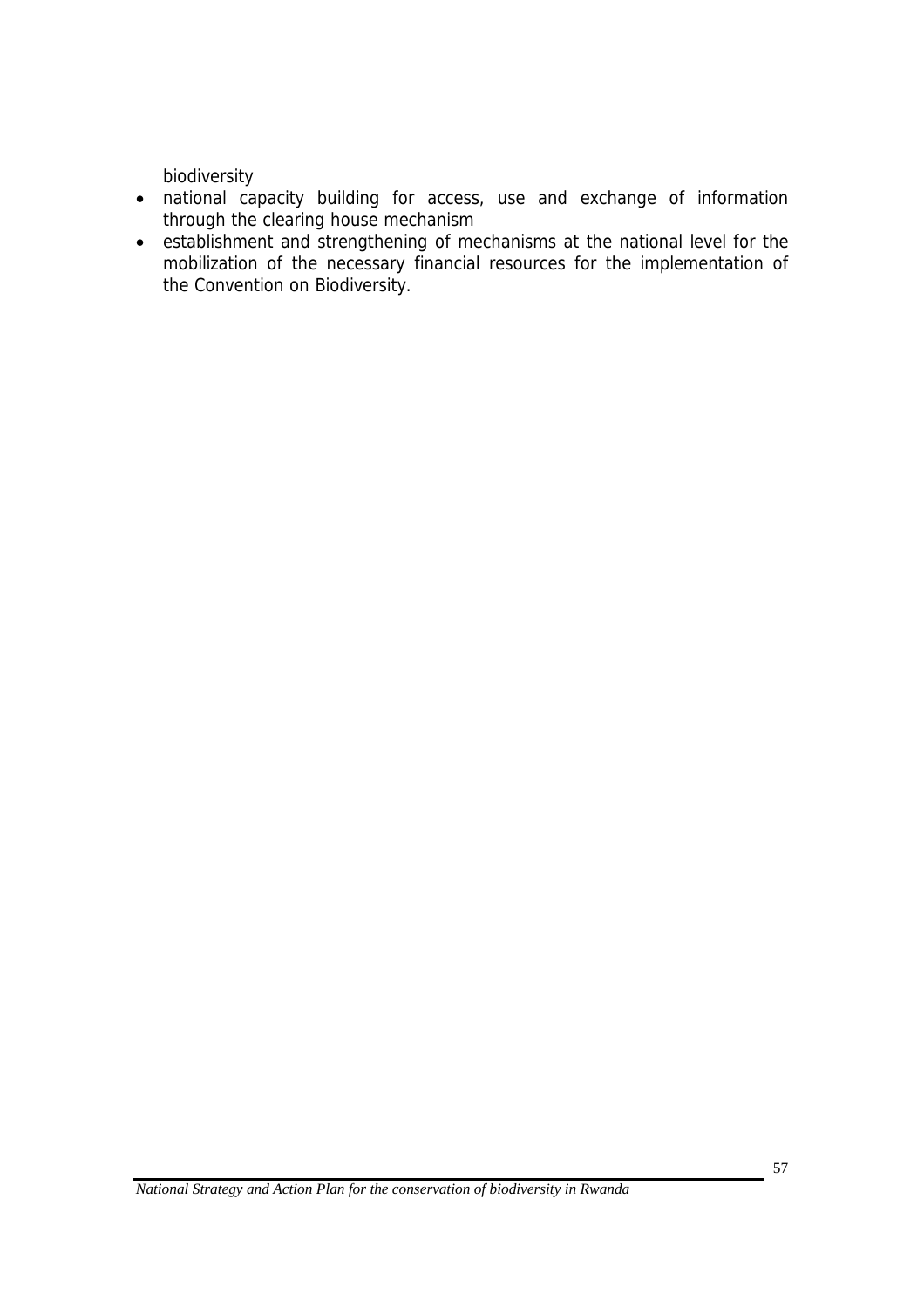The following table gives a summary of the strategies which facilitate the realization of established objectives according to specific aims.

#### **Table 7: Planned Strategies according to objectives**

| Aim 1: Improved conservation of protected areas and wetlands |  |
|--------------------------------------------------------------|--|
|--------------------------------------------------------------|--|

| <b>Objective</b>                                                                  | <b>Strategies</b>                                                                                         |
|-----------------------------------------------------------------------------------|-----------------------------------------------------------------------------------------------------------|
| Improved protection and management of protected areas and 1.1<br>wetlands         | implementation of<br>and<br>land<br>Development<br>and<br>use<br>management plans for each protected area |
|                                                                                   | Involvement of the population in the vicinity in<br>1.2<br>the<br>conservation of protected areas         |
|                                                                                   | Development of a master plan for the use of wetlands<br>1.3                                               |
| 2. Improved knowledge of the biodiversity of protected areas<br>and I<br>wetlands | 2.1 Inventory and characterization of elements of the<br>biodiversity                                     |
|                                                                                   | Regular monitoring of the state of biodiversity in protected<br>2.2<br>areas and wetlands                 |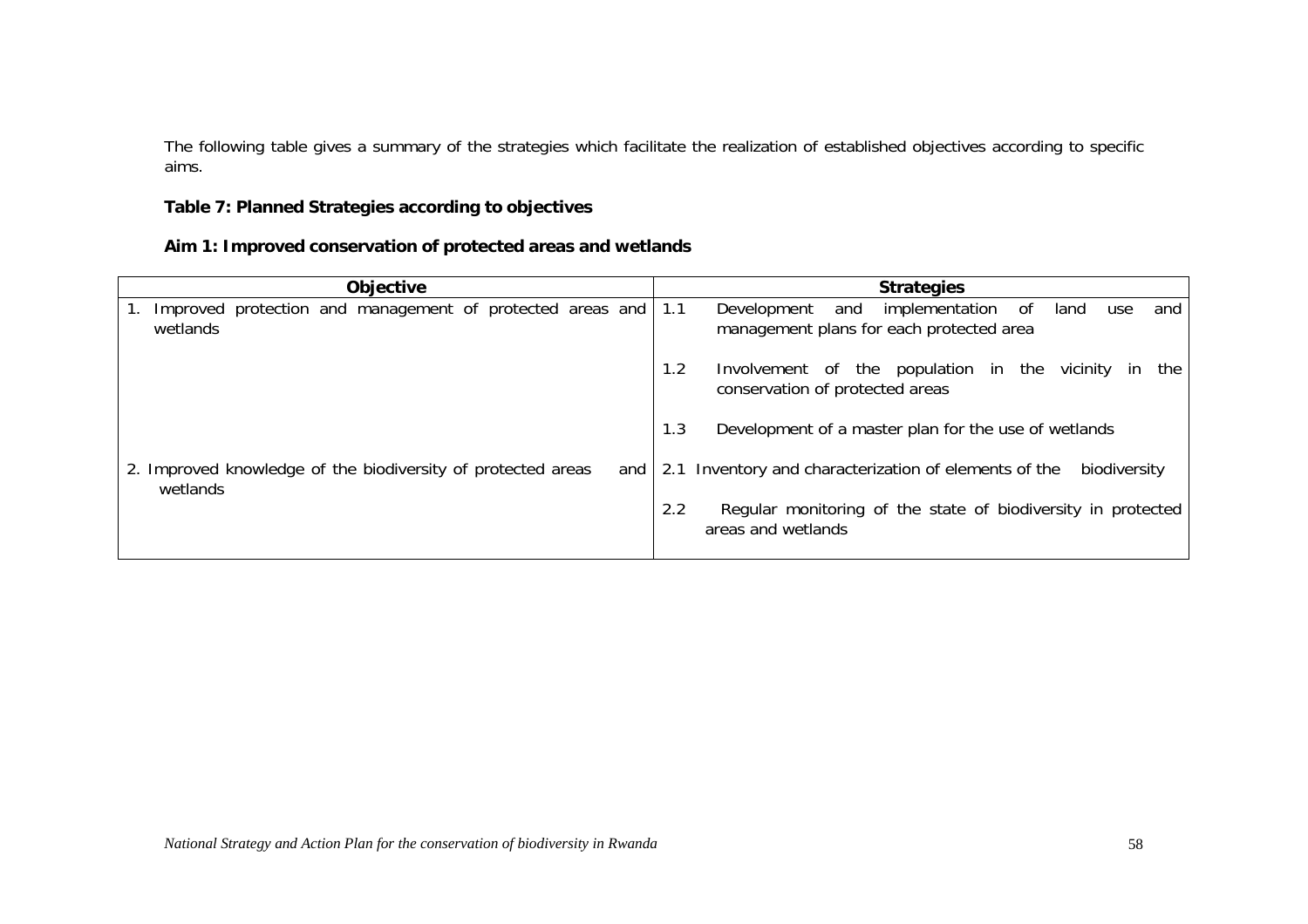|    | Objective                                                                      |     | <b>Strategies</b>                                                                                                                                              |
|----|--------------------------------------------------------------------------------|-----|----------------------------------------------------------------------------------------------------------------------------------------------------------------|
|    | 3. Conservation of the genetic diversity of native plant and animal<br>species | 3.1 | Inventory of native endemic and/or less known species of<br>economic importance and characterization of their genetic<br>diversity                             |
|    |                                                                                | 3.2 | In-situ and ex-situ conservation of the native genetic heritage                                                                                                |
|    | 4. Sustainable use of biological resources of natural ecosystems               | 4.1 | Development of alternatives to the exploitation of biodiversity<br>(e.g alternative of energy, fisheryaimed at poverty reduction)                              |
|    |                                                                                | 4.2 | Research and promotion of technologies adapted to a rational<br>use of biological resources                                                                    |
|    | 5. Sustainable use of agro-biodiversity                                        | 5.1 | Improved performance of native varieties and species                                                                                                           |
|    |                                                                                | 5.2 | Promotion of sustainable traditional production systems                                                                                                        |
|    |                                                                                | 5.3 | Prevention of introduction of intrusive species and control and<br>eradication of non native species likely to threaten ecosystems<br>and natives species      |
|    |                                                                                | 5.4 | Development of control mechanisms for importation of genetic<br>material that might have harmful effects on biodiversity,<br>particularly on agro-biodiversity |
| 6. | Development of an environmentally sustainable and economically                 | 6.1 | Development of ecotourism-focused infrastructure                                                                                                               |
|    | viable tourism                                                                 | 6.2 | Promotion of small and medium scale environmentally<br>viable<br>and diversified tourist activities                                                            |

### **Aim 2: Sustainable use of the biodiversity of natural ecosystems and agro-systems**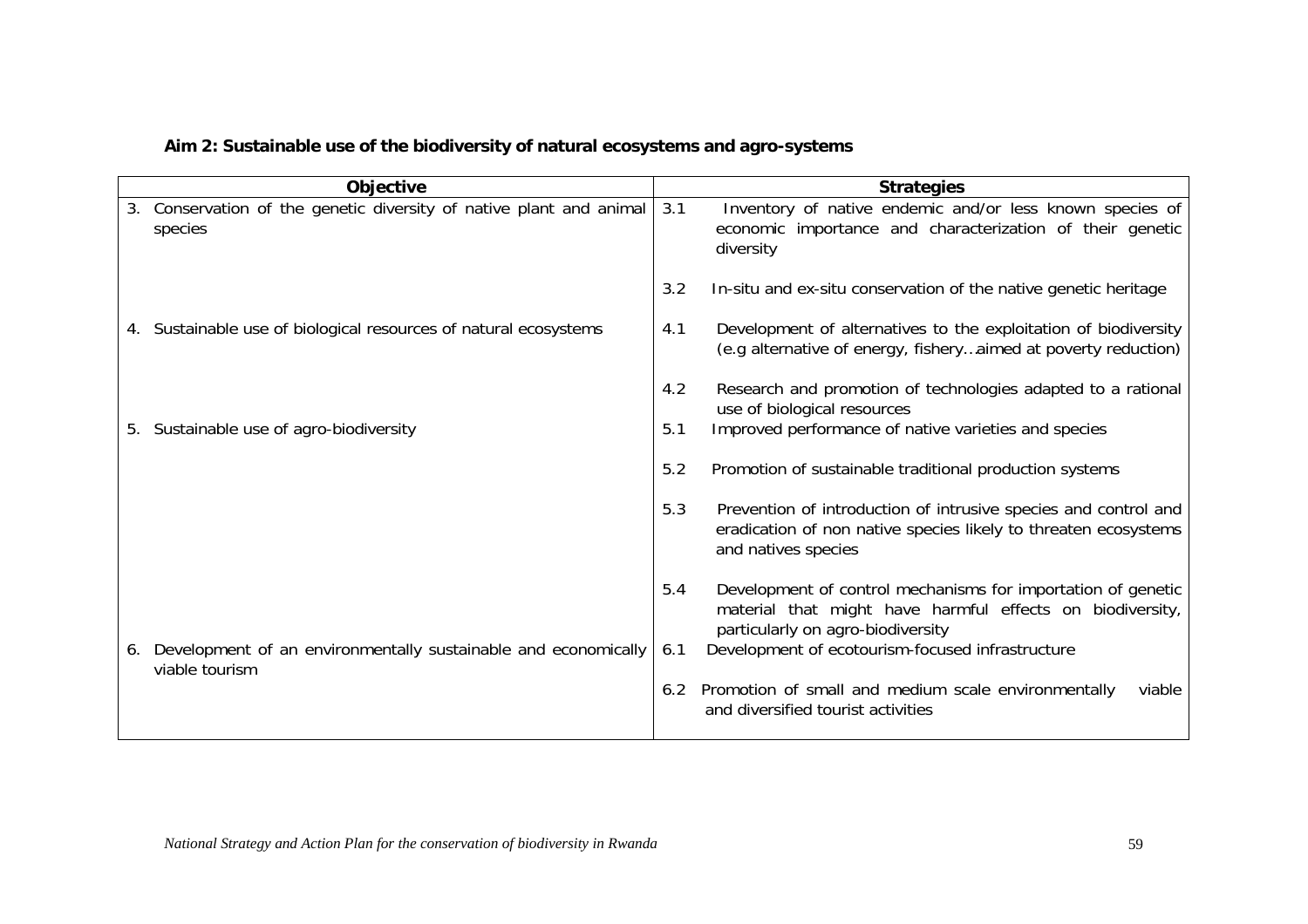### **Aim 3: Rational use of biotechnology**

| <b>Objective</b>                                 | <b>Strategies</b>                                                                                                                            |  |  |  |
|--------------------------------------------------|----------------------------------------------------------------------------------------------------------------------------------------------|--|--|--|
| Improved access to and transfer of biotechnology | Definition and implementation of biotechnological transfer and<br>7.1<br>exchange mechanisms                                                 |  |  |  |
| 8. Risk-free of biotechnology                    | 8.1 Improved knowledge of benefits and risks of<br>biotechnology                                                                             |  |  |  |
|                                                  | Development of national procedures and measures for<br>8.2<br>assessment and management of risks caused by genetically<br>modified organisms |  |  |  |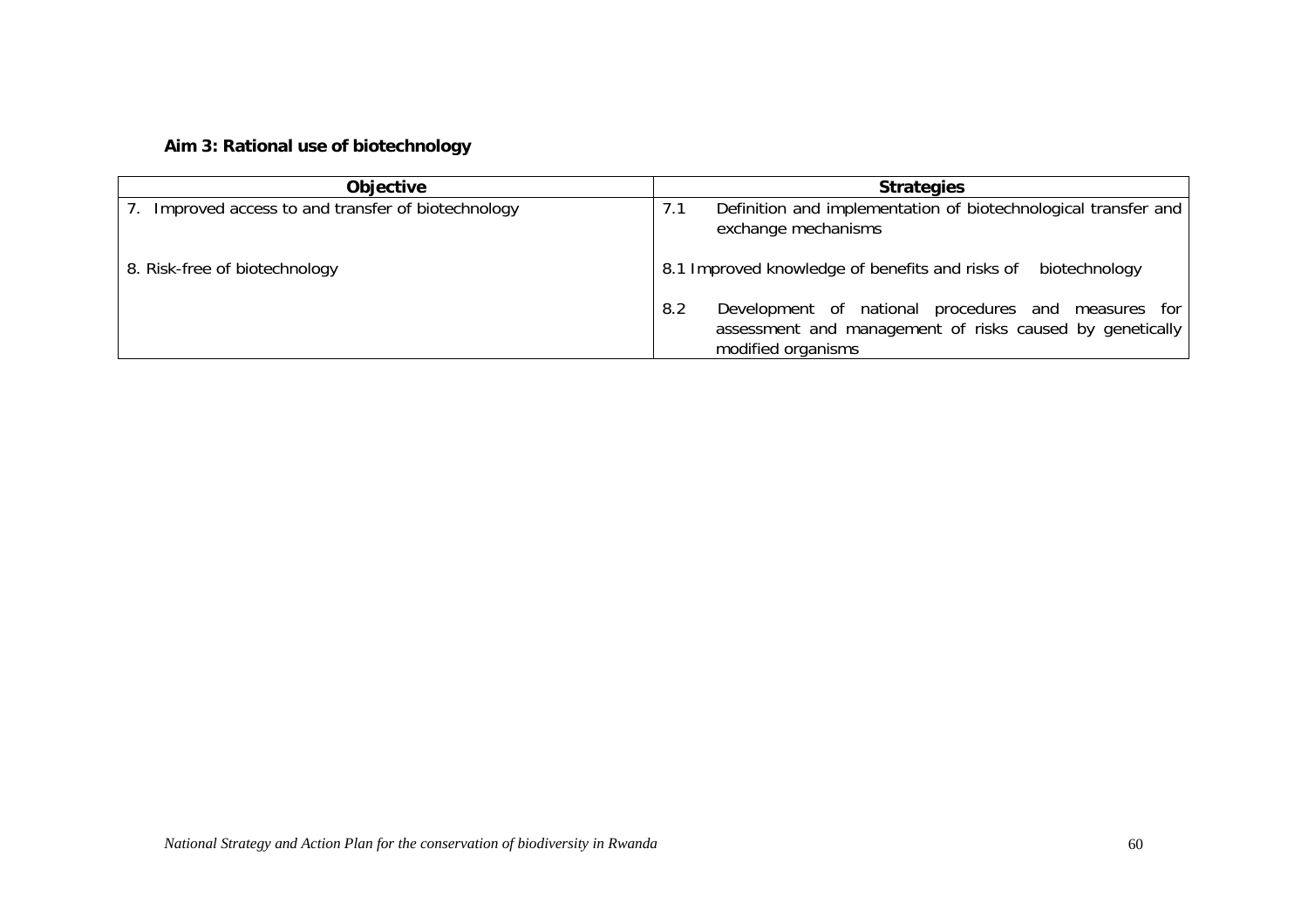|  |  | Aim 4: Development and strengthening of policy, institutional, legal and human resource frameworks |  |
|--|--|----------------------------------------------------------------------------------------------------|--|
|  |  |                                                                                                    |  |

| Objective                                                                                                                | <b>Strategies</b>                                                                                                                                                                              |
|--------------------------------------------------------------------------------------------------------------------------|------------------------------------------------------------------------------------------------------------------------------------------------------------------------------------------------|
| 9. Improved policy and legal frameworks for sustainable conservation of<br>biodiversity                                  | 9.1 Development and updating of policies relating to the conservation of<br>biodiversity and the creation of a conducive environment for their<br>implementation                               |
|                                                                                                                          | 9.2<br>Development of an integrated policy and legal framework for the<br>conservation, sustainable use of biodiversity and equitable sharing of<br>benefits derived from biological resources |
| 10. Institutional and human resource capacity building for<br>sustainable<br>conservation of biodiversity                | Establishment of an integrated information, formal and informal<br>10.1<br>education and communication system for conservation and sustainable<br>use of biodiversity                          |
|                                                                                                                          | 10.2 Promotion of an integrated research-development focused on the<br>conservation and management of biodiversity                                                                             |
|                                                                                                                          | 10.3 Establishment and strengthening of biological resources community<br>management structures                                                                                                |
|                                                                                                                          | 10.4 Strengthening of partnership and constitution of actors networks for the<br>promotion of conservation of biodiversity and sustainable use of<br>biological resources                      |
| 11. Strengthening of regional and international co-operation for the<br>conservation and sustainable use of biodiversity | 11.1 Strengthening of regional co-operation for the conservation of protected<br>areas and wetlands                                                                                            |
|                                                                                                                          | 11.2 Strengthening of links between the parties, the States and specialized<br>institutions for the promotion of technical and scientific co-operation in<br>the field of biodiversity         |
|                                                                                                                          | 11.3 National capacity building for access, use and exchange of information                                                                                                                    |
|                                                                                                                          | through the clearing house mechanism<br>11.4 Establishment and strengthening of mechanisms at the national level for                                                                           |
|                                                                                                                          | the mobilization of the necessary financial resources for the                                                                                                                                  |
|                                                                                                                          | implementation of the convention on biodiversity                                                                                                                                               |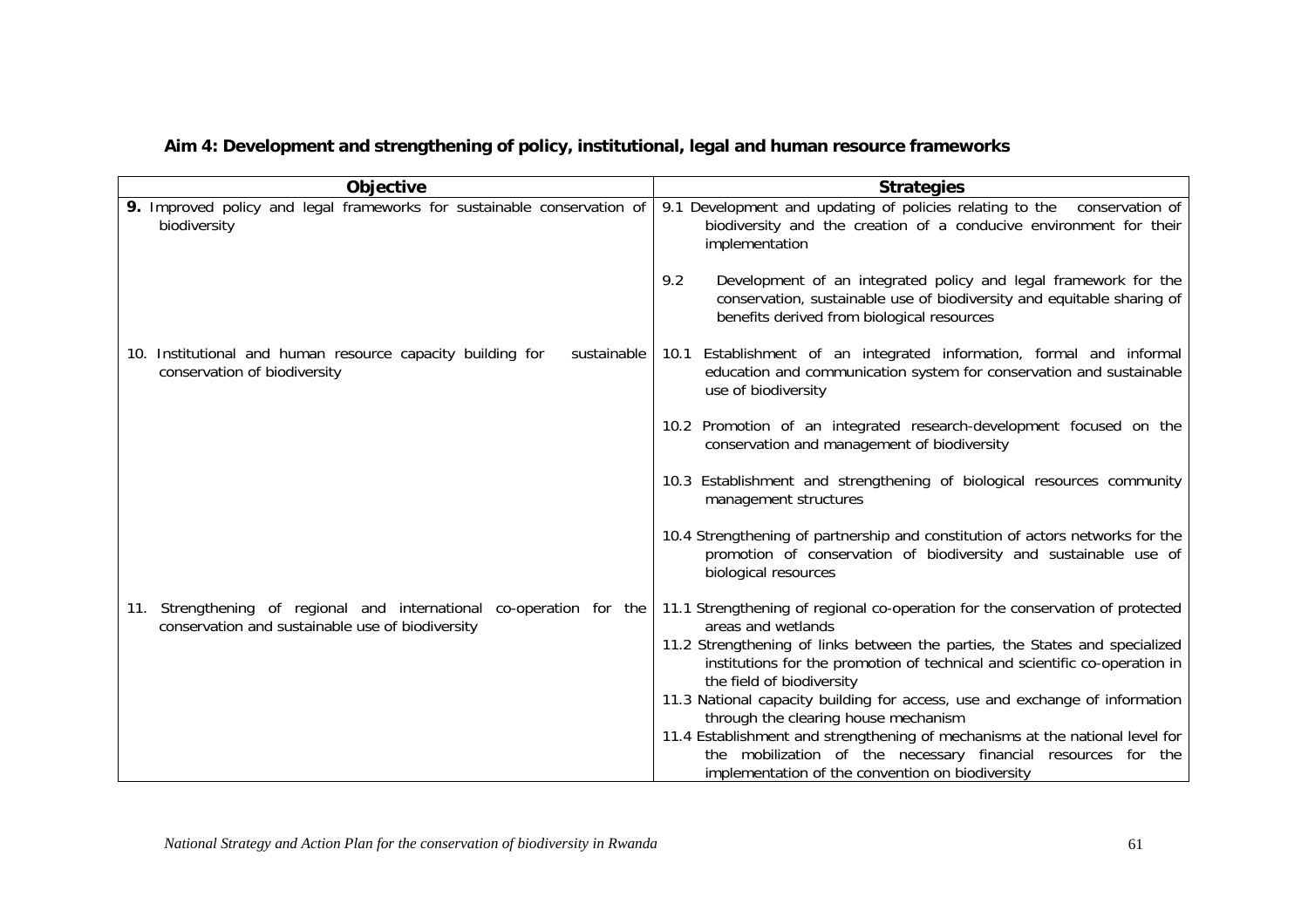### **Aim 5: Equitable sharing of benefits derived from the use of biological resources**

| <b>Objectives</b>                                   | <b>Strategies</b>                                                                                                                                                                   |  |  |  |
|-----------------------------------------------------|-------------------------------------------------------------------------------------------------------------------------------------------------------------------------------------|--|--|--|
| control and sustainable use of biological resources | 12. Strengthening of the rights of grassroots communities for the 12.1 Increased benefits derived by the grassroots communities<br>through the exploitation of biological resources |  |  |  |
|                                                     | 12.2 Establishment of mechanisms for monitoring and control by the<br>grassroots communities on the exploitation of biological<br>resources                                         |  |  |  |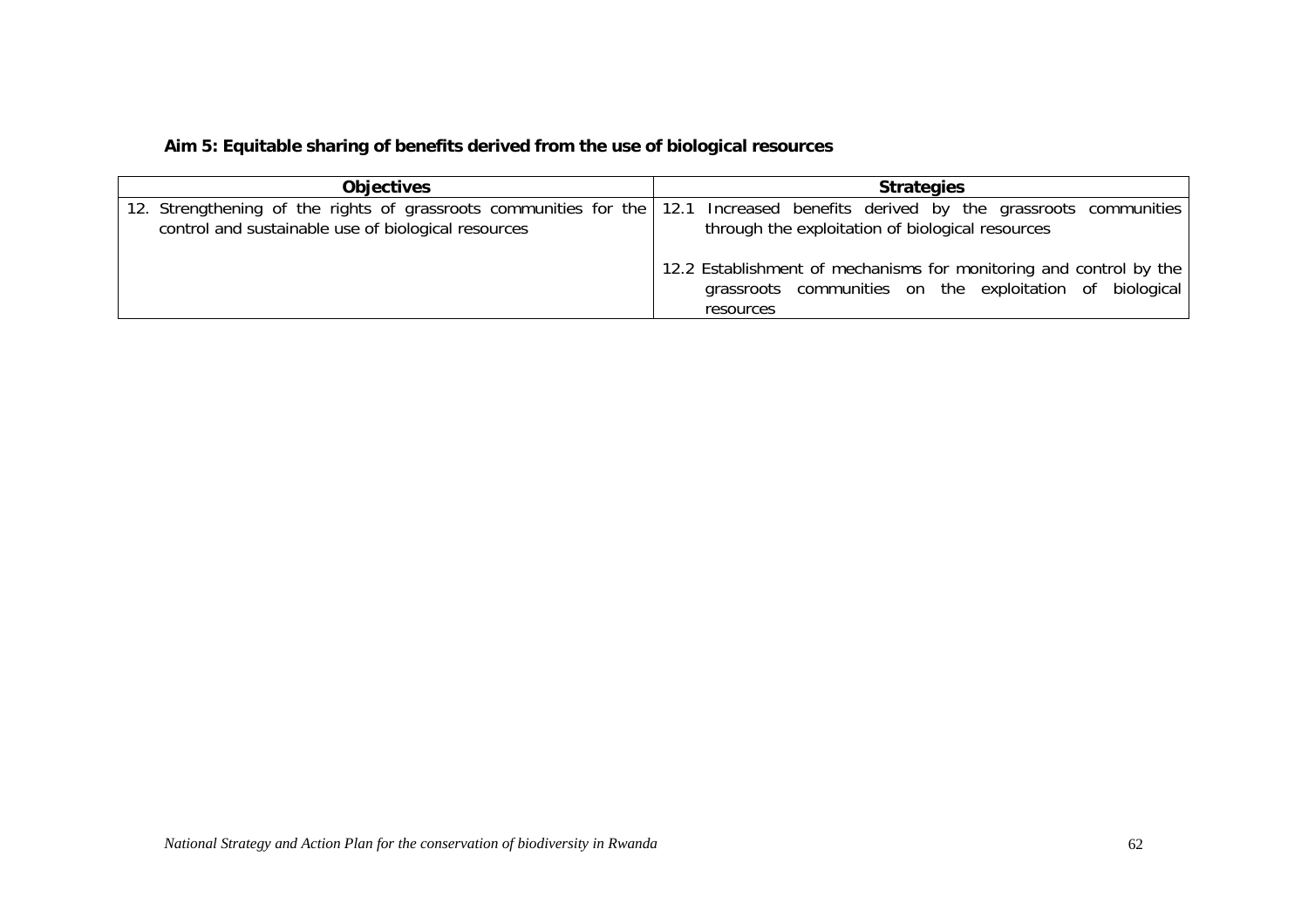#### **4.2 National Action Plan**

In order to implement it, the National Strategy has been translated by a national action plan into a collection of specific activities which should be carried out by specific institutions over a given period of time. The specific actions as defined by the action plan should lead to improved conservation of protected areas and wetlands, sustainable use of the biodiversity of natural ecosystems and agrosystems, rational use of biotechnology and developed and strengthened policy, institutional, legal and human resources frameworks.

The National Action Plan consists of urgent and priority actions which are attainable in a period of 5 years. In order to facilitate its reading, it is presented in the form of a table with the headings of "objective, strategy, priority actions, expected results, responsible institutions, estimated budget and implementation time-frame".

The following table presents the National Action Plan.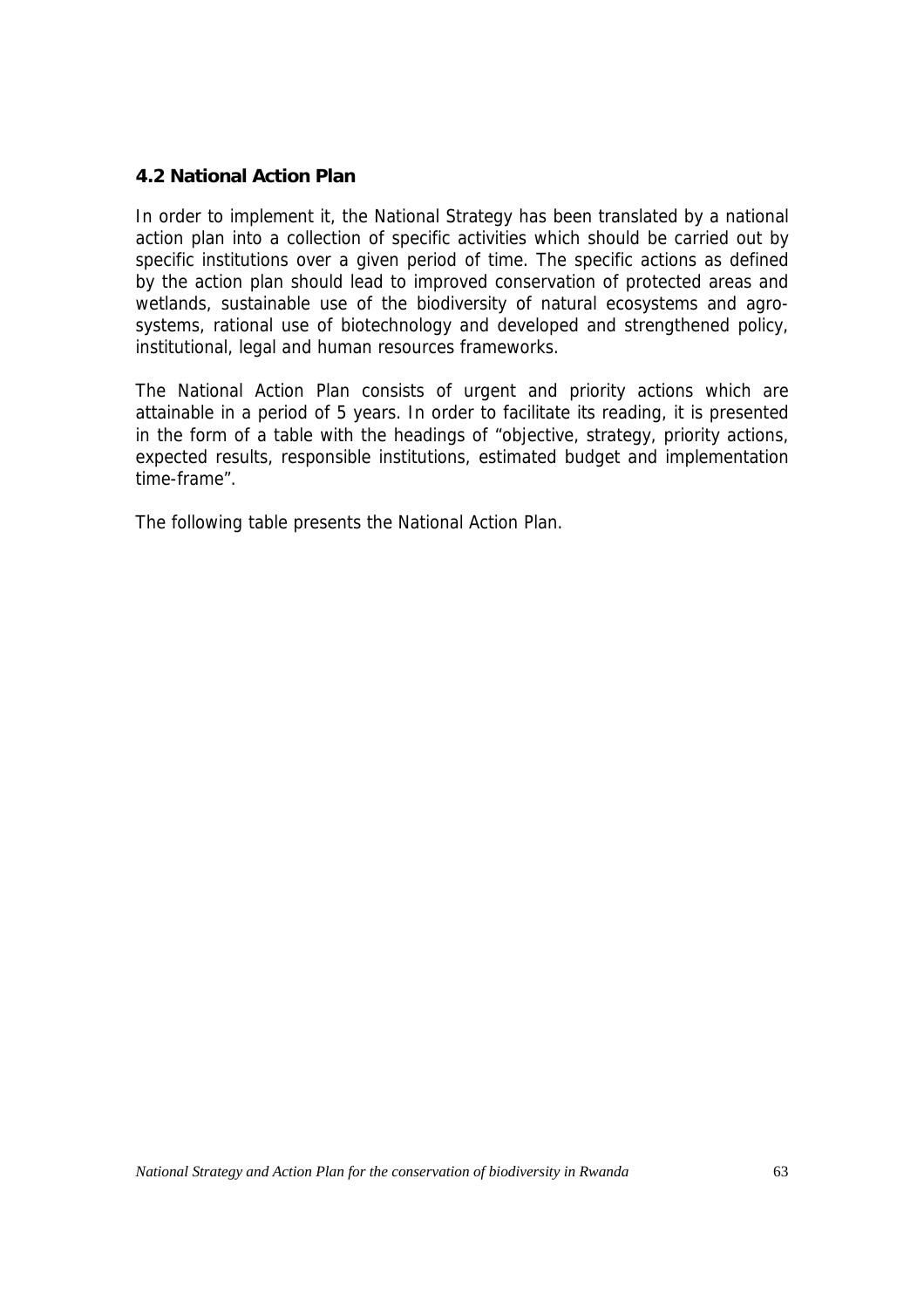#### **Table 8: Action Plan for the conservation of biodiversity in Rwanda**

#### **Objective 1: Improved protection and management of protected areas and wetlands**

| <b>Strategy</b>              | <b>Activities</b>                        | <b>Expected Results</b>               | Responsible      | Est. Budget | Timeframe |
|------------------------------|------------------------------------------|---------------------------------------|------------------|-------------|-----------|
|                              |                                          |                                       | institutions     |             |           |
| Development<br>1.1           | 1.1.1 Delineate and represent physically | Borders for each protected area       | <b>MINITERE</b>  |             | 6 months  |
| and implementation of        | the borders for each protected area      | delineated                            | MINAGRI          |             |           |
| land<br>and<br>use           | 1.1.2 Define management areas            | Management areas defined              | <b>MINALOC</b>   |             |           |
| management of each           | 1.1.3 Develop land use for each unit and | Land use and management plans         | <b>ORTPN</b>     |             |           |
| protected area               | determine its management mode            | for the forest of Nyungwe, ANP        | Research         |             | 12 months |
|                              |                                          | and VNP.                              | institutions     |             |           |
| 1.2<br>Involvement           | 1.2.1 Put in place local grassroots      | Protected areas rehabilitated and     |                  |             |           |
| 0f<br>the<br>riparian        | management committees for protected      | restored                              | <b>MINITERE</b>  |             | 6 months  |
| in<br>population<br>the      | areas                                    | Local communities<br>operational      | <b>MINALOC</b>   |             |           |
| conservation<br>of I         | 1.2.2 Educate, train and support local   | around protected areas                | <b>MIGEPROFE</b> |             |           |
| protected areas              | management committees                    | Members of local communities          | <b>MIJESPOC</b>  |             | 36 months |
|                              |                                          | trained                               | MINICOM/ORTPN    |             |           |
|                              |                                          |                                       | <b>NGOs</b>      |             |           |
| 1.3 Development of a   1.3.1 | Make<br>an<br>inventory<br>and           | Master plan for wetlands available    |                  |             |           |
| master plan for the          | characterize wetlands of national and/or |                                       | <b>MINITERE</b>  |             | 3 months  |
| exploitation<br>of           | regional interest                        |                                       | <b>MINERENA</b>  |             |           |
| wetlands                     |                                          |                                       | MINAGRI          |             |           |
|                              | 1.3.2 Define the management mode for     | Allocation<br>assignment<br>and<br>0f | <b>MINALOC</b>   |             |           |
|                              | the exploitation of wetlands             | wetlands                              | (decentralized   |             |           |
|                              |                                          |                                       | departments)     |             |           |
|                              |                                          |                                       | ORTPN Research   |             |           |
|                              |                                          |                                       | institutions     |             | 6 months  |
|                              |                                          |                                       |                  |             |           |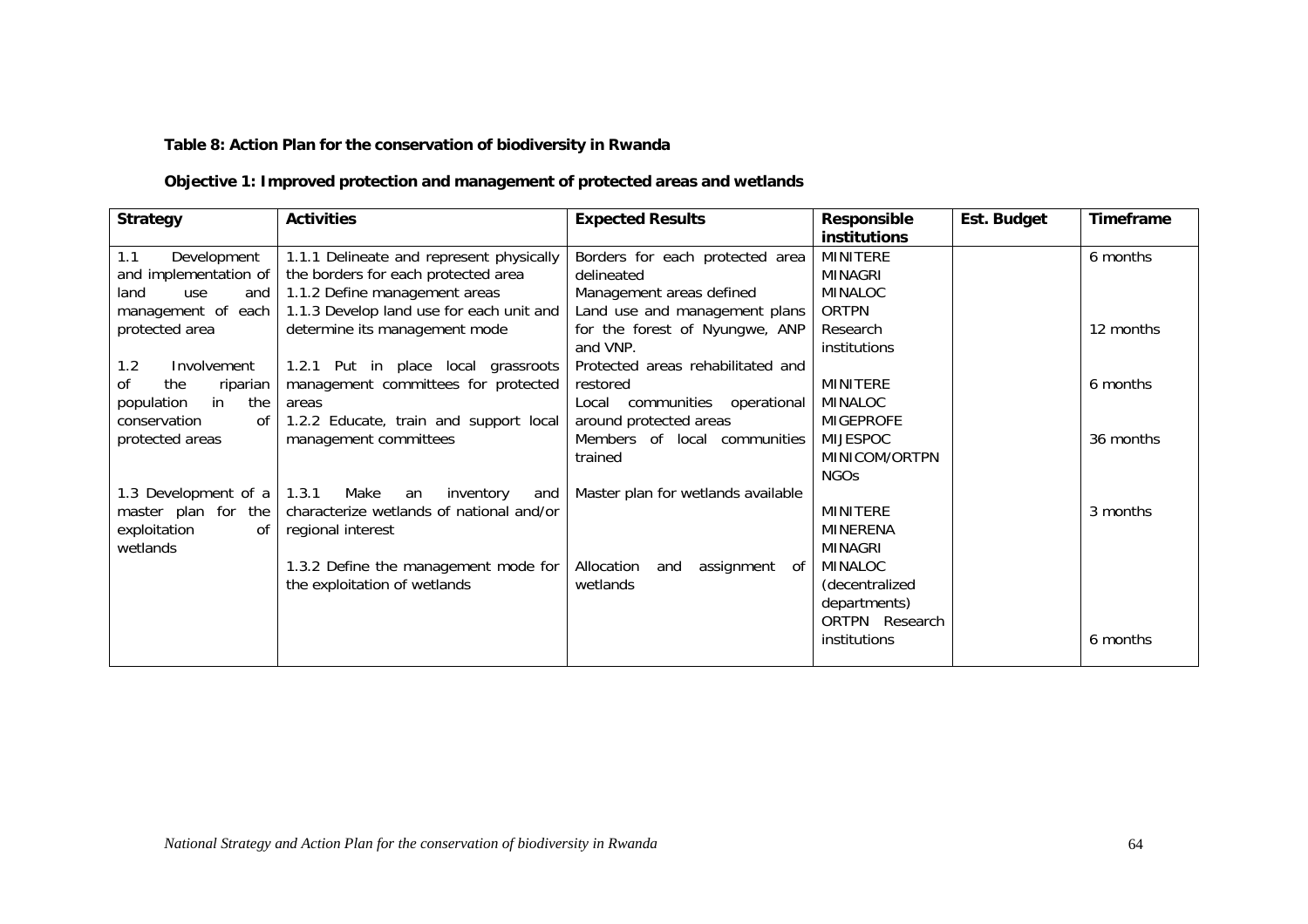|  |  | Objective 2: Improved knowledge of the diversity of protected areas and wetlands |  |
|--|--|----------------------------------------------------------------------------------|--|
|  |  |                                                                                  |  |

| <b>Strategy</b>                                                                                  | <b>Activities</b>                                                                                                    | <b>Expected Results</b>                                                                   | Responsible<br><b>institutions</b>           | Est.<br><b>Budget</b> | <b>Timeframe</b> |
|--------------------------------------------------------------------------------------------------|----------------------------------------------------------------------------------------------------------------------|-------------------------------------------------------------------------------------------|----------------------------------------------|-----------------------|------------------|
| 2.1<br>Inventory<br>and characterization of<br>the<br>elements<br>. of                           | 2.1.1<br>Inventory of the biological wealth of<br>protected areas and wetlands                                       | Inventory report                                                                          | <b>MINICOM</b><br><b>MINITERE</b><br>MINAGRI |                       |                  |
| biodiversity of protected<br>areas and wetlands                                                  | 2.1.2<br>Identify<br>endemic species<br>and<br>species in the process of extinction                                  | Inventory report                                                                          | MINERENA<br>Research<br>institutions         |                       |                  |
|                                                                                                  | 2.1.3<br>for<br>the<br>Spell<br>measures<br>out<br>sustainable<br>preservation<br>and<br>use<br>. of<br>biodiversity | Code for the management of<br>endemic species and species in<br>the process of extinction | Ditto                                        |                       |                  |
| 2.2 Regular monitoring<br>of the state of the<br>biodiversity of protected<br>areas and wetlands | 2.2.1<br>Establishment<br>monitoring<br>of<br>mechanisms: assignment and equipping of the<br>staff                   | Regular report every 6 months<br>and as and when necessary                                | MINITER                                      |                       |                  |
|                                                                                                  | 2.2.2 Determine the frequency of updating of<br>the inventory by ecosystem                                           | To be detailed according to the<br>type of each ecosystem                                 | MINITERE                                     |                       |                  |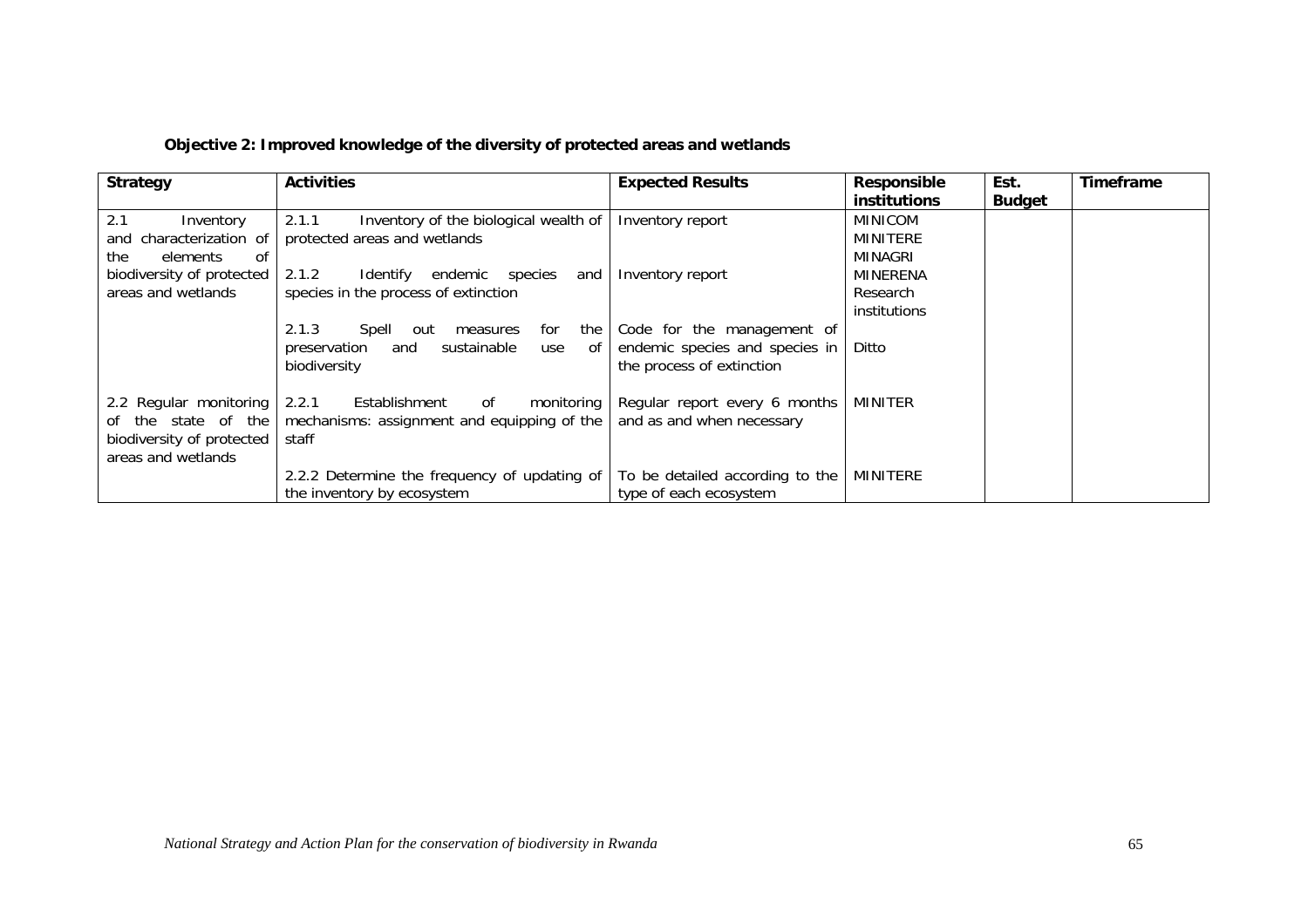| Objective 3: Conservation of genetic diversity of native plant and animal species |  |  |  |
|-----------------------------------------------------------------------------------|--|--|--|
|                                                                                   |  |  |  |

| <b>Strategy</b>                                                                 | <b>Activities</b>                                                                                                                        | <b>Expected Results</b>                                                     | <b>Responsible</b><br>institutions                            | Est.<br><b>Budget</b> | Timeframe |
|---------------------------------------------------------------------------------|------------------------------------------------------------------------------------------------------------------------------------------|-----------------------------------------------------------------------------|---------------------------------------------------------------|-----------------------|-----------|
| 3.1 Inventory of native<br>and/or<br>less<br>known<br>of<br>species<br>economic | 3.1.1 Make an inventory of native species of<br>economic importance                                                                      | Inventory report                                                            | MINITERE<br><b>MINAGRI</b><br>Research                        |                       | 12 months |
| importance<br>and<br>characterization of their<br>genetic diversity             | 3.1.2 Identify endemic and/or less known<br>species                                                                                      |                                                                             | institutions<br><b>MINERENA</b><br><b>MINICOM</b>             |                       |           |
|                                                                                 | 3.1.3 Characterize the genetic diversity of<br>identified species                                                                        | Directory of endemic and/or less<br>known species                           | Ditto                                                         |                       | 3 months  |
| 3.2 In-situ and ex-situ<br>conservation of native<br>genetic heritage           | 3.2.1 Identify and protect environments for in-<br>situ conservation of native species<br>3.2.2<br>Develop<br>favorable<br>and<br>create | Species genetic<br>index cards<br>established                               | Ditto                                                         |                       | 12 months |
|                                                                                 | environments for ex-situ conservation of native<br>species                                                                               | Map of<br>conservation<br>areas<br>established                              | MINITERE<br><b>MINAGRI</b><br><b>MINEDUC</b>                  |                       | 12 months |
|                                                                                 | 3.2.3 Repatriate and reconstitute the native<br>genetic heritage held abroad                                                             | Arboretum, botanical gardens,<br>zoos, genes banks, aquarium<br>established | Research<br>institutions<br><b>MINAGRI</b><br><b>MINERENA</b> |                       | 36 months |
|                                                                                 |                                                                                                                                          | Genetic heritage repatriated and<br>reconstituted                           | Research<br>institutions                                      |                       | 24 months |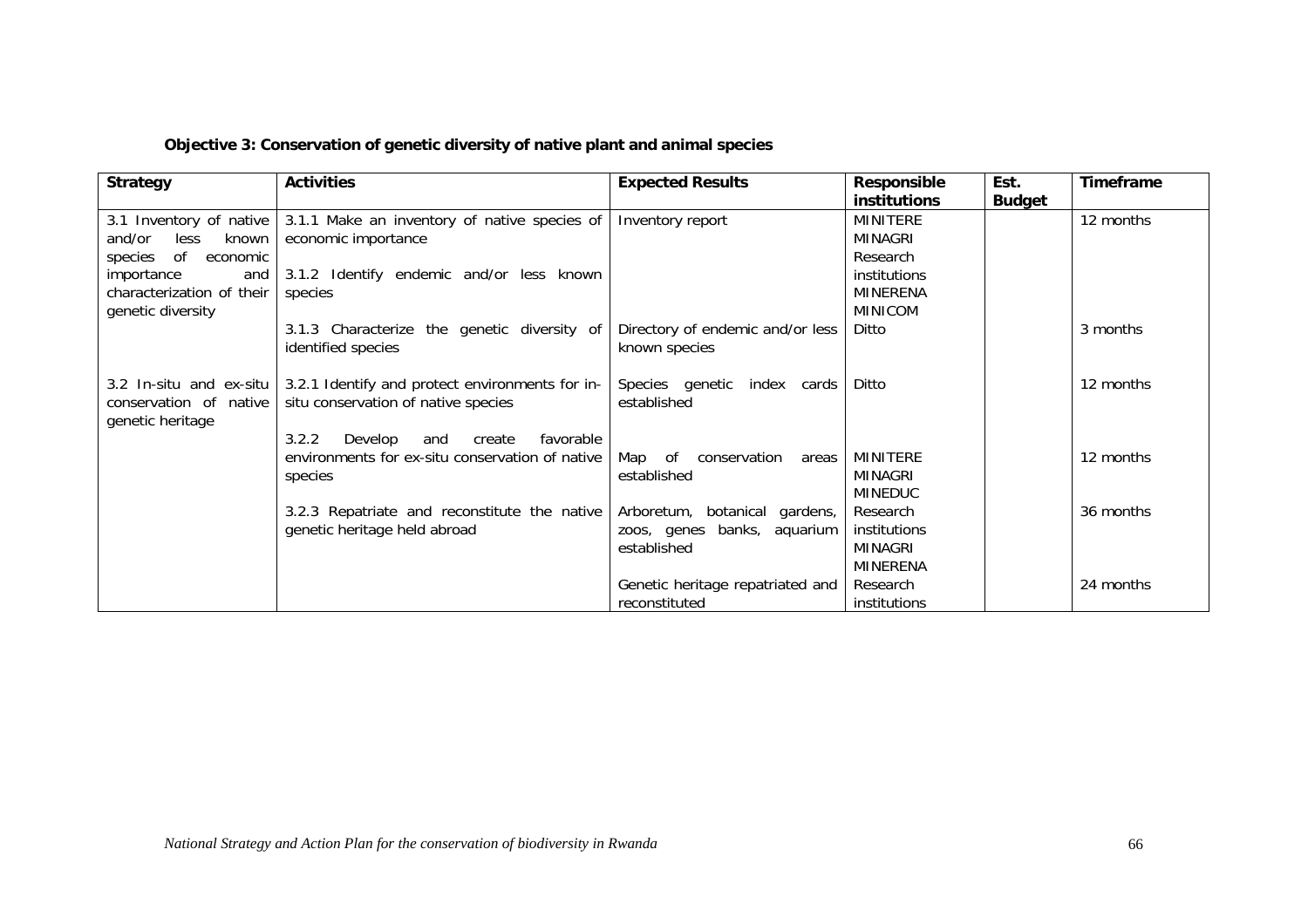| <b>Strategy</b>                                  | <b>Activities</b>                               | <b>Expected Results</b>           | <b>Responsible</b><br>institutions | Est.<br><b>Budget</b> | Timeframe |
|--------------------------------------------------|-------------------------------------------------|-----------------------------------|------------------------------------|-----------------------|-----------|
| Development of<br>4.1                            | 4.1.1 Promotion of modern techniques of         | Increased<br>for<br>the<br>income | <b>MINITERE</b>                    |                       | 4 years   |
| alternatives to the use                          | stockbreeding and agriculture of performing     | population<br>riparian<br>and     | MINAGRI                            |                       |           |
| of biodiversity (energy,                         | species                                         | reduction<br>of pressure<br>on    | MINALOC                            |                       |           |
| fishery alternatives) for                        |                                                 | areas and natural<br>protected    | <b>MIJESPOC</b>                    |                       |           |
| poverty reduction                                |                                                 | ecosystems                        | <b>MINICOM</b>                     |                       |           |
|                                                  |                                                 |                                   | NGO <sub>S</sub>                   |                       |           |
|                                                  |                                                 |                                   | Research                           |                       |           |
|                                                  | 4.1.2 Promotion of the exploitation of new and  | Ditto                             | institutions                       |                       |           |
|                                                  | renewable<br>and energy<br>energy<br>saving     |                                   |                                    |                       |           |
|                                                  | technologies (biogas, solar energy, improved    |                                   | <b>MINITERE</b>                    |                       | 4 years   |
|                                                  | over)                                           |                                   | <b>MINAGRI</b>                     |                       |           |
|                                                  |                                                 |                                   | <b>MINERENA</b>                    |                       |           |
|                                                  |                                                 |                                   | Private sector                     |                       |           |
|                                                  |                                                 |                                   | Research                           |                       |           |
| 4.2<br>Research<br>and                           | degrading<br>4.2.1 Encourage<br>use of<br>non   | Improvement of techniques for     | institutions                       |                       |           |
| promotion<br>0f                                  | technologies for<br>cutting,<br>mining,<br>wood | the use of biological resources   | MINITERE                           |                       |           |
| technologies adapted to<br>rational<br>of<br>use | fisheries, agriculture, etc.                    |                                   | <b>MINAGRI</b>                     |                       | 3 years   |
| a<br>biological resources                        |                                                 |                                   | <b>MINERENA</b>                    |                       |           |
|                                                  |                                                 |                                   | Private sector                     |                       |           |
|                                                  |                                                 |                                   | Research                           |                       |           |
|                                                  |                                                 |                                   | <i>institutions</i>                |                       |           |

# **Objective 4: Sustainable use of biological resources of natural ecosystems**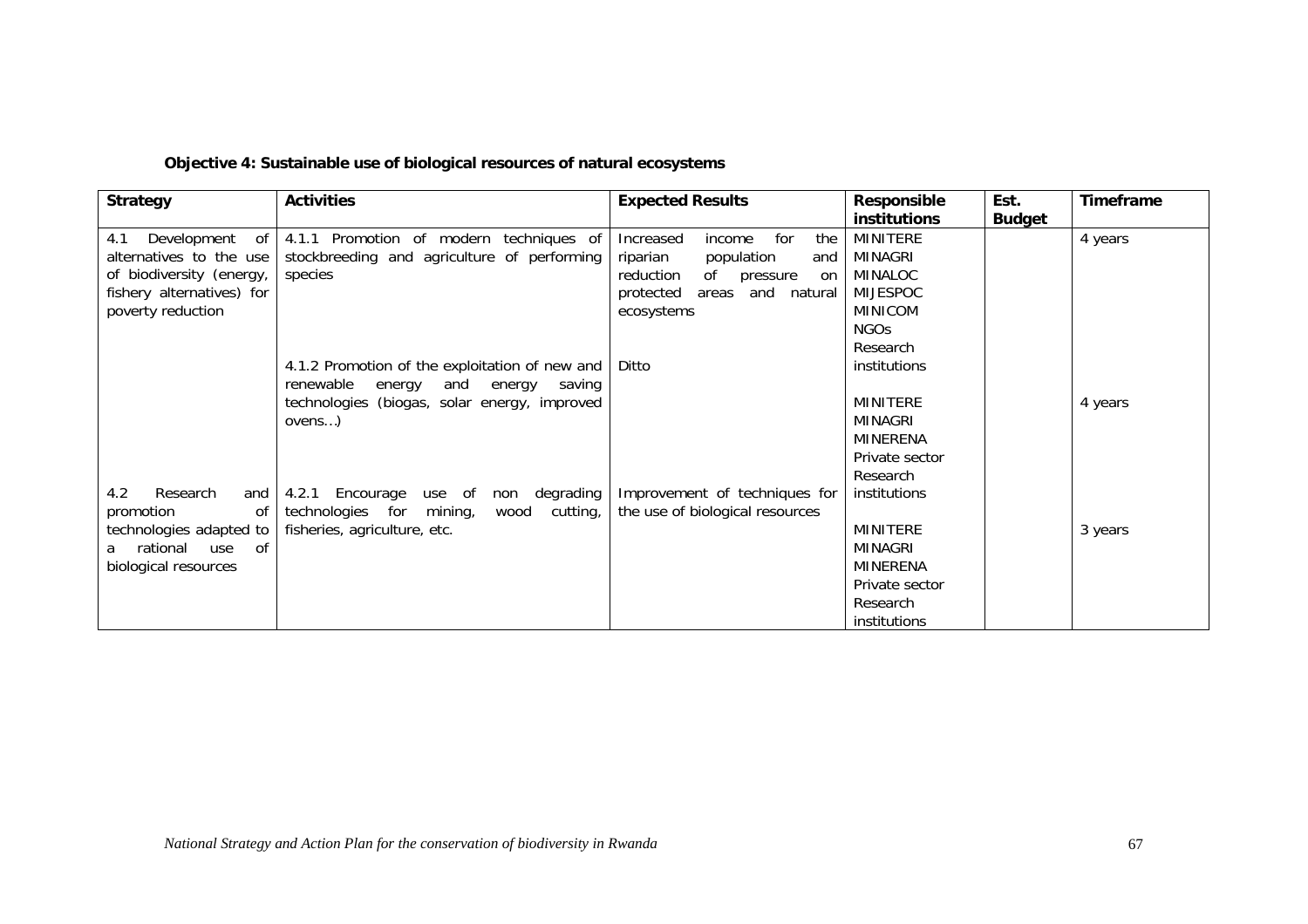| <b>Strategy</b>            | <b>Activities</b>                                      | <b>Expected Results</b>            | <b>Responsible</b>     | Est.          | <b>Timeframe</b> |
|----------------------------|--------------------------------------------------------|------------------------------------|------------------------|---------------|------------------|
|                            |                                                        |                                    | <b>institutions</b>    | <b>Budget</b> |                  |
| 5.1<br>Improved            | 5.1.1 Make a selection of native germoplasm            | of<br>Directory<br>performing      | MINAGRI.               |               | 5 years          |
| performances of native     |                                                        | individuals made available         | <b>MINITERE</b>        |               |                  |
| varieties and species      | 5.1.2 Carry out crossings for improvement of           |                                    | ISAR, CNIA, Other      |               |                  |
|                            | performances of native species                         | Improved hybrids compared to       | research               |               | 5 years          |
|                            |                                                        | their parents                      | institutions           |               |                  |
|                            | 5.1.3 Popularize genetic material in production        | Producers<br>performing<br>have    |                        |               |                  |
|                            | systems                                                | genetic material                   | Ditto                  |               |                  |
|                            |                                                        |                                    | MINAGRI.               |               | 2 years          |
| 5.2<br>Promotion<br>of l   | 5.2.1 Identify performing and sustainable              | Availability of a<br>directory of  | <b>MINITERE</b>        |               |                  |
| traditional<br>sustainable | traditional production systems                         | performing<br>and<br>sustainable   | ISAR, CNIA, Other      |               |                  |
| production systems         |                                                        | traditional production systems     | research               |               | 6 months         |
|                            |                                                        |                                    | institutions           |               |                  |
|                            | 5.2.2 Improve tradition production systems             | Traditional production systems     | Ditto                  |               |                  |
|                            | through new technologies inputs                        | improved                           |                        |               |                  |
|                            |                                                        |                                    | Ditto                  |               |                  |
|                            | 5.2.3<br>traditional<br><b>Disseminate</b><br>improved | Production systems improved,       | <b>MINITERE</b>        |               | 24 months        |
|                            | production systems                                     | used by producers                  | <b>MINIJUST</b>        |               |                  |
|                            |                                                        | Legal instrument on imports and    | MINICOM,<br><b>RRA</b> |               |                  |
|                            | 5.2.4 Regulate introduction of non native              | exports of biological material put | MINAGRI,               |               |                  |
|                            | species                                                | in place                           | <b>MINECOFIN</b>       |               | 24 months        |
|                            |                                                        |                                    |                        |               |                  |
|                            |                                                        |                                    | Rwanda Bureau of       |               |                  |
| Development<br>5.3<br>of I | 5.3.1 Train and educate the staff in charge of         | Training of the staff concerned    | Standards, ANT         |               | 6 months         |
| mechanisms<br>for<br>the   | importation and exportation of germoplasm              |                                    | <b>MINICOFIN</b>       |               |                  |
| prevention<br>оf           | 5.3.2 Monitor non native species likely to             |                                    | RRA,<br>Research       |               |                  |
| introduction/imports<br>of | threaten ecosystems and native species                 | Reduction of threatening non       | institutions           |               |                  |
| species<br>to<br>likely    |                                                        | native species                     | MINITERE,              |               |                  |
| threaten<br>natural        | 5.3.3 Put in place monitoring/assessment of            | Monitoring-assessment              | <b>MINAGRI</b>         |               |                  |
| ecosystems and<br>agro-    | impact of non native species on agro-                  | mechanisms of impact of non        | Rwanda Bureau of       |               |                  |
| ecosystems                 | biodiversity                                           | native species established         | Standards              |               |                  |

*National Strategy and Action Plan for the conservation of biodiversity in Rwanda* 68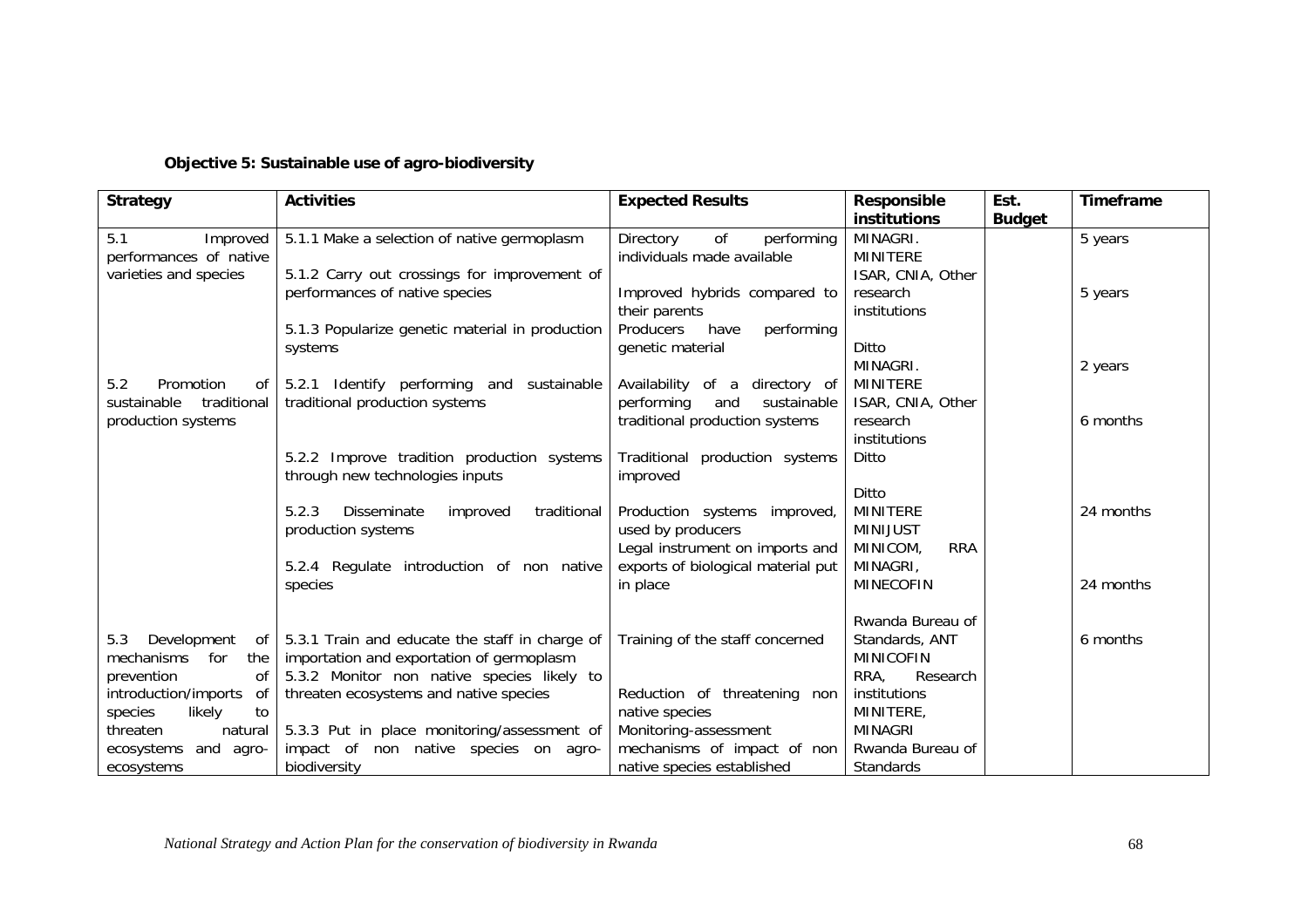|  |  | Objective 6: Development of an environmentally sustainable and economically viable tourism |  |
|--|--|--------------------------------------------------------------------------------------------|--|
|--|--|--------------------------------------------------------------------------------------------|--|

| <b>Strategy</b>                                                         | <b>Activities</b>                                                                                          | <b>Expected Results</b>                                     | Est.<br><b>Budget</b> | <b>Timeframe</b> |
|-------------------------------------------------------------------------|------------------------------------------------------------------------------------------------------------|-------------------------------------------------------------|-----------------------|------------------|
| Development<br>6.1<br>of l<br>focused  <br>ecotourism<br>infrastructure | 6.1.1 Assess the requirements for ecotourism<br>focused infrastructure in the vicinity of tourist<br>sites | Requirements of ecotourism-<br>focused infrastructure known |                       | 3 months         |
|                                                                         | 6.1.2 Develop adequate infrastructure to and Ecotourism-focused<br>in tourist sites                        | infrastructure developed                                    |                       | 3 years          |
|                                                                         | 6.1.3 Make an inventory, organize and develop<br>undeveloped tourist sites                                 |                                                             |                       | 2 months         |
|                                                                         |                                                                                                            |                                                             |                       | Unspecified      |
|                                                                         | 6.2 Promotion of small   6.2.1 Promote and integrate cultural groups in                                    | New tourist sites exploited                                 |                       |                  |
| and medium diversified                                                  | tourist activities                                                                                         | Reduction of negative impact of                             |                       |                  |
| environmentally<br>and                                                  |                                                                                                            | tourism on the biodiversity of                              |                       | years            |
| viable tourist activities                                               | 6.2.2 Develop attractive handicraft to tourists                                                            | traditional tourist sites<br>Increased tourism generated    |                       |                  |
|                                                                         | 6.2.3 Prepare and update a tourist guide at<br>national level                                              | income<br>know-how<br>Improved<br>and                       |                       | 6 months         |
|                                                                         |                                                                                                            | creativity by craftsmen                                     |                       |                  |
|                                                                         |                                                                                                            | Quality services offered<br>to<br>tourists                  |                       |                  |
|                                                                         |                                                                                                            |                                                             |                       |                  |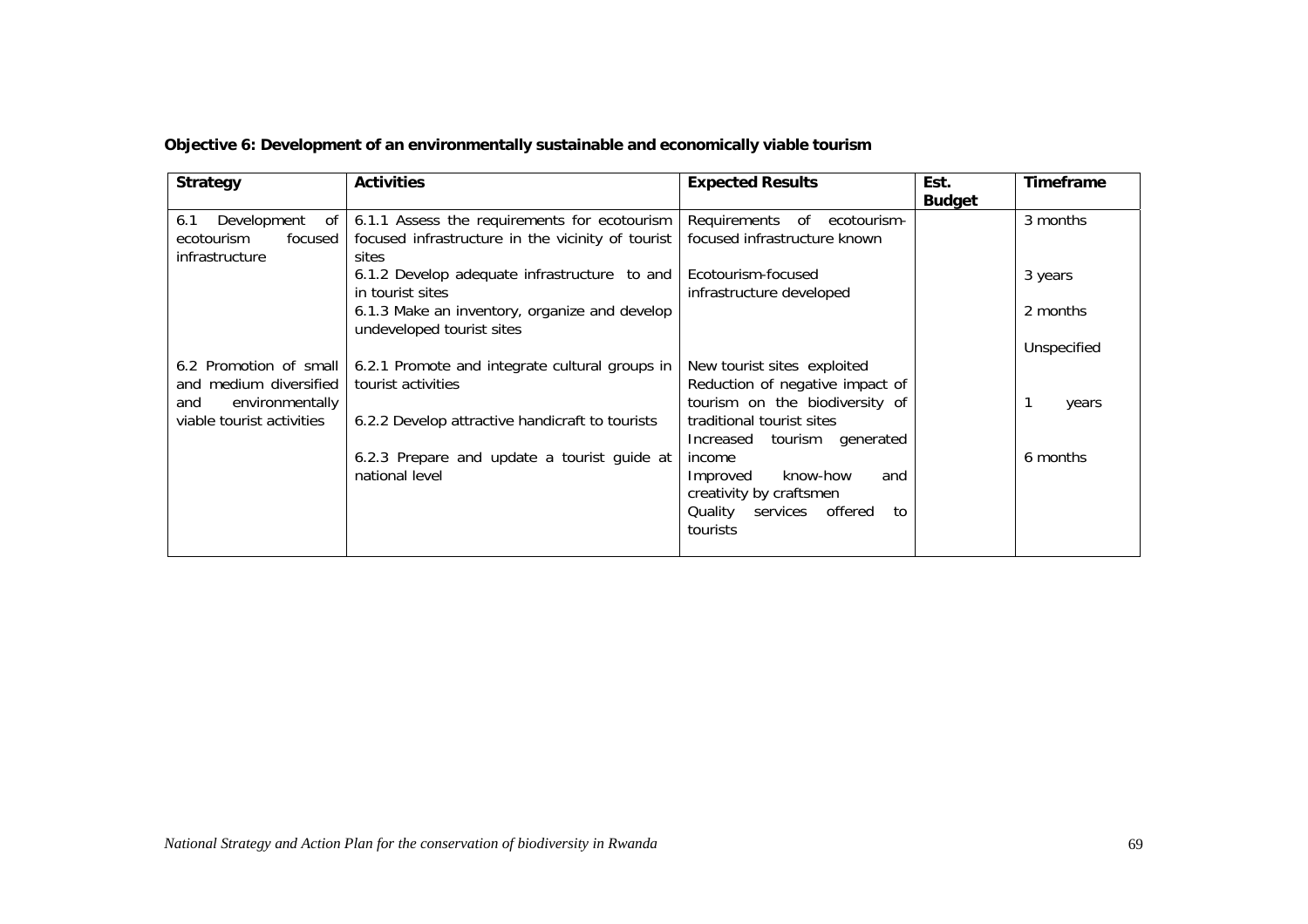|  |  |  |  |  | Objective 7: Improved access to biotechnology |
|--|--|--|--|--|-----------------------------------------------|
|--|--|--|--|--|-----------------------------------------------|

| <b>Strategy</b>                                                                                                           | <b>Activities</b>                                                                                                                           | <b>Expected Results</b>                                                                                                                                                     | <b>Responsible</b>                                                                                     | Est.          | Timeframe   |
|---------------------------------------------------------------------------------------------------------------------------|---------------------------------------------------------------------------------------------------------------------------------------------|-----------------------------------------------------------------------------------------------------------------------------------------------------------------------------|--------------------------------------------------------------------------------------------------------|---------------|-------------|
|                                                                                                                           |                                                                                                                                             |                                                                                                                                                                             | <b>institutions</b>                                                                                    | <b>Budget</b> |             |
| Definition<br>7.1<br>and<br>of<br>implementation<br>mechanisms<br>for<br>the<br>transfer and exchange<br>of biotechnology | 7.1.1<br>Identify<br>competent<br>institutions<br>responsible<br>for<br>biotechnology,<br>for<br>exchange and define their respective roles | Production of comprehensive<br>$\bullet$<br>inventory<br>report<br>on<br>of<br>institutions<br>Production<br>of<br>an analysis<br>report on the mandates of<br>institutions | <b>MINITERE</b><br><b>MINEDUC</b><br>MINAGRI<br><b>MINICOM</b><br>National<br>research<br>institutions |               | 3months     |
|                                                                                                                           | 7.1.2<br>Identify<br>national<br>biotechnology<br>requirements                                                                              | Production<br>of<br>report<br>on<br>biotechnology<br>national<br>requirements                                                                                               | <b>MINEDUC</b><br><b>MINITERE</b><br>MINAGRI<br><b>MINICOM</b><br>National<br>research<br>institutions |               | 9<br>months |
|                                                                                                                           | institutions<br>7.1.3<br>Provide<br>to<br>these<br>necessary material, technical and human<br>resources                                     | with<br><b>Institutions</b><br>adequate<br>$\bullet$<br>staff<br>(qualitatively<br>and<br>quantitatively)<br>Availability of material<br>and<br>technical resources         | <b>MINECOFIN</b><br><b>MIFOTRA</b><br><b>MINEDUC</b><br>Donors<br>R-D institutions                     |               | 5 years     |
|                                                                                                                           | 7.1.4 Acquire, assess and disseminate<br>biotechnology products for rational use                                                            | Acquisition of biotechnological<br>$\bullet$<br>sources<br><b>Dissemination</b><br>0f<br>biotechnological sources                                                           | <b>MINAGRI</b><br>MINOCOM, NGOS<br>Private sector                                                      |               | 5 years     |
|                                                                                                                           | 7.1.5 Train specialists in biotechnology                                                                                                    | critical<br>of<br>Trained<br>mass<br>$\bullet$<br>biotechological specialists                                                                                               | <b>MINEDUC MIFOTRA</b><br>National<br>research<br>institutions, donors                                 |               | 3-5 years   |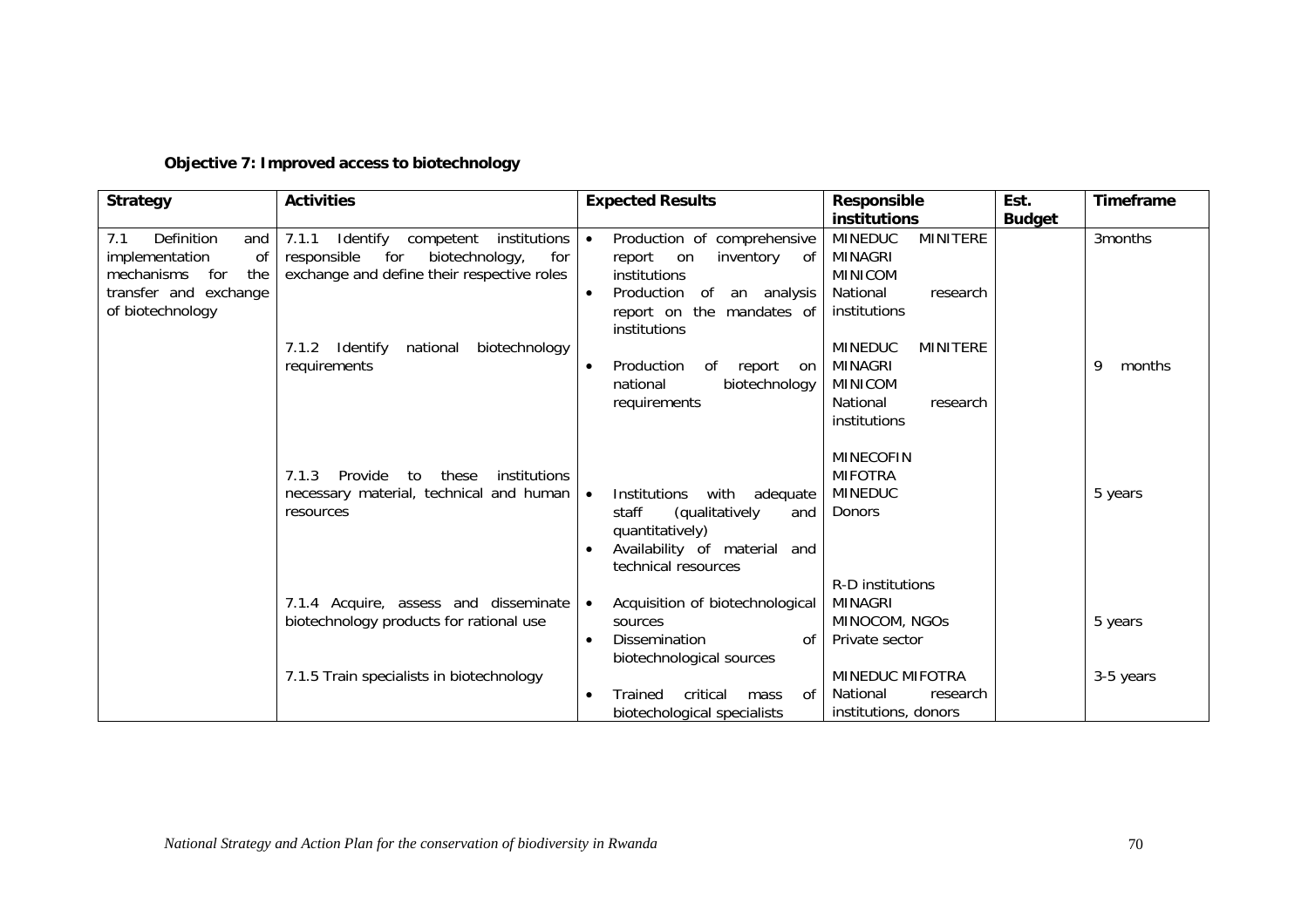#### **Objective 8: Risk-free use of biotechnology**

| <b>Strategy</b>                                                                                 | <b>Activities</b>                                                                                                         | <b>Expected Results</b>                                                                                                        | <b>Responsible</b><br><b>institutions</b>                                     | Est.<br><b>Budget</b> | <b>Timeframe</b> |
|-------------------------------------------------------------------------------------------------|---------------------------------------------------------------------------------------------------------------------------|--------------------------------------------------------------------------------------------------------------------------------|-------------------------------------------------------------------------------|-----------------------|------------------|
| 8.1<br>Improved<br>the<br>knowledge<br>0f<br>benefits and<br>risks of<br>biotechnology          | 8.1.1 Identify, monitor regularly the impact<br>and risks of the use of biotechnology                                     | Development and adoption of<br>identification procedures<br>Production of reports on risk<br>assessment                        | MINITERE<br>NGO <sub>s</sub> ,<br>Research<br>institutions                    |                       | Continuous       |
| Development of<br>8.2<br>national procedures and<br>for<br>measures<br>and<br>assessment        | 8.2.1 Establish a technology monitoring and<br>follow up unit<br>8.2.2 Control introduction, use, transfer                | Establishment of an operational<br>$\bullet$<br>monitoring unit<br>Establishment of the necessary<br>identification procedures | <b>MINITERE</b><br>Minister's<br>Prime<br>Office                              |                       | years            |
| of<br>risks<br>management<br>genetically<br>caused by<br>modified<br>living<br>organisms (GMOs) | (including cross-border movements)<br>- of<br>genetically modified living organisms (GMOs)                                | Control of introduction, use and<br>$\bullet$<br>transfer of GMOs by competent<br>authorities                                  | Control unit<br>Research<br>institutions<br><b>MINAGRI</b><br><b>MINITERE</b> |                       | Continuous       |
|                                                                                                 | 8.2.3 Establish an early warning system for<br>the prevention and monitoring of undesirable<br>effects of biotechnologies | Establishment of an operational<br>early warning system                                                                        | MINICOM, NGOS<br><b>MINITERE</b><br>$($ +<br>institutional<br>network)        |                       | Continuous       |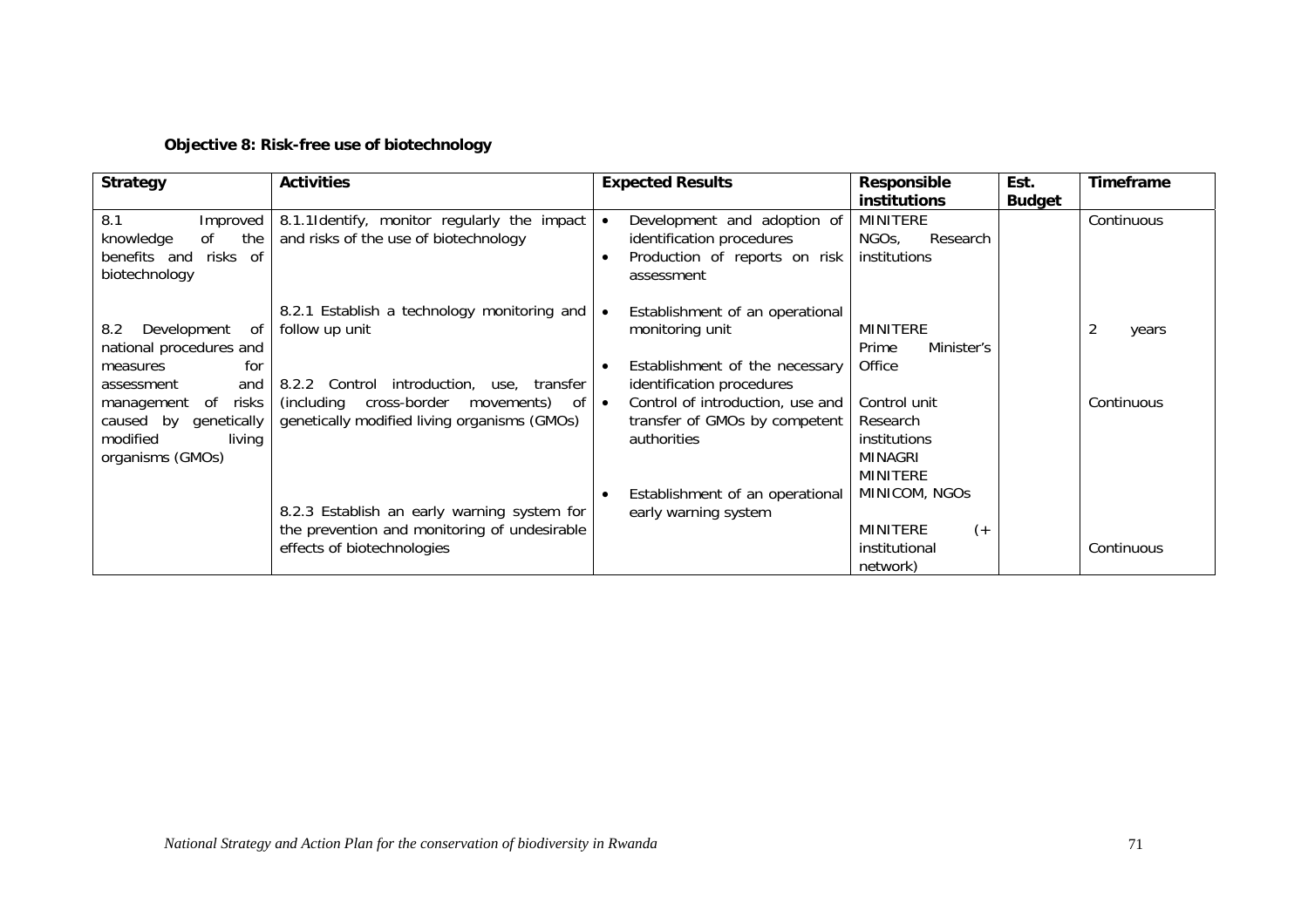|  |  | Objective 9: Improved policy and legal frameworks for sustainable conservation of biodiversity |
|--|--|------------------------------------------------------------------------------------------------|
|--|--|------------------------------------------------------------------------------------------------|

| <b>Strategy</b>                                                                                                                                                                              | <b>Activities</b>                                                                                                                                                                                                                                                                                                                                                                     | <b>Expected Results</b>                                                                                                                                                                                       | <b>Responsible</b><br>institutions                                      | Est.<br><b>Budget</b> | <b>Timeframe</b>        |
|----------------------------------------------------------------------------------------------------------------------------------------------------------------------------------------------|---------------------------------------------------------------------------------------------------------------------------------------------------------------------------------------------------------------------------------------------------------------------------------------------------------------------------------------------------------------------------------------|---------------------------------------------------------------------------------------------------------------------------------------------------------------------------------------------------------------|-------------------------------------------------------------------------|-----------------------|-------------------------|
| 9.1 Development and<br>of<br>updating<br>policies<br>related<br>to<br>the<br>conservation<br>0f<br>biodiversity<br>and<br>creation of a conducive<br>environment for their<br>implementation | 9.1.1 Assess the integration of biodiversity as<br>a component in the existing policies and<br>make proposals for maintaining coherence<br>between these policies and issues of<br>biodiversity<br>9.1.2 Develop appropriate policies which<br>enhance promotion of conservation and<br>sustainable use of biodiversity and equitable<br>sharing of the benefits derived from the use | Production<br>of<br>$\bullet$<br>a<br>policy<br>assessment and analysis report<br>Preparation of a paper on<br>$\bullet$<br>proposed policy amendments<br>Development and adoption of<br>appropriate policies | <b>MINITERE</b><br><b>MINITERE</b><br><b>MINAGRI</b><br><b>MINERENA</b> |                       | 4 months<br>12 months   |
|                                                                                                                                                                                              | of biological resources<br>9.1.3 Develop programmes and plans for the<br>implementation, monitoring and evaluation of<br>conservation<br>and sustainable<br>use<br>of                                                                                                                                                                                                                 | Development<br>$\bullet$<br>and<br>implementation of integrated<br>plans and programmes                                                                                                                       | <b>MINICOM</b>                                                          |                       |                         |
| 9.2 Development of an<br>integrated policy<br>and                                                                                                                                            | biodiversity<br>for<br>9.2.1<br>Develop<br>framework<br>law<br>a<br>biodiversity                                                                                                                                                                                                                                                                                                      | Development and adoption of<br>$\bullet$<br>the framework law<br>Development and updating of<br>the relevant laws                                                                                             | <b>MINITERE</b><br><b>MINAGRI</b><br><b>MINERENA</b><br><b>MINICOM</b>  |                       | 5<br>renewable<br>years |
| legal framework<br>for<br>conservation<br>and<br>sustainable<br>use<br>of<br>biodiversity<br>and                                                                                             | 9.2.2 Develop and update relevant laws<br>relating to the conservation and sustainable<br>use of biodiversity                                                                                                                                                                                                                                                                         | Preparation of mechanisms and<br>$\bullet$<br>guidelines<br>for<br>minimizing<br>conflicts at local level<br>Protection<br>0f<br>intellectual<br>$\bullet$                                                    | <b>MINITERE</b><br><b>MINAGRI</b><br><b>MINICOM</b><br><b>MINIJUST</b>  |                       | 12 months<br>12 months  |
| equitable<br>sharing<br>of<br>benefits derived from<br>biological resources                                                                                                                  | 9.2.3 Establish mechanisms for conflict<br>management at the local level concerning<br>biodiversity                                                                                                                                                                                                                                                                                   | property rights<br>Development of an operational<br>$\bullet$<br>legal instrument<br>for<br>the<br>protection<br>of<br>intellectual                                                                           | <b>MINALOC</b><br>MINITERE<br><b>MINIJUST</b><br>MINIJUST               |                       | 9 months                |
|                                                                                                                                                                                              | 9.2.4 Establish mechanisms for the defense<br>of intellectual property rights relating to<br>biodiversity                                                                                                                                                                                                                                                                             | rights,<br>including<br>property<br>traditional<br>knowledge<br>and<br>technologies                                                                                                                           | <b>MINAFFET</b><br><b>MIJESPOC</b><br><b>MINICOM</b>                    |                       | 12 months               |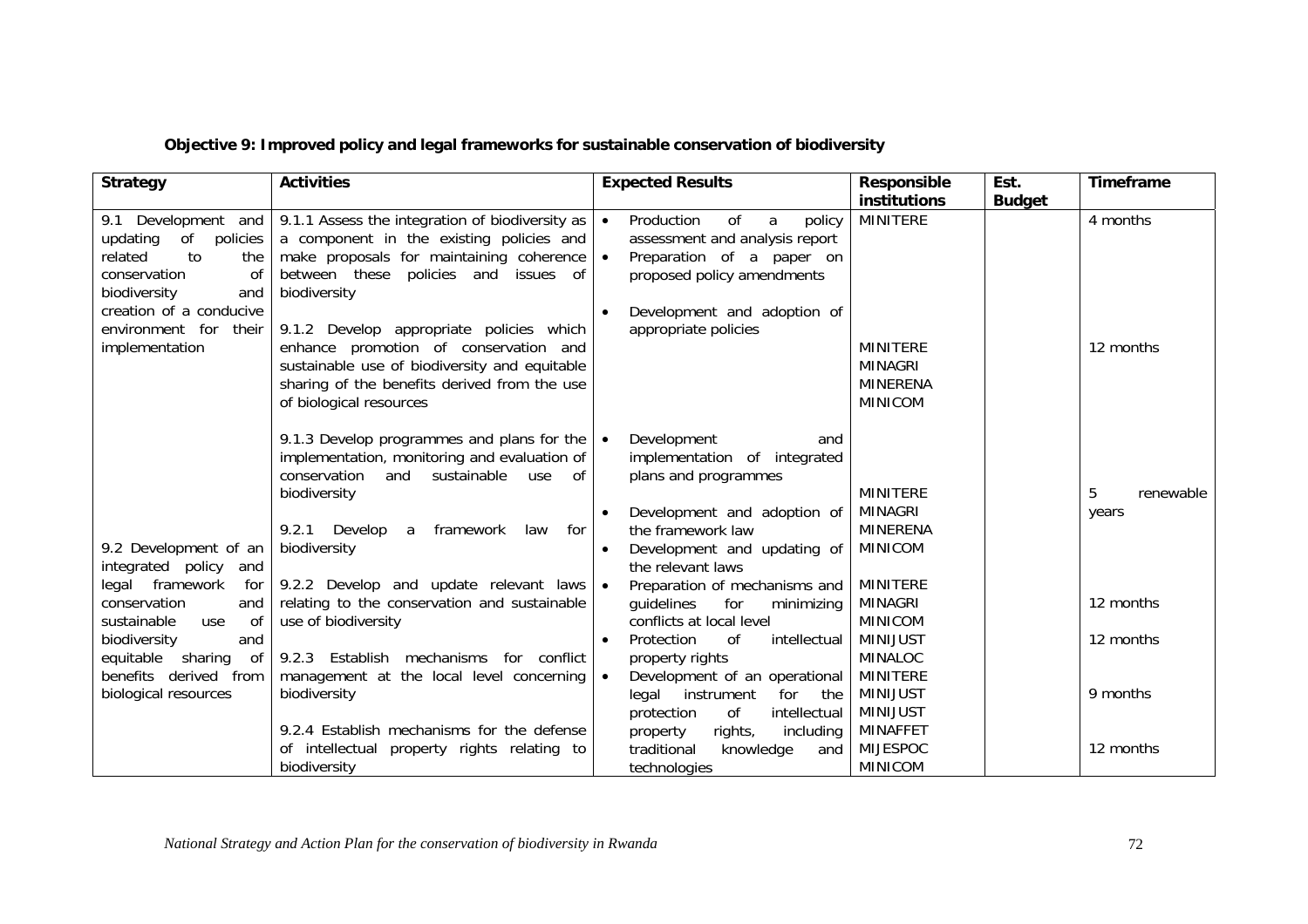| Objective 10: Institutional and human resources capacity building for sustainable conservation of biodiversity |  |
|----------------------------------------------------------------------------------------------------------------|--|
|----------------------------------------------------------------------------------------------------------------|--|

| <b>Strategy</b>                                                                                                                                                                                  | <b>Activities</b>                                                                                                                                                                                                                                                                                  | <b>Expected results</b>                                                                                                                                                                                                                                                                              | <b>Responsible</b><br>institutions                                                                                                | Est.<br><b>Budget</b> | <b>Timeframe</b>               |
|--------------------------------------------------------------------------------------------------------------------------------------------------------------------------------------------------|----------------------------------------------------------------------------------------------------------------------------------------------------------------------------------------------------------------------------------------------------------------------------------------------------|------------------------------------------------------------------------------------------------------------------------------------------------------------------------------------------------------------------------------------------------------------------------------------------------------|-----------------------------------------------------------------------------------------------------------------------------------|-----------------------|--------------------------------|
| 10.1 Establishment of<br>an integrated system of<br>information, formal and<br>informal education and<br>communication<br>for<br>conservation<br>and<br>of<br>sustainable<br>use<br>biodiversity | 10.1.1<br>Promote<br>educational<br>an<br>and<br>sensitization programme for the public<br>10.1.2 Strengthen and/or develop at all levels<br>educational programmes on biodiversity                                                                                                                | Development and dissemination<br>$\bullet$<br>Ωf<br>educational<br>an<br>and<br>sensitization programme<br>Awareness promotion of<br>the<br>national community on<br>the<br>value of biodiversity<br>Better<br>knowledge<br>and<br>understanding at all level of<br>the value<br>education of<br>-of | <b>MINITERE</b><br><b>MINAGRI</b><br><b>MINERENA</b><br><b>MINICOM</b><br>Local<br>and<br>international<br><b>NGOs</b><br>MINEDUC |                       | Continuous<br>5<br>renewable   |
| 10.2 Promotion of an<br>integrated R-D focused<br>on conservation<br>and<br>management<br>0f<br>biodiversity                                                                                     | 10.2.1 Identify research topics to be carried<br>for<br>conservation<br>and<br>sustainable<br>out<br>management of biodiversity<br>10.2.2<br>Develop<br>research<br>programmes on identified priority topics<br>10.2.3<br>Mobilize<br>necessary<br>resources for building technical capacities for | biodiversity<br>Production<br>0f<br>report<br>$\bullet$<br><b>on</b><br>identified<br>and<br>hierarchical<br>inventory of research topics<br>Creation of a national network<br>$\bullet$<br>and facilitation of exchange of<br>information<br>Researches are carried out by<br>research institutions | <b>MINITERE</b><br><b>MINEDUC</b><br><b>MINERENA</b><br><b>MINAGRI</b><br><b>MINITERE</b><br><b>MINITERE</b>                      |                       | years<br>6 months<br>12 months |
| 10.3<br>Creation<br>and<br>strengthening<br>οf<br>for<br>structures                                                                                                                              | implementation of these research programmes<br>10.3.1 Support structures for community<br>management of biological resources                                                                                                                                                                       | Establishment of<br>operational<br>$\bullet$<br>0f<br>structures<br>community<br>management                                                                                                                                                                                                          | <b>MINRDUC</b><br><b>MINECOFIN</b><br><b>MINITRACO</b>                                                                            |                       | 2 years                        |
| community<br>of<br>management<br>biological resources                                                                                                                                            | 10.3.2 Study and establish a system for the<br>motivation of the communities in the<br>conservation /management of<br>biological<br>resources                                                                                                                                                      | Determination<br>$\bullet$<br>and<br>implementation of modalities<br>for the establishment of a                                                                                                                                                                                                      | <b>MINITERE</b><br><b>MINICOM</b><br><b>ORTPN</b>                                                                                 |                       | 2 years                        |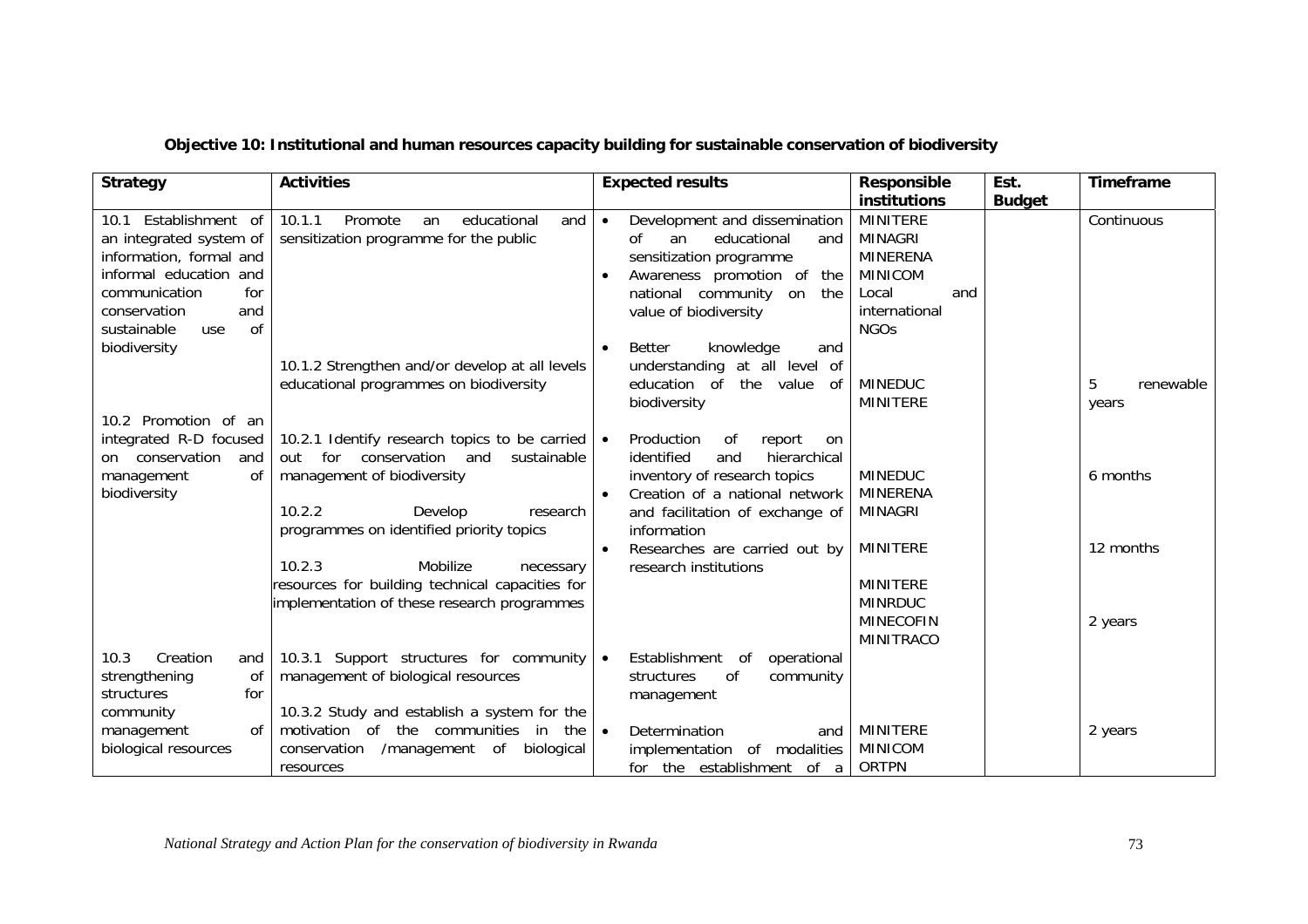|                            |                                                  | motivation system              |              |     | MINALOC         |            |
|----------------------------|--------------------------------------------------|--------------------------------|--------------|-----|-----------------|------------|
|                            |                                                  |                                |              |     | MINITERE        | 12 months  |
|                            | 10.4.1 Develop an information system which       | Determination                  | of           | the | MINICOM         |            |
| 10.4 Strengthening of      | enables the acquisition and quick analysis of    | requirements                   | for          | the | MINALOC         |            |
| partnership and<br>the     | data and information on biodiversity             | establishment                  | of           | the | MINAGRI         |            |
| constitution of networks   |                                                  | information system             |              |     | <b>NGOs</b>     |            |
| for<br>the<br>actors<br>of |                                                  | Development of the information |              |     |                 |            |
| promotion<br>0f            |                                                  | system                         |              |     | MINITERE        | 3 years    |
| conservation<br>0f         | 10.4.2 Establishment of appropriate<br>tools     |                                |              |     | MINITRACO       |            |
| biodiversity<br>and        | which enable easy, quick and large scale         | Operationalisation             | of           | the | <b>Donors</b>   |            |
| sustainable<br>of<br>use   | access of<br>data<br>and<br>information<br>on    | system and                     | facilitation | 0f  | NGOs            |            |
| biological resources       | biodiversity by different actors in the field of | information exchange           |              |     | Research        |            |
|                            | biodiversity                                     |                                |              |     | institutions    |            |
|                            |                                                  |                                |              |     |                 |            |
|                            |                                                  |                                |              |     | <b>MINITERE</b> | Continuous |
|                            |                                                  |                                |              |     | MINITRACO       |            |
|                            |                                                  |                                |              |     | Partners        |            |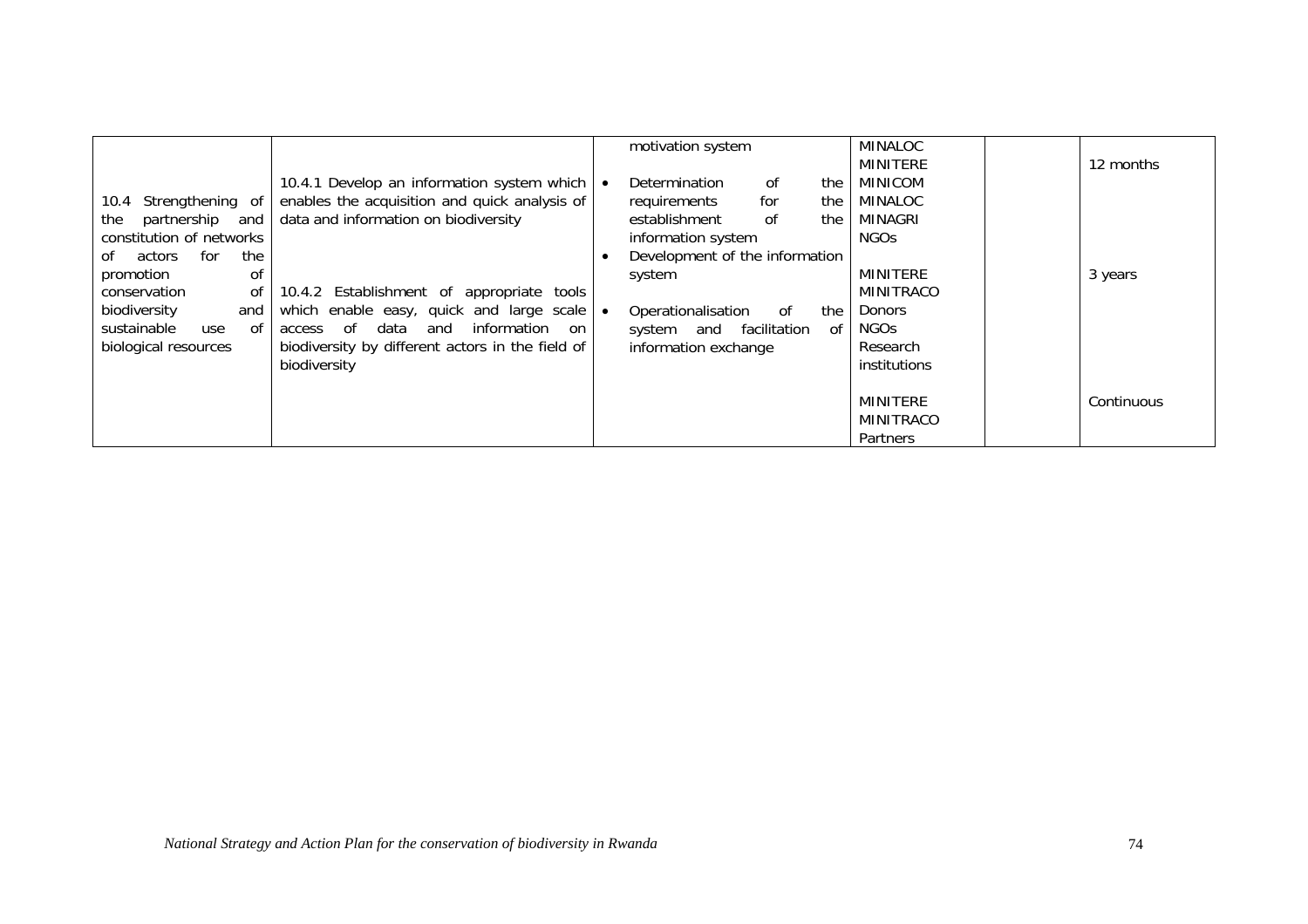|  | Objective 11: Strengthening regional and international co-operation for the conservation and sustainable use of biodiversity |
|--|------------------------------------------------------------------------------------------------------------------------------|
|--|------------------------------------------------------------------------------------------------------------------------------|

| <b>Strategy</b>                                                                                                                                                                                                | <b>Activities</b>                                                                                                                                                                                                                                                                                                                                                                                                                                                                                                                                                                                                                                                                                                                                                                                                                                                                                                                    | <b>Expected results</b>                                                                                                                                                                                                                                                                                                                                                                                                                                                                   | <b>Responsible</b>                                                                                                     | Est.          | <b>Timeframe</b> |
|----------------------------------------------------------------------------------------------------------------------------------------------------------------------------------------------------------------|--------------------------------------------------------------------------------------------------------------------------------------------------------------------------------------------------------------------------------------------------------------------------------------------------------------------------------------------------------------------------------------------------------------------------------------------------------------------------------------------------------------------------------------------------------------------------------------------------------------------------------------------------------------------------------------------------------------------------------------------------------------------------------------------------------------------------------------------------------------------------------------------------------------------------------------|-------------------------------------------------------------------------------------------------------------------------------------------------------------------------------------------------------------------------------------------------------------------------------------------------------------------------------------------------------------------------------------------------------------------------------------------------------------------------------------------|------------------------------------------------------------------------------------------------------------------------|---------------|------------------|
| 11.1<br>Strengthening<br>co-operation<br>regional<br>conservation of<br>for<br>protected<br>and<br>areas<br>wetlands                                                                                           | 11.1.1 Participate in the establishment of<br>mechanisms and framework for shared<br>management of biological resources of<br>conflicting interests                                                                                                                                                                                                                                                                                                                                                                                                                                                                                                                                                                                                                                                                                                                                                                                  | Active participation by Rwanda<br>$\bullet$<br>in preparatory and adoption<br>meetings<br>Respect for financial<br>and<br>technical obligations                                                                                                                                                                                                                                                                                                                                           | institutions<br><b>MINITERE</b><br>MINERENA<br><b>MINAGRI</b><br><b>MINICOM</b><br><b>MINAFFET</b><br><b>MINECOFIN</b> | <b>Budget</b> |                  |
| 11.2 Strengthening links<br>between parties, States<br>and their specialized<br>institutions<br>for<br>the<br>promotion of technical<br>scientific<br>and<br>$CO-$<br>operation with regard to<br>biodiversity | 11.1.2 Cooperate with parties involved in the<br>development and implementation of regional<br>programmes of mutual interest aimed at<br>conservation and sustainable<br>of<br>use<br>protected areas and wetlands, taking into<br>account Rwanda's specific needs<br>and<br>interests<br>11.2.1 Develop an appropriate approach for<br>strengthening technical and scientific co-<br>operation with relevant institutions<br>and<br>organization in the field of conservation and<br>sustainable use of biodiversity<br>11.2.2 Make the necessary arrangements so<br>as to be a stakeholder in all the relevant<br>conventions relating to biodiversity<br>11.2.3<br>Adoption<br>of<br>joint<br>research<br>programmes for<br>developing appropriate<br>technologies in the implementation of<br>conservation on biological diverstiy<br>11.3.1 Establish a national clearing house<br>mechanism<br>facilitate<br>exchange of<br>to | Development<br>$\bullet$<br>and<br>implementation<br>of regional<br>programmes in collaboration<br>with Rwanda<br>Better<br>$\bullet$<br>management<br>and<br>sustainable use of protected<br>areas and wetlands<br>Determination of procedures<br>$\bullet$<br>and modalities of co-operation<br>Ratification of conventions and<br>$\bullet$<br>agreements<br>Honouring obligations<br>Adoption of joint research<br>$\bullet$<br>programmes for developing<br>appropriate technologies | <b>Donors</b><br>MINITERE<br><b>MINECOFIN</b><br><b>MINAFFET</b><br>Donors                                             |               |                  |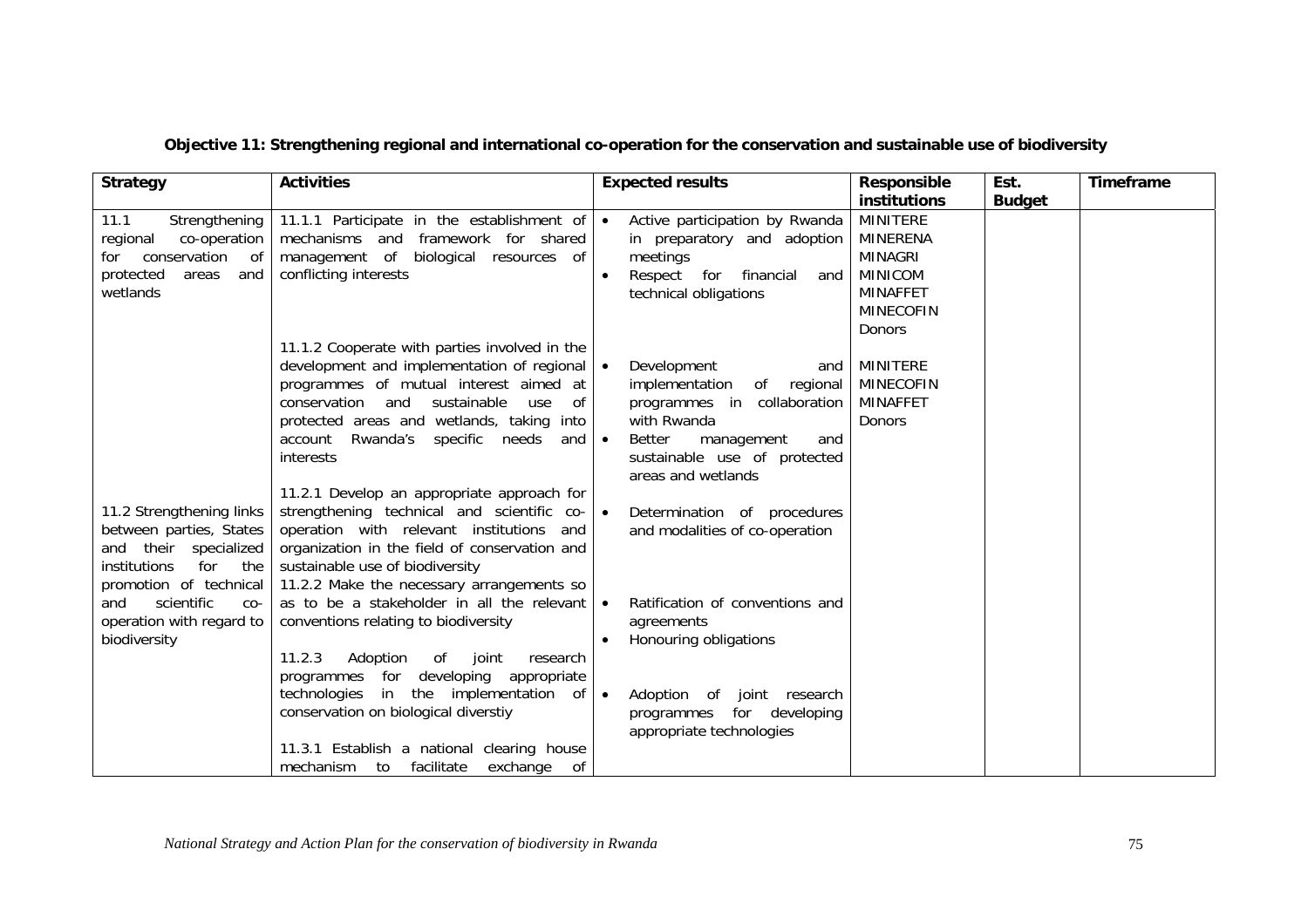| scientific<br>socio-economic<br>technical.<br>and<br>information on biodiversity and biosecurity                           |           | Determine the requirements for<br>the operationalisation of the<br>clearing house mechanism        |  |  |
|----------------------------------------------------------------------------------------------------------------------------|-----------|----------------------------------------------------------------------------------------------------|--|--|
| Establish a trust fund for the<br>11.4.1<br>mobilization of financial resources meant for                                  |           |                                                                                                    |  |  |
| the conservation of ecosystems of world<br>importance and endangered species                                               | $\bullet$ | Establishment<br>and<br>the<br>operationalisation<br>of<br>clearing house mechanism                |  |  |
| 11.4.2<br>Strengthen<br>national<br>existing<br>institutions for mobilizing the necessary                                  | $\bullet$ | Establishment of the trust fund                                                                    |  |  |
| external funds in the preparation and<br>execution of projects for the implementation<br>of the convention on biodiversity | $\bullet$ | Improvement of the knowledge<br>of human resources in national<br><i>institutions</i>              |  |  |
|                                                                                                                            |           | Preparation<br>of<br>projects,<br>mobilization of funds and good<br>execution of financed projects |  |  |
| 11.4.3 Adopt national capacity building<br>measures and initiatives for attracting                                         | $\bullet$ | More conducive environment                                                                         |  |  |
| external support (financial and technical) in<br>the implementation of conservation of<br>biodiversity                     |           | (policy and socio-economic)                                                                        |  |  |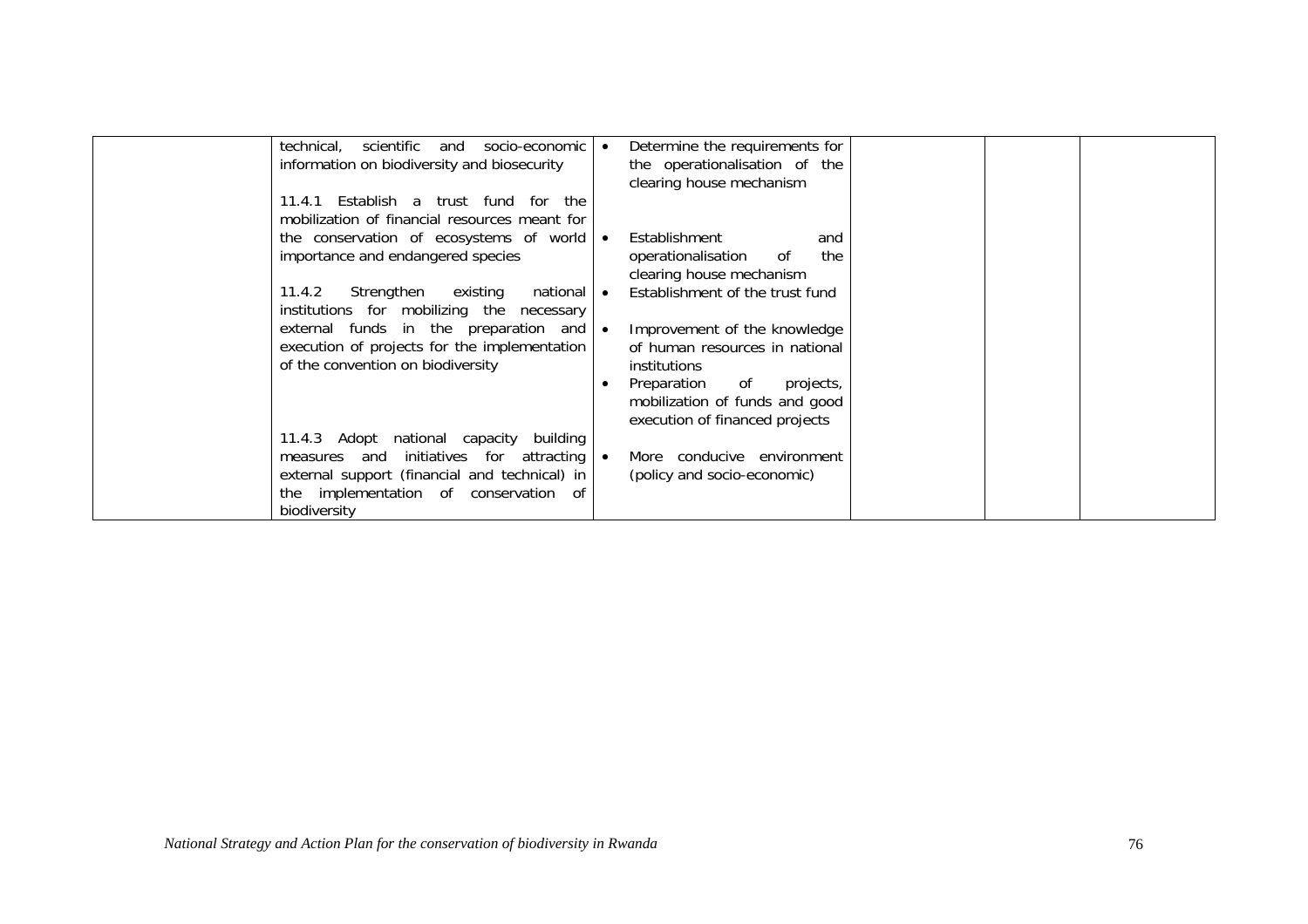| <b>Strategy</b>                                                                                                   | <b>Activities</b>                                                                                                                                                                                                                           | <b>Expected results</b>                                                                                                                                                                                   | Responsible<br>institutions                                                                                       | Est.<br><b>Budget</b> | Timeframe |
|-------------------------------------------------------------------------------------------------------------------|---------------------------------------------------------------------------------------------------------------------------------------------------------------------------------------------------------------------------------------------|-----------------------------------------------------------------------------------------------------------------------------------------------------------------------------------------------------------|-------------------------------------------------------------------------------------------------------------------|-----------------------|-----------|
| 12.1 Increased benefits<br>obtained by grassroots<br>communities from the<br>0f<br>biological<br>use<br>resources | 12.1.1 Identify and determine quantitatively<br>the economic value of elements of<br>biodiversity<br>12.1.2 Multidisciplinary studies to determine<br>appropriate<br>arrangements<br>governing<br>equitable sharing of benefits<br>in local | Production of a comprehensive<br>$\bullet$<br>report<br>environmental<br>on<br>accounting<br>Production of the report of<br>$\bullet$<br>multidisciplinary studies (socio-<br>economic and environmental) | <b>MINITERE</b><br>NGO <sub>s</sub><br>Donors,<br>Research<br>institutions<br><b>MINITERE</b><br>NGOs,<br>Donors, |                       |           |
|                                                                                                                   | communities<br>12.1.3 Create job opportunities for local   •<br>communities<br>12.1.4<br>Putting<br>in<br>place<br>appropriate                                                                                                              | and adoption of arrangements<br>Increased<br>job<br>for<br>local<br>communities<br>Significant increase of incomes<br>for local communities                                                               | Research<br>institutions<br>MINALOC, NGOS<br>Private sector<br><b>Donors</b>                                      |                       |           |
| 12.2 Establishment of                                                                                             | programmes for providing local communities<br>with alternative or sources of income<br>12.2.1 Carry out necessary studies to $\bullet$                                                                                                      | Preparation and dissemination                                                                                                                                                                             | <b>MINALOC</b><br><b>MINITERE</b><br><b>MINICOM</b><br><b>MIJESPOC</b>                                            |                       |           |
| monitoring and control<br>mechanisms<br>by<br>grassroots communities<br>for the use of biological<br>resources    | determine procedures and modalities for the<br>establishment of grassroots control and<br>monitoring mechanisms for the use of<br>biological resources                                                                                      | of appropriate guide of control<br>and monitoring mechanisms                                                                                                                                              | Private<br>NGO <sub>s</sub><br>sector, donors<br><b>MINITERE</b>                                                  |                       |           |
|                                                                                                                   | 12.2.2 Create control<br>monitoring<br>and<br>structures at the local level for the use of<br>biological resources                                                                                                                          | Creation and operationalisation<br>of control<br>and<br>monitoring<br>mechanisms                                                                                                                          | <b>MINICOM</b><br><b>MINALOC</b><br>NGOs, donors<br><b>MINITERE</b><br><b>MINICOM</b>                             |                       |           |
|                                                                                                                   | 12.2.3 Strengthen control and monitoring<br>structures through the mobilization of<br>adequate resources (material, financial and<br>human)                                                                                                 | Increased (material, financial and<br>human) capacities of control and<br>monitoring structures                                                                                                           | <b>MINALOC</b><br>NGOs, donors<br>MINECOFIN,<br>NGOs, donors                                                      |                       |           |

#### **Objective 12: Strengthening of the rights of grassroots communities for the control and sustainable use of biological resources**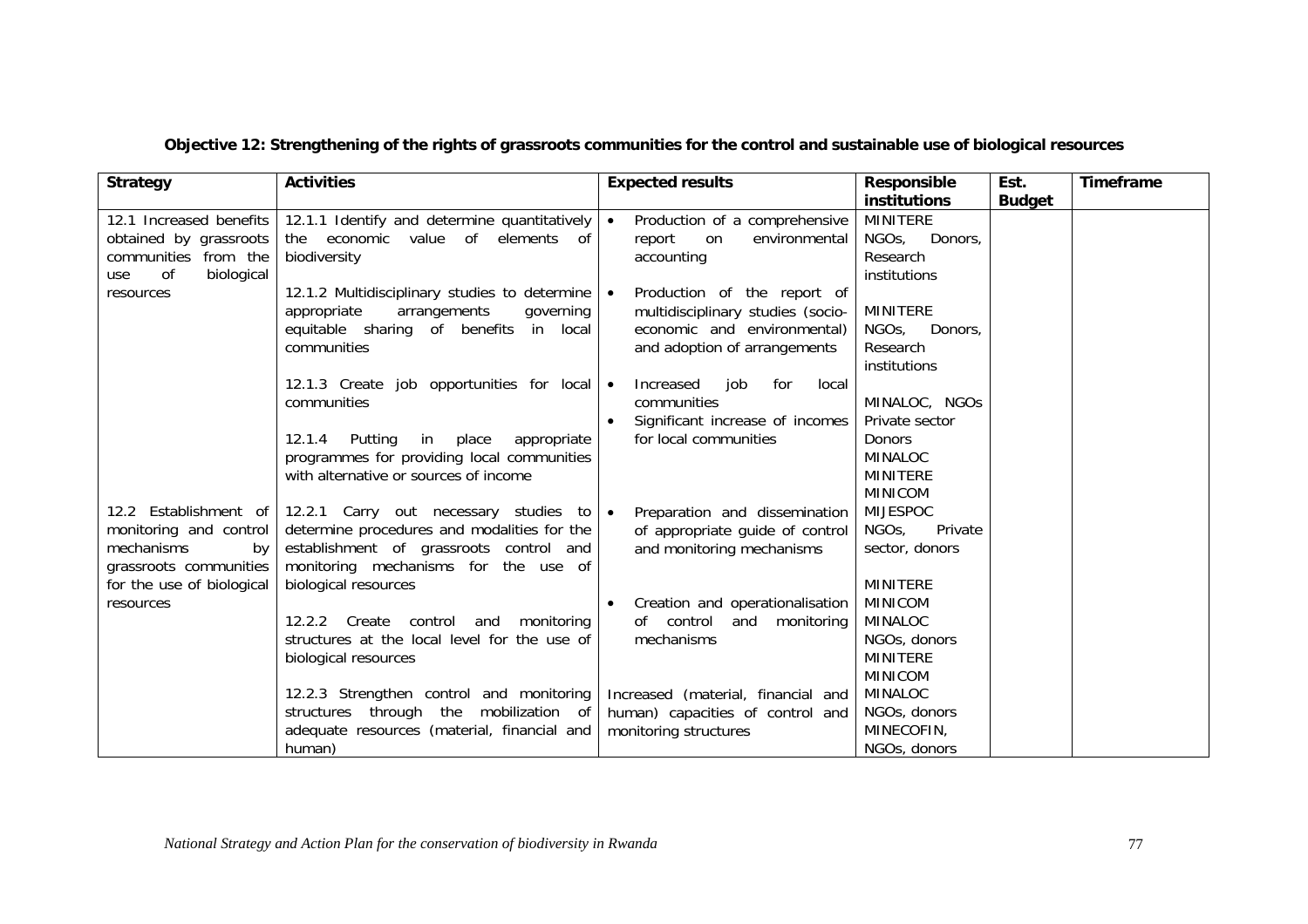#### **5. IMPLEMENTATION OF THE NATIONAL STRATEGY AND ACTION PLAN FOR THE CONSERVATION OF BIODIVERSITY**

In order to implement the National Strategy and Action Plan for the conservation of biodiversity, there will be established an institutional framework for mobilizing financial resources and a coordination and monitoring-evaluation mechanism for programmed activities.

# **5.1 Institutional coordination framework: National Coordination Unit on Biodiversity (NCUD)**

## **The mission of NCUD will be:**

- To ensure the management/conservation of biodiversity
- To mobilize financial resources for projects focused on biodiversity
- To coordinate and evaluate on-going projects
- To ensure monitoring-evaluation of the state of biodiversity
- Jointly with the parent Ministry, to represent Rwanda in matters concerning biodiversity

In addition to its own human resources, the National Coordination Unit on Biodiversity will seek the support of other Ministries involved in the management/conservation of biodiversity, including MINITERE, MINAGRI, MININFRA, MINALOC, MINICOM, MINADEF, MIDEDUC, and local and international NGOs.

The National Coordination Unit on Biodiversity will be composed as a matter of priority of persons who have worked in the field of biodiversity and shown great interest in this field. Its Board of Directors must include representatives from Ministries, Authorities and NGOs involved in the field of Biodiversity. It will have 12 regional branches, i.e. 1 in each Province (11 Provinces) and 1 in the city of Kigali.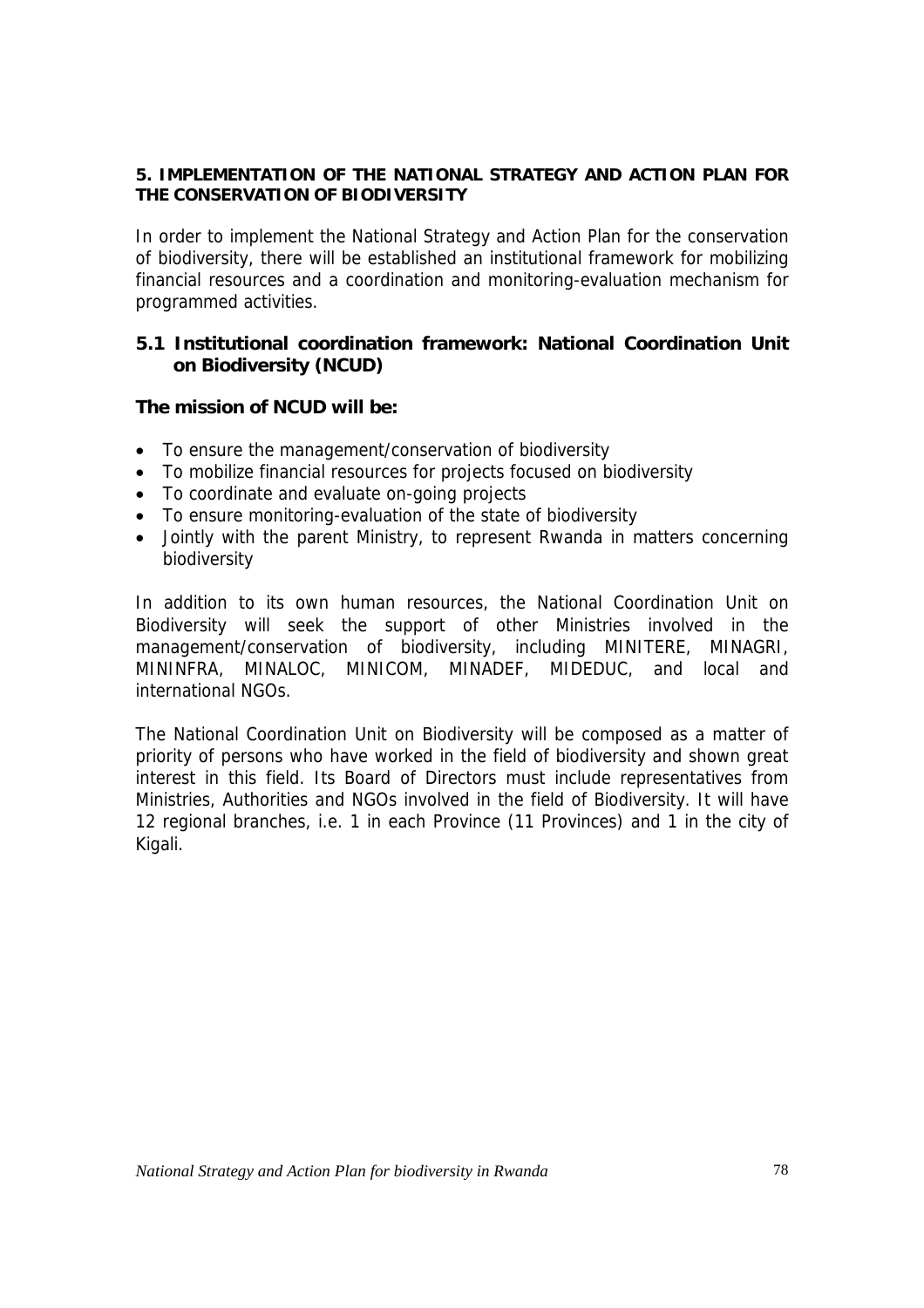# **5.2 Implementation and monitoring-evaluation mechanism for the National Strategy and Action Plan**

# **The implementation of the National Strategy and Action Plan will follow the following stages:**

- Review of the legal instruments
- Establishment of the coordination unit
- Establishment of regional branches
- Development of implementation time chart of the Action Plan for the conservation of biodiversity

The monitoring-evaluation process will be as follows:

- Evaluation of the execution of planned activities and the production of reports on progress achieved in the implementation of the strategy
- Monitoring the use of funds allocated to the implementation of the strategy
- Analysis of impacts of actions carried out on biodiversity and the socioeconomic consequences of the conservation of biodiversity

This evaluation will be carried out in 2 stages: mid-term evaluation which will enable to undertake an eventual rescheduling of the time chart of activities and a final evaluation after a period of 5 years to determine the updating of the National Strategy and Action Plan on Biodiversity.

## **5.3 Financing Mechanism**

Implementation of the National Strategy and Action Plan on Biodiversity will require considerable financial resources. The participation of the State, given its poor financial resources, will be limited to certain actions, including awareness creation, community work in conservation and protection, and application of the law on repression against those who destroy or disturb biodiversity. The big part of financing the implementation of the National Strategy and Action Plan will come from international co-operation through the Global Environment Facility (GEF) and bilateral co-operation.

Considering that certain components of biodiversity are sought for use, part of the financing might come from financial arrangements with interested private or public institutions.

## **5.4 Constraints and opportunities**

Implementation of the National Strategy and Action Plan for the conservation of biodiversity will encounter problems which are of concern to the country to day. These problems are: